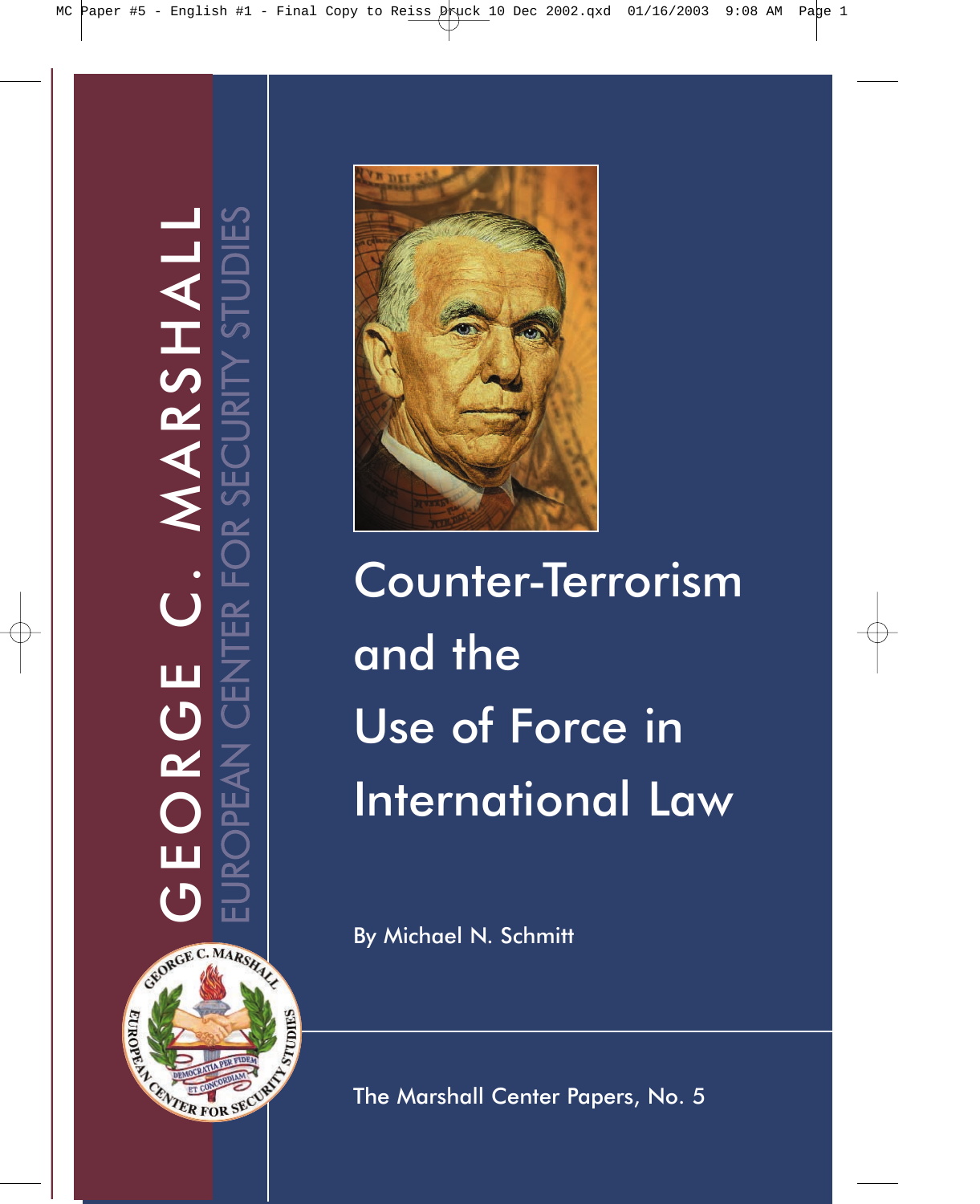## *The George C. Marshall European Center for Security Studies*

The George C. Marshall Center, a leading transatlantic defense educational and security studies institution, bilaterally supported by the US and German governments, is dedicated to the creation of a more stable security environment by advancing democratic defense institutions and relationships; promoting active, peaceful engagement; and enhancing enduring partnerships among the nations of North America, Europe, and Eurasia.

## *The Marshall Center Papers*

The *Marshall Center Papers* seek to further the legacy of the Center's namesake, General George C. Marshall, by disseminating scholarly monographs that contribute to his ideal of ensuring that Europe and Eurasia are democratic, free, undivided, and at peace in the 21st century. Papers selected for this series are meant to identify, discuss, and influence significant defense-related security issues. The *Marshall Center Papers*<sup> $\prime$ </sup> focus is on comparative and interdisciplinary topics to include international security and democratic defense management, civil military relations, strategy formulation, defense planning, arms control, peacekeeping, crisis management, and cooperative security. The *Marshall Center Papers* are authored by Marshall Center faculty and staff, Marshall Center alumni, or by individual, invited contributors.

The views expressed in this paper are those of the author and do not necessarily reflect the official policy or position of the George C. Marshall European Center for Security Studies, the United States Department of Defense, the German Ministry of Defense, or the United States and German Governments. This report is approved for public release; distribution is unlimited.

## *We invite comments and ask that you address them to:*

## *International Address: US Address:*

Director Director George C. Marshall Center George C. Marshall Center ECMC-CL-O-MCP ECMC-CL-O-MCP Gernackerstrasse 2 Unit 24502 82467 Garmisch-Partenkirchen APO AE 09053 Deutschland

*Address Changes and Requests for Copies of Marshall Center Papers:* Please write to the above address, or TEL 49-(0)8821-750310, FAX 49-(0)8821-750688, or via the internet at mcpapers@marshallcenter.org.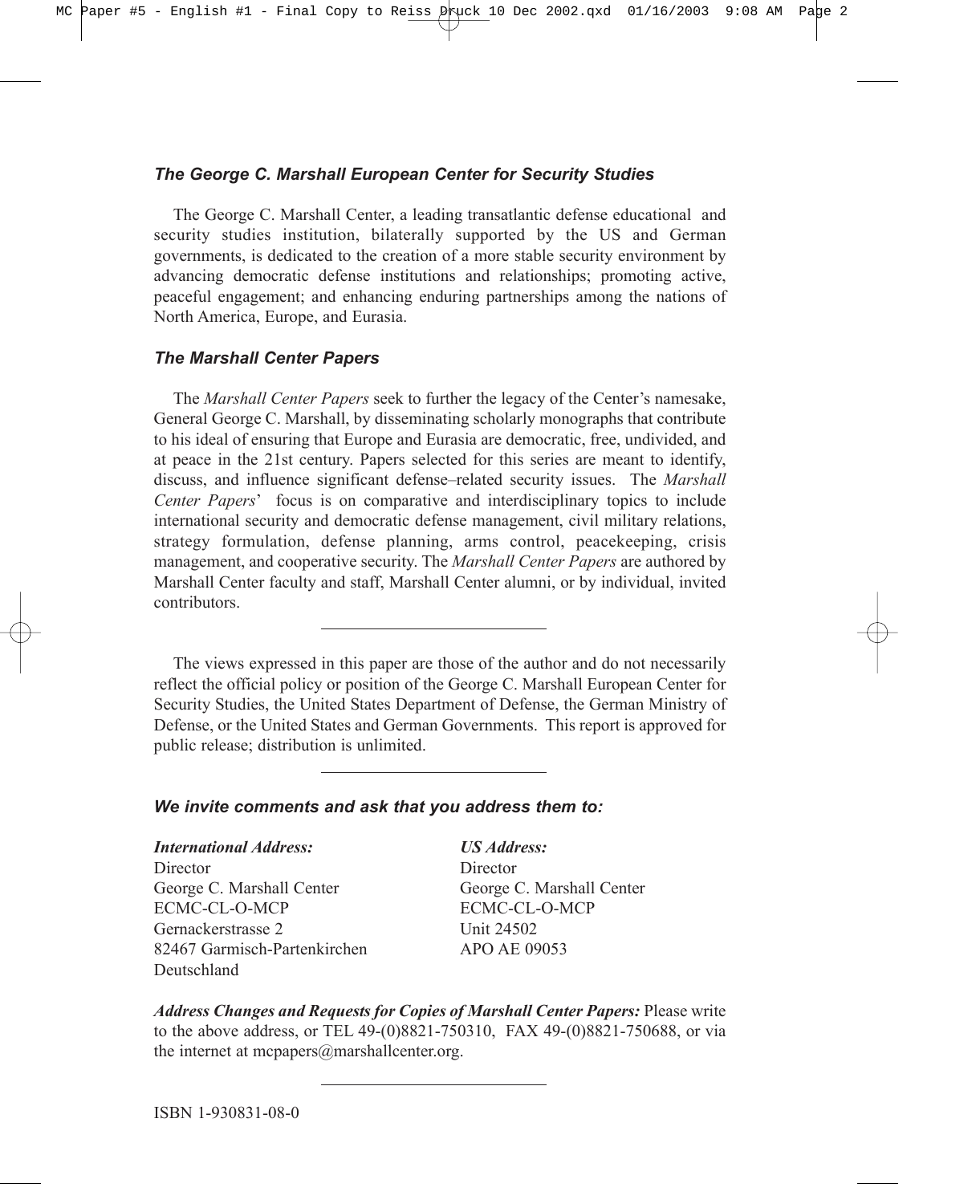# *Counter-Terrorism and the Use of Force in International Law*

*By Michael N. Schmitt*

Michael N. Schmitt is Professor of International Law and Director, Executive Program in International and Security Affairs, George C. Marshall European Center for Security Studies, Garmisch-Partenkirchen, Germany.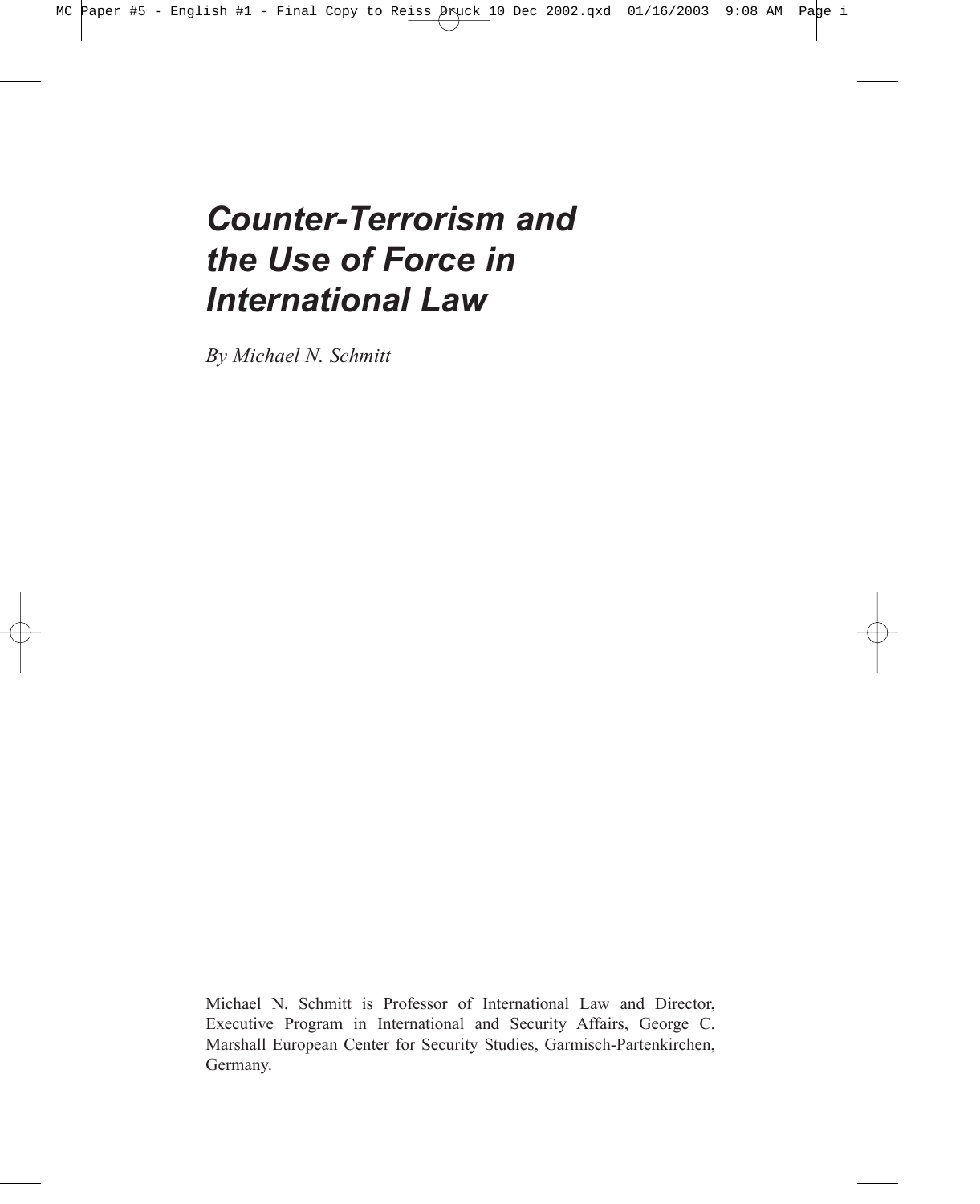## *Foreword*

On September 11, 2001, members of the Al Qaeda terrorist organization seized control of four commercial airliners. They proceeded to fly two into the World Trade Center and a third into the Pentagon. The fourth aircraft crashed into the Pennsylvania countryside after passengers heroically attempted to regain control of it from the terrorists. Nearly 3,000 innocents died in the attacks, which caused financial losses measured in the billions of dollars.

In response, the United States and Great Britain launched air attacks on October 7 against Al Qaeda forces based in Afghanistan. The strikes also targeted the Taliban, a group which controlled most of the country and which had harbored terrorists for a number of years. As ground operations commenced, other States joined the anti-terrorist coalition, either by contributing armed forces or granting access to their territory and facilities. Expressions of support for the US-led campaign were widespread.

In this *Marshall Center Paper*, Professor Michael Schmitt explores the legality of the attacks against Al Qaeda and the Taliban under the *jus ad bellum*, that component of international law that governs when it is that a State may resort to force as an instrument of national policy. Although States have conducted military counter-terrorist operations in the past, the scale and scope of Operation Enduring Freedom may well signal a sea change in strategies to defend against terrorism. This *Paper* explores the normative limit on counter-terrorist operations. Specifically, under what circumstances can a victim State react forcibly to an act of terrorism? Against whom? When? With what degree of severity? And for how long?

Professor Schmitt concludes that the attacks against Al Qaeda were legitimate exercises of the rights of individual and collective defense. They were necessary and proportional, and once the Taliban refused to comply with US and United Nations demands to turn over the terrorists located in Afghanistan, it was legally appropriate for coalition forces to enter the country for the purpose of putting an end to the ongoing Al Qaeda terrorist campaign.

However, the attacks on the Taliban were less well grounded in traditional understandings of international law. Although the Taliban were clearly in violation of their legal obligation not to allow territory they controlled to be used as a terrorist sanctuary, Professor Schmitt suggests that the degree and nature of the relationship between the Taliban and Al Qaeda may not have been such that the September 11 attacks could be attributed to the Taliban, thereby allowing strikes against them in self-defense under traditional understandings of international law. Were the attacks, therefore, illegal?

Not necessarily. Over the past half-century the international community's understanding of the international law governing the use of force by States has been continuously evolving. This evolution has been responsive to the changing circumstances in which international law operates. The attacks of September 11,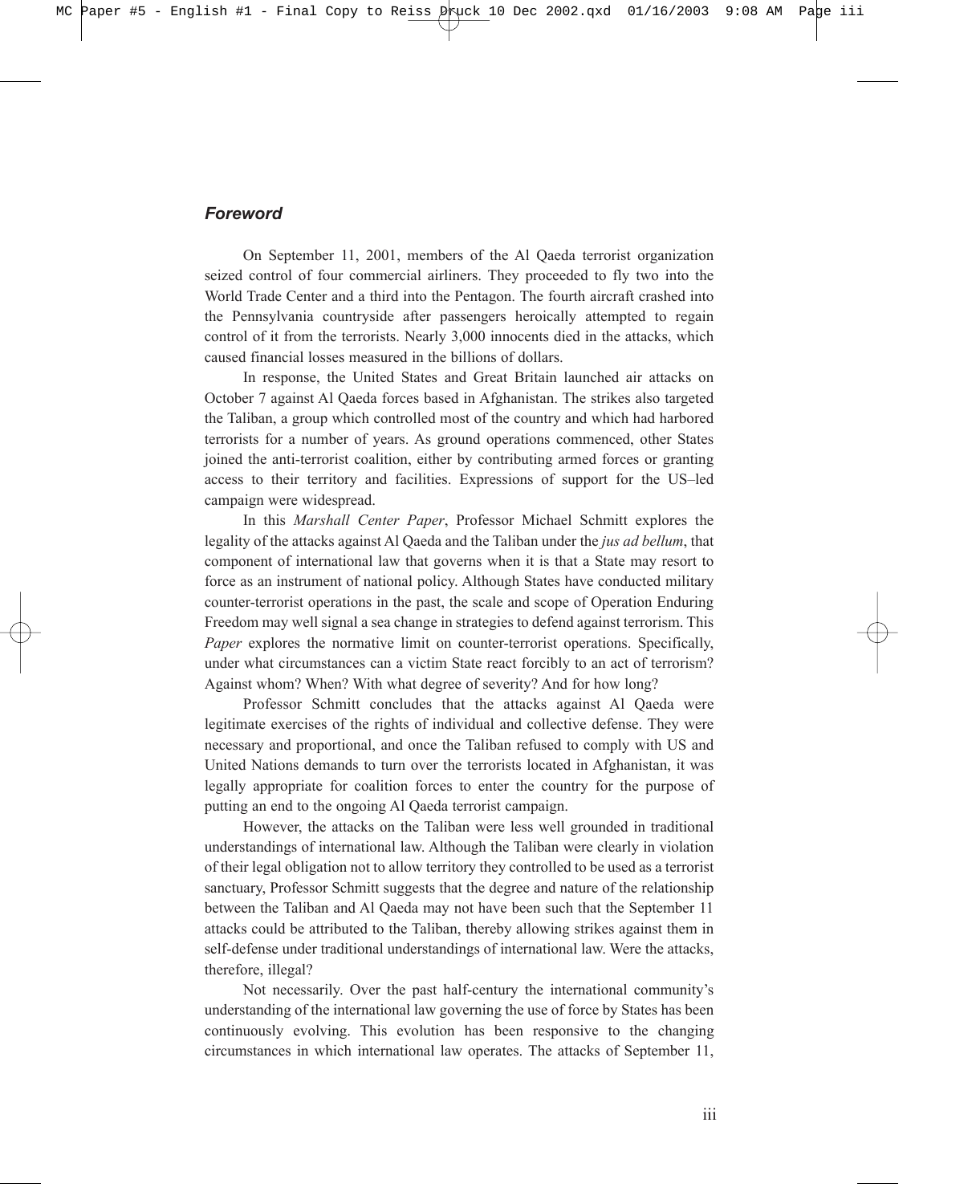and the possibility of similar attacks in the future, represent a momentous and normatively significant changed circumstance. Thus, international law can be expected to evolve in response.

Professor Schmitt offers a number of criteria likely to drive future assessments of the legality of counter-terrorist operations. Such operations must be necessary; specifically, there must be a sound basis for believing that further terrorist attacks will be mounted and that the use of force is needed to counter them. They must also be proportional, that is, limited in nature, targets, level of violence and location to that required to defeat an on-going attack or prevent any reasonably foreseeable ones. If conducted in advance of a terrorist strike, counter-terrorist operations can only be mounted when the potential victim must act immediately to defend itself and the potential aggressor is irrevocably committed to attack. However, once a terrorist campaign is underway, acts of self-defense are permissible throughout its course and need not be in response to specific terrorist actions. Finally, the central purpose of the counter-terrorist operation must be self-defense, not punishment or retribution.

The greatest change in the normative expectations of the international community is likely to come with regard to State sponsorship of terrorists. Although no definitive conclusions can be drawn yet regarding the extent and nature of assistance to terrorists that justifies attacks directly against the State providing it, clearly the threshold is dropping. Relevant factors include UN Security Council involvement, the nature of the terrorist group, the type of the support rendered, and the legitimacy of the government involved. Further, there must be "clear and compellingî evidence of the relationship and the State conducting the attack bears the burden of proof.

Ultimately, Professor Schmitt concludes that no definitive normative verdict is possible regarding the US and coalition attacks against Al Qaeda and the Taliban. The attacks against Al Qaeda appear novel, but consistent with the community expectations existing on September 10. By contrast, the attacks against the Taliban represent a less than crystalline glimpse of the direction in which the international law regarding responses to terrorism may be heading. But given the existing security landscape, he argues that the vector appears positive.

John P. Rose, PhD Director George C. Marshall European Center for Security Studies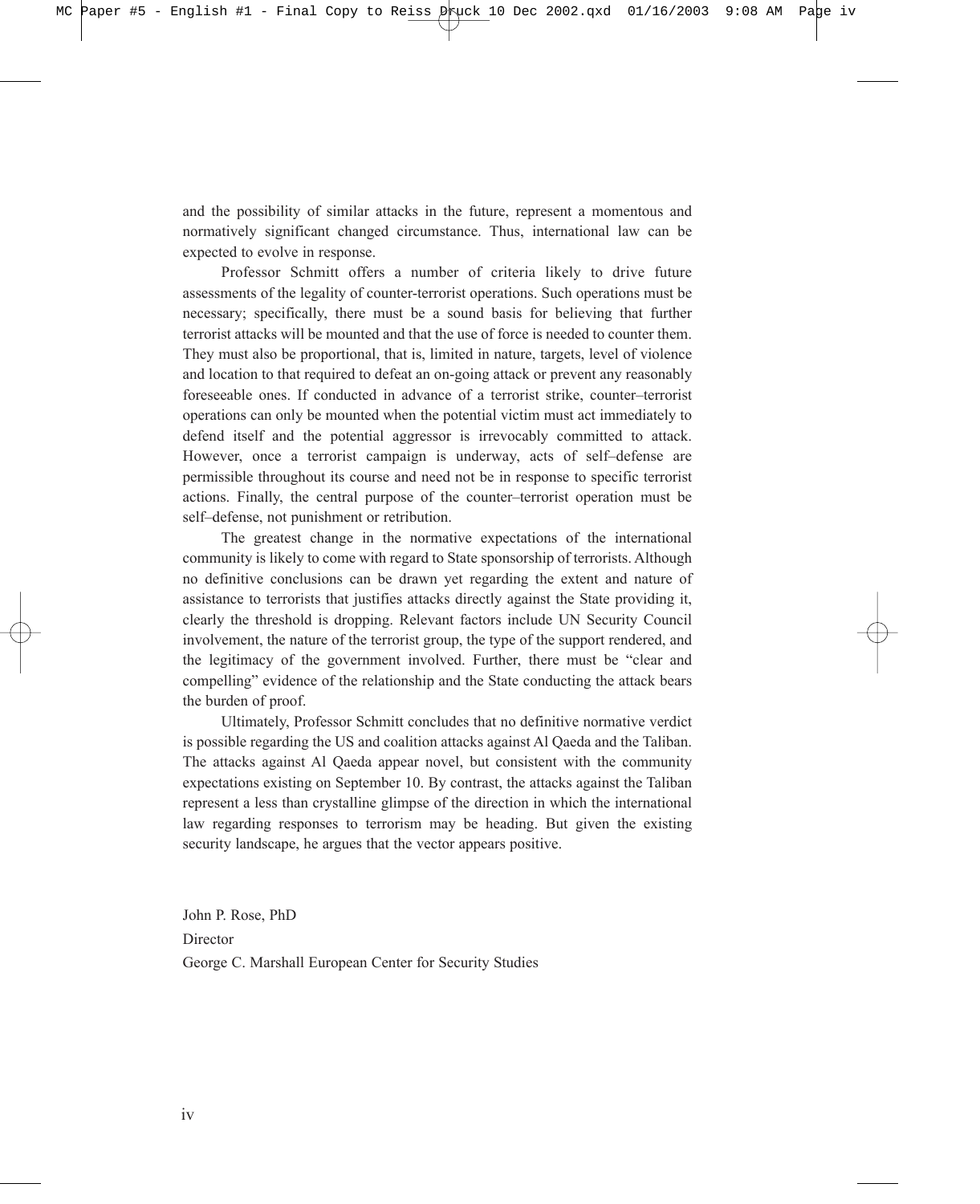# *Counter-Terrorism and the Use of Force in International Law*

# *by Michael N. Schmitt*

The terrorist attacks of September 11 undoubtedly ushered in a new era in international security affairs. Although terrorism has been a tragically prominent feature of the global condition for most of the past half century, these operations were quantitatively and qualitatively different than those of the

past. They involved extensive and sophisticated long-term planning by a group that cuts across lines of nationality and which operates from within many countries.<sup>1</sup> The scale of the destruction in both human and physical terms was shocking; the fact that the attacks and their aftermath were broadcast live only

*Counter-terrorism strategy must be formulated with great sensitivity to the evolving norms of international law governing force*

served to further exacerbate their psychological impact. That all 19 terrorists directly involved executed them with great precision despite the certainty of their own deaths may well portend a terrifying face of  $21st$  century terrorism  $\frac{1}{10}$  a genre of terrorism likely to prove extraordinarily difficult to counter by traditional means.

Combating this aggravated form of terrorism will require new cooperative security strategies. Certainly, the Global War on Terrorism (GWOT) articulated by the United States represents one such strategy.2 As time passes and opportunities and threats become clearer, the GWOT will evolve responsively. Other governments and intergovernmental organizations are already developing parallel and complimentary strategies.

Reprinted with permission of the United States Naval War College's 1 International Law Department (from the "International Law Studies" series and the *Israel Yearbook on Human Rights*)*.*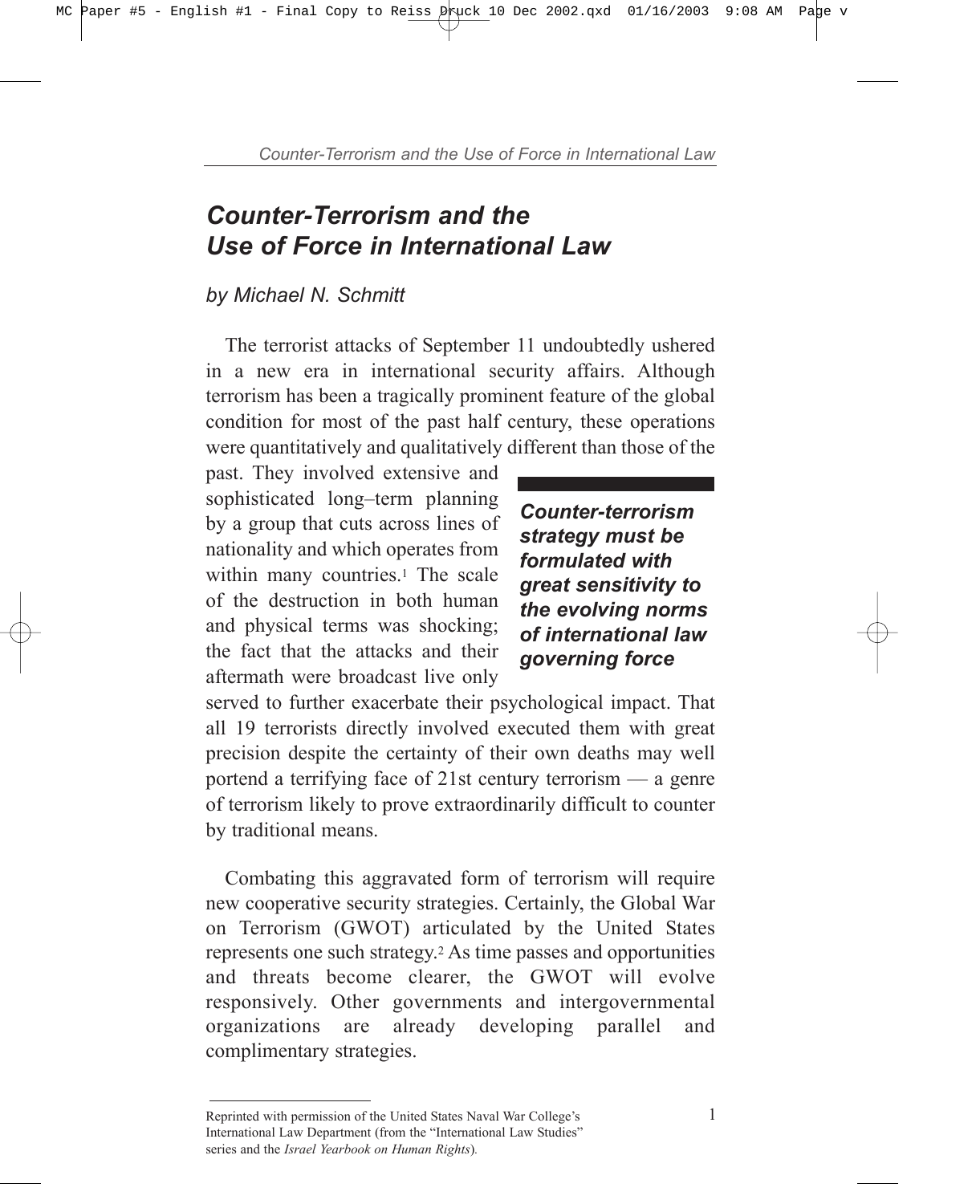Lest the lawlessness inherent in terrorism spread to its victims, counter-terrorism strategy must be formulated with great sensitivity to the international law governing the use of force. Some have suggested that this body of law, including that facet regarding the right to self-defense, is not up to the task.3 Others counter that effective responses to terrorism and State "supporters" thereof are proving entirely consistent with existing prescriptive norms.4 This article explores those norms, specifically the law governing the right of States to resort to force *(jus ad bellum)*<sup>5</sup> in the context of the response to the 9/11 attacks. Under what circumstances can a victim State react forcibly to an act of terrorism? Against whom? When? And with what degree of severity? It concludes that a natural evolution in the community understanding of limitations on the use of force has occurred over the past decades, such that claims of international law's present insufficiency are overblown. However, assertions that the law as traditionally understood supports a full range of forceful responses to terrorism equally overstate reality. As is usually the case, the truth lies between the extremes.

# *The Relevant Facts*

In order to effectively appraise the international law governing the use of force in counter-terrorism today, and to acquire a sense for its normative vector, it is necessary to first paint the factual backdrop. Law tends to be reactive and

*Law tends to be reactive and responsive to the factual context in which it operates*

responsive to the factual context in which it operates. Obviously, this is the case for customary international law, which relies, inter alia, on State practice for its emergence. The same is true, however, for convention-based law. Despite

declarations that international agreements, such as the United Nations Charter, should be interpreted in accordance with the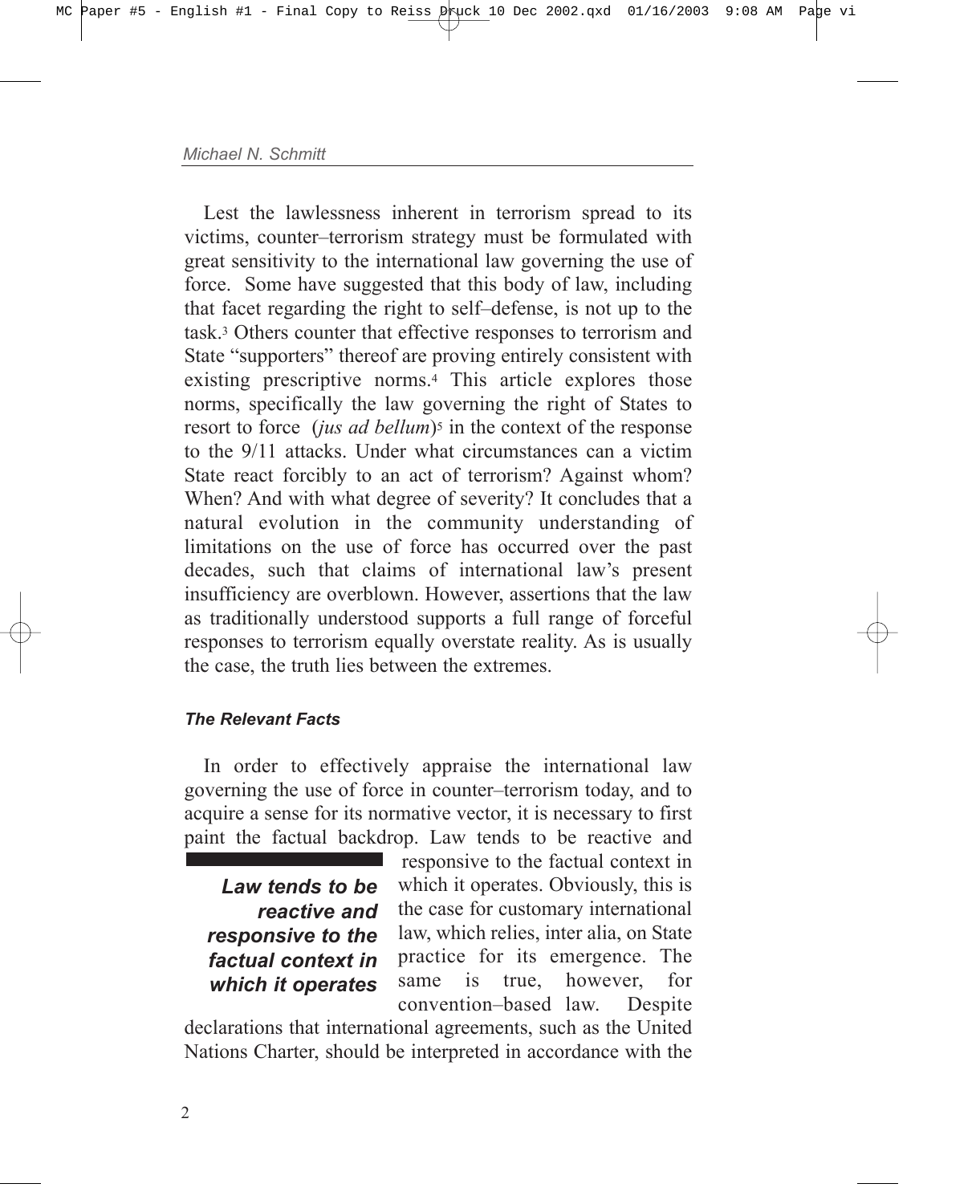ordinary meaning of their text, it is undeniable that community understanding of law shifts over time to remain coherent and relevant to both current circumstances and the global community's normative expectations.<sup>6</sup>

Sadly, the facts of 9/11 are all too familiar. On September 11, 2001, terrorists seized control of four passenger aircraft in the United States. Two were flown into the Twin Towers of the World Trade Center in New York City, a third was driven into the Pentagon in Washington D.C. and the fourth crashed in Pennsylvania following an heroic attempt by passengers to regain control from the highjackers. Roughly 3,000 people of over 80 nationalities perished.

Investigation quickly led authorities to focus their attention on Usama bin Laden and his Al Qaeda terrorist organization.7 Al Qaeda operates from more than 60 countries through a compartmentalized network using operatives of numerous nationalities. By October, the British government felt sufficiently confident in intelligence reports at its disposal to release certain facts and conclusions regarding the group. These were subsequently confirmed by the United States. Specifically, 10 Downing Street announced that Al Qaeda had planned and conducted the attacks, that it continued to have the resources to mount further operations, that US and UK citizens were potential targets and that "Usama Bin Laden and  $Al-Oa'$ ida were able to commit these atrocities because of their close alliance with the Taleban regime, which allowed them to operate with impunity in pursuing their terrorist activity."<sup>8</sup>

Of particular relevance to the use of force issue is the fact that Al Qaeda was hardly venturing into terrorism for the first time on September 11. The organization had allegedly been involved in the 1993 World Trade center bombing, the 1998 bombings of the US embassies in Kenya and Tanzania (attacks for which Usama bin Laden has been indicted),9 and the attack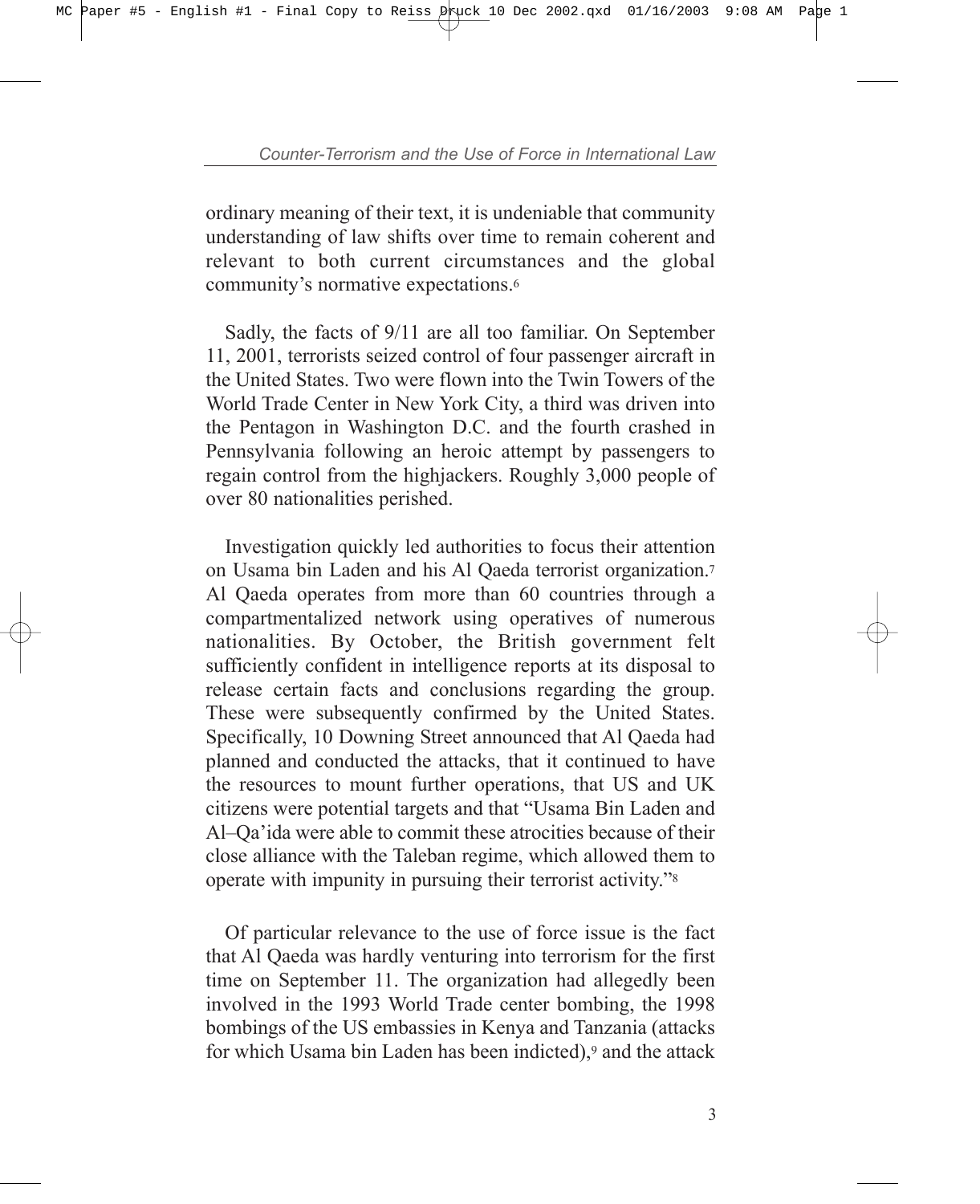on the USS Cole in 2000; the group had also claimed responsibility for the 1993 attack on US special forces in Somalia, as well as three separate 1992 bombings intended to kill US military personnel in Yemen. Moreover, the United States Department of State alleges the existence of Al Qaeda ties to plots (not executed) to kill the Pope, attack tourists visiting Jordan during the millennium celebration, bomb US and Israeli embassies in various Asian capitals, blow up a dozen passenger aircraft while in flight and assassinate President Clinton<sup>10</sup>

That Al Qaeda represents a continuing threat is apparent not only from its track record, but also from statements periodically issued by Usama bin Laden himself. The British government's October Press Release cited a number of his most virulent:

> The people of Islam have suffered from aggression, iniquity and injustice imposed by the Zionist-Crusader alliance and their collaborators . . . . It is the duty now on every tribe in the Arabian peninsula to fight jihad and cleanse the land from these Crusader occupiers. Their wealth is booty to those who kill them. (1996)

> [T]errorising the American occupiers [of Islamic Holy Places] is a religious and logical obligation. (1996)

> $We — with God's help — call on every Muslim$ who believes in God and wishes to be rewarded to comply with God's order to kill Americans and plunder their money whenever and wherever they find it. We also call on Muslims ... to launch the raid on Satan's US troops and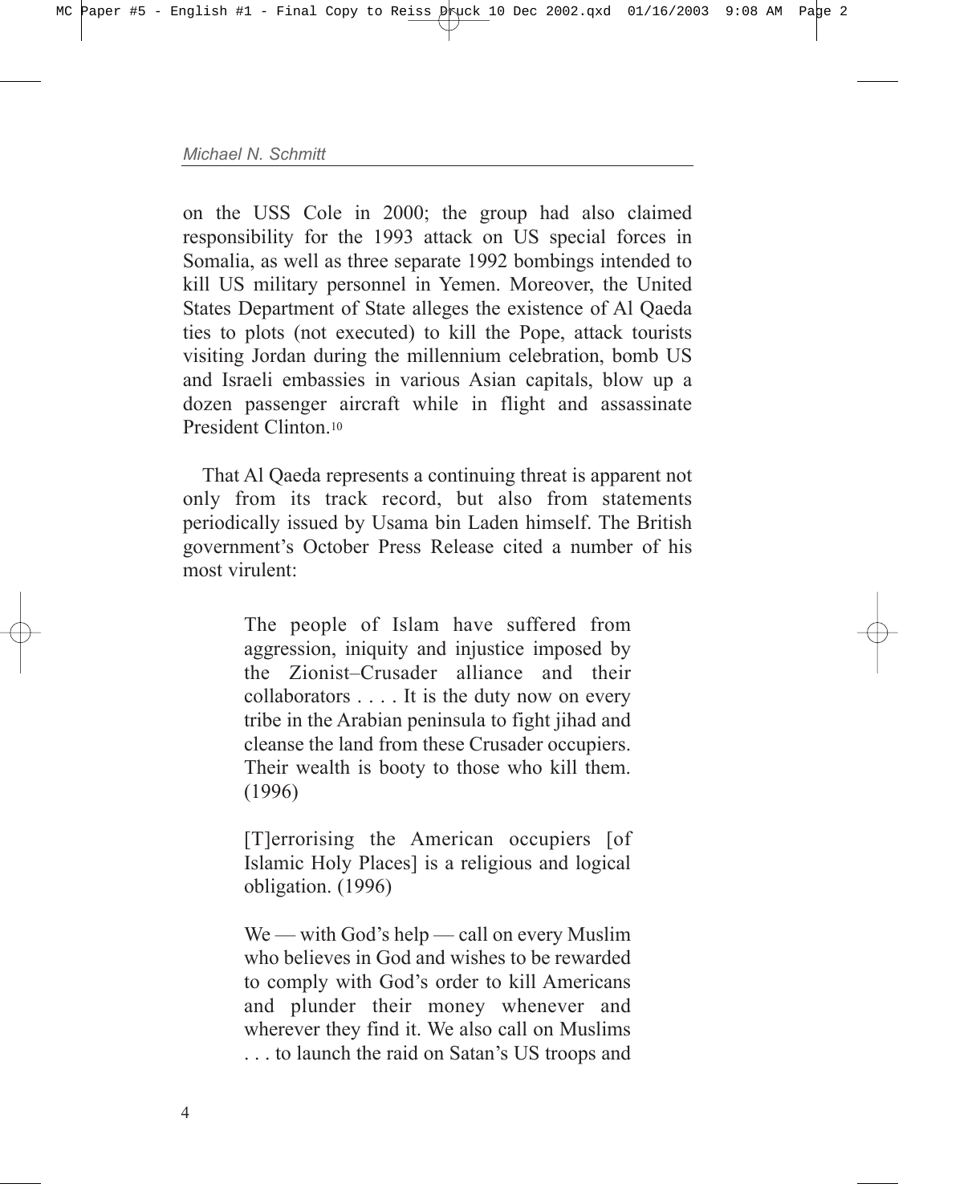the devil's supporters allying with them, and to displace those who are behind them. (1998)

[A]cquiring [chemical or nuclear] . . . weapons for the defence of Muslims [is] a religious duty. (1998)

Thus, in Al Qaeda we have a determined terrorist organization that has committed multiple acts of terrorism over the course of a decade  $\frac{d}{dx}$  acts which resulted in the deaths of thousands and caused property and financial damage measured in the billions of dollars  $\overline{\phantom{a}}$  and views its continuing campaign in terms of *jihad*.

The US reaction was swift. Within a week, President Bush formally proclaimed a national emergency<sup>11</sup> and called up members of the reserve component of the armed forces.12 He also established the Office of Homeland Security and the Homeland Security Council in order to facilitate a coordinated response to the terrorist threat.13 For its part, Congress passed a joint resolution that authorized the President to "use all necessary and appropriate force against those nations, organizations, or persons he determines planned, authorized, committed, or aided the terrorist attacks that occurred on September 11, 2001, or harbored such organizations or persons, in order to prevent any future acts of international terrorism against the United States by such nations, organizations or persons."<sup>14</sup> Essentially, the United States was placed on a war footing. Indeed, the President characterized the attacks as "an act of war against our country." $15$  Thus, the US government quickly moved beyond a criminal law enforcement paradigm in determining how to respond to the attacks.

Almost immediately, the spotlight focused on Taliban connections to Al Qaeda, which was "headquartered" in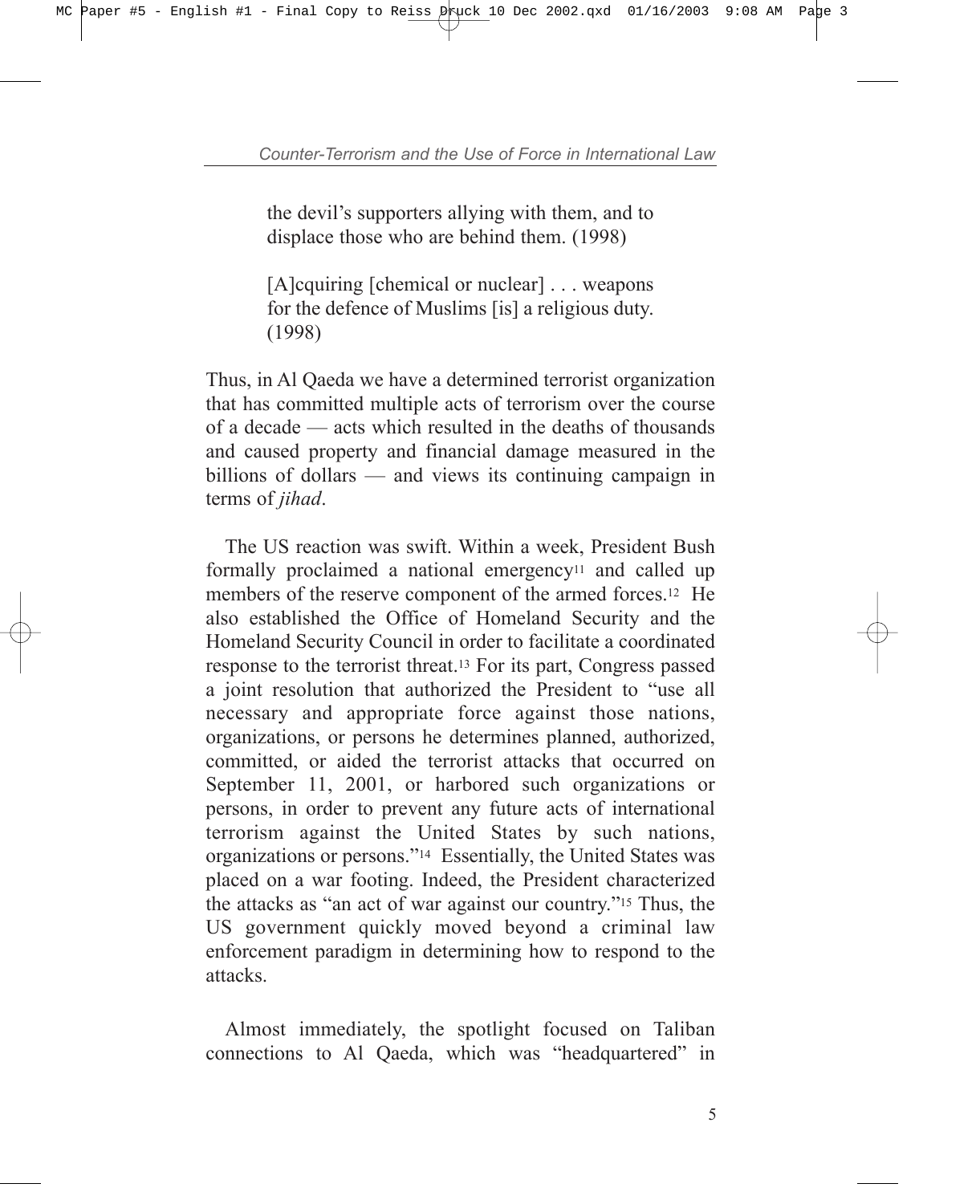Afghanistan. Although the United States did not formally recognize the Taliban as the legitimate government of the country, they controlled the greatest amount of territory, including that where Al Qaeda was based.16 Working through the Pakistani government, which maintained diplomatic relations with the Taliban, the United States issued a series of demands. These were set forth publicly in late September during a Presidential address to a joint session of Congress. Specifically, the United States insisted that the Taliban:

> Deliver to United States authorities all the leaders of Al-Qa'ida who hide in your land. Release all foreign nationals, including American citizens, you have unjustly imprisoned. Protect foreign journalists, diplomats, and aid workers in your country. Close immediately and permanently every terrorist training camp in Afghanistan, and hand over every terrorist and every person in their support structure to appropriate authorities. Give the United States full access to terrorist training camps, so we can make sure they are no longer operating.17

President Bush made it quite clear that there would be no negotiation and that he expected immediate compliance. Moreover, he unambiguously laid out the consequences of non–compliance: "They will hand over the terrorists, or they will share in their fate.<sup>"18</sup>

Despite the "no-negotiations" stance, the Taliban expressed a desire to resolve the matter. These entreaties were rebuffed and on October 6 the President issued a final public warning to cooperate.19 The following day the United States and United Kingdom launched the first phase of Operation Enduring Freedom, consisting of airstrikes against both Al Qaeda and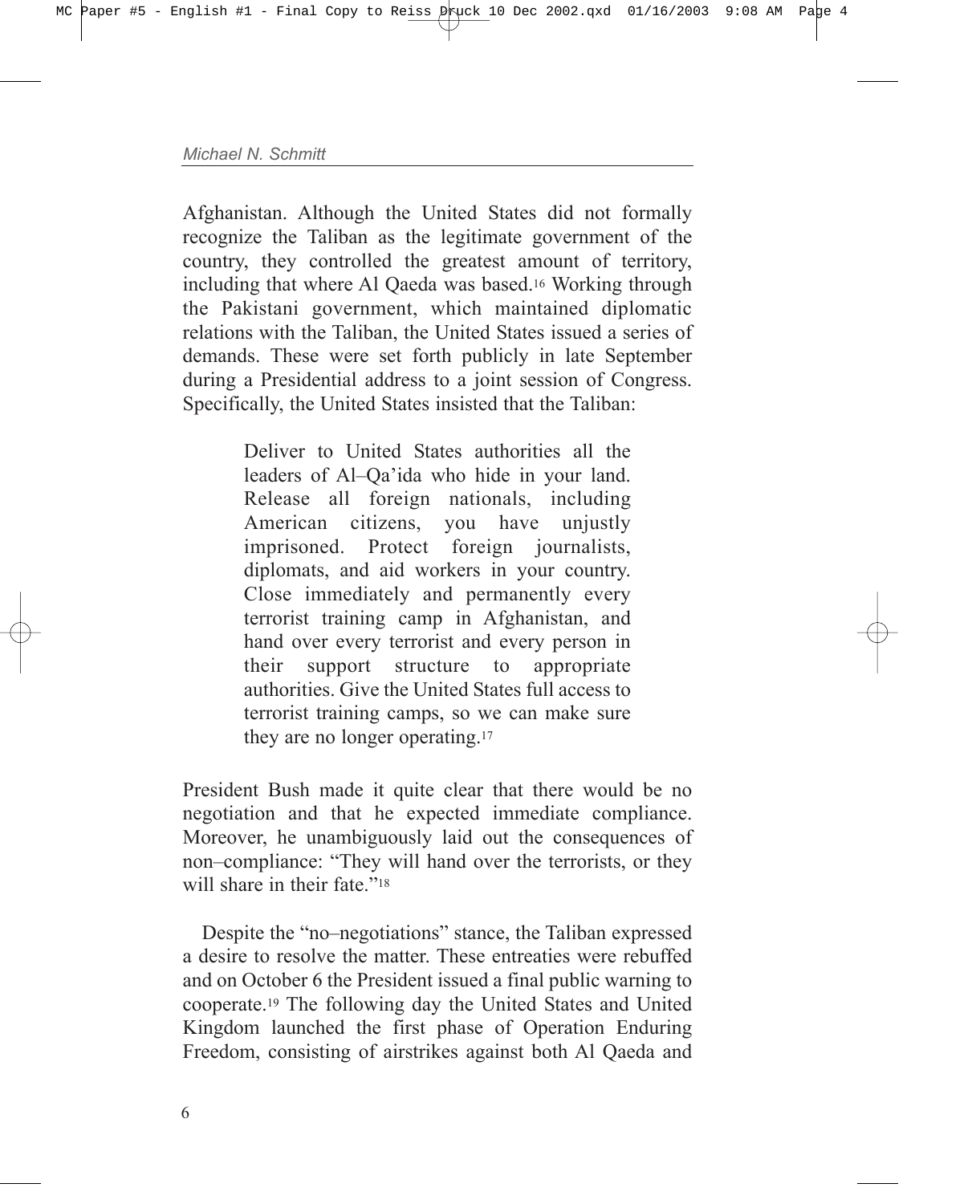Taliban targets. The scope and nature of the campaign quickly expanded to encompass ground and maritime operations.

As required by Article 51 of the United Nations Charter, the United States promptly notified the Security Council that it was acting in individual and collective self-defense.<sup>20</sup> In the report, the United States asserted that it had "clear and compelling information that the Al Qaeda organization, which is supported by the Taliban regime in Afghanistan, had a central role in the attacks" and that there was an "ongoing" threat" made possible "by the decision of the Taliban regime to allow the parts of Afghanistan that it controls to be used by [Al Qaeda] as a base of operations." The purpose of the military operations was to "prevent and deter further attacks on the United States." Ominously, the United States warned, "We may find our self-defence requires further actions with respect to other organizations and other States.<sup>221</sup> In an address to the nation, the President echoed the threat contained in the Article 51 notification: "Every nation has a choice to make. In this conflict, there is no neutral ground. If any government sponsors the outlaws and killers of innocents, they have become outlaws and murderers, themselves. And they will take that lonely path at their own peril.<sup> $22$ </sup>

Because it had participated in the strikes, the United Kingdom also transmitted the requisite report to the Security Council. It announced that the attacks were conducted in self-defense against "Usama Bin Laden's Al Qaeda terrorist organization and the Taliban regime that is supporting it." The avowed purpose was "to avert the continuing threat of attacks" from the same source.<sup>223</sup> Thus, although limiting the scope of its operations to Al Qaeda and the Taliban, like the United States it suggested that action was necessary to prevent further attacks.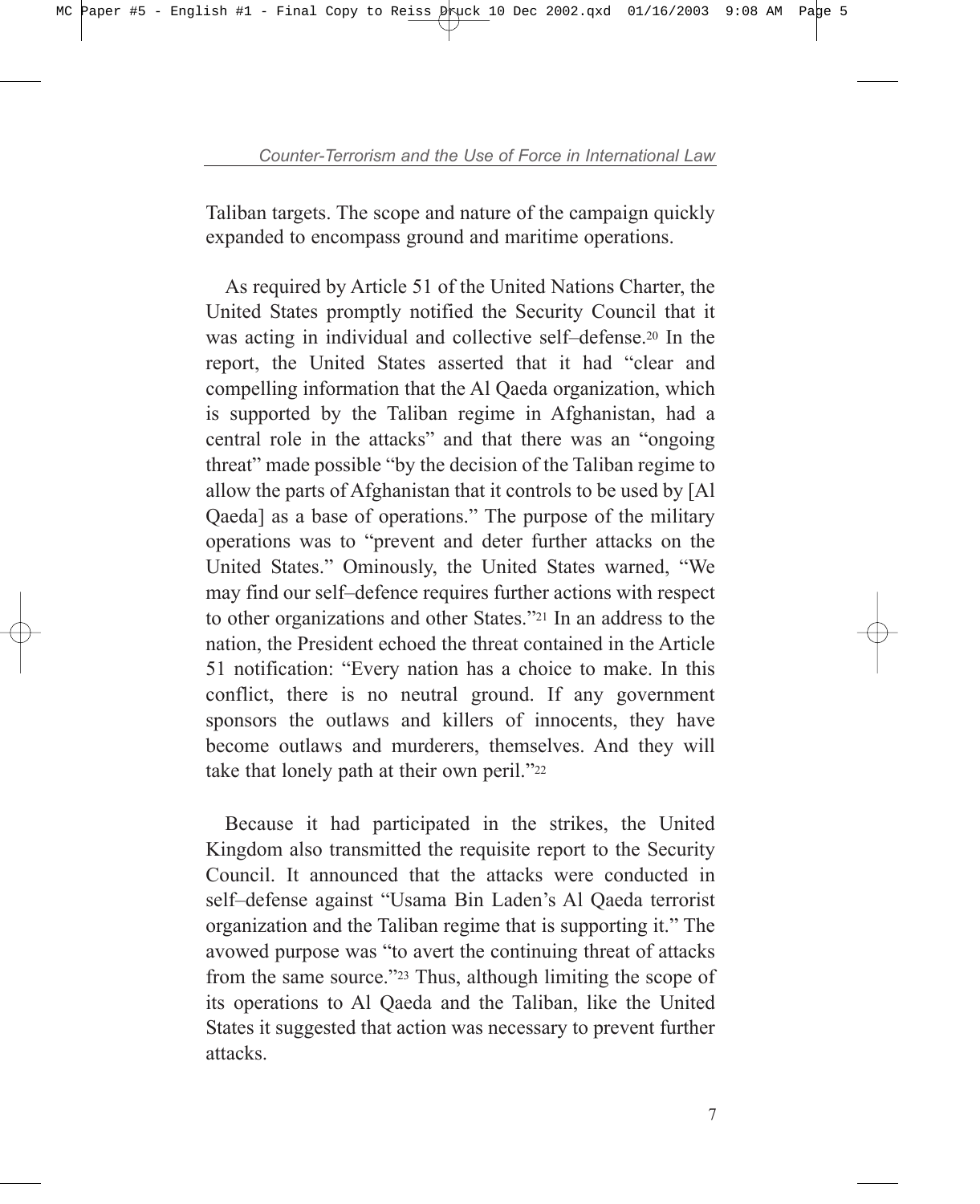The international reaction to the affair was almost universally one of outrage over the terrorist acts and support for the United States. On September 12, the Security Council passed Resolution 1368 condemning the attacks as "horrifying," labeling them a threat to international peace and security, and reaffirming the "inherent right of self-defence as recognized by the Charter of the United Nations."24 Resolution 1373, passed on September 28, likewise cited the right to self-defense and laid out steps to combat terrorism, such as suppressing the financing of terrorism, denying safe haven to terrorists and their accomplices, and cooperating in law enforcement efforts.25 Interestingly, the General Assembly did not refer to self-defense in its own resolution on the attacks.26

Following commencement of the military campaign, the Security Council passed a number of relevant resolutions. For instance, on November 14 it issued Resolution 1378, which expressed support for "international efforts to root out terrorism, in keeping with the Charter of the United Nations"; reaffirmed Resolutions 1368 and 1373 (which had cited the right to self-defense); condemned the Taliban for "allowing" Afghanistan to be used as a base for the export of terrorism by the Al–Qa'ida network and other terrorist groups and for providing safe haven to Usama Bin Laden, Al-Qa'ida and others associated with themî; and expressed support for the "efforts of the Afghan people to replace the Taliban."27 On December 20 it passed Resolution 1386, which (as with Resolution 1373) expressed support for rooting out terrorism in accordance with the Charter, reaffirmed Resolutions 1368 and 1373, and authorized the establishment of the International Security Assistance Force.28 Reaffirmation of the international counter-terrorist effort, of previous resolutions, of its prior condemnation of the Taliban and Al Qaeda and of the fact that terrorism constitutes a threat to international peace and security occurred yet again on January 20, 2002 with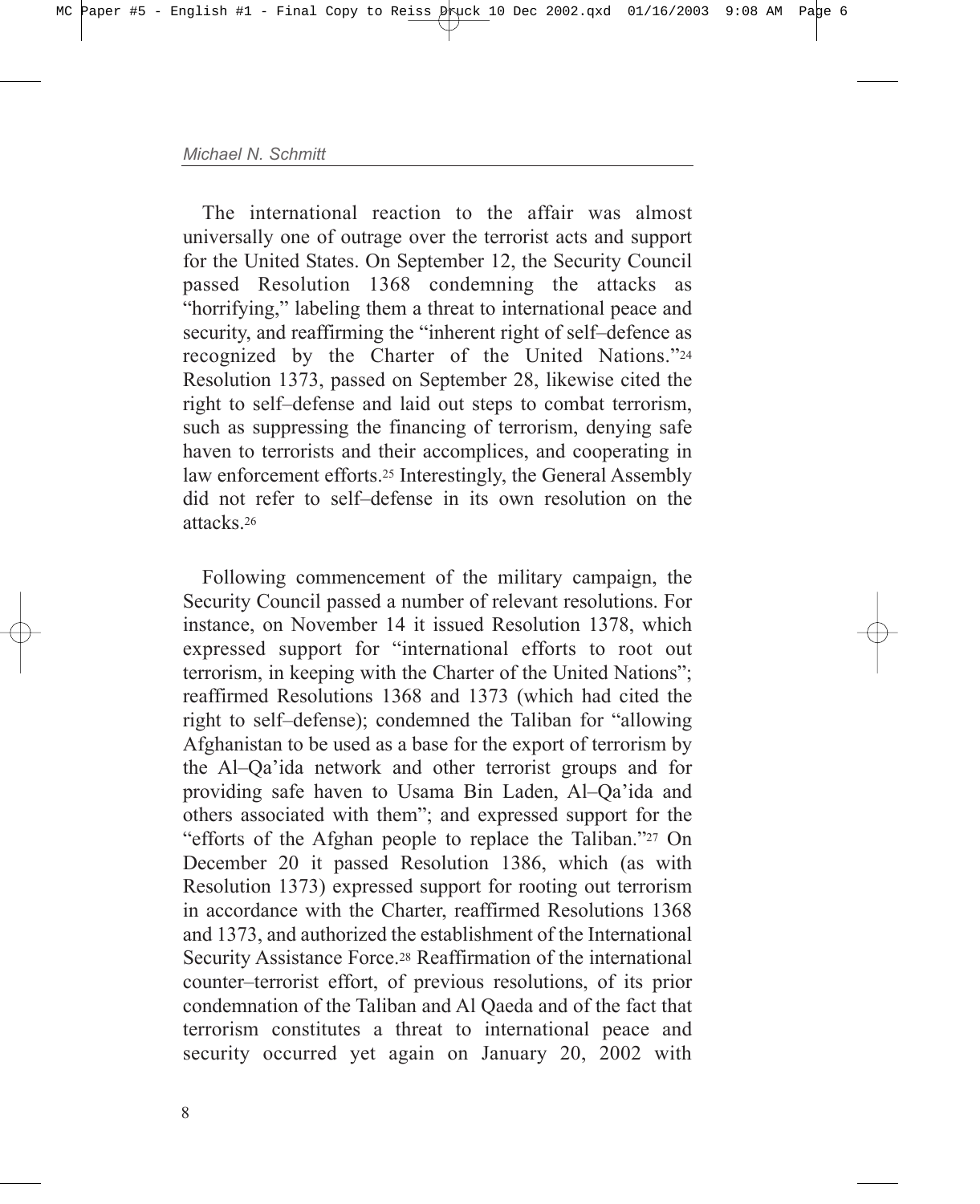Resolution 1390.29 In it, the Security Council employed its Chapter VII authority to impose sanctions on the Taliban and Al Qaeda, including a freezing of assets, a prohibition of travel and an arms embargo.

In none of the resolutions did the Security Council explicitly authorize the United States, any coalition of forces, or a regional organization to use force pursuant to Article 42 of the Charter, as the Council is entitled to do in the face of a "threat" to the peace, breach of peace or act of aggression.<sup>730</sup> However, it is important to note that the Security Council twice referred to the inherent right to individual and collective self-defense prior to coalition combat operations against the Taliban and Al Qaeda, that no effort was made to condemn the forceful response once launched, and that the Council repeatedly reaffirmed the right to self-defense and expressed support for the international effort to "root out terrorism" as those operations were ongoing.

Beyond the United Nations, the most powerful military alliance in the world articulated its position in even more unequivocal terms. The day after the terrorist attacks, NATO's North Atlantic Council, consisting of Permanent Representatives of all 19 NATO member States, announced that if the attacks originated from outside the United States, they would be "regarded as an action covered by Article 5 of the Washington Treaty."<sup>31</sup> Article 5, based on Article 51 of the UN Charter, provides for collective self-defense if any of the member States suffers an "armed attack."<sup>32</sup> Within three weeks, and following briefings in which US officials provided "clear and compelling" evidence that the attacks were not the work of domestic terrorists, the North Atlantic Council made precisely that finding and invoked Article 5.33 There was no mention of whom the defense, which began five days later, could be directed against. This was a normatively significant omission given that one of the entities the United States and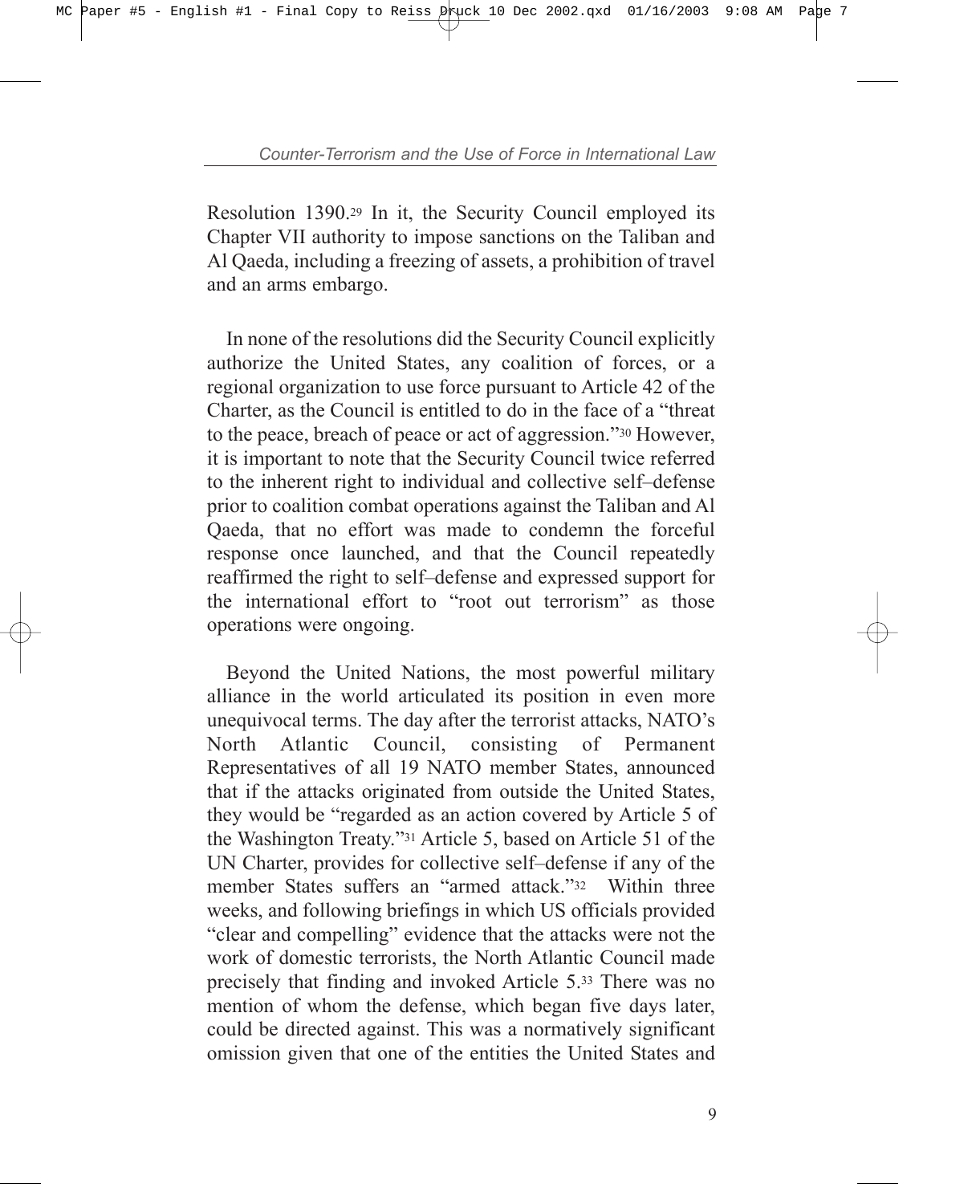United Kingdom struck on October 7 was a non-State actor, whereas the other was a government supportive of that group, but which did not control it.

Similarly, the Organization of American States invoked the collective self-defense provisions of the Rio Treaty<sup>34</sup> following its finding that "these terrorist attacks against the United States are attacks against all American states."35 Australia did likewise, citing Article IV of the ANZUS Treaty in offering to deploy military forces.36 Russia, China and India agreed to share intelligence with the United States, while Japan and South Korea offered logistics support. The United Arab Emirates and Saudi Arabia broke off diplomatic relations with the Taliban, and Pakistan agreed to cooperate fully with the United States. Twenty–seven nations granted overflight and landing rights and 46 multilateral declarations of support were obtained 37

Once the campaign against Al Qaeda and the Taliban began, offers or expressions of support flowed in from many sources. The United Kingdom, as noted, participated directly in the initial strikes, whereas many other States, such as Georgia, Oman, Pakistan, the Philippines, Qatar, Saudi Arabia, Tajikistan, Turkey and Uzbekistan, provided airspace and facilities. China, Egypt, Russia and the European Union publicly backed the US/UK operations. The Organization for the Islamic Conference simply urged the United States to limit the campaign to Afghanistan, $38$  while the Asia–Pacific Economic Cooperation Forum condemned terrorism of all kinds. Neither organization criticized the operations. Australia, Canada, the Czech Republic, Germany, Italy, Japan, the Netherlands, New Zealand, Turkey and the United Kingdom offered ground troops.39 By May 2002, the forces of several nations, in particular sizable British, Australian, Canadian and American contingents, were engaged in dangerous "mop-up" actions<sup>40</sup>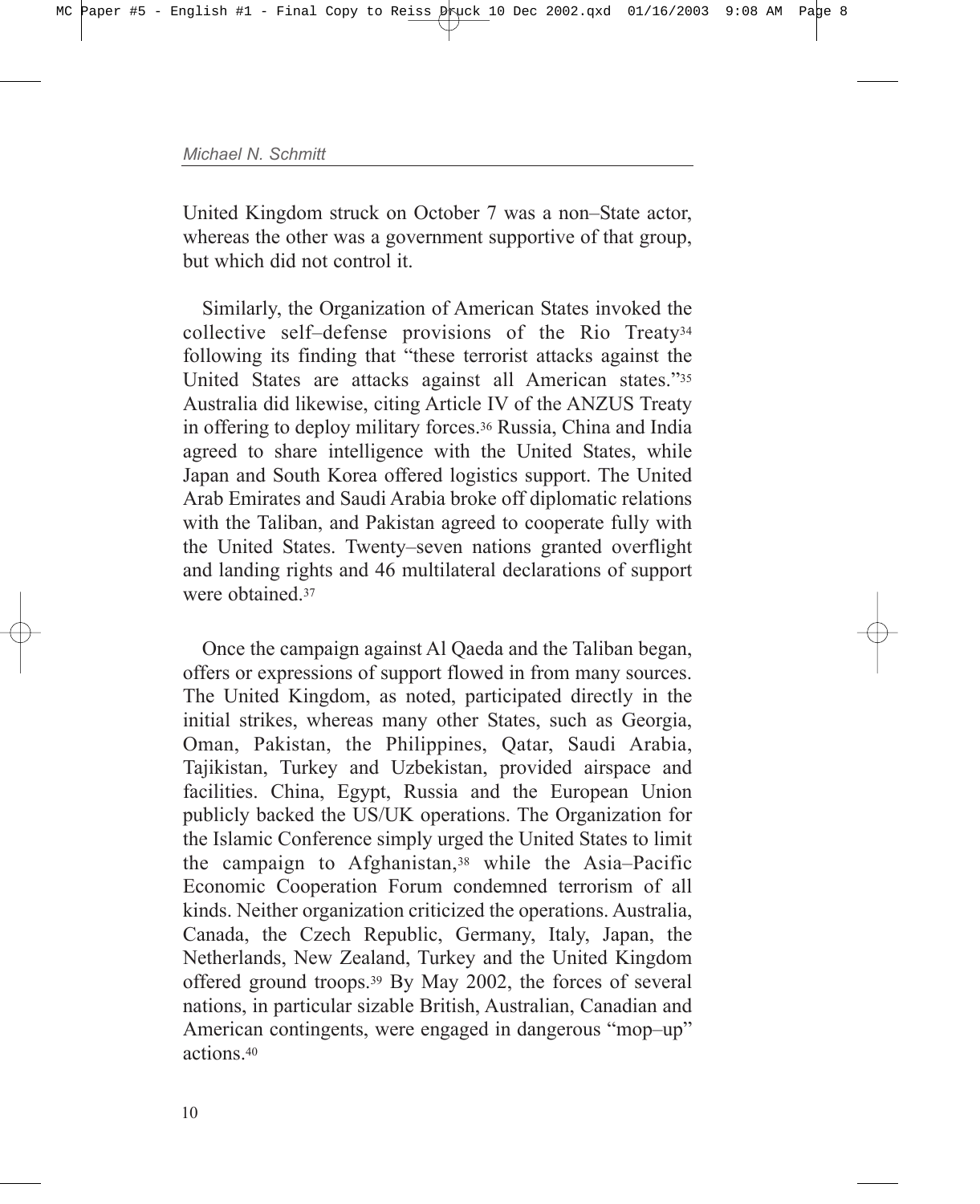Since the counter-terrorism operations began, controversy has surfaced regarding a number of legal issues. Most notable among these have been the detention, treatment and proposed prosecution of the detainees held at US Naval Base Guantanamo Bay. Also a point of contention, albeit more muted, is the extent of collateral damage and incidental injury from the strikes conducted against Al Qaeda and Taliban targets. And looming on the horizon is a very divisive issue, i.e., carrying the fight beyond the borders of Afghanistan. Yet, except in legal circles, and particularly the sub-circle of academia, there has been *de minimus* controversy about the lawfulness of the operations conducted within Afghanistan under the *jus ad bellum*. On the contrary, and as illustrated in the events described above, support for the US and coalition military response has been strong. The extent to which this support is grounded in either the law in force (*lex lata*) or aspirational law (*lex ferenda*) is the subject of the remainder of this article.

## *The Normative Framework for the Use of Force*

The UN Charter expresses the basic prohibition on the use of force in international law. It provides, in Article 2(4), that ì[a]ll Members shall refrain in their international relations from the threat or use of force against the territorial integrity or political independence of any state, or in any other manner inconsistent with the Purposes of the United Nations.<sup>"41</sup> Within the four corners of the Charter, there are but two exceptions to this prohibition. The first, set forth in Article 39, empowers the Security Council to determine the existence of a threat to the peace, breach of peace or act of aggression and decide what measures are necessary to maintain or restore international peace and security. By Article 42, the Council may turn to military force to resolve these situations in what are generally labeled "enforcement operations."<sup>42</sup> States would provide troops under a United Nations flag, as a coalition of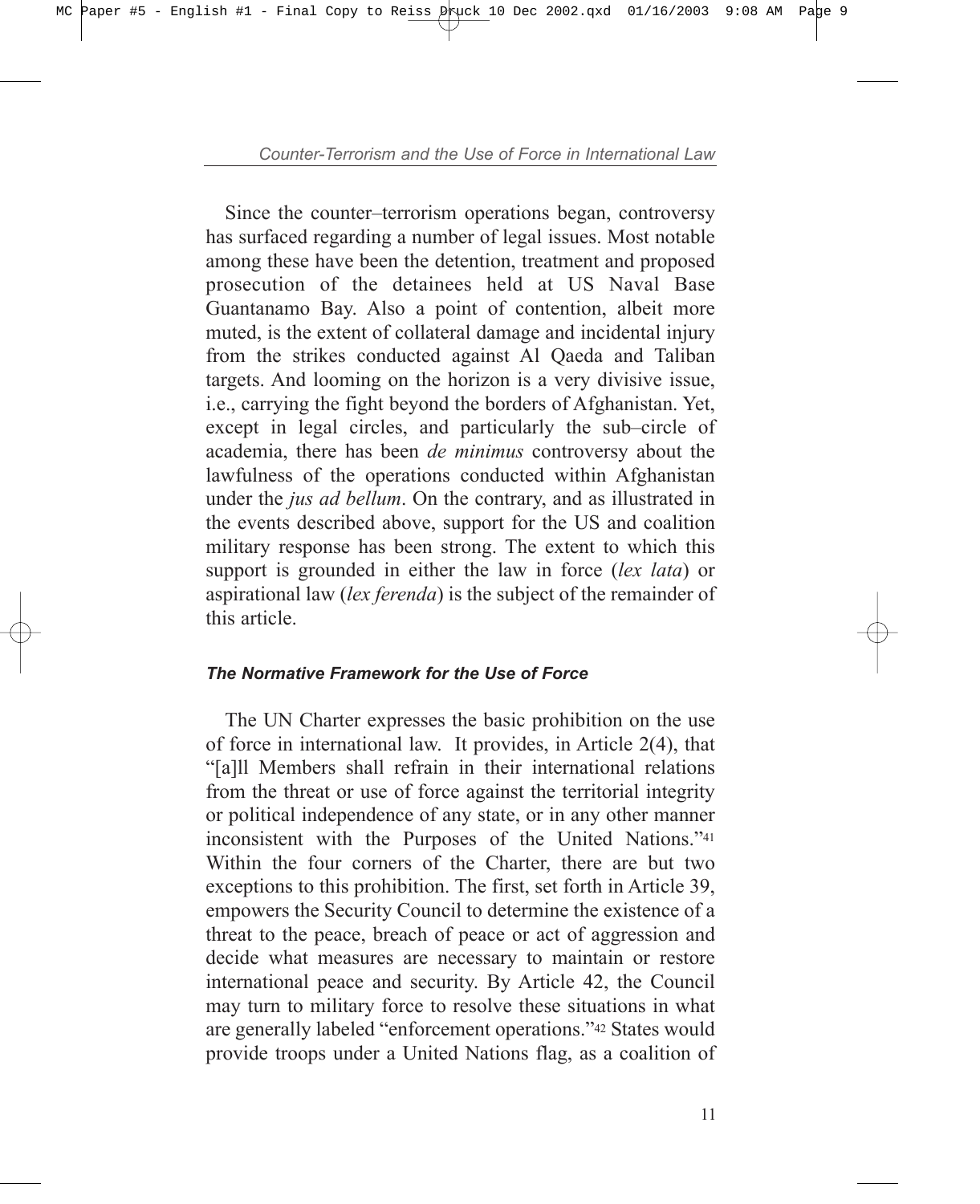the willing or individually. Regional organizations are also authorized to engage in "enforcement" activities, but only with the approval of the Security Council.43

The second exception is found in Article 51. It provides:

Nothing in the present Charter shall impair the inherent right of individual or collective self-defense *if an armed attack occurs* against a Member of the United Nations, until the Security Council has taken measures necessary to maintain international peace and security. Measures taken by Members in the exercise of this right of self-defense shall be immediately reported to the Security Council and shall not in any way affect the authority and responsibility of the Security Council under the present Charter to take at any time such action as it deems necessary in order to maintain or restore international peace and security.

Thus, States victimized by an armed attack may not only defend themselves, but also receive assistance from others in mounting that defense. They need not await a Council authorization to act, but are required to report actions taken to the Security Council, which may itself determine that it needs to respond in some fashion.

Some commentators assert that additional exceptions to the prohibition on the use of force lie outside the Charter. Most frequently cited is a right to humanitarian intervention, a topic rendered timely by NATO's 1999 intervention in the Federal Republic of Yugoslavia on behalf of the Kosovar Albanians.44 However, no such purported exception, or at least none that has garnered any significant support, would apply in the case of counter-terrorist operations.<sup>45</sup>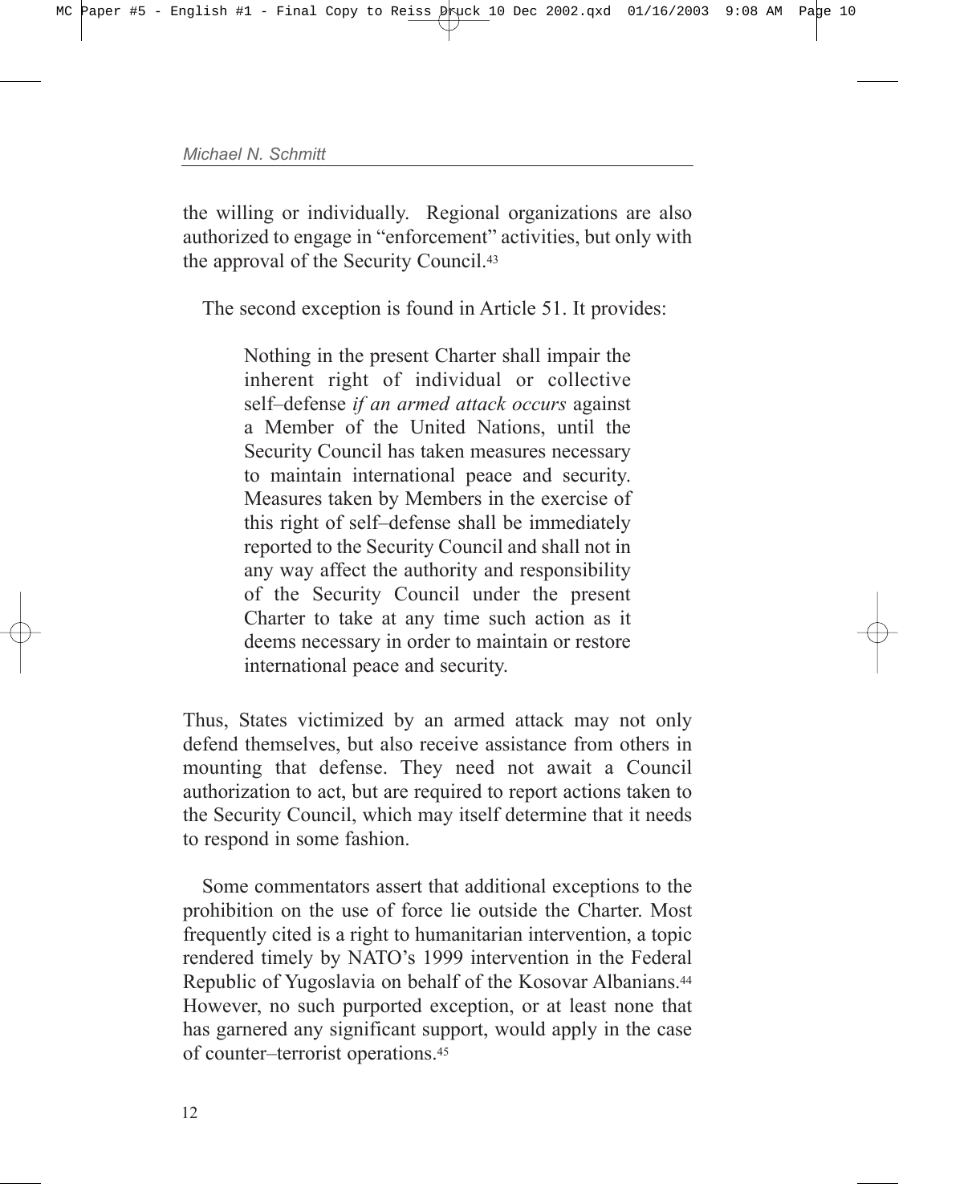Despite the seeming expansiveness of the Charter prohibition, there has been, as will be discussed, growing support for, or at least a diminishing degree of criticism of, forceful counter-terrorist operations. Tellingly, they are almost always justified in terms of the right to self-defense, rather than as an exception to the general prohibition on the use of force. Perhaps more normatively significant is the fact that acceptance by other States of their legitimacy, when expressed, is also usually framed in self-defense terms. Thus, while it is apparent that such activities are increasingly acceptable politically, it is more appropriate to consider that acceptance as bearing on the evolution of the norms regarding self-defense, than as exemplars of an emergent exception to a prohibition generally characterized as comprehensive in nature.

Returning to the Charter, a more apropos inquiry is whether counter-terrorist operations can fall within the Chapter VII enforcement framework. That international terrorism may constitute a threat to international peace and security, as understood in the Charter use of force context, is unquestionable. For instance, in 1992 the Security Council, reacting to attacks against Pan Am Flight 103 (the Lockerbie case) in 1988 and UTA Flight 722 the following year, affirmed "the right of all States...to protect their nationals from acts of international terrorism that constitute threats to international peace and security" and expressed concern over Libya's failure to fully cooperate in establishing responsibility for the acts.46 The same year, and in response to Libyaís failure to render the requisite cooperation, the Council re-emphasized that "suppression of acts of international terrorism, including those in which States are directly or indirectly involved, is essential for the maintenance of international peace and security." It further reaffirmed that "in accordance with the principle in Article 2, paragraph 4, of the Charter $...,$  every State has the duty to refrain from organizing, instigating, assisting or participating in terrorist acts in another State or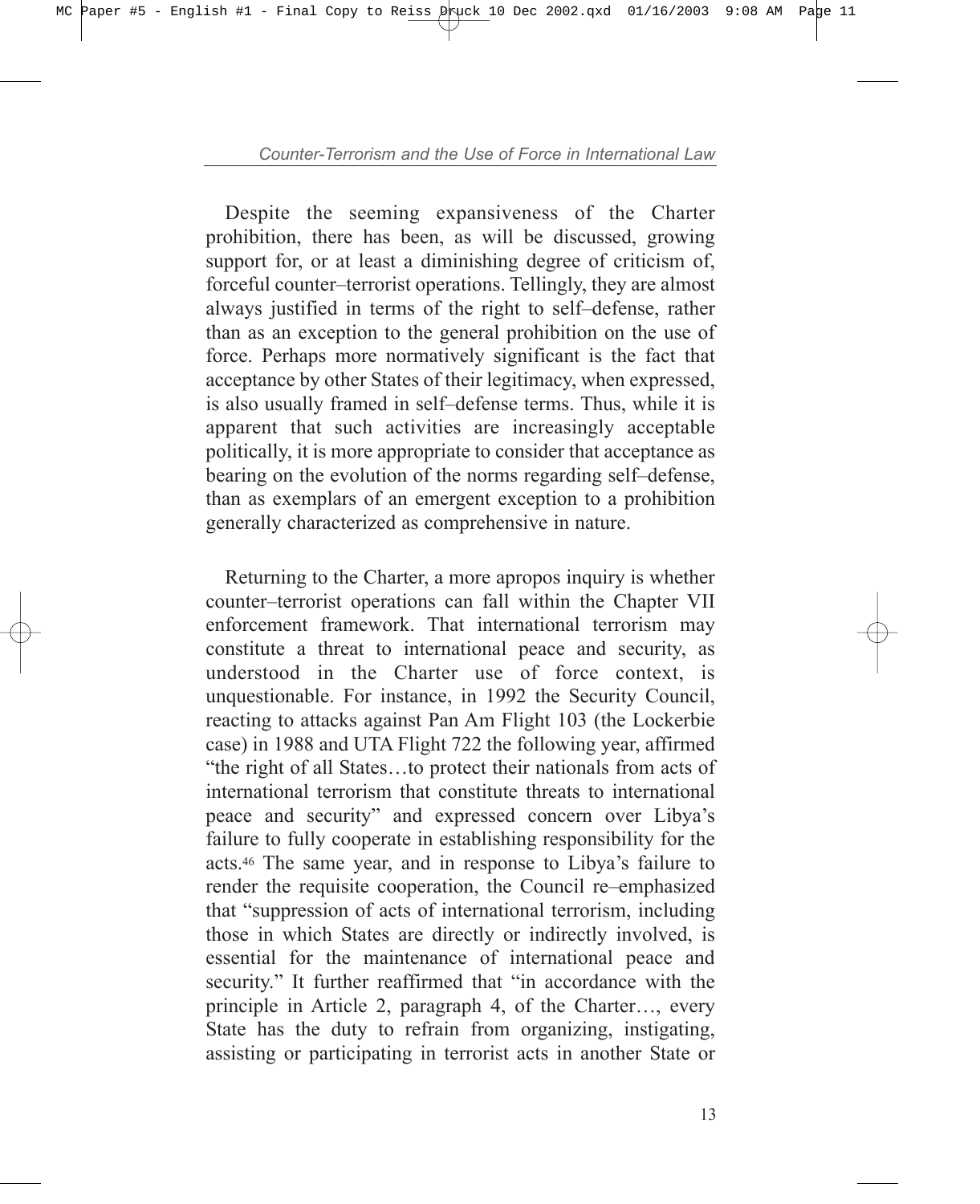acquiescing in organized activities within its territory directed towards the commission of such acts, when such acts involve a threat or use of force." Finally, the Council styled the failure of Libya to cooperate a threat to international peace and security.47

Similarly, following the 1998 US Embassy bombings in Nairobi and Dar-es-Salaam, the Security Council condemned ìsuch acts which have a damaging effect on international relations and jeopardize the security of States." As it did in 1992, the Council also reiterated the duty to refrain from ìorganizing, instigating, assisting or participating in terrorist acts in another State or acquiescing in organized activities within its territory directed towards the commission of such acts.<sup>748</sup> The following year, the Council approved Resolution 1269 (1999), which, without being tied to any particular incident, "Unequivocally condemn[ed] all acts, methods and practices of terrorism as criminal and unjustifiable, regardless of their motivation, in all their forms and manifestations, wherever and by whomever committed, *in particular those* which could threaten international peace and security.<sup>"</sup>

Indeed, the Security Council characterized the pre–September 11 situation in Afghanistan as one implicating international peace and security. In October 1999, it "strongly condemn[ed] the continuing use of Afghan territory, especially areas controlled by the Taliban, for the sheltering and training of terrorists and planning of terrorist acts, and reaffirm[ed] its conviction that the suppression of international terrorism is essential for the maintenance of international peace and security.<sup>749</sup> It did precisely the same in December 2000. In July 2001, the Council made its position completely unambiguous by determining that "the situation in Afghanistan constitutes a threat to international peace and security in the region.<sup> $350$ </sup> By September 2001, therefore, it was abundantly clear that international terrorism, as well as allowing one's territory to be used as a base of terrorist activities, could rise to the level of a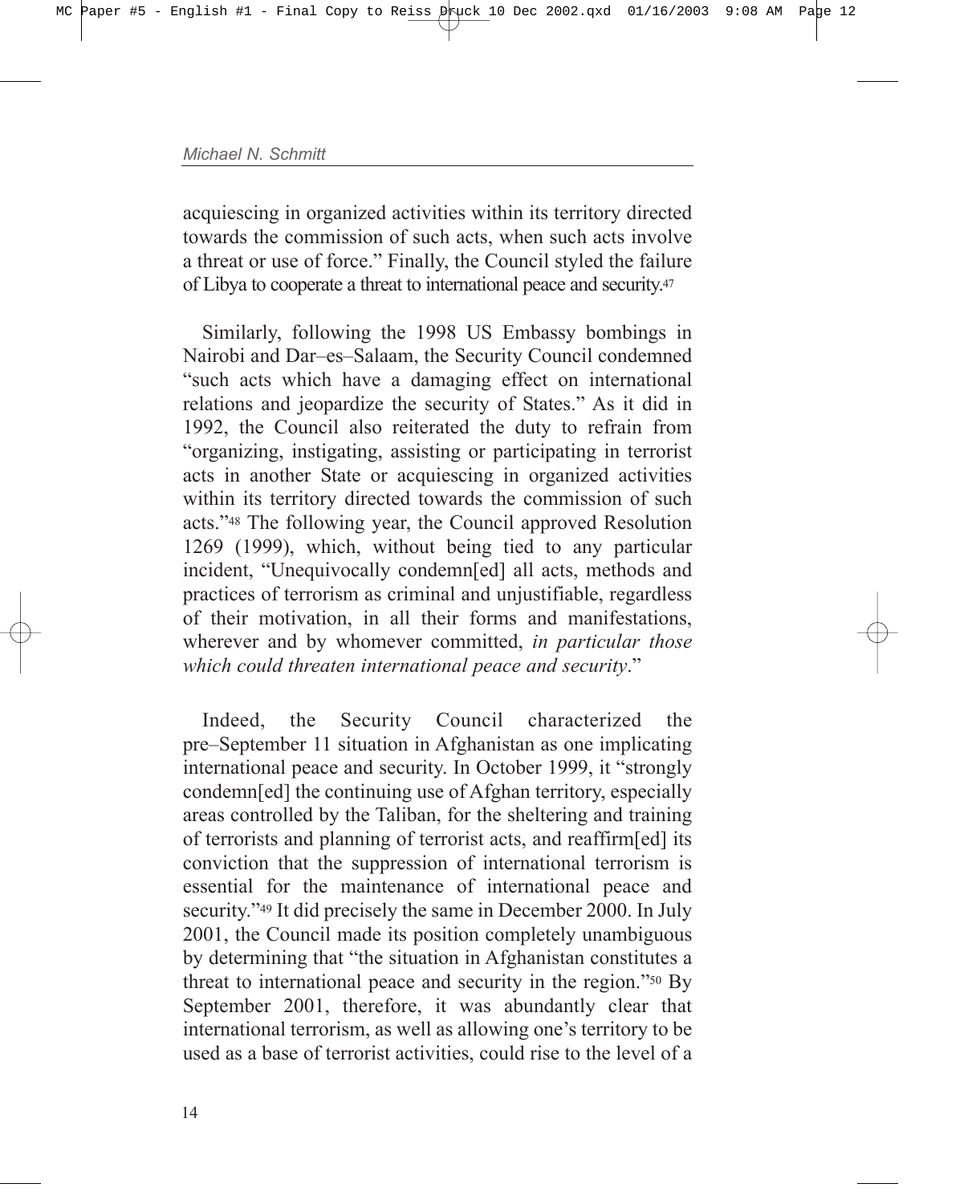"threat to the peace." This being so, the Council is entitled, pursuant to Article 39, to decide on the appropriate measures to take to "maintain or restore international peace and security," and such measures include the use of force.

In the aftermath of the attacks, the Security Council labeled them threats to the peace. On September 12, 2001, it ì[s]trongly condemn[ed] in the strongest terms the horrifying terrorist attacks which took place on September 11, 2001 in New York, Washington D.C. and Pennsylvania and, regard[ed] such acts, like any act of international terrorism, as a threat to international peace and security.<sup>751</sup> On September 28, it did so again in nearly identical language.52 Meeting at the ministerial level on November 12, 2001, the Council issued Resolution 1377, in which it declared "that acts of international terrorism constitute one of the most serious threats to international peace and security in the twenty–first century.<sup> $353$ </sup> In subsequent resolutions on the situation in Afghanistan, it adopted the practice of reaffirming all previous resolutions, thereby continuing to characterize the September 11 attacks, as well as any other act of international terrorism, as a threat to international peace and security. Such a finding is the sine qua non of an authorization for a forceful response pursuant to Chapter VII (with the exception of self-defense).

Thus, it is unquestionable that the Security Council could have elected to mount enforcement operations — either under the UN banner or by granting a mandate to member States or an intergovernmental organization  $\overline{\phantom{a}}$  in an effort to restore and maintain international peace and security.54 Since the demise of the Cold War, the Council has not hesitated to exercise its enforcement authority, sometimes in quite creative fashion. Chapter VII enforcement operations have been conducted in response to such diverse situations as the Iraqi invasion of Kuwait, the failed State disorder in Somalia,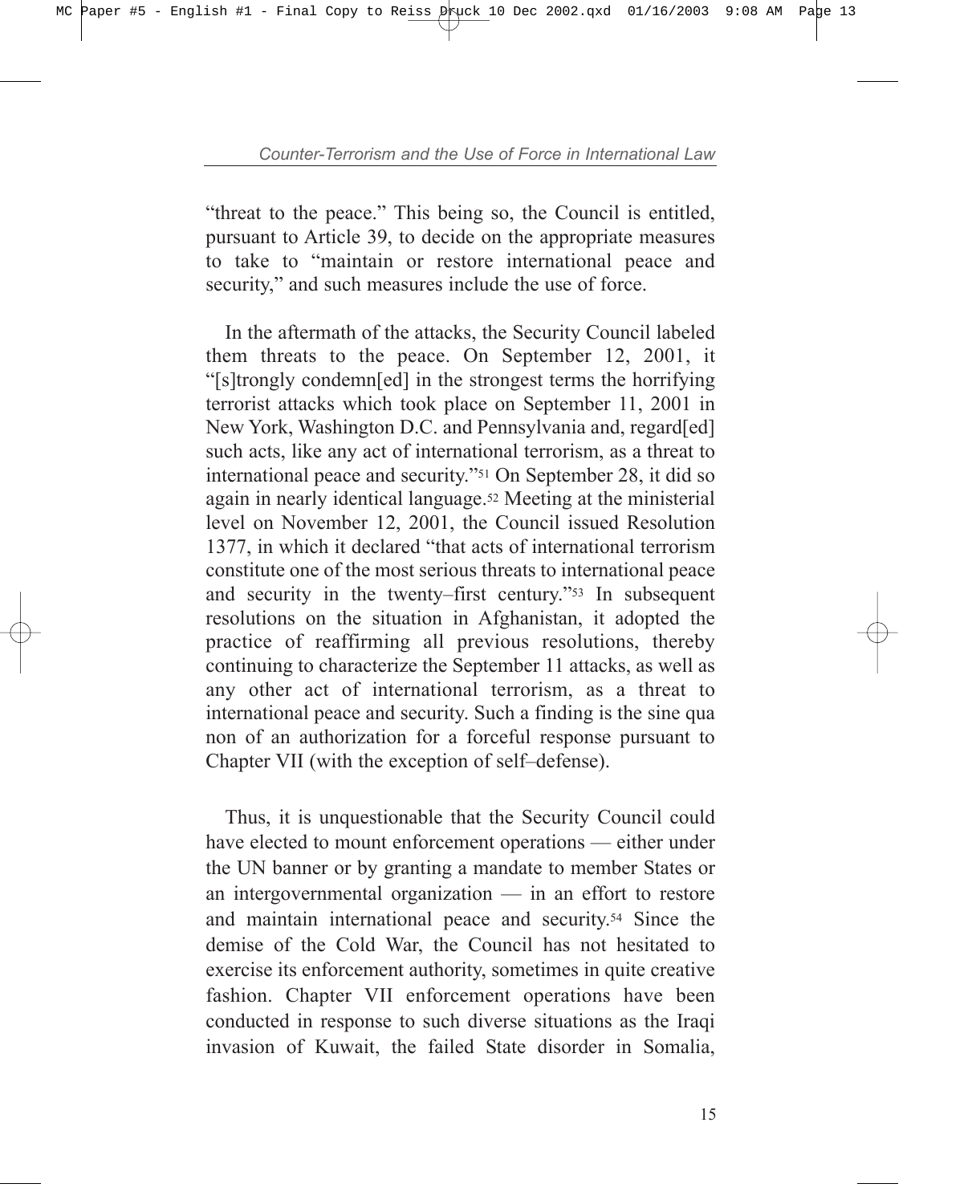fighting resulting from the breakup of Yugoslavia and internal violence in Indonesia. It has even, in the case of Operation Deny Flight, authorized a regional security organization, NATO, to maintain a no-fly zone. And when that same organization mounted Operation Allied Force to stop human rights abuses against the Kosovar Albanians by forces of the Federal Republic of Yugoslavia, *ad bellum*-based criticism of the bombing centered on the fact that the NATO members had *not* turned to the Council for authorization to conduct their humanitarian intervention, rather than on the operation itself. Perhaps best illustrative of the flexibility with which the Council has interpreted its Chapter VII authority is creation of international tribunals to try those charged with human rights and humanitarian law violations during both international and non-international armed conflicts <sup>55</sup>

In fact, the Security Council has used its Chapter VII authority to respond to terrorism in the past by imposing sanctions on both Libya and Sudan for allowing terrorist organizations to operate from their territory.56 Yet the Security Council was never asked to issue a mandate in response to the 9/11 attacks and in no resolution did it do so. Although some commentators have searched for an implied use of force authorization in the post-attack Security Council resolutions, such efforts are unnecessary.<sup>57</sup> There was no reason for the Council to issue one. The sole basis for conducting Coalition operations was self-defense, which does not require advance Council authorization. All the Charter requires is notice whenever such activities are undertaken. By the terms of Article 51, an operation in self-defense does not deprive the Council of its "right" to respond to the situation, but, by the same token, that fact does not deprive States of their inherent right to exercise individual or collective self-defense, a form of armed self-help.<sup>58</sup>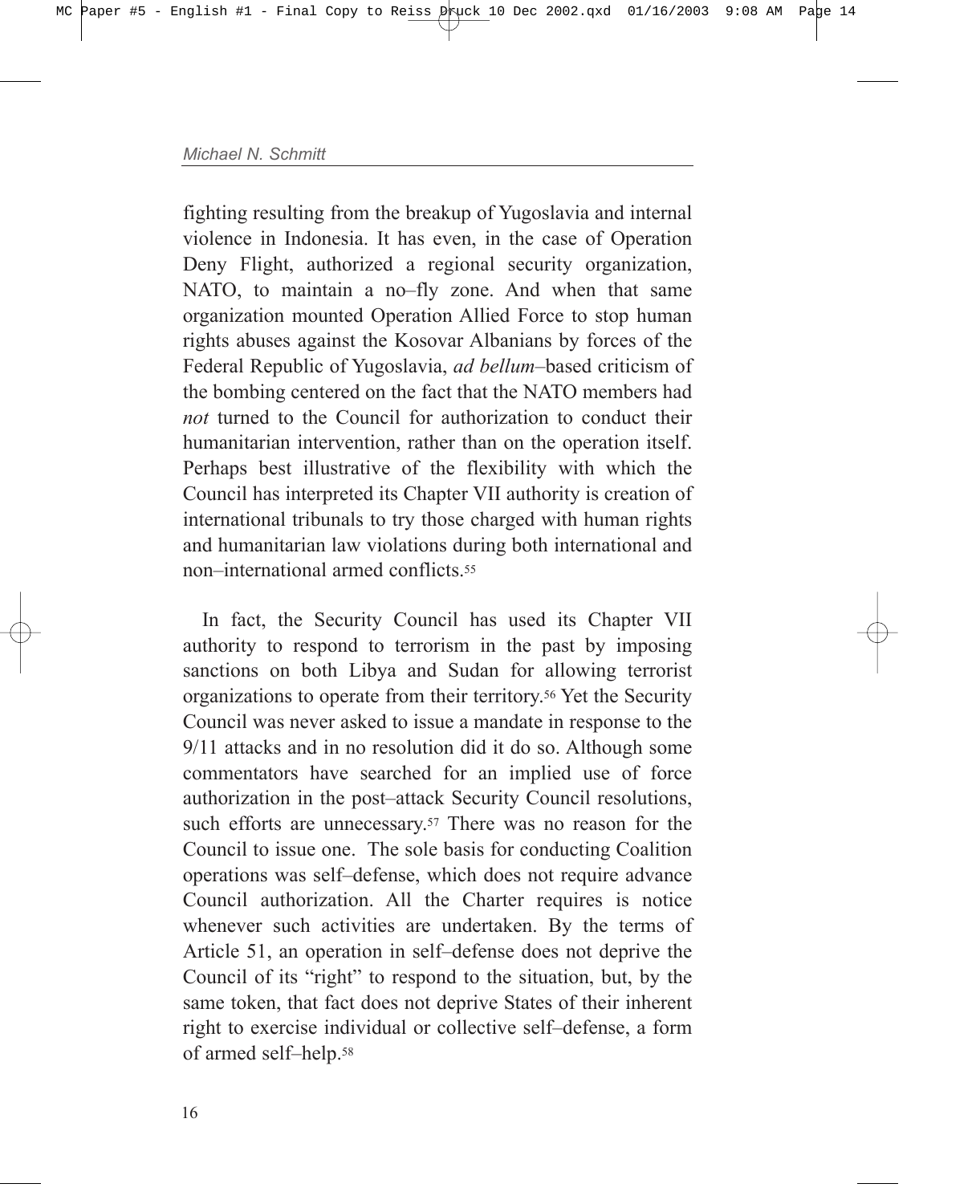## Self-Defense

As noted, Security Council Resolutions 1368 and 1373 cited the inherent right to self-defense in the specific context of international terrorism. Further, both the United States and the United Kingdom notified the Security Council that they were conducting operations against the Taliban and Al Qaeda pursuant to their right of individual and collective self-defense. They received verbal and actual support from an array of States and intergovernmental organizations, and there was no significant criticism of either the general premise that States may respond to international terrorism in self-defense or of its invocation in this particular case. However, the operations that have been mounted against the Taliban and Al Qaeda raise a number of issues regarding the precise (or not so precise) parameters of the right to self-defense and the nature of its evolution. Before turning to them though, it is useful to survey several of those surrounding self-defense generally.<sup>59</sup>

One involves ascertaining whether an action constitutes an "armed attack," for under Article 51 the right to defend oneself surfaces only in the face of such an attack. Not all uses of force rise to this level. For instance, it is arguable that certain operations that do not involve physical force, such as a computer network attack, might be a "use of force" [and thereby contrary to Article  $2(4)$ ], but not an "armed attack."<sup>60</sup> Similarly, the International Court of Justice, applying customary international law, held in the *Nicaragua* case that:

> the prohibition of armed attacks may apply to the sending by a State of armed bands to the territory of another State, *if* such an operation, because of its *scale and effects*, would have been classified as an armed attack rather than as a mere frontier incident had it been carried out by regular armed forces. But the Court does not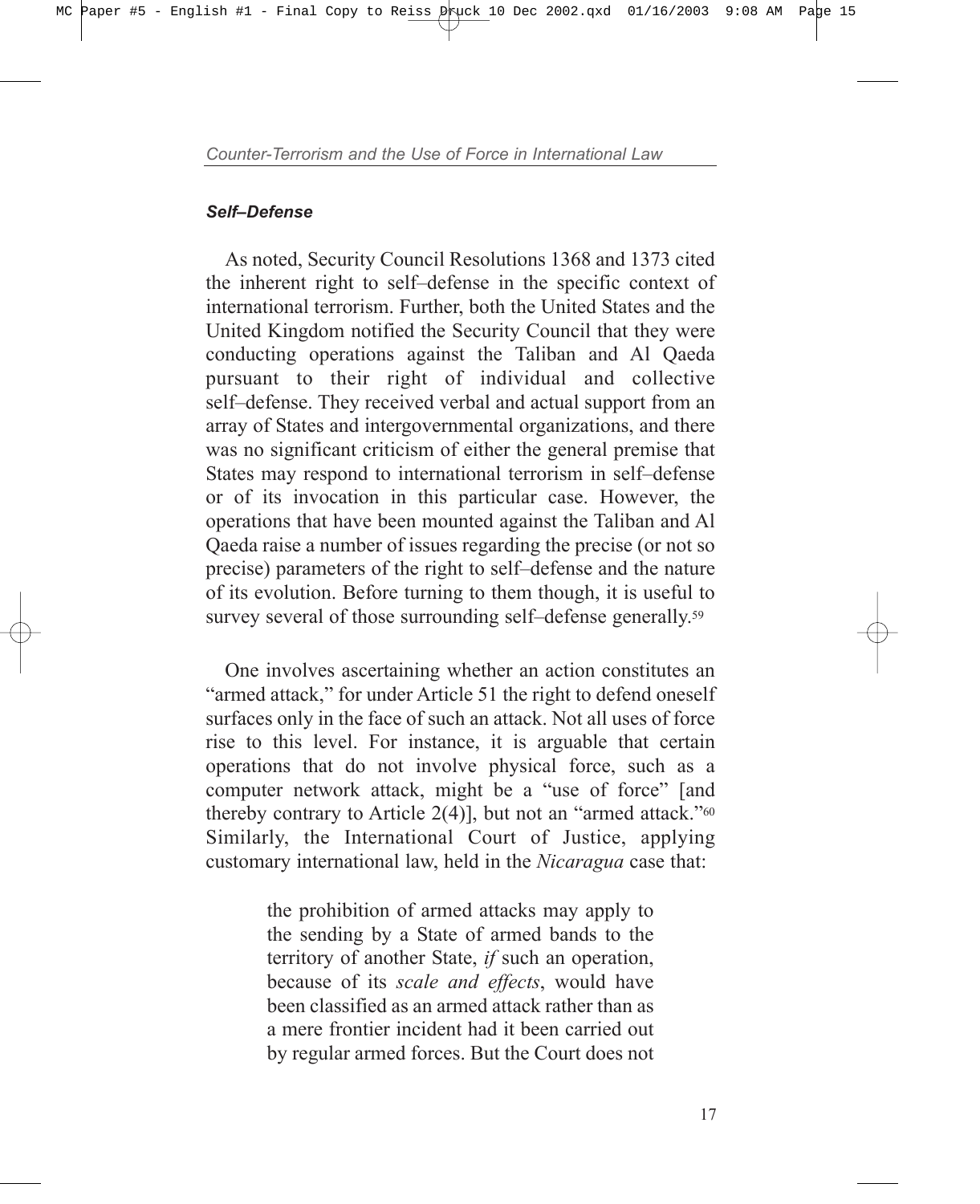believe that the concept of "armed attack" includes only acts by armed bands where such acts occur on a *significant scale* but also assistance to rebels in the form of the provision of weapons or logistical or other support. Such assistance may be regarded as a threat or use of force, or amount to intervention in the internal or external affairs of other States.<sup>61</sup>

It is therefore the "scale and effects" of the act that are determinative in assessing whether an armed attack is taking place such that a right to respond in self-defense vests. By the Court's standard, acts of a "significant scale" suffice. That said, the Court's reference to a *mere* frontier *incident*, as well as the acceptance of actions by *other than* a State's armed forces, imply that the requisite significance of the scale and effects is rather low. Border incidents are characterized by a minimal level of violence, tend to be transitory and sporadic in nature, and generally do not represent a policy decision by a State to engage an opponent meaningfully. They are usually either "unintended" or merely communicative in nature. By negative implication, it would not take much force to exceed this threshold.

It is possible, then, that a State employing violence will have "used force," $62$  and in doing so committed an international wrong, or even engaged in activity constituting a threat to the peace, breach of the peace or act of aggression (thereby allowing the Security Council to take cognizance of the matter under Chapter VII), but not have conducted an armed attack as that term is understood normatively in the context of self-defense.<sup>63</sup> Analogously, actions by non-State actors (the applicability of self-defense in such situations is discussed below) might be criminal in nature and/or represent threats to the peace, breaches of the peace or acts of aggression, but not be of a scale sufficient to implicate the international law right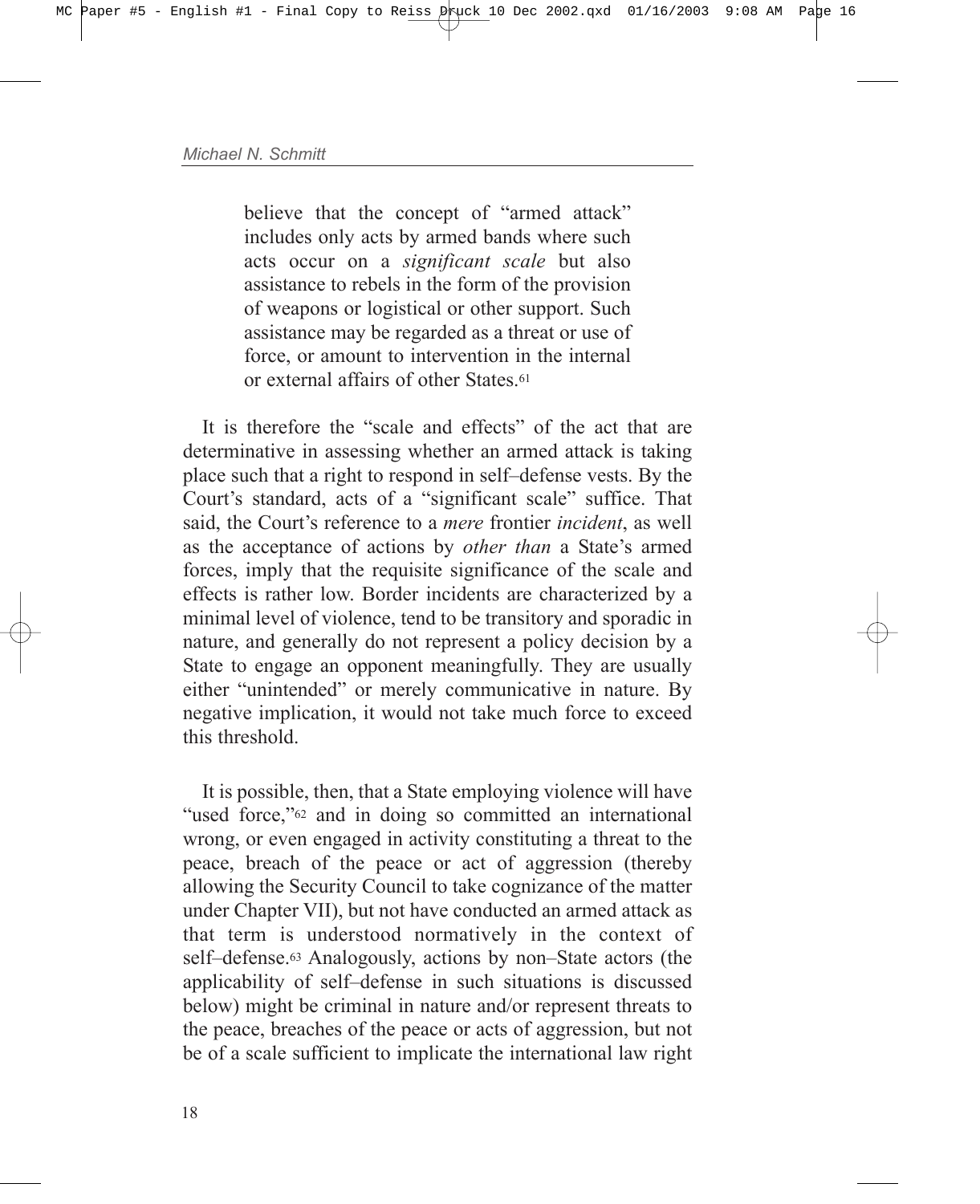of self-defense. Despite the gaps, however, it would appear that the level of violence necessary to rise to the level of an armed attack is markedly low.

Once an armed attack has been launched, the victim State may respond with force in self-defense. However, customary international law imposes certain requirements on self-defense. In the 19th century *Caroline* case, Secretary of State Daniel Webster set out the standard that has since achieved nearly universal acceptance. According to Secretary Webster, there must be a "necessity of self-defence, instant, overwhelming, leaving no choice of means, and no moment for deliberation" and the defensive acts must not be "unreasonable or excessive."<sup>64</sup> This standard has matured into the requirements that self-defense be necessary and proportionate. The International Court of Justice confirmed their existence in both the *Nicaragua* case<sup>65</sup> and the *Nuclear Weapons* advisory opinion.<sup>66</sup> In the latter case, the Court noted "this dual condition applies equally to Article 51 of the Charter," thereby verifying the applicability of the requirements in both customary and conventional law.67

The principle of necessity requires that the resort to force occur only when no other reasonable options remain to frustrate continuation of the armed attack. Obviously, directly reacting with force to an armed attack that is underway would seldom be deemed unnecessary. More normatively complex is the situation where an armed attack has taken place, but for some reason has paused. Perhaps it has achieved its intended objectives. Or cooler heads may have prevailed in the attacking State's government. Maybe the government that ordered the attack has been ousted and a successor government opposed to the conflict is now in power. Whatever the case, necessity mandates other than forceful responses whenever feasible.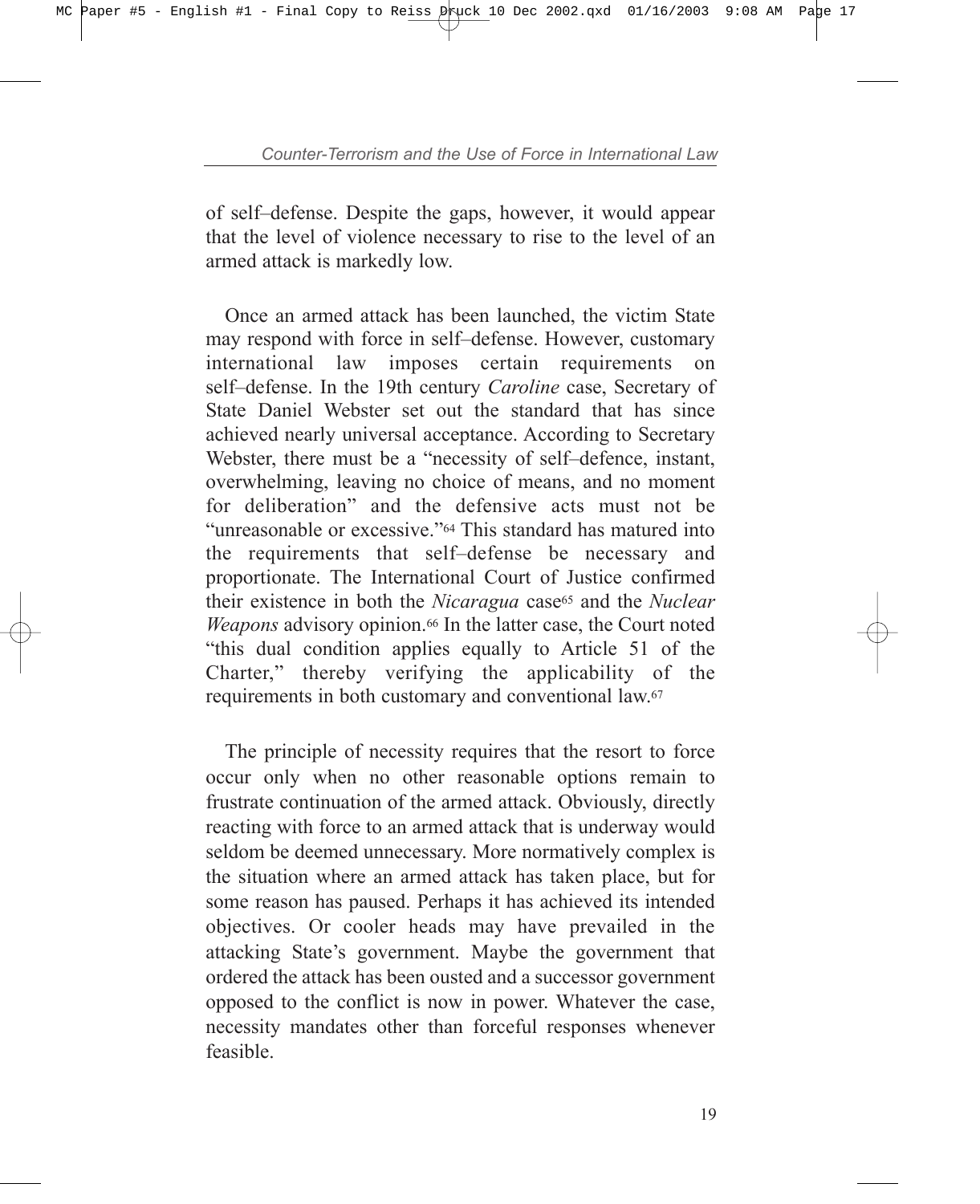Transposing the standard to terrorism, the question is generally whether law enforcement operations are likely to be sufficient to forestall continuation of the armed attack. Such operations may be undertaken by the victim State, the State where the terrorists are based, or, for that matter, any other State. Similarly, if a State in which the terrorists are located conducts military operations with a high probability of success, there would be no necessity basis for self-defense by the victim State.

The proportionality principle simply requires that the response in self-defense be no more than necessary to defeat the armed attack and remove the threat of reasonably foreseeable future attacks. Yet, it is sometimes wrongly suggested that the size, nature and consequences of the response must be proportional to the size, nature and consequences of the armed attack. As to the size of the attack, it would be absurd to suggest that there must be an equivalency of force between the armed attack and self-defense. On the contrary, the attacker typically seizes the initiative, thereby acquiring an advantage. To successfully defend against an opponent enjoying such an advantage may take much greater force than that used to mount the attack.

Requiring equivalency of nature is equally inappropriate. The International Court of Justice suggested as much by implication in its *Nuclear Weapons* opinion. When assessing the proportionality of the use of nuclear weapons, the Court opined that  $\degree$ (t)he proportionality principle may . . . not in itself exclude the use of nuclear weapons in self-defense in all circumstances.<sup>"68</sup> While representing a non-decision on the issue at hand, the Court had admitted the possibility that use of a nuclear weapon might be legitimate in the face of a non-nuclear attack. Scaled down from the nuclear level, such a criterion remains equally malapropos. By way of illustration, in responding to a maritime attack the most productive tactic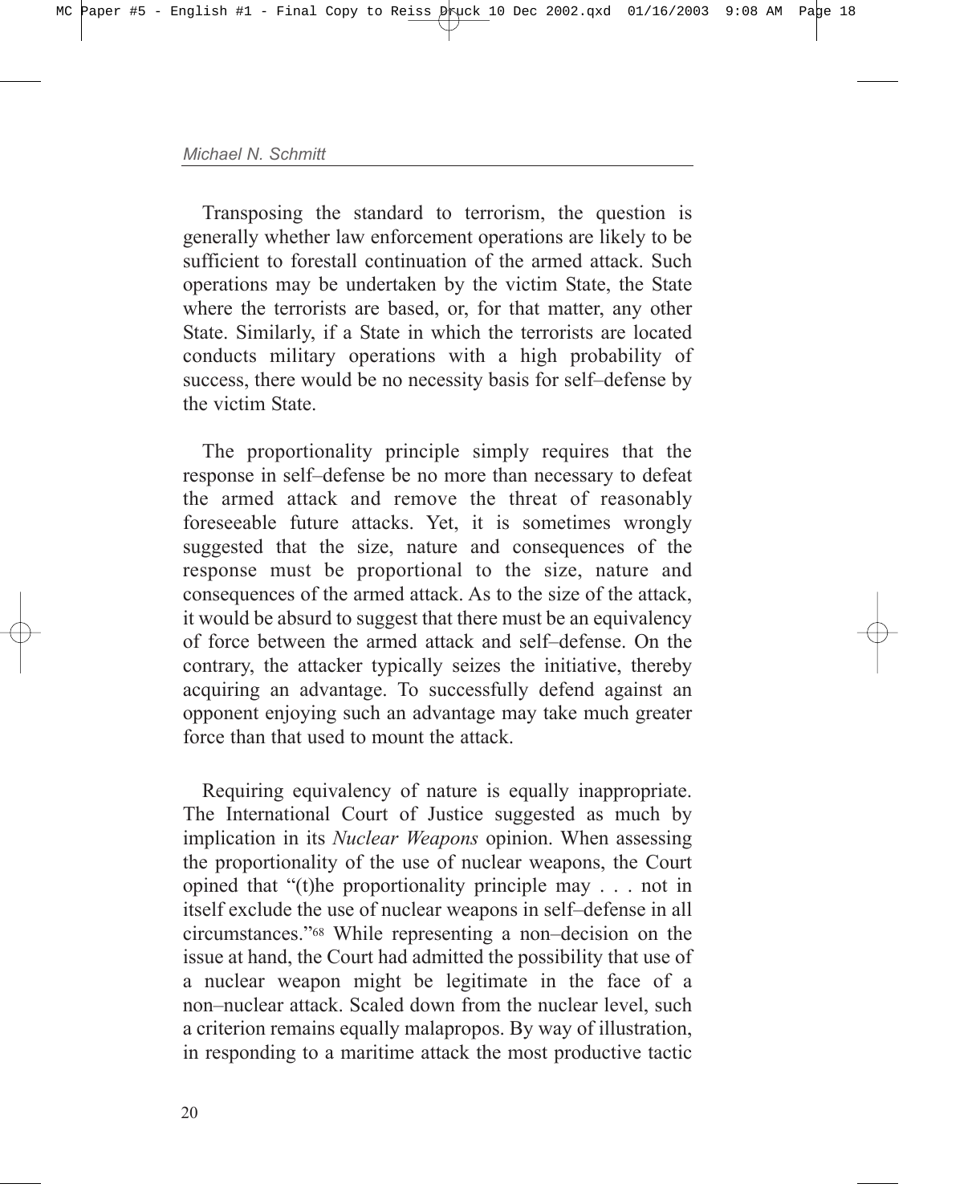may be to disrupt land–based maritime command and control assets. Likewise, in an effort to cause an attacker to desist by altering his cost-benefit calculations, it may be more effective to concentrate on targets of particular value to him rather than those directly involved in the attack.69 In fact, doing so may well result in a lesser level of violence than would be necessary to definitively defeat the attacking units themselves. Surely international law does not mandate tit-for-tat exchanges.

At first glance, a standard of proportionality vis $-\hat{a}-v$  is the harm caused (or possible) to the victim might seem more reasonable. In other words, the State engaging in self-defense should not be entitled to cause more harm than it has suffered. But such a standard ignores the fact that international law grants States the right to self-defense in order that they not be rendered helpless in the face of an attack. To suggest that a State cannot use the destructive force necessary to cause an attacker to discontinue (or to prevent future) attacks, because the resulting destruction outweighs what the victim State originally suffered, is to effectively deprive the victim of the right to self-defense.

Finally, there have been suggestions that self-defense operations are disproportionate if they cause more collateral damage and incidental injury than the civilian casualties and damage to civilian objects originally suffered by the victim State. Such assertions have been made in the context of the current counter-terrorist operations, in which the number of civilian casualties allegedly exceeds the number of fatalities resulting from the 9/11 attacks.70 Claims of this nature confuse the self-defense proportionality requirement of the *jus ad bellum* with the proportionality principle contained in the law governing how force may be applied once a state of armed conflict exists (*jus in bello*). The latter proportionality principle forbids attacks "expected to cause incidental loss of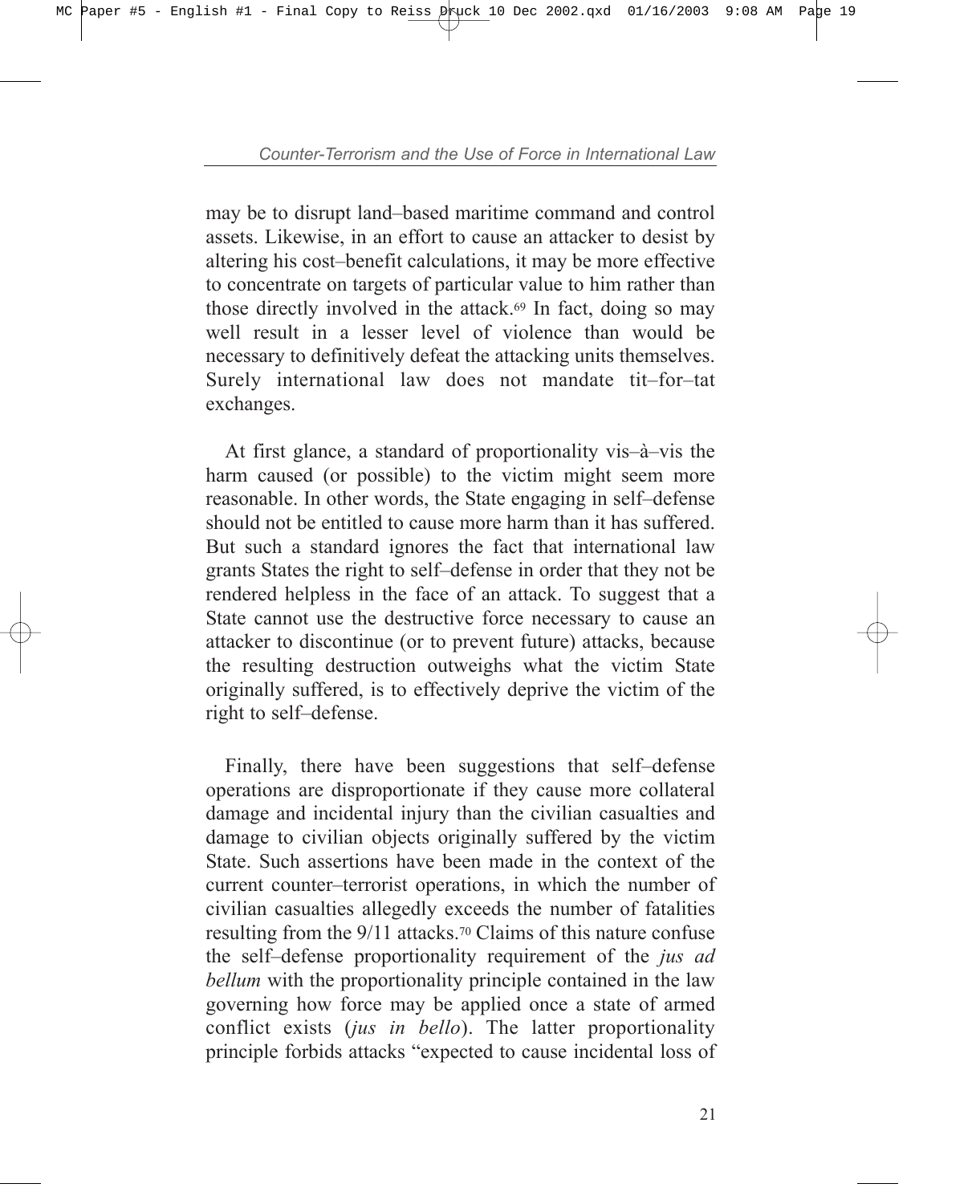civilian life, injury to civilians, damage to civilian objects, or a combination thereof, which would be excessive in relation to the concrete and direct military advantage anticipated.<sup>771</sup> But even by the *in bello* standard, the correct phenomena to compare are incidental injuries/collateral damage and military advantage. The issue is whether or not the military advantage accruing from an attack justifies the civilian casualties and damage to civilian objects; there is no balancing of the civilian suffering on the opposing sides of the conflict.

Restated in the context of terrorism, the proportionality standard allows only that degree of force necessary to fend off a terrorist attack and protect oneself from a future continuation thereof. But the force necessary to achieve this purpose may far exceed that employed in the attack. Terrorists often operate in loose networks from dispersed locations, receiving logistic support in ways intended to mask its nature. Further, they may be fanatical devotees willing to die for their cause; this makes it extremely difficult to meaningfully affect their cost-benefit calculations. Taking them on is a daunting task that typically requires extremely aggressive measures.

Beyond necessity and proportionality, the *Caroline* standard has also often been deemed to impose an imminency requirement, i.e., that the attack be ongoing, or at least so imminent that the victim State has to react almost reflexively to counter it. This requirement has generated enormous debate about precisely when it is that an attack becomes imminent enough to merit "pre-emptive" action in self-defense. This is the issue of the appropriateness of "anticipatory self-defense.<sup>"72</sup>

Certain commentators who read *Caroline* narrowly suggest a high standard of imminence.73 Such a reading logically flows from Webster's "instant, overwhelming, leaving no choice of means, and no moment for deliberation" verbiage. However,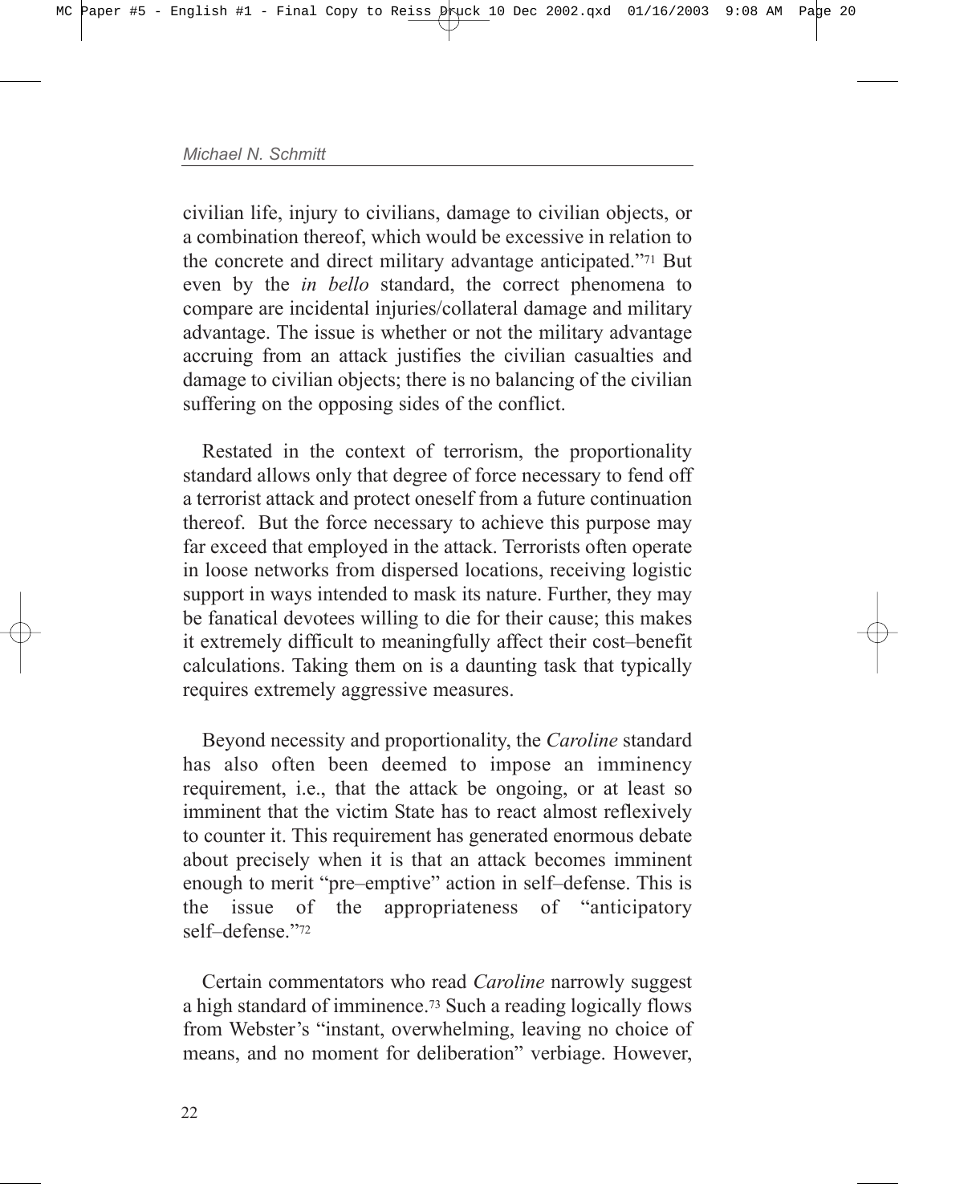the nature of combat has evolved dramatically since the time of the *Caroline* correspondence. In the 21st century, the means of warfare are such that defeat can occur almost instantaneously. Indeed, the linear blitzkrieg strategies of the Second World War appear slow and unwieldy by today's standards, in which the battlespace is four-dimensional and effects are generated in fractions of a second.

In such an environment, the most apropos approach is to concentrate on the underlying intent of the right to self-defense. Its primary purpose is to afford States a self-help mechanism by which they may repel attackers; it recognizes that the international community may not respond quickly enough, if at all, to an armed attack against a State. Yet, the limitations of necessity, proportionality and imminency play to the community's countervailing aversion to the use of violence by States. Thus, there is a balancing between the State's right to exist unharmed and the international community's need to minimize the use of force, which is presumptively destabilizing.

The most responsive balance between these two interests lies in permitting a use of defensive force in advance of an attack if "the potential victim must immediately act to defend itself in a meaningful way and if the potential aggressor has irrevocably committed itself to attack.<sup>774</sup> This standard combines an exhaustion of remedies component with a requirement for a reasonable expectation of future attacks – an expectation that is more than merely speculative.

However, what if an attack is "complete" at the time of the proposed response in self-defense? To some extent, this question bears on the necessity requirement; the termination of the initial action may allow for other than forceful resolution of the situation, thereby rendering a use of force in self-defense unnecessary. But the query also touches upon the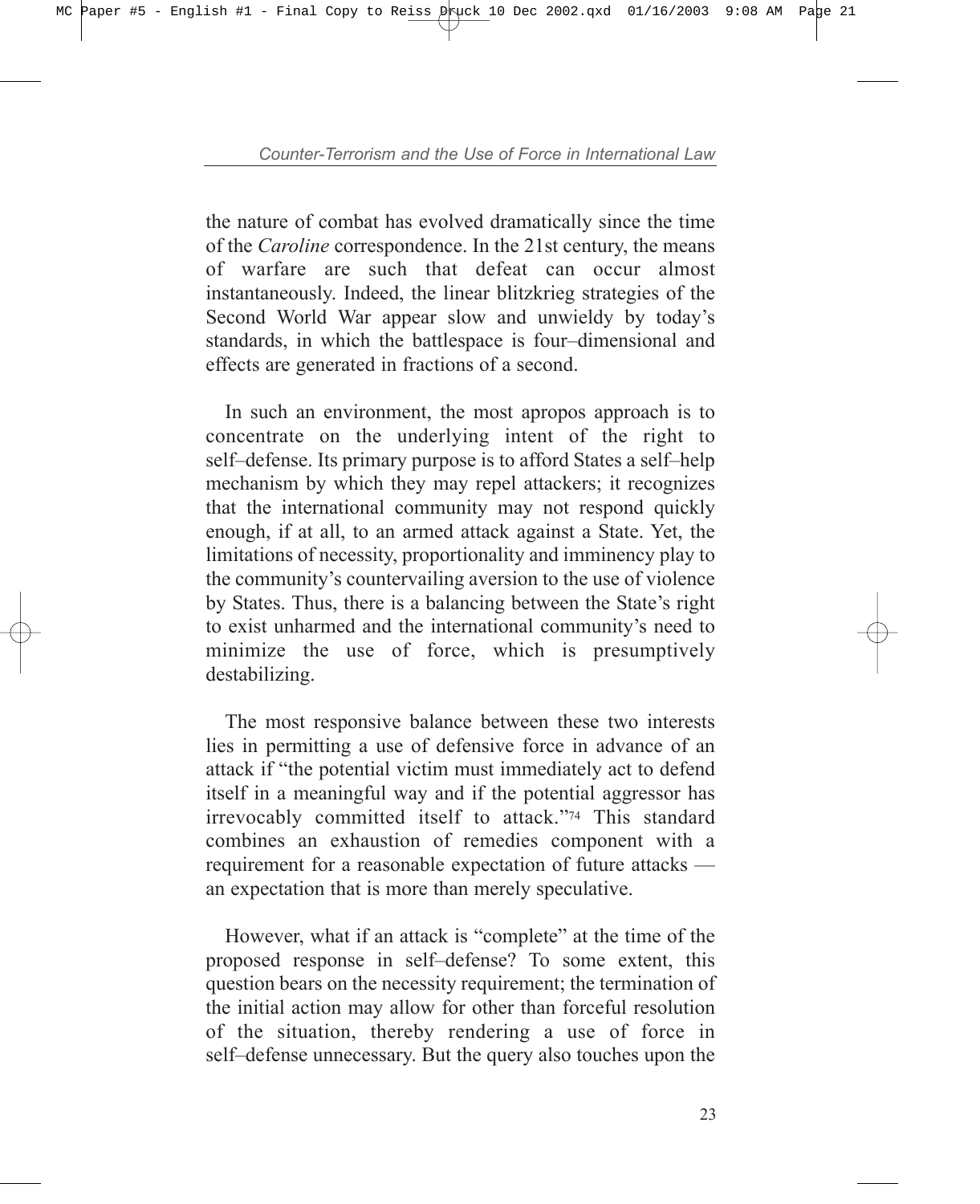imminency requirement. Must defense against a future attack be measured by the same standard of imminency as defense against an initial one?

The answer is "yes," but the mere fact that an entity has attacked once makes it easier to conclude that it will do so again. After all, the "potential" attacker's state of mind has now been tangibly demonstrated. Much more to the point, it may also be reasonable to conclude that the first attack was part of an overall campaign that in itself constitutes a single extended armed attack. By this understanding, an after-the-fact reaction to an initial attack constitutes a response to an ongoing armed attack in which there is but a tactical pause. The approach reflects the reality of combat, in which pauses are the norm, not the exception. They may be necessary for logistical purposes, as a result of weather, due to enemy responses, pending acquisition of further intelligence, to leverage surprise, etc. The question is whether the attack that has occurred is part and parcel of a related series of acts that will continue to unfold.

Treating a series of actions as a unitary whole makes particular sense in the context of terrorism. Terrorist

*Responding in self-defense to a series of attacks that are part of an overall campaign makes particular sense in the context of terrorism*

campaigns generally consist of a series of actions that occur periodically over extended periods of time. Moreover, given their nature, they are very difficult to defend against while underway  $$ the potential target is usually only revealed by the attack itself, all of society represents a potential target thus rendering effective on-the-spot defense problematic, the actual

violence may occur after the terrorists have left the scene (as in a bombing), the terrorists may be willing to die in the attack,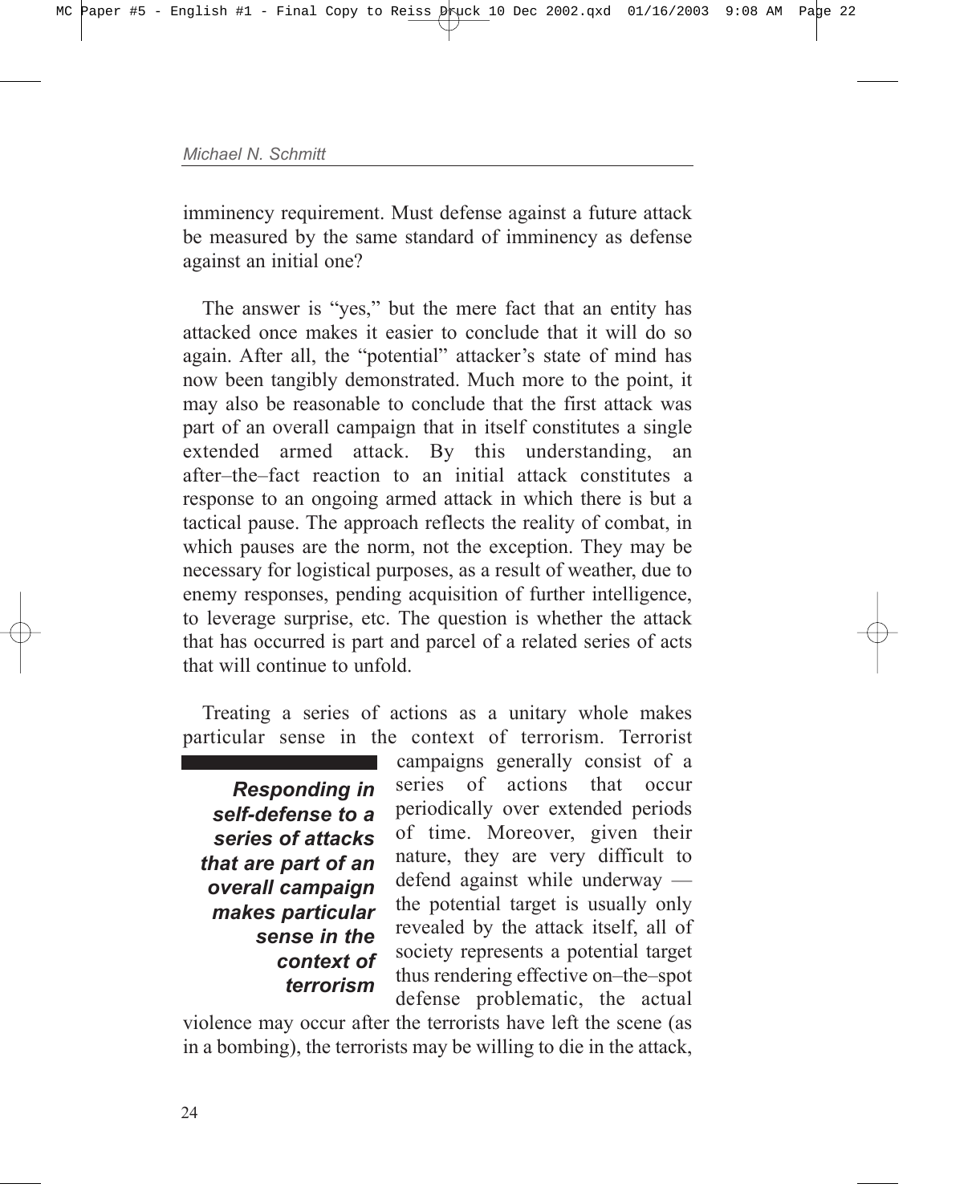and the identity and location of the terrorists may not be uncovered until after the completion of a particular action. In fact, in the majority of cases it is only after the attack that the victim State can mount its response. Therefore, unless one is willing to deny victim States a consequential right of self-defense against terrorists, it is reasonable to interpret self-defense as permitting the use of force against terrorists who intend, and have the capability, to conduct further attacks against the victim. By this interpretation, it is not the imminency of an isolated action that is relevant, but rather the relationship between a series of attacks. Once the first of the related attacks has been launched, the question becomes whether the victim State has sufficient reliable evidence to conclude that further attacks are likely, not whether those further attacks are themselves imminent.

# **Self-Defense Against Al Qaeda**

**"Armed Attacks" by Terrorists.** That the attacks of  $9/11$ were of sufficient "scale and effects" to amount to an armed attack is tragically self-evident. However, the self-defense operations launched against the Al Qaeda terrorist network in Afghanistan raise a number of other interesting issues. The first is whether an "armed attack" can be carried out by a terrorist group or, stated conversely, whether self-defense can be conducted against one.

Some commentators have suggested that until 9/11, the understanding of self-defense against an armed attack was essentially limited to aggression by States.75 But Article 51 makes no mention of the nature of the entity that must mount the attack that in turn permits a forceful response in self-defense. This omission is particularly meaningful in light of the fact that Article  $2(4)$ 's prohibition on the use of force specifically applies only to actions by Members of the United Nations, all of which are States. That one key provision on the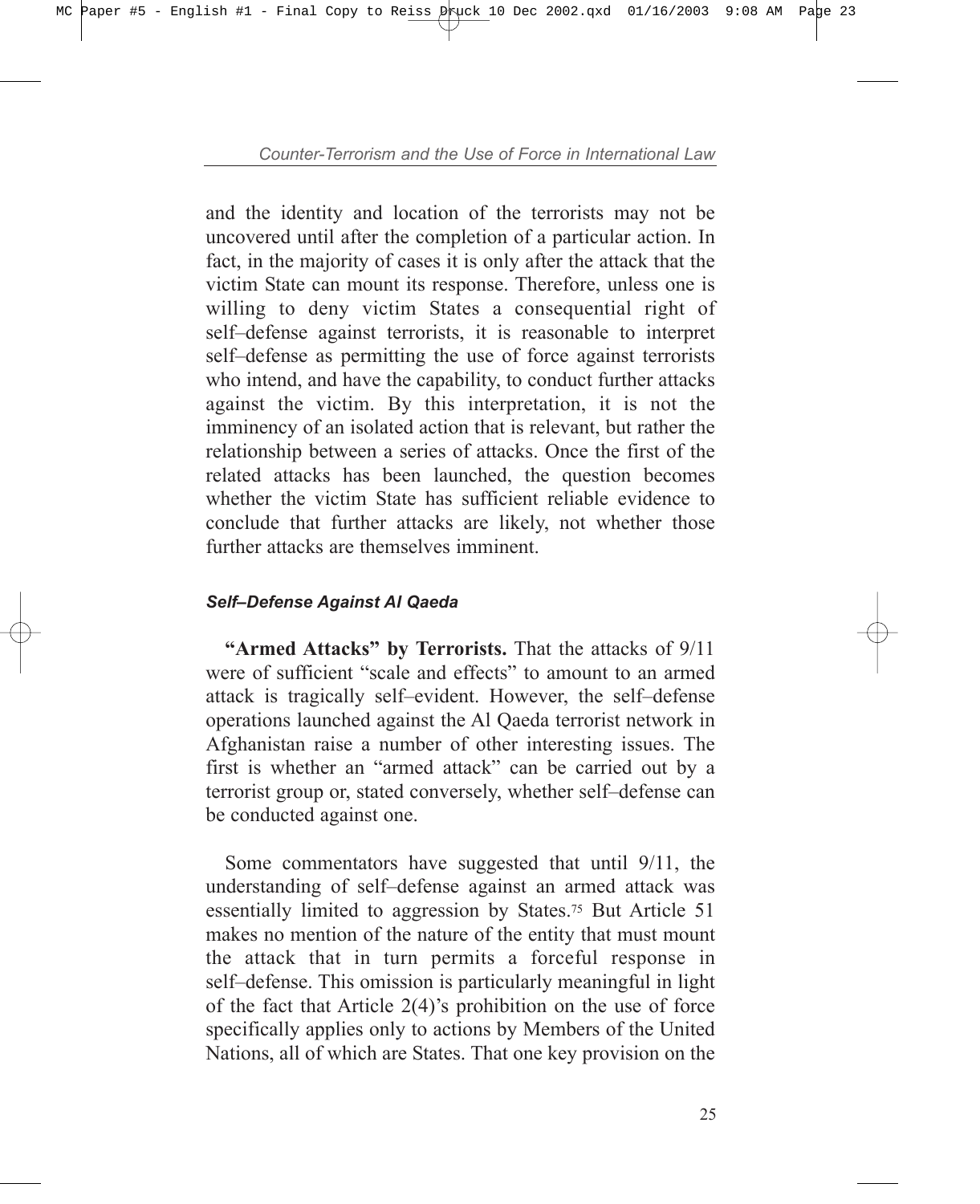use of force [2(4)] includes a reference to States, whereas another (51) does not, implies that the latter was not meant to be so limited. This distinction makes sense in the Charter context. The Charter was meant to govern State behavior, but in doing so it both limits what States may do and empowers them. Thus, in  $2(4)$  it restricts a State's resort to force, but in 51 authorizes it to use force in the face of armed attack. It would make no sense to limit the authorization to attacks by States because at the time the Charter was drafted, that was the greater threat.

Article 39 is similarly devoid of reference to State action when charging the Security Council with responsibility for deciding on the measures to take in the face of a threat to the peace, breach of the peace or act of aggression. In the various resolutions regarding the events of 9/11 (and those resulting from it), the Council characterized the situation as a threat to international peace and security. Moreover, it specifically noted that as a general matter terrorism constituted such a threat. While Article 39 does not directly address self-defense and armed attacks, both it and Article 51 fall within Chapter VII, which is entitled "Action with Respect to Threats to the Peace, Breaches of the Peace, and Acts of Aggression.<sup>n</sup> Considering these related points vis $-\hat{a}$ -vis Articles 39 and 51, it is reasonable to conclude that the entire chapter deals with actions that threaten international peace and security, *whatever the source*.

Moreover, recall that Security Council Resolutions 1368 and 1373, which both cited the inherent right of self-defense, were issued before the counter-terrorist campaign began and at a time when suspicion was focused on an international terrorist group as the culprit. In particular, recall that Resolution 1368 passed the very day after the attack, when no one was discussing the possibility that a State may have been behind the actions. This indicates that the Council's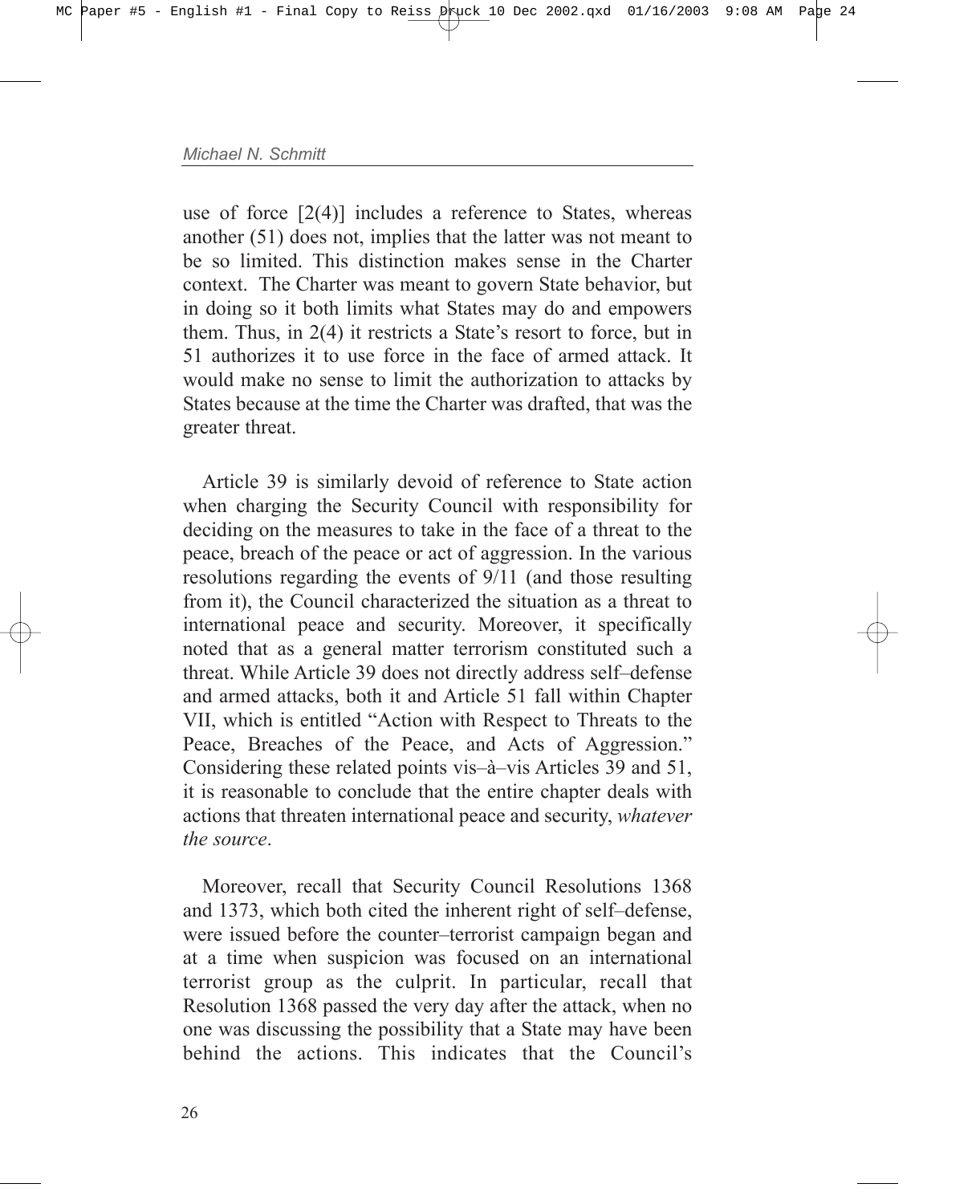understanding of self-defense includes defending against armed attacks by non-State actors.

State practice in the aftermath of 9/11 further supports the applicability of self-defense to acts by non-State actors. No voices were raised claiming that either the customary right of self-defense or Article 51 was limited to the context of State actions. On the contrary, there were very visible illustrations, such as NATO's invocation of Article V for the first time in its existence, of the fact that most States viewed 9/11 as an armed attack meriting actions in self-defense; in no case, was there any suggestion that the right was dependent on identifying a State as the attacker. Lest there be any question on this point, once the self-defense actions commenced against both a State *and* a non–State actor on October 7, the dearth of controversy over using self-defense against non-State actors persisted.<sup>76</sup> In fact, post–October 7 Security Council resolutions went so far as to urge member States to "root out terrorism, in keeping with the Charter of the United Nations.<sup> $277$ </sup>

**Necessity and the Impact of Law Enforcement Alternatives.** It is interesting to note that support for using force was widely evident despite the fact that a logical alternative to self-defense existed  $-$  criminal law enforcement.78 After all, the September 11 terrorist acts constituted a variety of criminal offenses under the laws of a number of jurisdictions. Because it allows for universal jurisdiction, of particular significance is the offense of crimes against humanity.79 Further, relevant international law instruments that bear on the incident (or analogous terrorist incidents) include, inter alia, the Hague Convention for the Suppression of Unlawful Seizure of Aircraft, the Tokyo Convention on Offences and Certain Other Acts Committed on Board Aircraft, the Montreal Convention for the Suppression of Unlawful Acts against the Safety of Civil Aviation, and the International Convention for the Suppression of Terrorist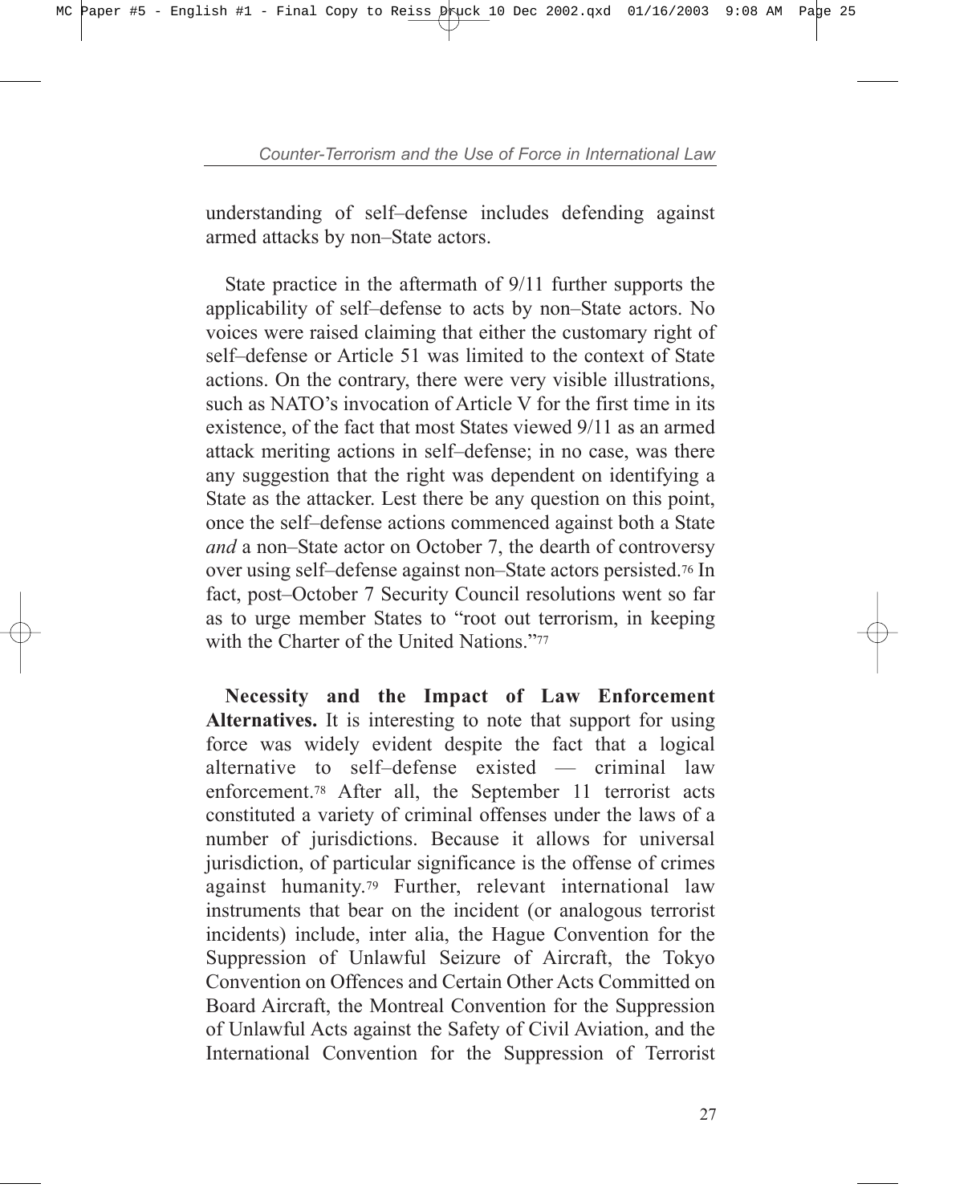Bombings.80 Although these treaties do not directly criminalize the actions, they often require criminalization at the domestic level and/or set forth mutual law enforcement cooperation and extradition procedures.81 Under US federal law, the acts violated certain sections of the Antiterrorism Act of 199082 and the US statutes implementing the Montreal Convention.83 Of course, specific elements of the attacks violated the criminal law of the US states (and the District of Columbia) where they occurred, such as the prohibitions on murder and the various forms of accomplice participation.

It is apparent, therefore, that the international community does not view the applicability of a criminal law enforcement regime as precluding a response in self-defense to an armed attack by terrorists. That said, the prospect of law enforcement bears on the issue of whether particular acts of self-defense are necessary. Recall that necessity requires an absence of reasonable alternatives to the defensive use of force. In this context, then, the State may only act against the terrorists if classic law enforcement reasonably appears unlikely to net those expected to conduct further attacks *before* they do so. One must be careful here. There is no requirement for an expectation that law enforcement will fail; rather, the requirement is that success not be expected to prove timely enough to head off a continuation of the terrorist campaign. Of course, if no further attacks are anticipated, the necessity principle would preclude resort to armed force at all, since self-defense contains no retributive element.

In this case, the necessity of resort to force was obvious despite the nearly global law enforcement effort to identify and apprehend members of the Al Qaeda network and prevent further attacks. Recall that Al Qaeda had been implicated in numerous prior acts of terrorism, most notably the 1998 East African embassy bombings, and was at the time of the 9/11 attacks already the target of a massive international law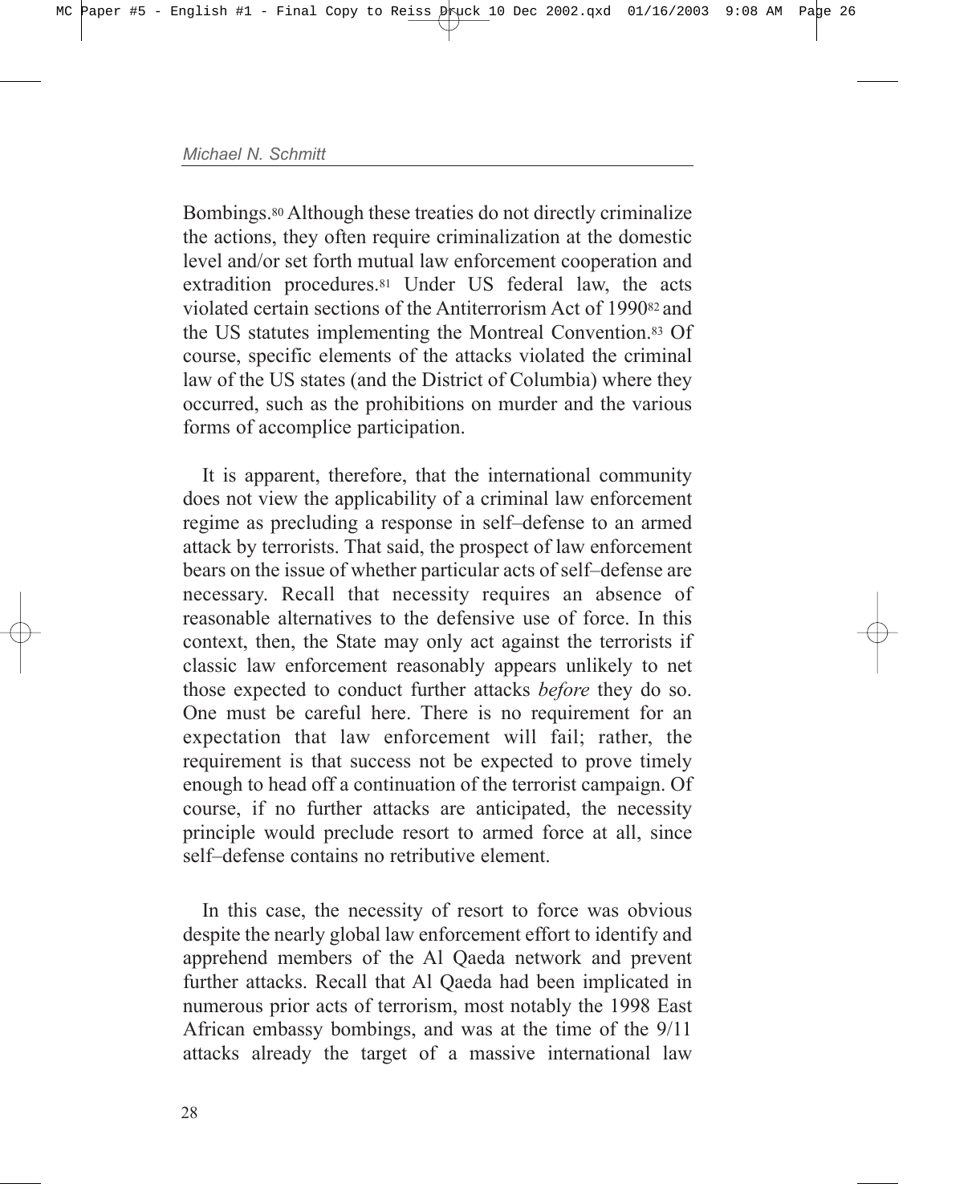enforcement effort. Nevertheless, law enforcement failed to prevent the tragic events of September 11. That is hardly surprising. Al Qaeda is a shadowy, loose–knit terrorist organization in which cells operate with substantial autonomy from scores of countries. The complexity of coordinating law enforcement efforts in the face of widely divergent capabilities, domestic laws and national attitudes was daunting. Further, Al Qaeda was headquartered in Afghanistan, then ruled by a government seemingly oblivious to international pressure to deny Al Qaeda its main base of operations. Simply put, there was no guarantee that even a law enforcement effort that was proving successful against much of the organization could effectively eradicate the threat of another major attack. At the same time, aggressively attacking the senior leadership and denying it a base of operations promised great returns in alleviating the threat, far greater than would likely be realized by law enforcement in a comparable period. And it must be remembered that the clock was ticking. As the United States and its coalition partners planned their response, warnings of imminent attacks flowed through intelligence channels with great frequency.

Proportionality. The second core requirement of self-defense, that of proportionality, also limits when a State may resort to self-defense in responding to a terrorist act. Whereas necessity asks whether the use of force is appropriate, proportionality asks how much may be applied.

Like necessity, proportionality is affected by the prospect of law enforcement activities. Even if armed force is necessary, the extent of that force may be diminished by ongoing or future law enforcement activities. In counter-terrorist operations, law enforcement and military force can act synergistically, thereby reducing the level of force that needs to be applied (and affecting its nature). For instance, law enforcement disruption of a number of terrorist cells within an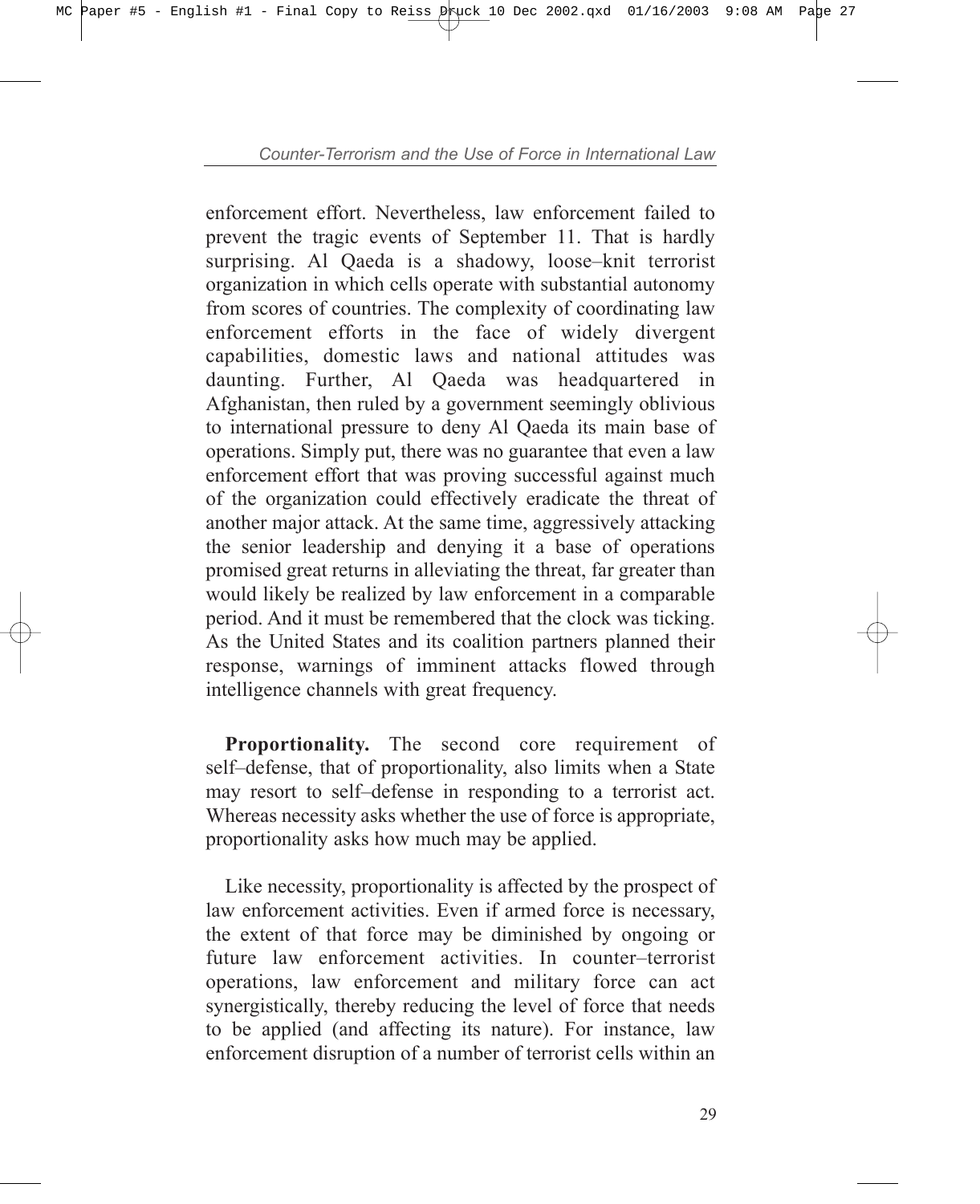organization may lessen the extent (number, location, etc.) of military strikes that need to be conducted. That is exactly what happened in the aftermath of 9/11. Thousands of potential terrorists were arrested or detained worldwide, thereby dramatically reducing the need to resort to force in countering future terrorism.

Were the strikes against Al Qaeda proportionate, particularly in light of the extensive parallel law enforcement campaign? Clearly, they were. Al Qaeda forces in Afghanistan numbered in the thousands and were widely dispersed. Moreover, to be disproportionate, the use of force would have had to be excessive in relation to the degree of force actually needed to prevent *continuation* of Al Qaeda's terrorist campaign. As of June 2002, Al Qaeda forces remain in the field, periodically engaging coalition forces, albeit in small unit fashion. Further, intelligence sources have reported that mid-level Al Qaeda operatives have pulled the organization back together again and are forging alliances with other terrorist groups. The organization reportedly "is as capable of planning and carrying out potent attacks on U.S. targets as the more centralized network once led by Osama bin Laden.<sup>784</sup> So, despite the success of international law enforcement and military efforts, Al Qaeda remains a very viable threat, continuing to operate from bases in any number of countries. The group may have been gravely wounded, but it would be highly premature to contend the wounds are fatal.

That said, the increasing effectiveness of international counter–terrorist law enforcement efforts and the fact that the fight may now need to be taken outside the borders of Afghanistan do raise questions regarding the proportionality of future military efforts. Using an extreme example for the sake of illustration, one might question the proportionality of a large–scale military operation mounted into an uncooperative State which refuses to hand over a small number of low-level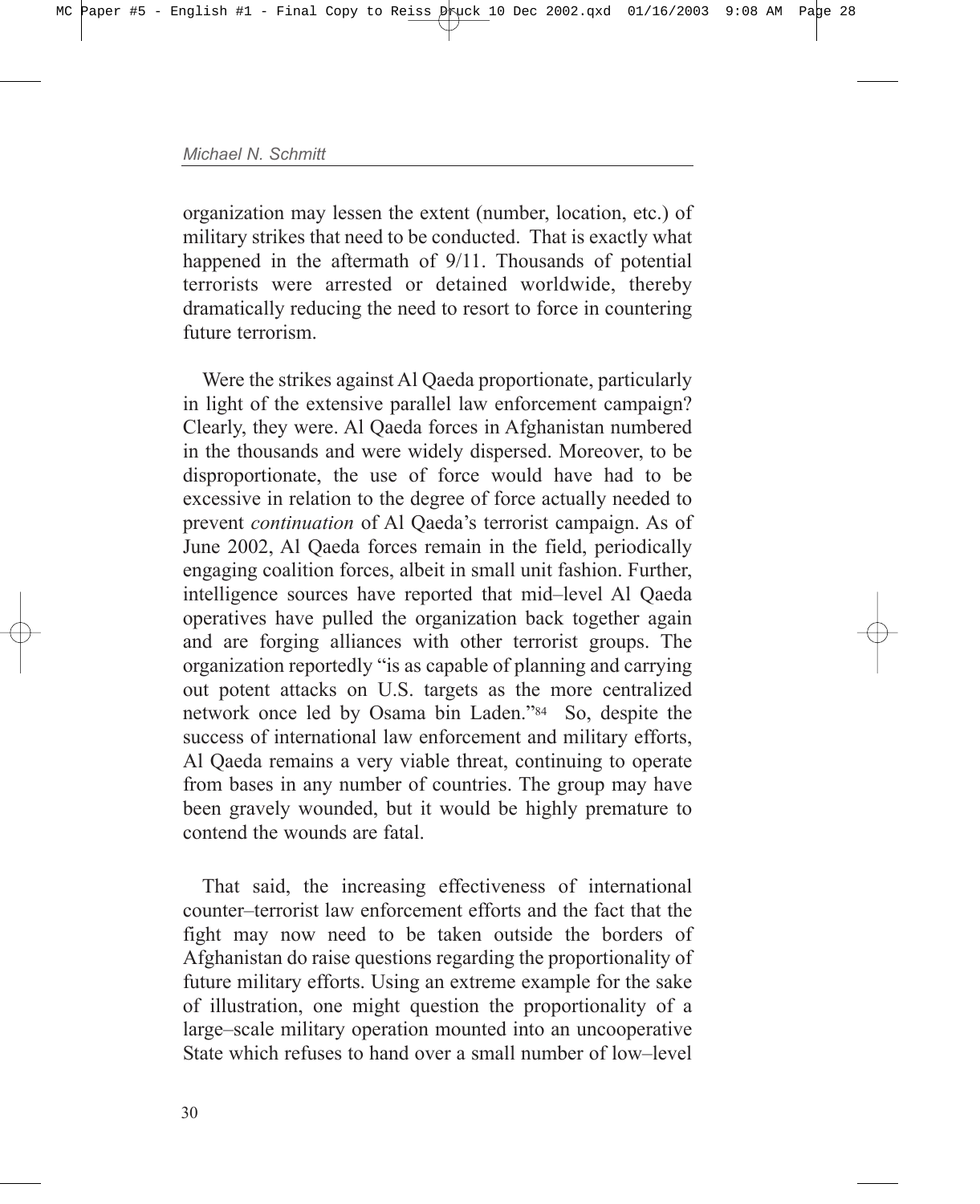operatives. The action might be necessary in the sense that diplomacy and law enforcement offered slim prospects of taking them out of the terrorist network, but the extent of the use of force would appear to be more than reasonably required to accomplish the objective.

**Imminency.** As noted above, it would make little sense to evaluate each terrorist attack individually in every case. Doing so would deny the reality that most conflict, even conventional conflict between States, is a series of engagements, with contact repeatedly made and broken. This being so, in many situations it may be reasonable to conclude that an attack was merely the opening shot in an overall campaign that in itself constitutes a single ongoing armed attack.

That is exactly the case with regard to the 9/11 attacks. Al Qaeda had been involved in terrorism against US assets for a decade, terrorism that resulted in extensive property damage, loss of life and injury. Although there was often a hiatus between attacks, they did occur with some regularity. In light of this record, it is absurd to suggest Al Qaeda would terminate the campaign after achieving its most significant victory; logic would impel just the opposite conclusion. Additionally, not only did Al Qaeda's own statements style continued attacks as a religious duty, one of the organization's central objectives, withdrawal of US and coalition forces from Islamic territory, remained unfulfilled. Since 9/11, multiple Al Qaeda related plots have been uncovered or foiled, most recently that involving use of a "dirty (radiological) bomb" against a US population center.85 Thus, it is not necessary to speculate on whether further attacks were likely and imminent on October 7; they clearly were (and remain so).

**Cross-Border Counter-Terrorist Operations**. While it is appropriate to extend self-defense to acts committed by non–State actors, and though the availability of criminal law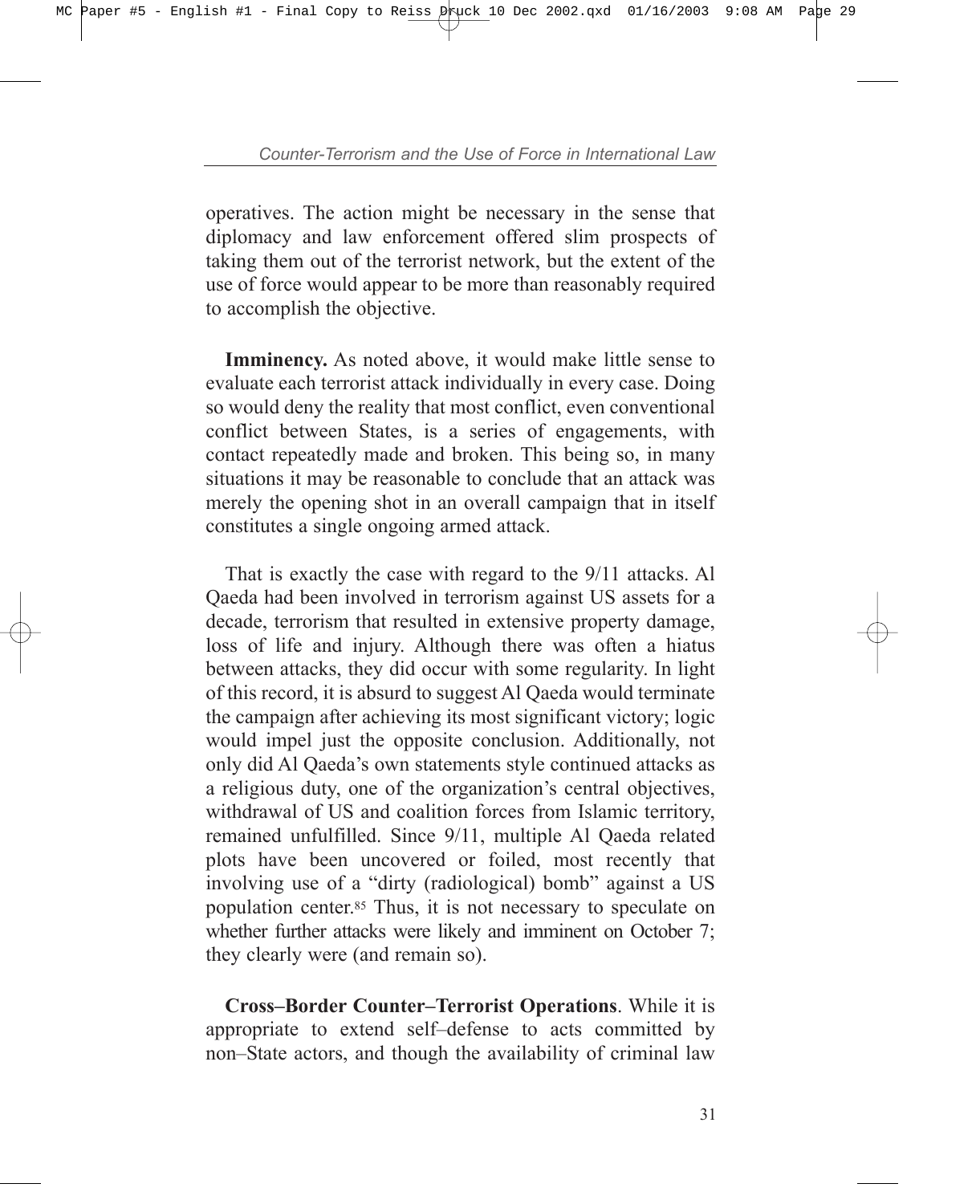enforcement responses does not preclude doing so, since non–State actors possess no territory as a matter of international law (they may in *fact*), can the victim State enter another State's territory in order to conduct self-defense operations? The answer requires balancing the rights and duties of the respective States involved. The State in which the terrorists are located has a right of territorial integrity. This well–established customary international law right creates corresponding duties in other States. For instance, Article 2(4) of the UN Charter prohibits the threat or use of force against the "territorial integrity . . . of any State."<sup>86</sup> Commentators generally agree that the prohibition extends to any non–consensual penetration of a State's territory, not simply those intended to seize parts of that territory.87 Non-compliance may amount to an act of aggression.<sup>88</sup>

However, the State victimized by terrorism has a right to self-defense. No one would dispute that a State forfeits a degree of its right to territorial integrity when it commits acts that vest the right to self-defense in another State, at least to the extent necessary for self-defense to be meaningful. Thus, an armed attack by State A may justify the crossing of State B's military forces into State A to put an end to the attack.

Lest the right to self-defense be rendered empty in the face of terrorism, in certain circumstances the principle of territorial integrity must yield to that of self-defense against terrorists. Putting aside the issue of when the acts of terrorists may be ascribed to a State, thereby justifying self-defense directly against that State, the balancing of self-defense and territorial integrity depends on the extent to which the State in which the terrorists are located has complied with its own responsibilities vis-à-vis the terrorists.

As John Basset Moore noted in the *Lotus* case, "it is well settled that a State is bound to use due diligence to prevent the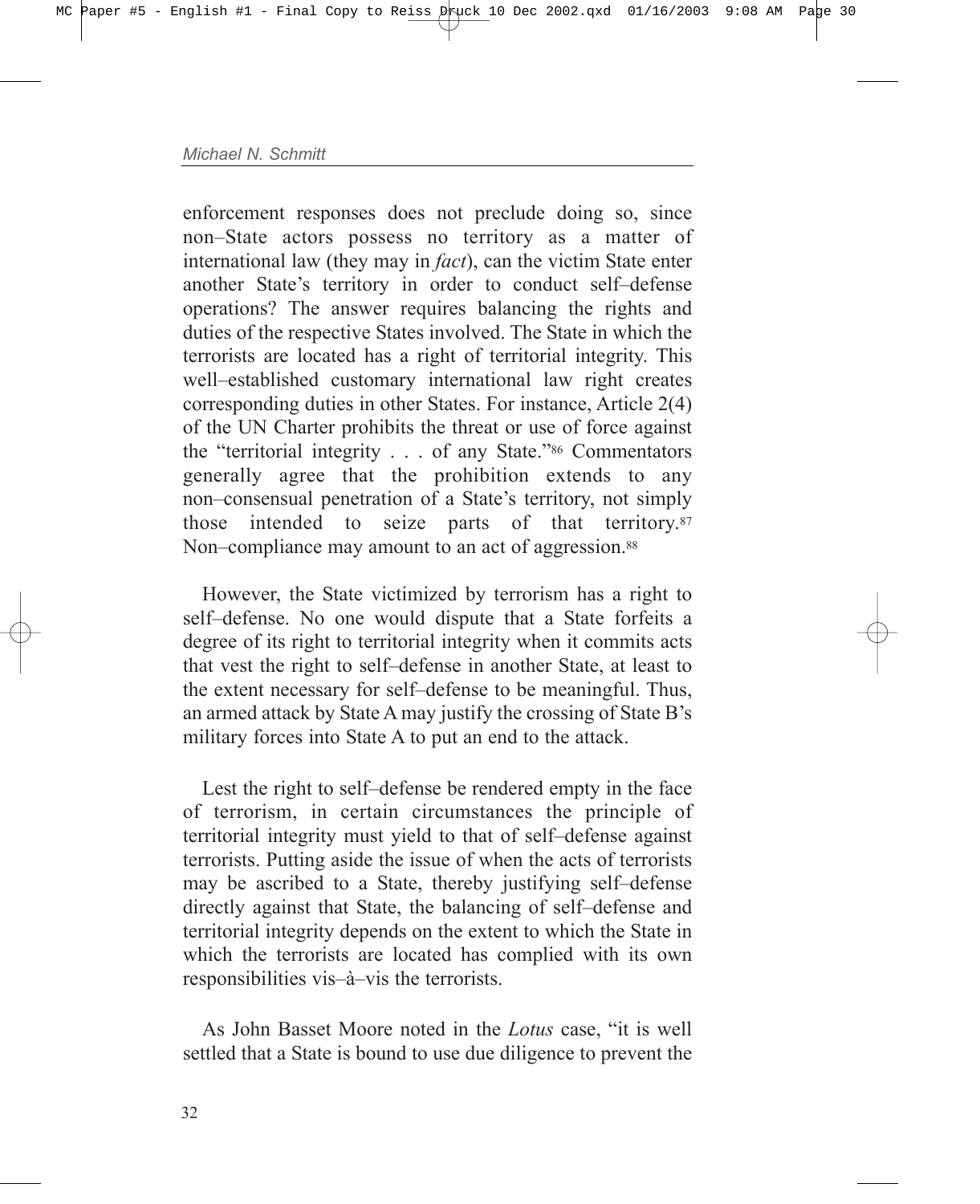commission within its dominions of criminal acts against another nation or its people  $\dots$  . .<sup>889</sup> This principle has been reflected in numerous pronouncements on terrorism. For instance, the 1970 Declaration on Friendly Relations urges States to "refrain from . . . acquiescing in organized activities within its territory directed toward the commission of [terrorist acts in another State],"<sup>90</sup> a proscription echoed in the 1994 Declaration on Measures to Eliminate Terrorism<sup>91</sup> In the context of the instant case, recall the 1999, 2000 and 2001 Security Council resolutions condemning the Taliban's willingness to allow territory they controlled to be used by Al Qaeda.

Should a State be unable or unwilling to comply with this obligation, the victim State is then permitted to enter the territory of the State where the terrorists are located for the limited purpose of conducting self-defense operations against them. This is only logical, since the unwillingness or inability of State A to comply with the requirements of international law cannot possibly be deemed to deprive State B of its authority to defend itself against an armed attack, the seminal right of the State–centric international normative architecture. Of course, all requirements of self-defense must be met. There must be an ongoing armed attack (or armed campaign), no reasonable alternative to the penetration of State A's territory for the purpose of using force against the terrorists can exist, and the force used has to be limited to that necessary to accomplish the defensive objectives. Once those objectives are attained, State B must immediately withdraw because at that point there is no right of self-defense to justify its "violation" of State Aís territorial integrity. Further if, during the self-defense operations, State A takes actions that comply with its obligation to deny use of its territory to terrorists, State B's right of self-defense will diminish accordingly. Finally, State A may not interfere with the self-defense operations, as State B is simply exercising a right under international law. Since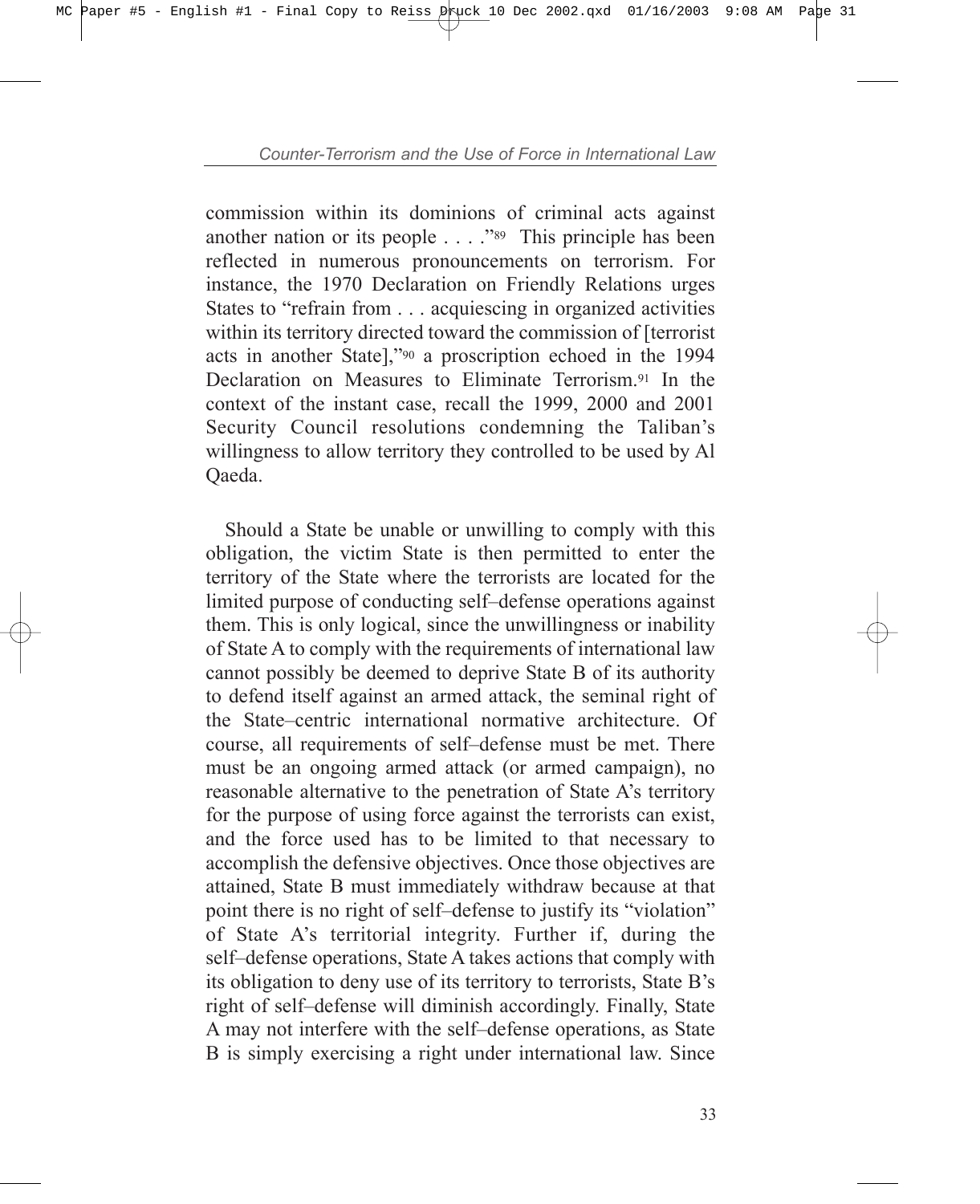State B's use of force is lawful, any other State's use of force against it would constitute an "armed attack."<sup>92</sup>

In fact, there have been numerous instances of States exercising this self-help right of self-defense. In the aftermath of the coalition operations against Al Qaeda, the most often cited has been US General John Pershing's unsuccessful 1916 foray into Mexico after Pancho Villa and his bandits killed 18 Americans in New Mexico. At the time, Mexico was in the midst of a revolution and, thus, incapable of effectively controlling Villa. Note that the Mexican government asked the US forces to withdraw three months after they entered Mexican territory, a demand refused on the basis of Mexico's inability to police Villa. Similarly, during the Vietnam conflict, the United States conducted aerial and ground attacks against enemy forces that had sought refuge in Cambodia. Although criticized widely, such criticism was arguably more the product of general anti-war fervor, than concern over the legality of the operations.93 In another example, Israel conducted airstrikes against PLO facilities in Tunisia during 1985 on the grounds that the PLO was using Tunisia as a base of operations for terrorist attacks on Israel  $-$  with the acquiescence of the Tunisian government.94 The Security Council, with the United States abstaining, condemned the bombings as an "act of armed aggression perpetrated by Israel against Tunisian territory in flagrant violation of the Charter of the United Nations, international law and norms of conduct" in a 14–0 vote.95 Whether concern centered on the alleged violation of international law or on the fact that the operation posed a "threat to the peace and security in the Mediterranean region<sup>796</sup> (and on general hostility to Israel) remains an open question.

Political unacceptability instead of normative concern also drove most international criticism of South Africa's operations against African National Congress groups based in Angola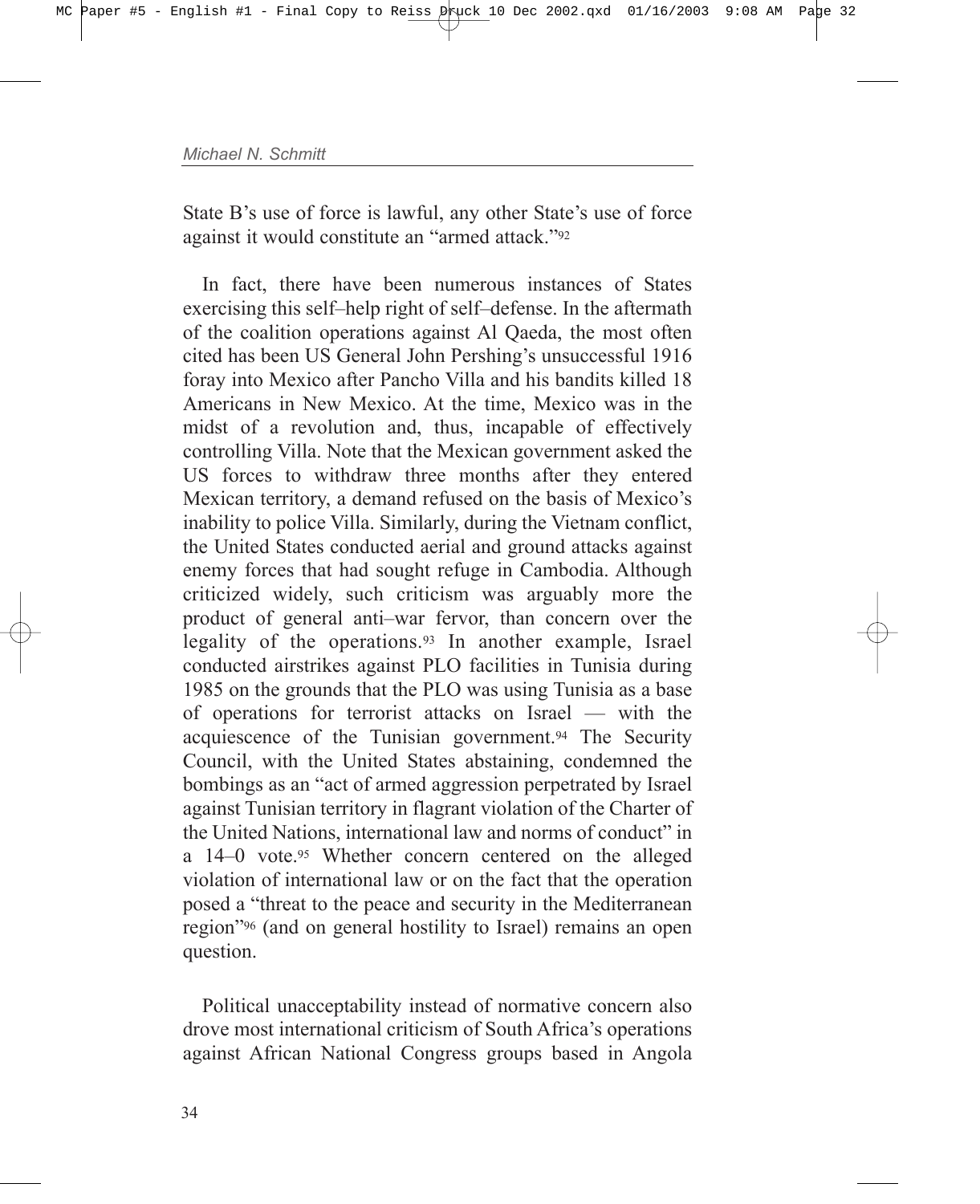during the 1970s.97 Similarly, the international community was unsupportive as Turkey mounted regular incursions into Northern Iraq against Kurdish terrorists throughout the 1990s. As in the South African case, opposition arguably was driven by factors other than the legal acceptability of crossing into Iraq. At the time there was *de minimus* concern over violation of Iraqís territorial integrity, as Iraqi forces and government officials were already excluded from the area due to their suppression of the Kurds. Rather, criticism most likely derived from irritation over interference with the relief and no-fly operations in Northern Iraq98 and concern over a track record of human rights abuses against the Kurds during Turkish military operations conducted in Southeastern Turkey.99

Most recently, the United States launched raids on terrorist facilities in Afghanistan and Sudan following the 1998 bombings of the US embassies in Nairobi and Dar–es–Salaam.<sup>100</sup> Although the cruise missile strike against the al Shifa pharmaceutical plant in Sudan (it was allegedly involved in chemical weapons production) was criticized, most censure surrounded the alleged invalidity of the claim of a connection between the plant and international terrorism, not the violation of Sudanese territory;101 the attacks against Al Qaeda training bases in Afghanistan evoked little condemnation. Nor did the 1999 pursuit of Hutu guerrillas in the Democratic Republic of Congo by Ugandan forces following a massacre of foreign tourists,102 although the internationalization of the conflict did draw international concern and resulted in the dispatch of a peacekeeping force by the Security Council.103

Of greatest normative relevance on the issue of cross-border counter-terrorist operations is the famous *Caroline* incident cited above in regard to the core requirements of self-defense.<sup>104</sup> Recall the facts. In 1837 a rebellion was underway in Canada against the British. Some of the rebels were based in the United States. The British attempted to negotiate with the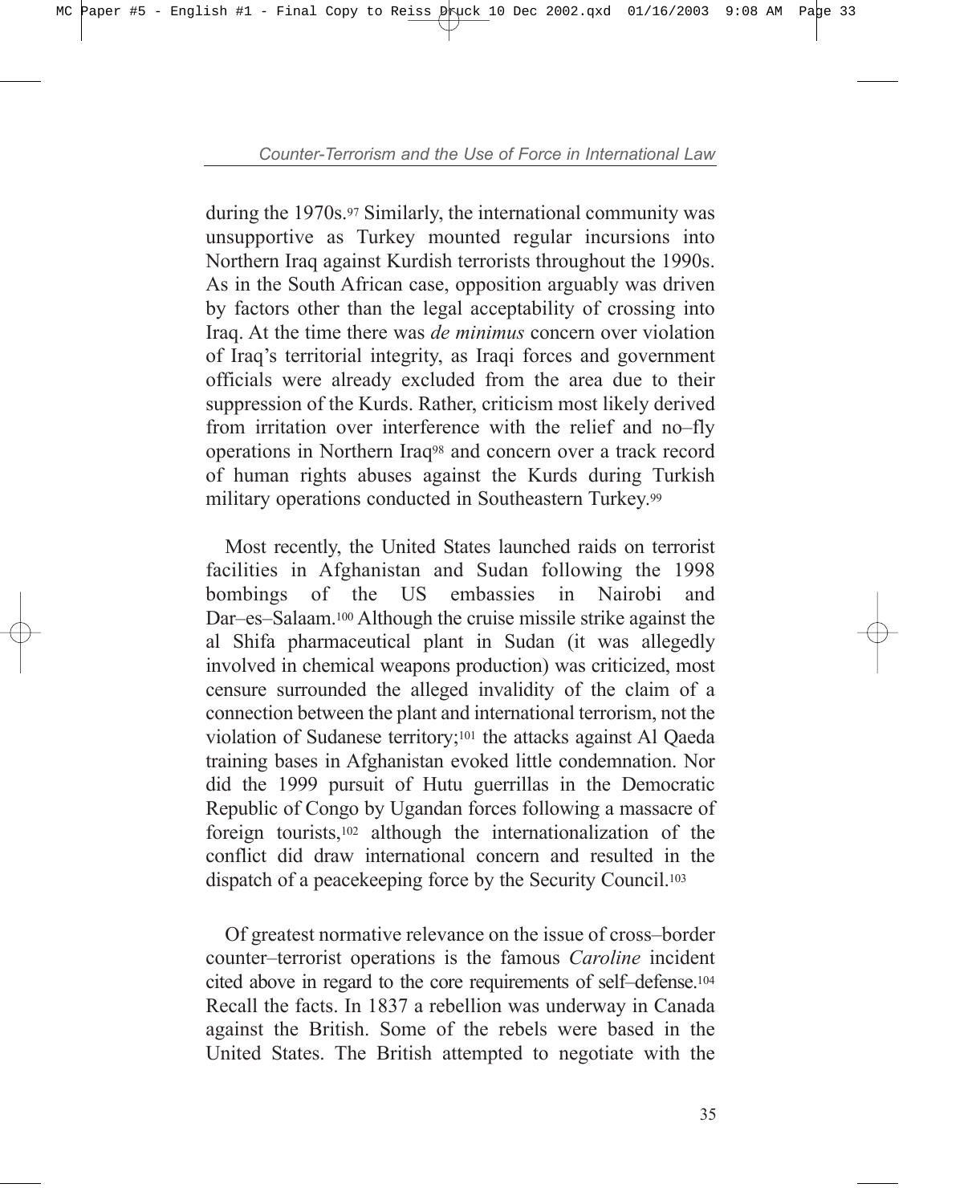American side, in particular the Governor of New York, to no avail. At that point they mounted a small raid (80 men) into the United States where they seized the *Caroline*, a vessel used by the rebels and their supporters. The ship was set ablaze and sent over Niagara Falls.

The incident generated a fascinating correspondence over the next several years between the British Foreign Office and the United States Department of State. The issue in dispute, though, was not whether the British could legitimately cross into the United States for the limited purpose of attacking the rebels. Instead, controversy focused on the circumstances permitting them to do so, and how. As Lord Ashburton, the Foreign Minister, wrote to his US counterpart, Daniel Webster:

> I might safely put it to any candid man, acquainted with the existing state of things, to say whether the military commander in Canada had the remotest reason, on the 29th day of December, to expect to be relieved from this state of suffering by the protective intervention of any American authority. How long could a Government, having the paramount duty of protecting its own people, be reasonably expected to wait for what they had then no reason to expect?105

Ashburton's premise that crossing the border was proper in the absence of effective action by the authorities where the rebels were based went unchallenged, with Webster simply asserting that the action had been excessive in the particular circumstances of the case 106

Therefore, quite aside from the trinity of self-defense criteria, *Caroline* supports the principle that a State suffering attack from non-State actors in another may, after seeking assistance from that State (assuming the requested State is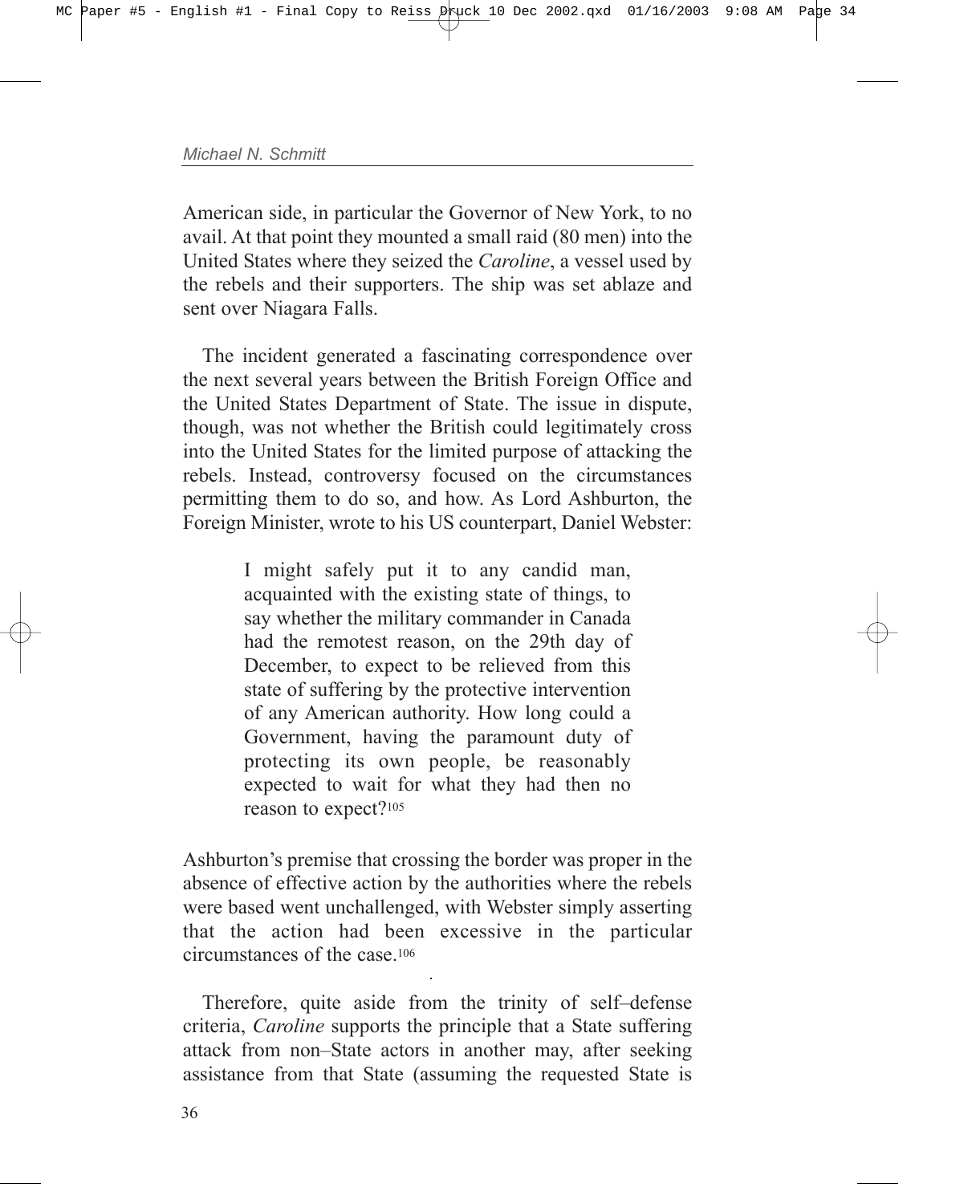capable of doing so), enter its territory for the limited purpose of preventing further attacks, although its actions must be necessary and proportional. State practice seems guardedly consistent. Objections to such limited cases as have occurred are usually attributable to political, vice normative, motivations. Of course, in fairness, the same could be said regarding the relative absence of criticism when penetrating the territory of ostracized States, such as Afghanistan, in operations against organizations which enjoy no consequential support from members of the international community, such as Al Qaeda. The better interpretation, however, is that, as a general matter, State practice, beginning with the *Caroline* case, supports the approach posited.

Do US and coalition operations in Afghanistan comport with this standard? Recall the Security Council's pre- and post–9/11 demands that the Taliban cease allowing territory they controlled to be used as a terrorist base and that they cooperate in bringing Usama bin Laden and Al Qaeda to justice. Recall also the US demands that the Taliban unconditionally surrender bin Laden and other Al Qaeda leaders and grant the United States sufficient access to terrorist bases to ensure their inoperability. In reply, the Taliban regime first stated it wished to see the evidence linking bin Laden to the 9/11 attacks.107 As the likelihood of US strikes drew closer, the Taliban indicated that they had Usama bin Laden and might be willing to negotiate, possibly about turning him over to a third country. The United States again stated that only an unconditional surrender of bin Laden and other Al Qaeda leaders would suffice.108 After the coalition attacks commenced, the Taliban renewed the offer. However, the US administration maintained its no-negotiation stance.<sup>109</sup>

Were the US demands, particularly in that they were unconditional, sufficient? It might be argued that no demand at all was necessary, for on multiple occasions the Security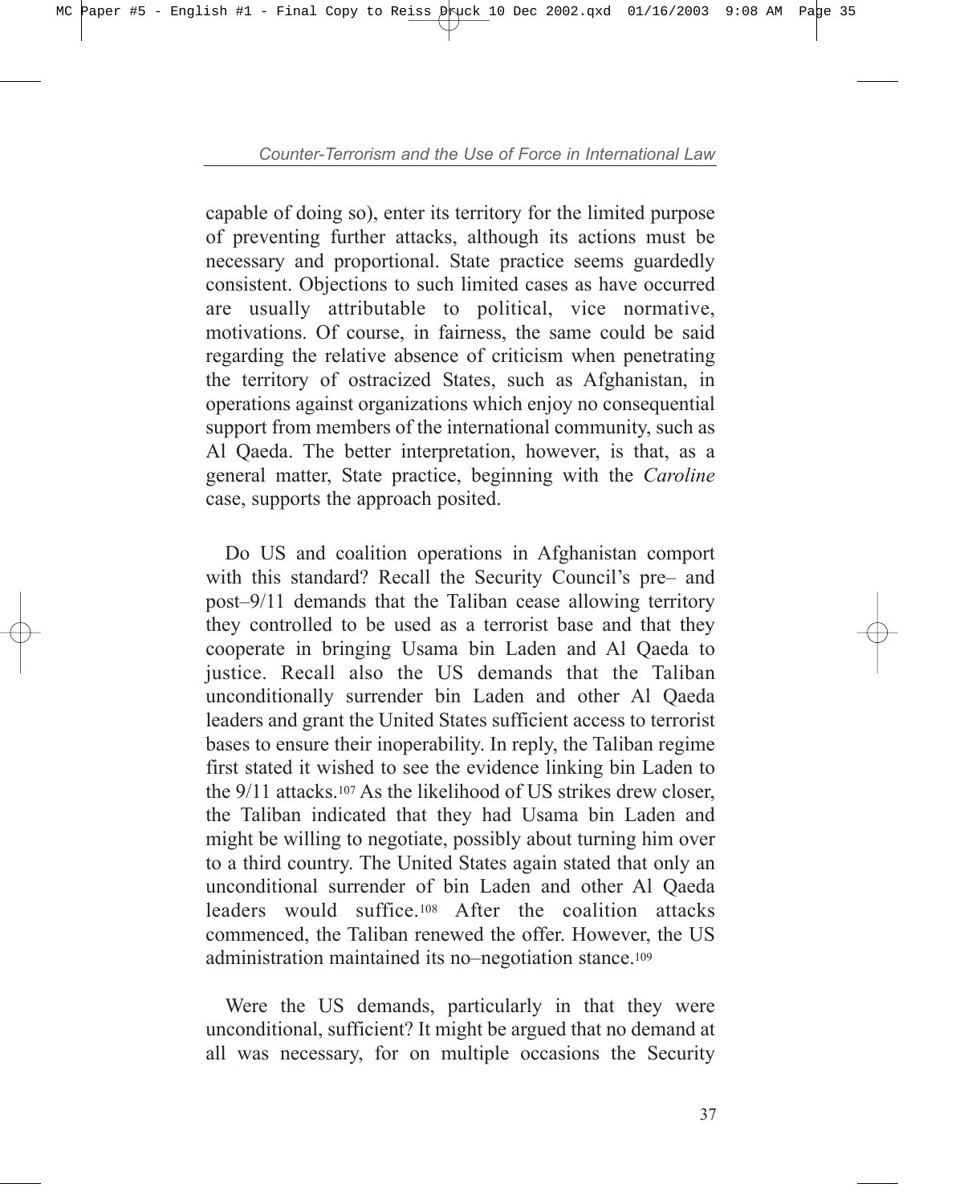Council had insisted that the Taliban comply with the measures sought by the United States. Consider, for instance, the following unambiguous language in Security Council Resolution 1333 (2000):

> [The Security Council] *Demands* . . . that the Taliban comply without further delay with the demand of the Security Council in paragraph 2 of resolution 1267 (1999) that requires the Taliban to turn over Usama bin Laden to appropriate authorities in a country where he has been indicted, or to appropriate authorities in a country where he will be returned to such a country, or to appropriate authorities in a country where he will be arrested and effectively brought to justice;

> *Demands further* that the Taliban should act swiftly to close up all camps where terrorists are trained within the territory under its control, and *calls* for the confirmation of such closures by the United Nations, inter alia, through information made available to the United Nations by Member States in accordance with paragraph 19 below and through such other means as are necessary to assure compliance with this resolution . . . . . 110

Extended non-compliance with the Security Council demands arguably provided a good faith basis for determining that further exhortations would prove fruitless. However, the Council's insistence was made in the context of cooperative law enforcement (albeit in the face of a threat to international peace and security) rather than self-defense. Therefore, the most defensible position is that while non-compliance strengthened the political case for action by the Security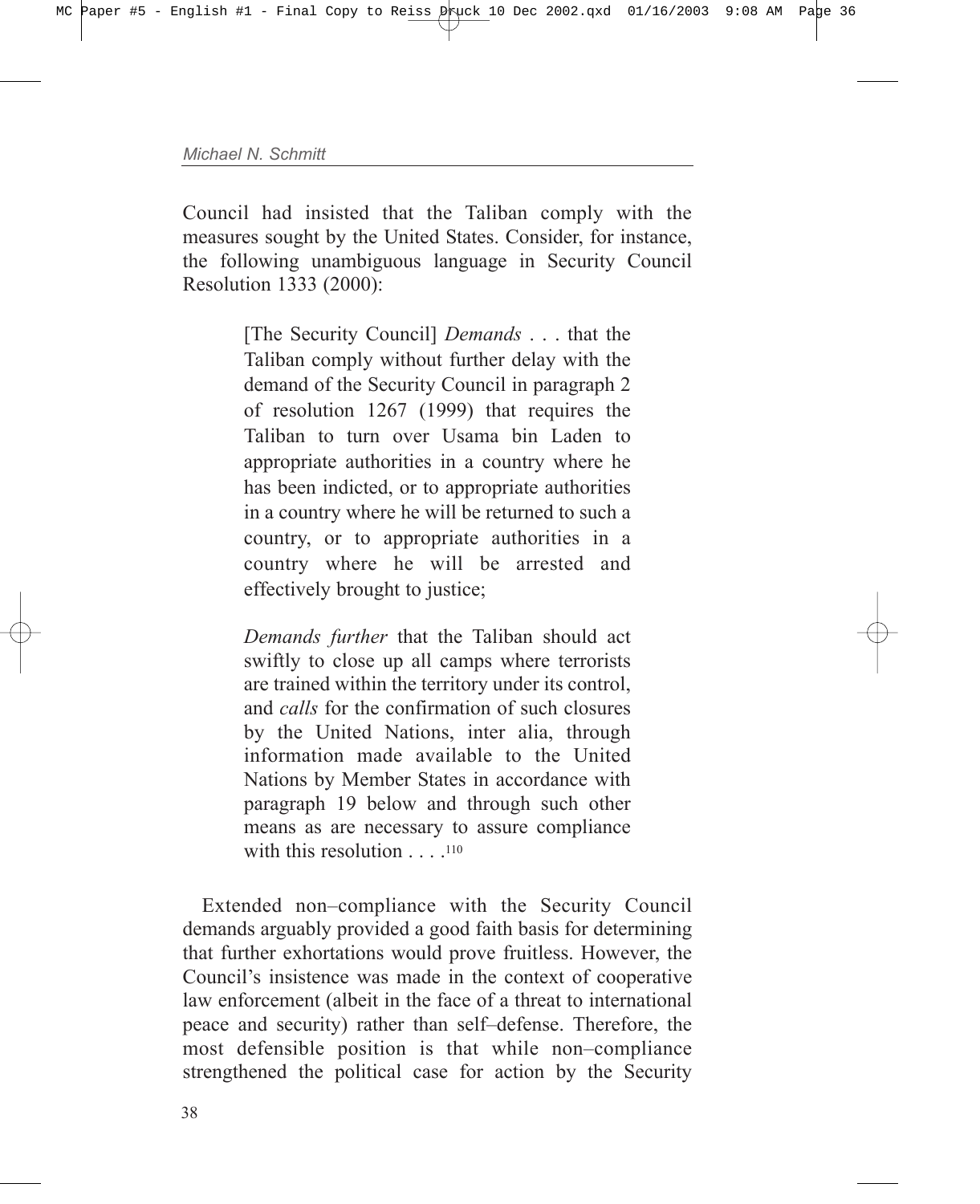Council under Chapter VII, a separate demand was required for action by a State pursuant to the right to self-defense.

As noted, the United States made one. Unconditionality was certainly reasonable in the circumstances. The United States had just suffered a horrendous terrorist attack, with every reason to believe more were imminent. The Taliban request for evidence of Al Qaeda's complicity might have made sense but for the previous Security Council resolutions, which clearly rendered the request superfluous. Moreover, the United States government, which had been conducting talks with the Taliban since 1996 over the presence of Al Qaeda in Afghanistan, had previously provided evidence of Al Qaeda responsibility for the 1998 bombings of the two US embassies in East Africa  $$ at the request of Taliban officials.111 The provision of that evidence, and the continuing talks, had no discernible effect on the Taliban's continued harboring of the terrorist organization. Additionally, unless the Taliban regime controlled Al Qaeda absolutely, which it did not, post 9/11 negotiations would merely have extended the window of vulnerability for the United States. If the right to self-defense was to be meaningful in these circumstances, the United States needed to act as quickly as possible. This meant that either the Taliban should have complied with the demands promptly or acknowledged they lacked the capability to do so and stood aside as the United States entered Afghanistan to engage Al Qaeda.

In other words, the adequacy of a request to the State in which terrorists are located, as well as the sufficiency of the response thereto, must be assessed contextually. Have there been prior requests? For what? What is the nature of relations between the requesting and requested State? Between the terrorist group and the State in which it is located? What capability does the requested State have to counter or control the terrorists? What is its track record in doing so? What are the nature and the imminency of the threat by the terrorists against the requesting State? Under the circumstances, the US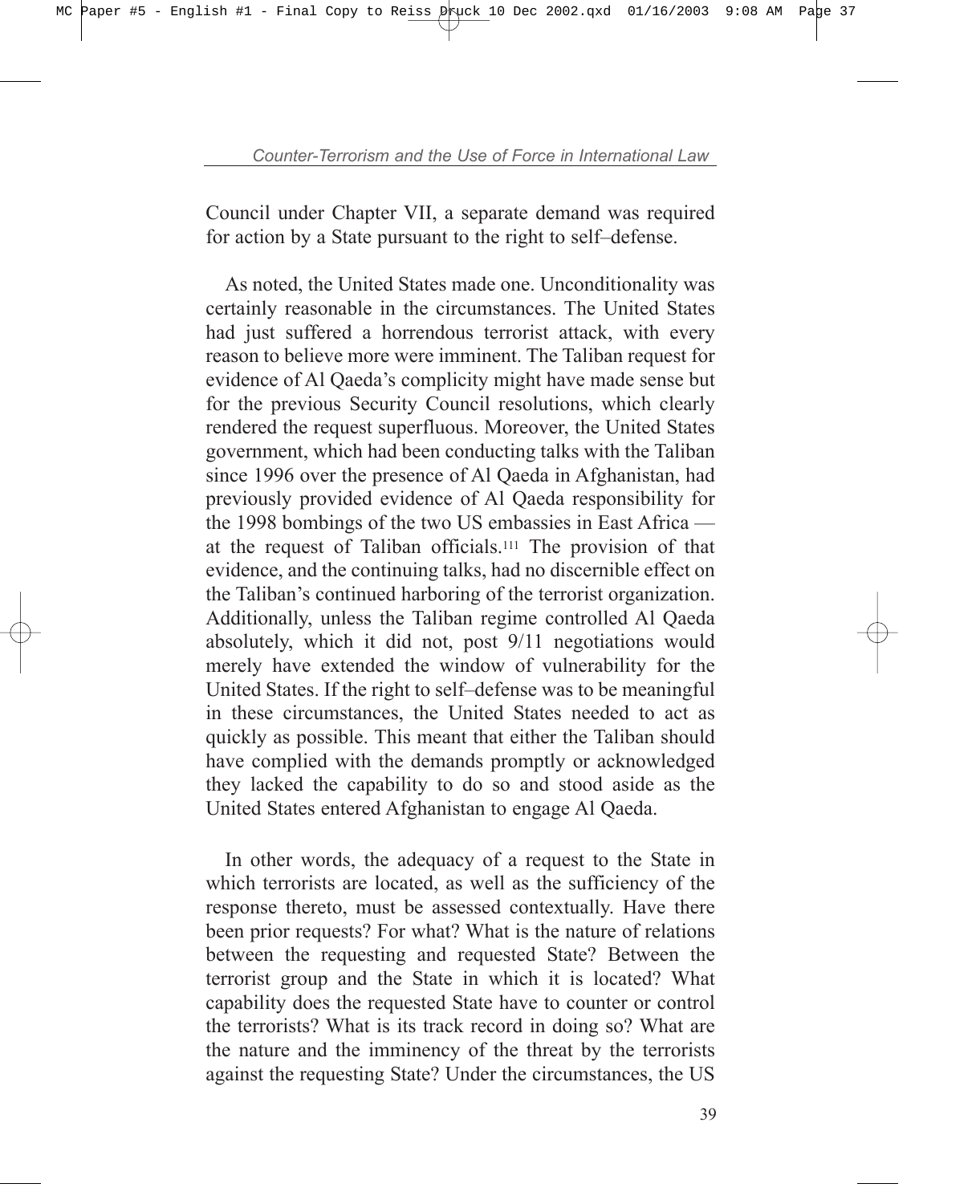decision to attack Al Qaeda on October 7, despite Taliban quibbling over the US request to turn over members of the organization, was reasonable and legally defensible.

There are two other circumstances in which it is unquestionable that one State can enter the territory of another to conduct defensive counter-terrorist operations. The first is upon invitation, though any such operation would have to comply with the relevant provisions of human rights and humanitarian law, as well as any conditions imposed by the host State.<sup>112</sup> Obviously, that did not occur in the case of Afghanistan. More problematic is the situation in which the terrorist group acts on behalf of the State such that its attacks can be deemed those of the State itself. As in traditional armed attacks by a State actor, the sole question regarding the penetration of the attacker's territory is whether cross-border operations are necessary, proportional and in response to an armed attack. To the extent the State could be attacked in self-defense, so too can the terrorist group that actually executed the armed attack. The issue of Taliban support for Al Qaeda is considered in the following section.

Summarized, the campaign against Al Qaeda in Afghanistan is a legitimate exercise of the right to individual and collective self-defense. The right extends to armed attacks from

*Campaign against Al Qaeda is a legitimate exercise of the right to individual and collective defense*

whatever source, the 9/11 attacks met the threshold requirement of being "armed," crossing into Afghanistan was appropriate once the Taliban failed to police the territory they controlled, the attacks were necessary and proportionate,

and they occurred in the face of an imminent, credible continuation of an Al Qaeda campaign that had been underway for a period measured in years.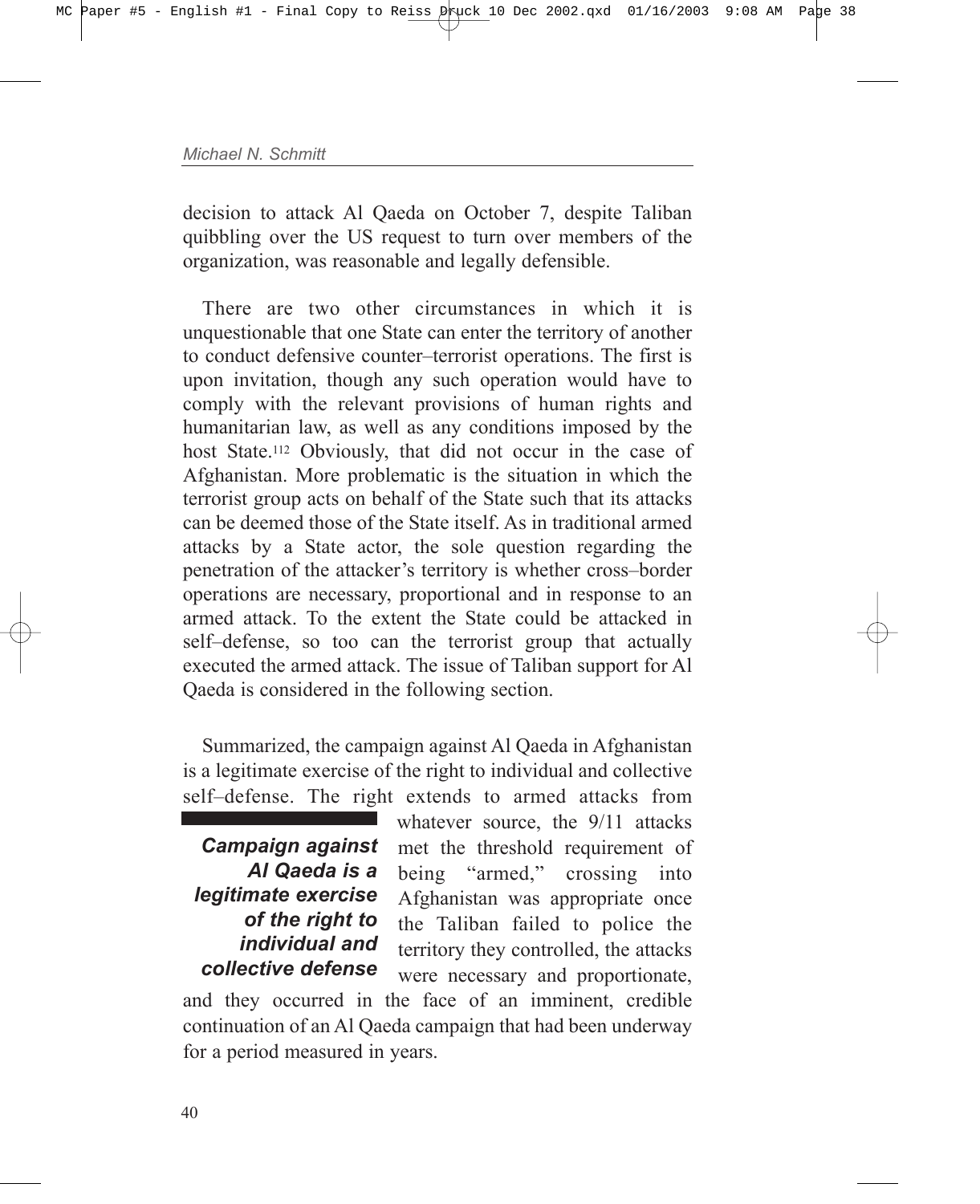## *Operations Against the Taliban*

In his address to a Joint Session of Congress on September 20, President Bush uttered his ominous warning that "[e]ither you are with us, or you are with the terrorists. From this day forward, any nation that continues to harbor or support terrorism will be regarded by the United States as a hostile regime.<sup>7113</sup> When the attacks began, the United States cited the Taliban's decision to "allow the parts of Afghanistan that it controls to be used by [Al Qaeda] as a base of operation," a policy which the Taliban refused to alter despite repeated entreaties to do so, as justification for their actions.114 It should be noted that in June 2001 the United States had already warned the Taliban regime that it would be held responsible for any terrorist acts committed by terrorists that it was sheltering.<sup>115</sup>

The United Kingdom has released the most extensive information to date regarding the relationship between Al Qaeda and the Taliban.116 Al Qaeda provided troops, weapons and financing to the Taliban for its conflict with the Northern Alliance. The organization was also reportedly involved in the planning and execution of Taliban operations, assisted in training Taliban forces, and had representatives assigned to the Taliban command and control structure. Additionally, Al Oaeda was a source of "infrastructure assistance and humanitarian aid.<sup>"117</sup> In return, the Taliban granted Al Qaeda safe haven and a base for its terrorist training camps; essentially, Al Qaeda enjoyed free rein to do as it pleased in Taliban controlled territory. Further, the two groups cooperated closely in the drug trade, with the Taliban providing security for Al Qaeda's drug stockpiles.<sup>118</sup> Was this relationship such that conducting military operations against the Taliban on October 7 was a legitimate exercise of the use of force by the United States and United Kingdom?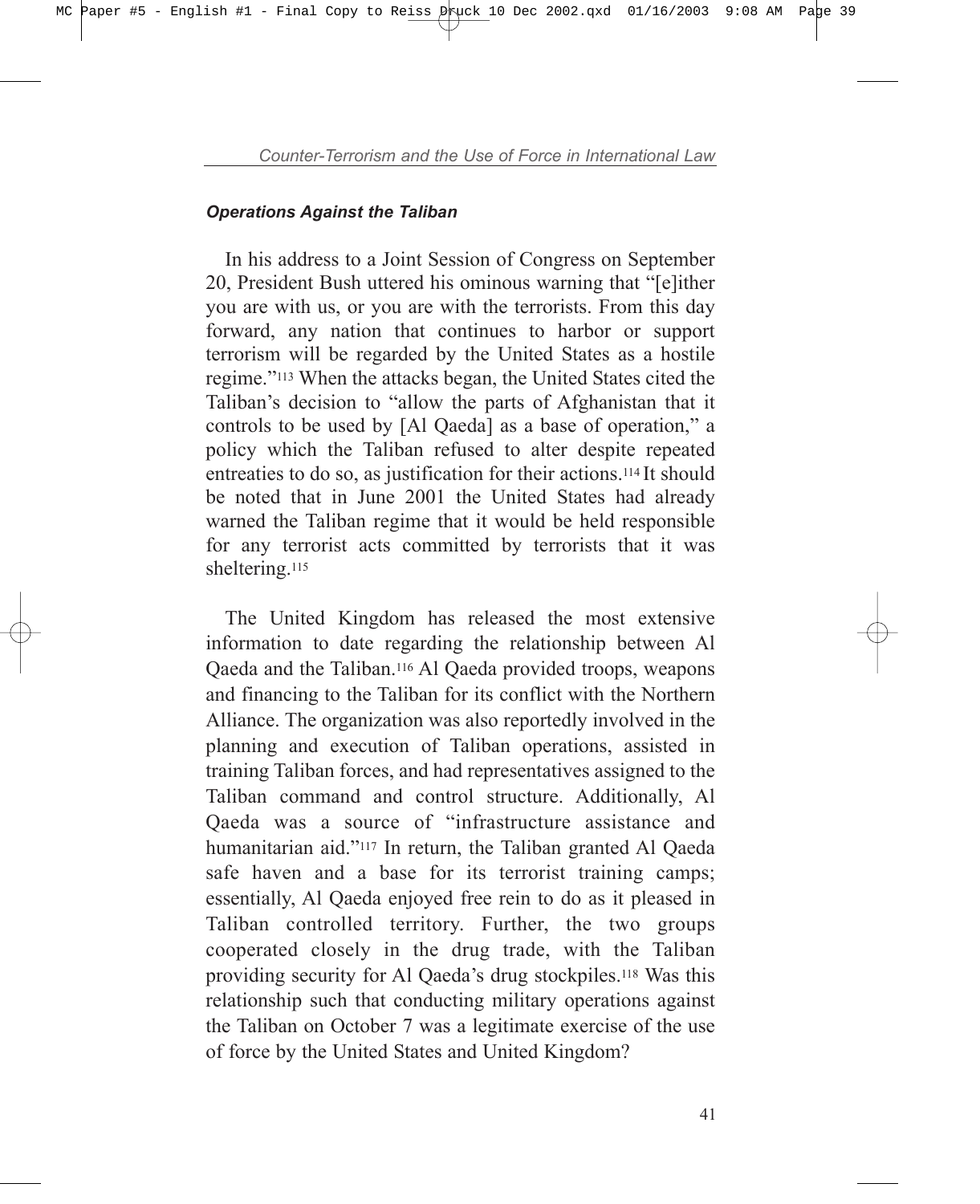**State Responsibility.** Unfortunately, there has been much confusion surrounding the relationship between Taliban obligations and the attacks mounted against them on October 7. In the discussion of self-defense against Al Qaeda, it was noted that the Taliban had a duty to keep their territory from being used as a base of terrorist operations. Failure to comply with that duty in part justified penetrating Afghan territory when attacking Al Qaeda, albeit only to conduct operations against Al Qaeda. If the Taliban were incapable of stopping Al Qaeda, then they would incur no responsibility for their failure to address the situation.

On the other hand, if capable, but unwilling, the Taliban would be responsible for their failure under the international law of State responsibility.119 The duty to desist from assisting terrorists in any way is manifest. In 1996 the General Assembly articulated this duty in the Declaration on the Strengthening of International Security. Specifically, it stated that "States, guided by the purposes and principles of the Charter of the United Nations and other relevant rules of international law, must refrain from organizing, instigating, assisting or participating in terrorist acts in territories of other States, or from acquiescing in or encouraging activities within their territories directed towards the commission of such acts.<sup>"120</sup> In doing so, it echoed earlier exhortations in the 1970 Friendly Relations Declaration<sup>121</sup> and its 1965 progenitor, Resolution 2131 (1965).122 Similar prohibitions can be found in Article  $2(4)$  of the International Law Commission's 1954 Draft Code of Offenses against the Peace and Security of Mankind.<sup>123</sup>

Case law supports these declarations. Most notably, in the *Corfu Channel* case the International Court of Justice held that ì. . . every State has an obligation to not knowingly allow its territory to be used in a manner contrary to the rights of other States."<sup>124</sup> *Corfu Channel* involved an incident in which two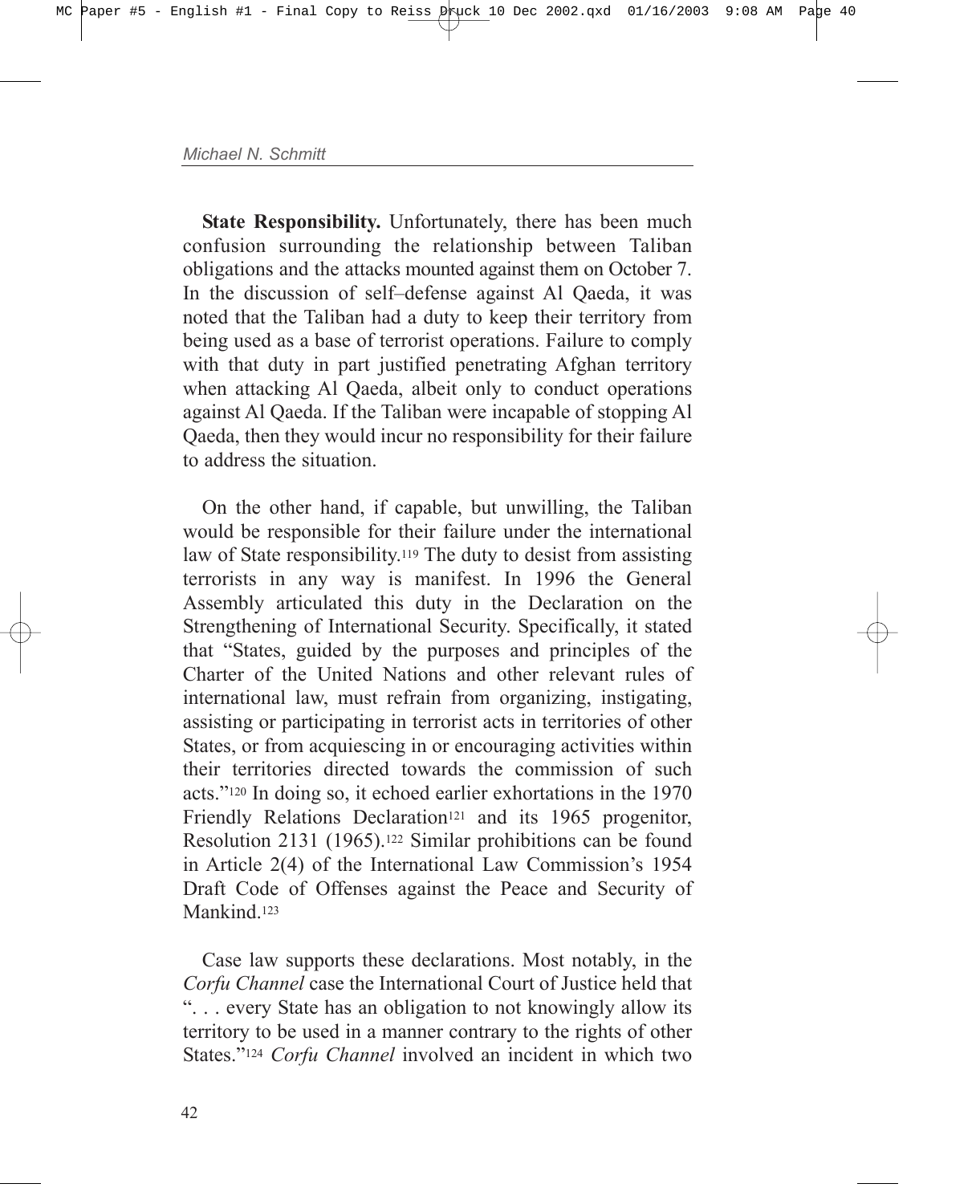British destroyers struck mines in Albanian waters while transiting the Corfu Strait in 1946. Though the evidence was insufficient to demonstrate that the Albanians laid the mines, the Court nevertheless held that they had the obligation to notify shipping of the danger posed by the mines. Albania's failure to do so represented an internationally wrongful act entailing the international responsibility of Albania. Other case law and arbitral decisions are in accord<sup>125</sup>

Applying the *Corfu Channel* principle to the case of terrorism, States that permit their territory to be used as a base of operations for terrorist acts against other countries have committed an international wrong. There is no question that Taliban acquiescence in allowing Afghan territory to be used by Al Qaeda, assuming *arguendo* that their conduct is attributable to the "State" of Afghanistan, $126$  created responsibility under international law for that wrongful act. Does this responsibility legally justify the October 7 attacks by the United States and United Kingdom?

Despite occasionally loose discussion of the subject in the aftermath of 9/11, the existence of State responsibility for an international wrong does not justify the use of force in self-help to remedy the wrong. Traditional reparations for an international wrong come in the form of restitution, compensation or satisfaction.127 It is also permissible to take countermeasures in response to an internationally wrongful act.<sup>128</sup> Countermeasures are "measures which would otherwise be contrary to the international obligations of the injured State vis-à-vis the responsible State if they were not taken by the former in response to an internationally wrongful act by the latter in order to procure cessation and reparation."<sup>129</sup> Various requirements, such as the existence of an ongoing wrong,130 proportionality of the countermeasure to the injury suffered,131 and a call on the State committing the wrong to comply with its obligations132 apply to the taking of countermeasures.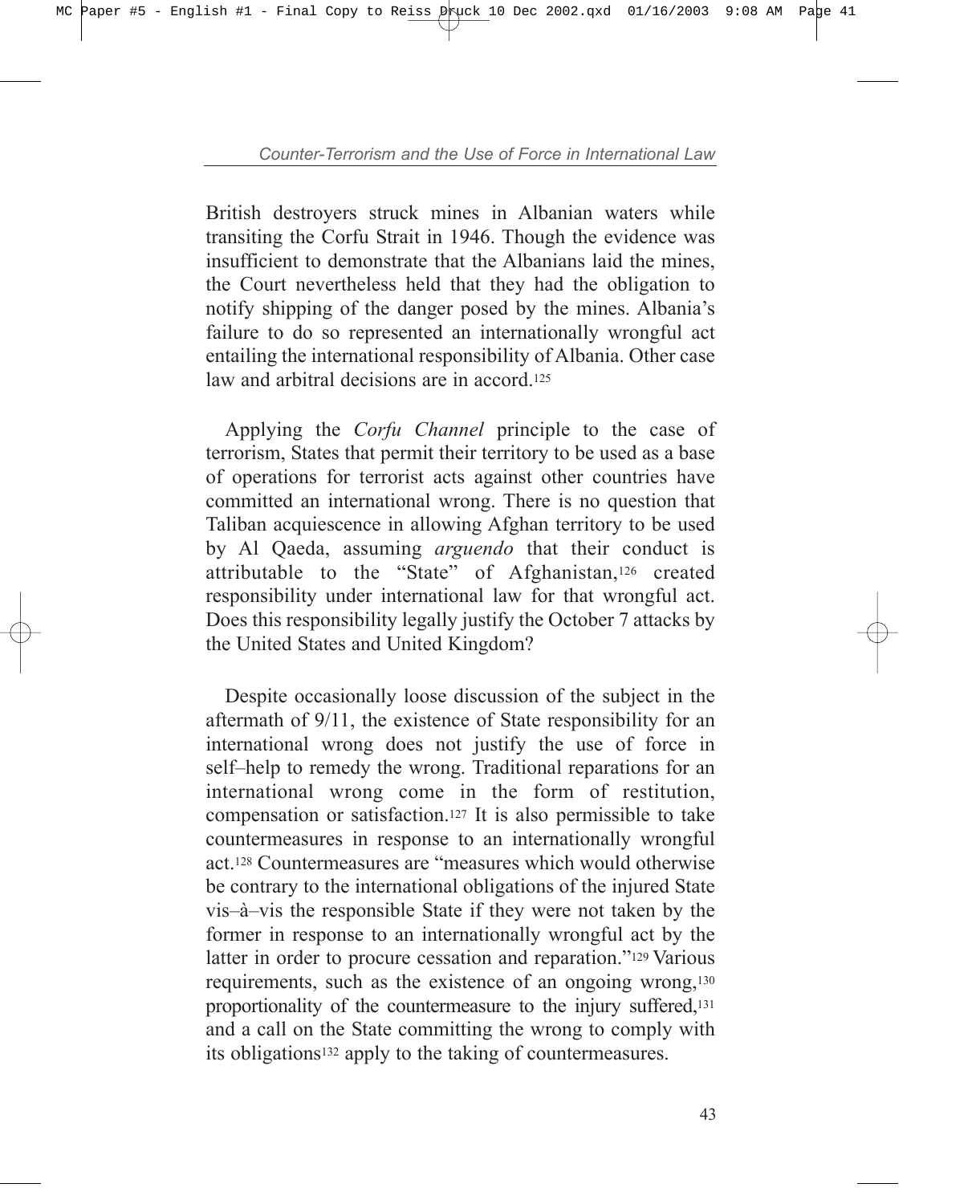But it is generally agreed that countermeasures employing armed force are prohibited.133 Article 50 of the Articles on State Responsibility specifically provides that ìCountermeasures shall not affect . . . the obligation to refrain from the threat or use of force as embodied in the Charter of the United Nations.<sup>7134</sup> This provision tracks the holding in *Corfu Channel*. There the International Court of Justice held that Albaniaís failure to comply with its responsibility did not justify the British minesweeping of the Strait, an act that therefore constituted a violation of Albanian sovereignty. Thus, breach of the obligation not to allow Afghanistan to be used as a base for terrorist activities did not, alone, justify use of force against the Taliban.

An identical analysis would apply in assessing whether the actions of Al Qaeda in conducting the 9/11 (and other) attacks can be attributed to the Taliban under the law of State responsibility. The International Law Commission's Articles on State Responsibility set forth the standards for imputing an armed group's acts to a State for the purpose of assessing State responsibility. Two are relevant here.

Article 8 provides that the "conduct of a person or group" shall be considered an act of a State under international law if the person or group of persons is in fact acting on the instructions of, or under the direction or control of, that State in carrying out the conduct.<sup>7135</sup> This was the issue in the *Nicaragua* case, where Nicaragua argued that the United States was responsible under international law for violations of humanitarian law committed by the *Contras*, the anti–Sandinista rebel group it supported. After finding that the United States had provided "subsidies and other support," the Court held that:

> The Court has taken the view that United States participation, even if preponderant or decisive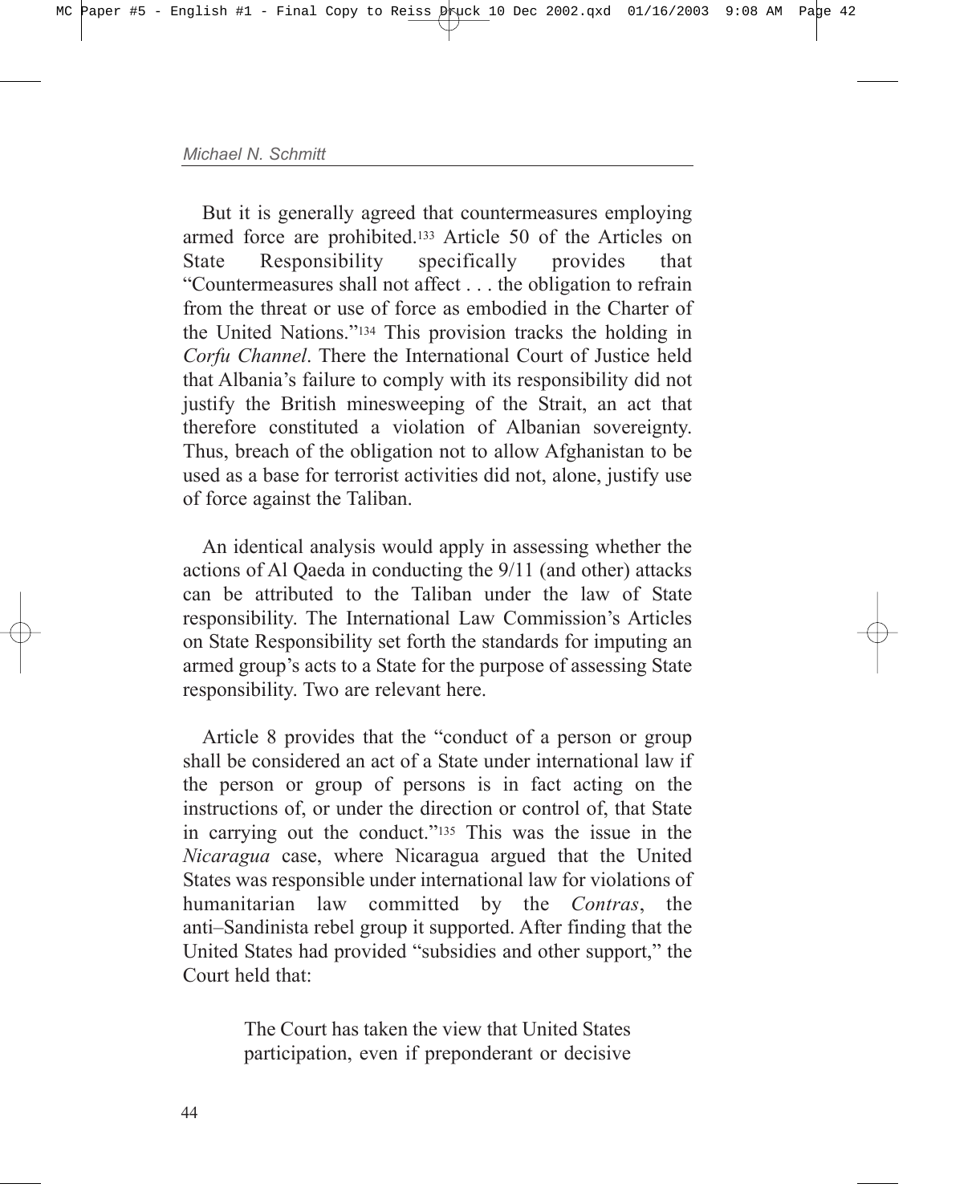in the financing, organizing, training, supplying and equipping of the contras, the selection of its military or paramilitary targets, and the planning of the whole of its operation, is still insufficient in itself, . . . for the purpose of attributing to the United States the acts committed by the contras in the course of their military or paramilitary operations in Nicaragua. All the forms of United States participation mentioned above, and even the general control by the respondent State over a force with a high degree of dependency on it, would not in themselves mean, without further evidence, that the United States directed or enforced the perpetration of the acts contrary to human rights and humanitarian law alleged by the applicant State . . . . For this conduct to give rise to legal responsibility of the United States, it would in principle have to be proved that that State had effective control of the military or paramilitary operations in the course of which the alleged violations were committed.136

Aside from the *Contras*, certain individuals, not of US nationality, were paid by the United States and directly instructed and supervised by US military and intelligence personnel. For instance, they carried out such operations as mining Nicaraguan ports. The Court easily found their actions imputable to the United States, either because they were paid and instructed by the United States, and were therefore agents thereof, or because US personnel had "participated in the planning, direction, support and execution" of particular operations.137

The evidence released to date regarding Taliban ties to Al Qaeda does not suggest that Al Qaeda was under the direction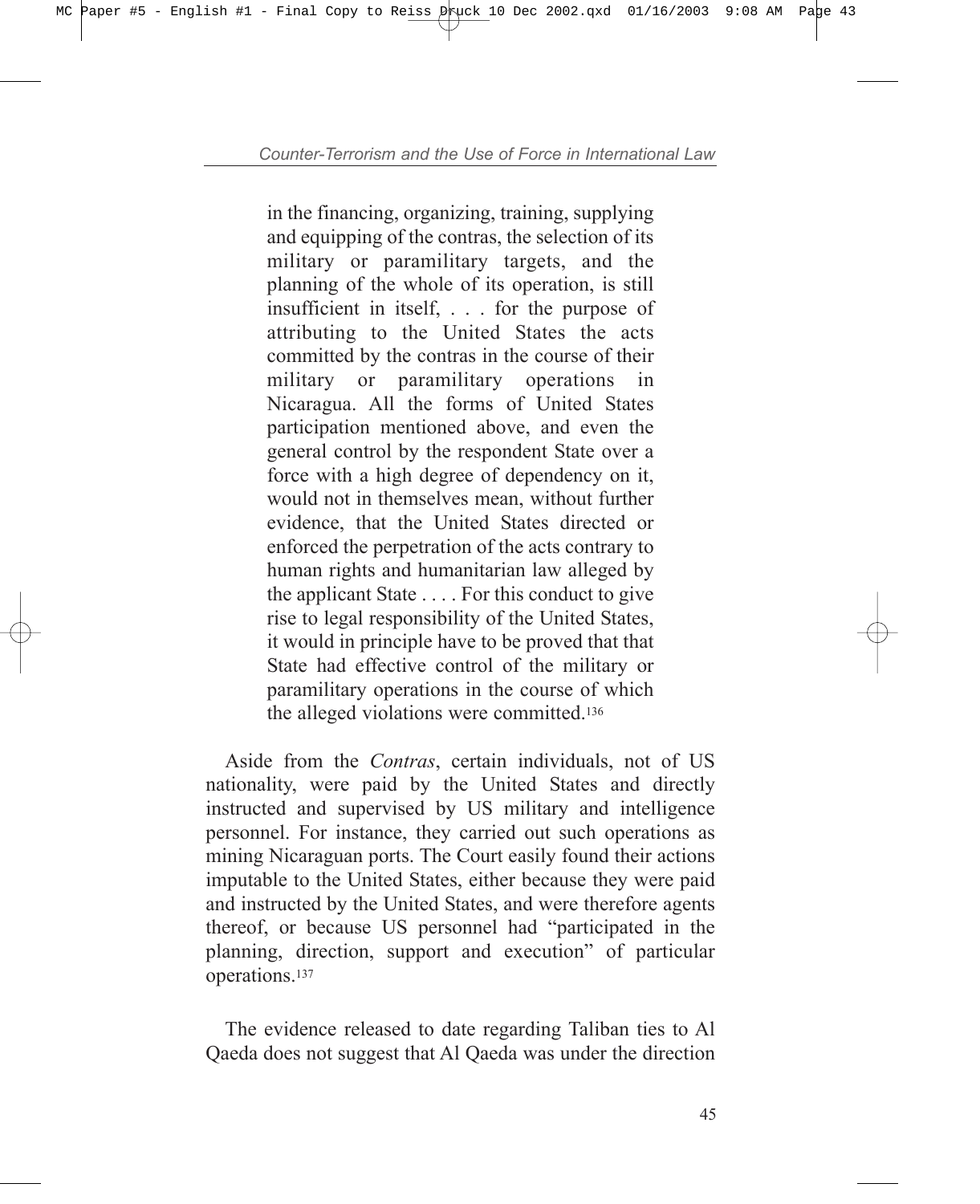or control of the Taliban in conducting the 9/11 attacks or any other acts of international terrorism. In fact, some have suggested precisely the opposite  $-$  that it was the Taliban that was dependent on Al Qaeda, both financially and militarily. While that may be a more accurate characterization, such dependency bears little direct connection to Al Qaeda's international terrorist campaign.

Article 11 sets forth a second possibly relevant standard. It provides that "[c]onduct which is not attributable to a State under the preceding articles shall nevertheless be considered an act of that State under international law if and to the extent that the State acknowledges and adopts the conduct as its own."<sup>138</sup> This principle lay at the core of the International

*Difficult question: Was the Taliban relationship with Al Qaeda such that the terrorist acts constructively amounted to a Taliban armed attack?*

Court of Justice's *Diplomatic and Consular Staff* case.139 There the Court held that the Iranian government violated its responsibility to prevent the 1979 seizure by militant students of the US Embassy in Teheran and subsequently failed to meet its obligation to act promptly in ending the seizure.140 Following the takeover, the Iranian government, including its leader, the Ayatollah

Khomeni, expressed approval of the student actions. Indeed, in a decree issued within two weeks of the seizure, Khomeni declared that "the hostages would remain as they were until the U.S. had handed over the former Shah for trial" and that "the noble Iranian nation will not give permission for the release . . . until the American Government acts according to the wish of the nation."<sup>141</sup> For the International Court of Justice, "[t]he approval given . . . by the Ayatollah Khomeni and other organs of the Iranian State, and the decision to perpetuate them, translated continuing occupation of the Embassy and detention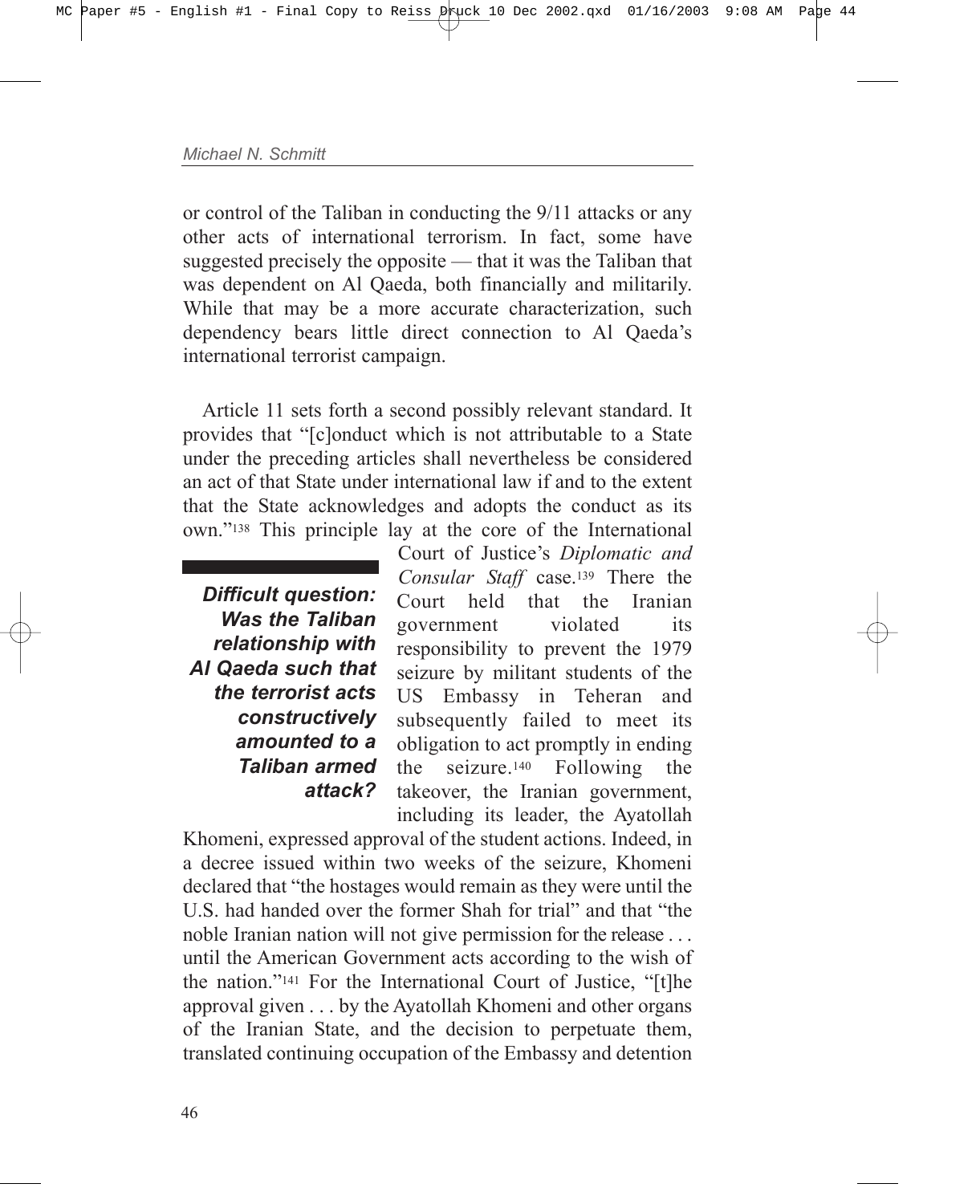of the hostages into acts of that State.<sup>"142</sup> Therefore, while the Iranian government breached its own obligations when the Embassy was taken, it became responsible for the seizure itself (or at least the continuing occupation thereof) when it supported the student actions and took steps to continue the occupation.

Are the Taliban responsible for the 9/11 attacks under the principle of attribution of State responsibility? The level of Taliban support falls far below that of the Iranian government in the Embassy case. It did not express open and public support for the attacks, nor did it ever assume control of the terrorist campaign in the way that the Iranian government took control over release of the US hostages. Further, although its military did conduct combat operations against US and coalition forces in concert with Al Qaeda, that was only after October 7, following air attacks on its own facilities and personnel.

By either of these two standards of State responsibility, it is difficult to attribute Al Qaeda's terrorist attacks to the Taliban. That said, any such assessment is fact-dependent; unfortunately, many of the relevant facts tying the Taliban to Al Qaeda and vice versa remain either unreleased or as yet undiscovered. However, what must be remembered in discussions over the State responsibility of the Taliban is that the existence of responsibility in the general sense is a question quite distinct from that of whether an armed attack has been committed by that State, so as to justify self-defense by the State attacked. This is a very fine point. The principles of State responsibility determine when a State may be held responsible for an act and thus subject to reparations or countermeasures. But as noted, forcible countermeasures are not an acceptable remedy for violations of State responsibility. That is so whether the issue is harboring a terrorist group or being responsible for an act committed by one.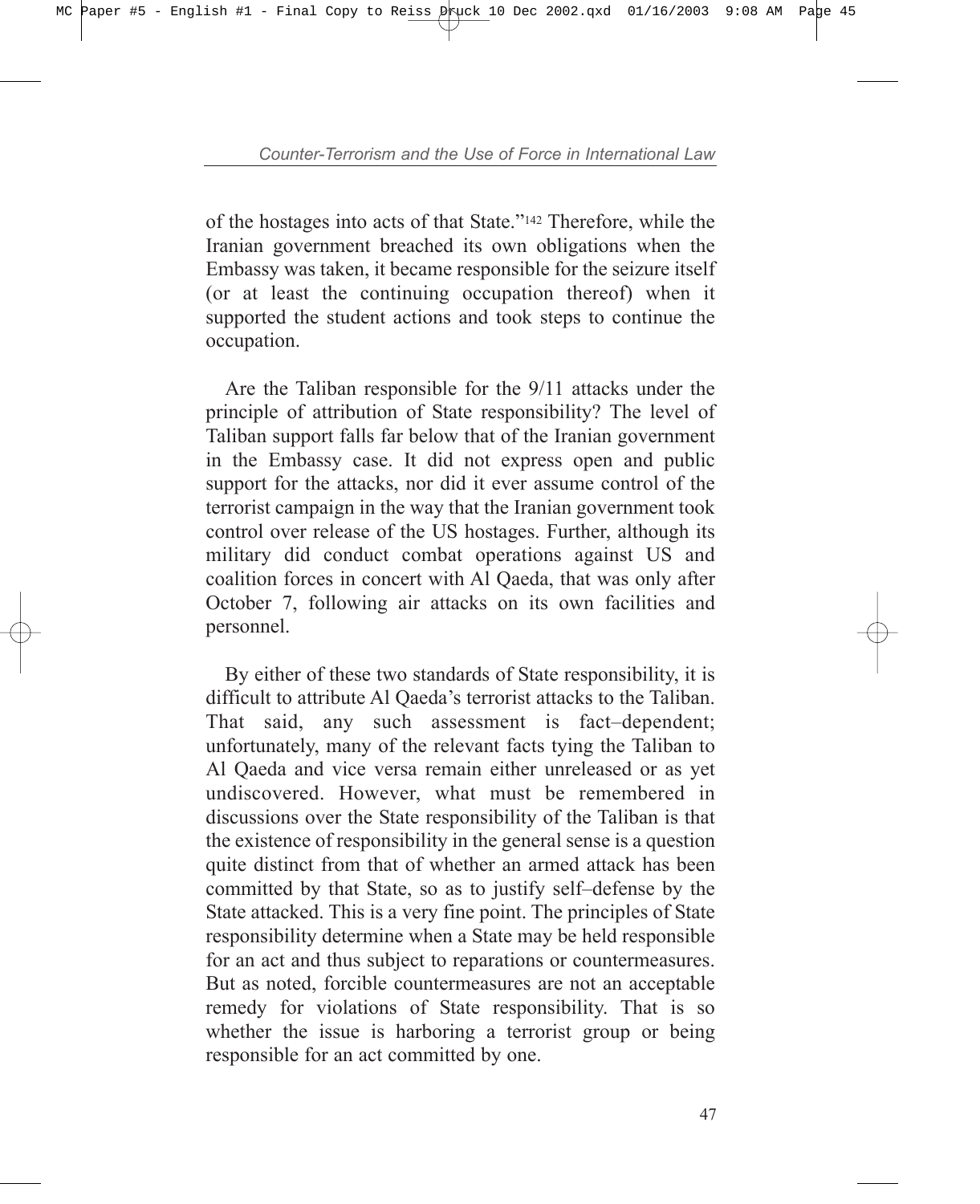Nevertheless, certain acts that generate State responsibility may at the same time justify a violent response. Although forcible countermeasures are impermissible to make whole the victim or cause the wrongdoer to desist in breaching an international obligation, the application of force against the wrongdoer may be justified as an act of self-defense in the face of an imminent or ongoing armed attack.143 Restated in the context of the present case, the proper query in assessing the lawfulness of attacking the Taliban on October 7 is *not* whether the Taliban are in any way responsible under principles of State responsibility for the acts of 9/11. Rather, it is whether or not the Taliban can be determined to have committed the armed attack under the law of self-defense.

**Self–Defense.** No evidence has been released to suggest that Taliban forces played a direct role in the attacks of 9/11 or any other Al Qaeda operation. Was the Taliban relationship with Al Qaeda nevertheless such that the terrorist acts constructively amounted to a Taliban *armed attack*?

The precise degree of association between a non-State organization and State sponsor necessary for attribution of an armed attack to the State is a matter of some controversy.144 However, on September 11, the most widely accepted legal standard on the issue was that set forth in the *Nicaragua* case. That case was discussed earlier vis $-\hat{a}$ -vis the nature of an armed attack, as well as State responsibility. However, the International Court of Justice also addressed the issue of imputing an armed attack to a State.

In the case, the United States argued that Nicaragua had conducted an armed attack against El Salvador through support to guerillas attempting to overthrow the El Salvadoran government. This being so, US activities directed against Nicaragua were, so the argument went, legitimate exercises of the right of collective self-defense with El Salvador. The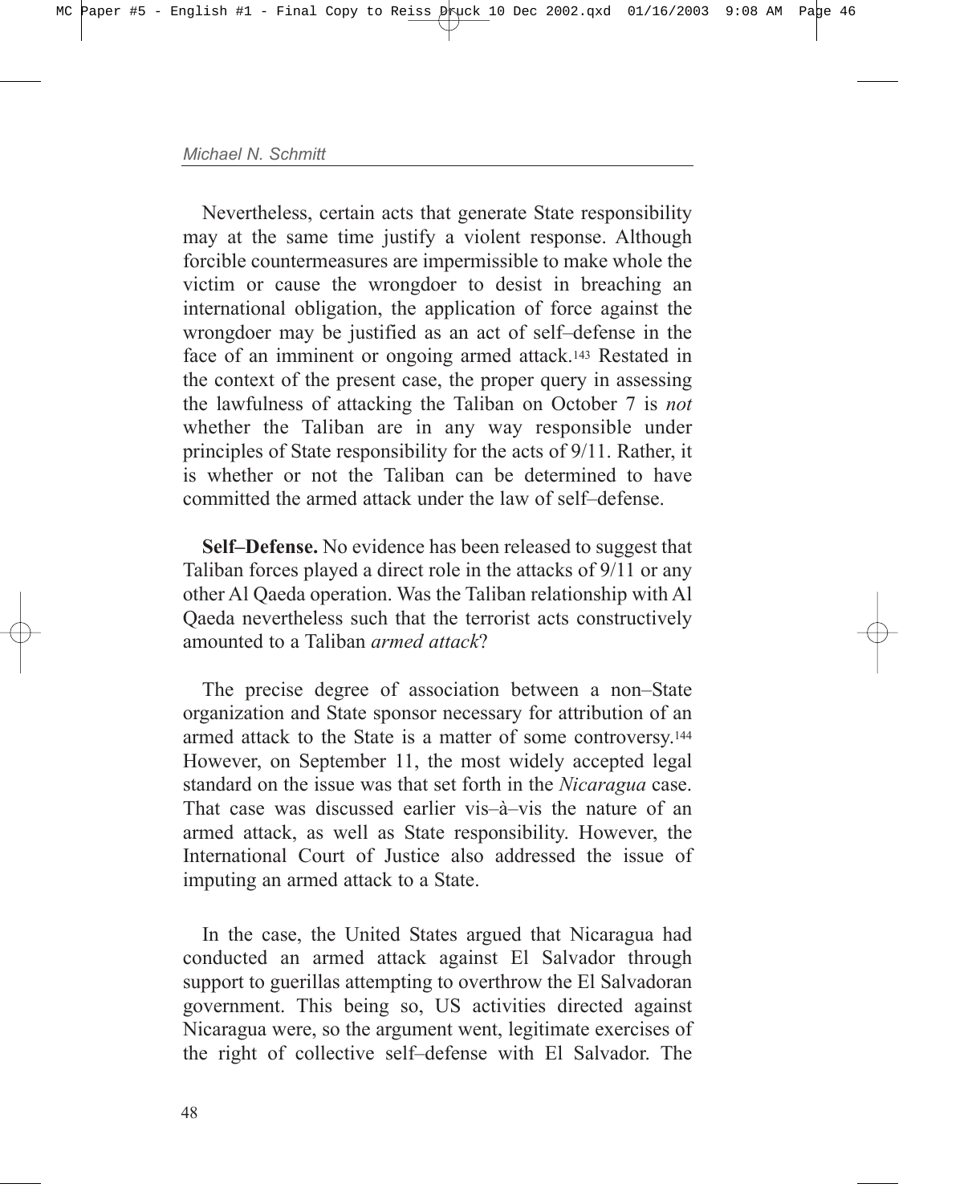Court rejected the assertion, setting a high standard for attributing the actions of a non–State actor to a State in the context of an armed attack.

> There appears now to be general agreement on the nature of the acts which can be treated as constituting armed attacks. In particular, it may be considered to be agreed that an armed attack must be understood as including not merely action by regular armed forces across an international border, but also "the sending by or on behalf of a State of armed bands, groups, irregulars or mercenaries, which carry out acts of armed force against another State of such gravity as to amount to" (inter alia) an actual armed attack conducted by regular forces, "or its substantial involvement therein". This description, contained in Article 3, paragraph (g), of the Definition of Aggression annexed to General Assembly resolution 3314(XXIX), may be taken to reflect customary international law.

By this standard, the State to which the acts are to be attributed must be "substantially involved" in an operation that is so grave it would amount to an armed attack if carried out by regular members of its armed forces. Recall from the earlier discussion of the holding that armed attacks are measured in terms of their scale and effects, and that the Court specifically held that the provision of "weapons or logistical or other support" was insufficient. Further, to constitute an armed attack by the State, that State must have "sent" the group into action or it must be acting on the State's behalf. These criteria resemble the requirement under State responsibility that the group in question act on the instructions of, or under the direction or control of, the State to which responsibility is to be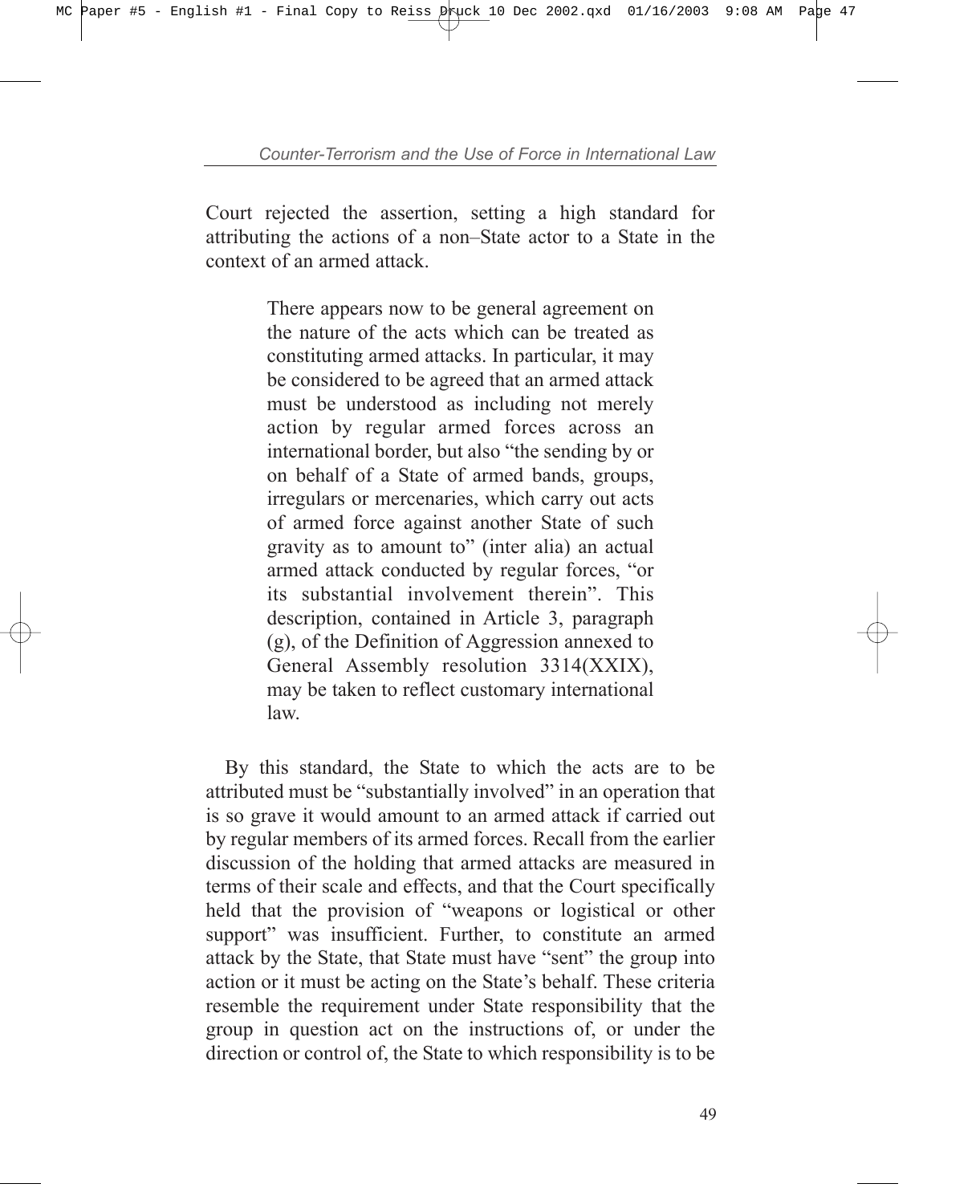imputed. In this sense, the principles of State responsibility can assist in determining whether specific conduct is an armed attack.

It should be noted that the Court was not unanimous in its findings. Most notably, Judge Stephen Schwebel of the United States dissented, arguing that there had been an armed attack:

> The delictual acts of the Nicaraguan government have not been confined to provision of very large quantities of arms, munitions and supplies (an act which of itself might be viewed as not tantamount to an armed attack); Nicaragua (and Cuba) have joined with the Salvadoran rebels in the organization, planning and training for their acts of insurgency; and Nicaragua has provided the Salvadoran insurgents with command-and-control facilities bases communications and sanctuary, which have enabled the leadership of the Salvadoran insurgency to operate from Nicaraguan territory. Under both customary and conventional international law, that scale of Nicaraguan subversive activity not only constitutes unlawful intervention in the affairs of El Salvador; it is cumulatively tantamount to an armed attack upon El Salvador.145

What seems to run through both the Court's and Judge Schwebel's position is that the State must at least exercise significant, perhaps determinative, influence over the group's decision–making, as well as play a meaningful role in the specific operations at hand, before an armed attack will be imputed to it. The facts asserted by Judge Schwebel suggest that Nicaragua not only provided the means to conduct operations against El Salvador, but it did so in a manner that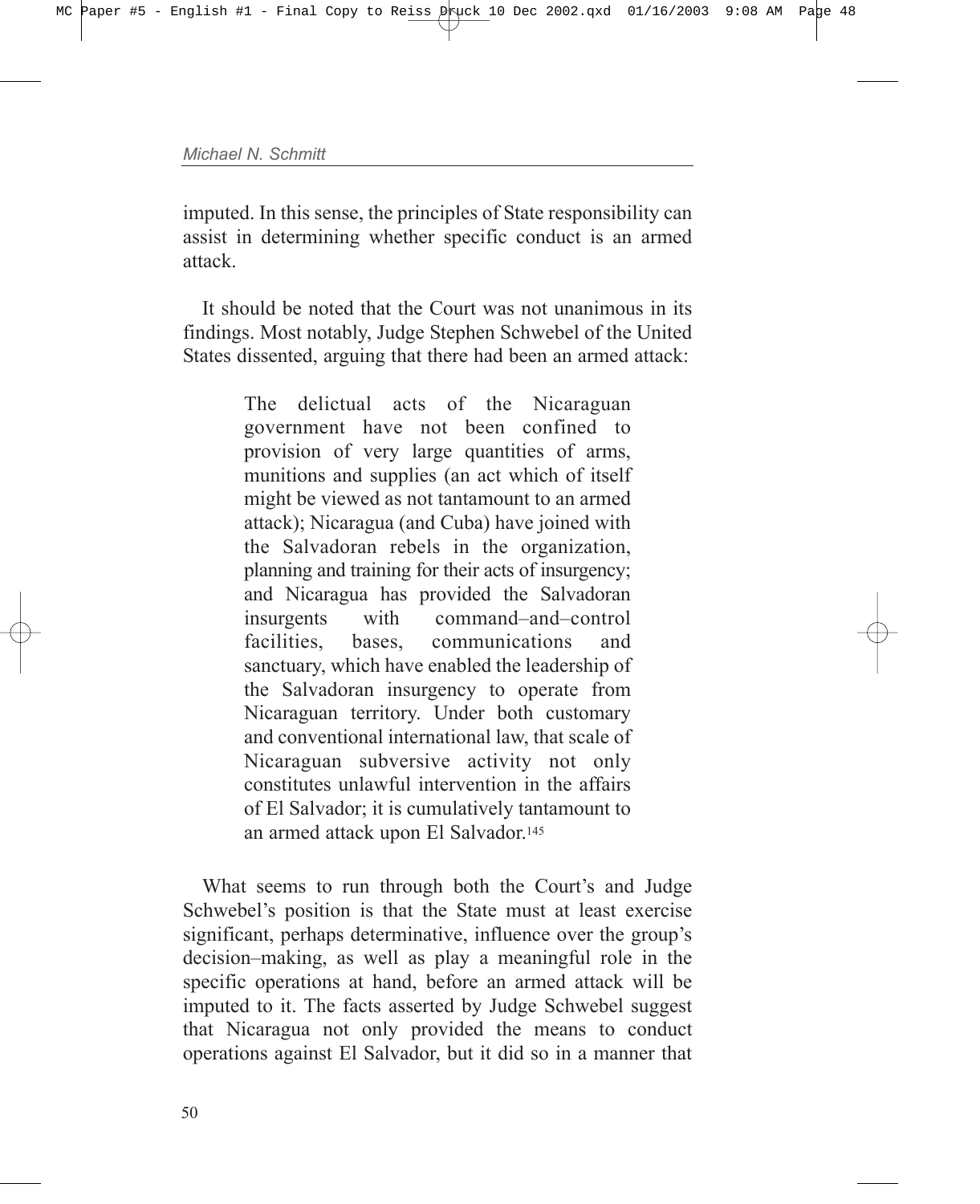would allow operations it helped plan to be mounted. Further, by organizing and planning the actions, Nicaragua occupied a central position in the decision–making hierarchy. By contrast, the Court focused almost exclusively, as it did regarding the issue of State responsibility, on the extent of control the State has over the specific actions of the group.

There seems to be little evidence that the Taliban "sent" Al Qaeda against any particular targets or even that they provided the materiel and logistic support that the *Nicaragua* Court found insufficient to amount to an armed attack. In essence, the key contribution made by the Taliban was granting Al Qaeda a relatively secure base of operations. By the classic *Nicaragua* test, or even the lower standard advocated by Judge Schwebel, it would be difficult to argue that the Taliban, through complicity with Al Qaeda, launched an armed attack against the United States or any other country. Harboring terrorists is simply insufficient for attribution of an armed attack to the harboring State. Rather, the situation appears to have been a marriage of convenience  $-$  convenient for Al Qaeda's conduct of external terrorist acts and convenient for the Taliban's control over territory within Afghanistan and their battles with internal enemies.

One further judgment of relevance is that rendered by the Appeals Chamber of the International Criminal Tribunal for the Former Yugoslavia in *Prosecutor v. Tadic*. There the issue was whether acts of Bosnian Serb forces could be attributed to Yugoslavia. The Chamber held that the degree of control necessary for attribution would vary according to the factual circumstances of the case. Refusing to apply the *Nicaragua* approach in its entirety, the Chamber adopted a standard of ìoverall control going beyond the mere financing and equipping of such forces and involving also participation in the planning and supervision of military operations" for acts by an "organized and hierarchically structured group."<sup>146</sup> It felt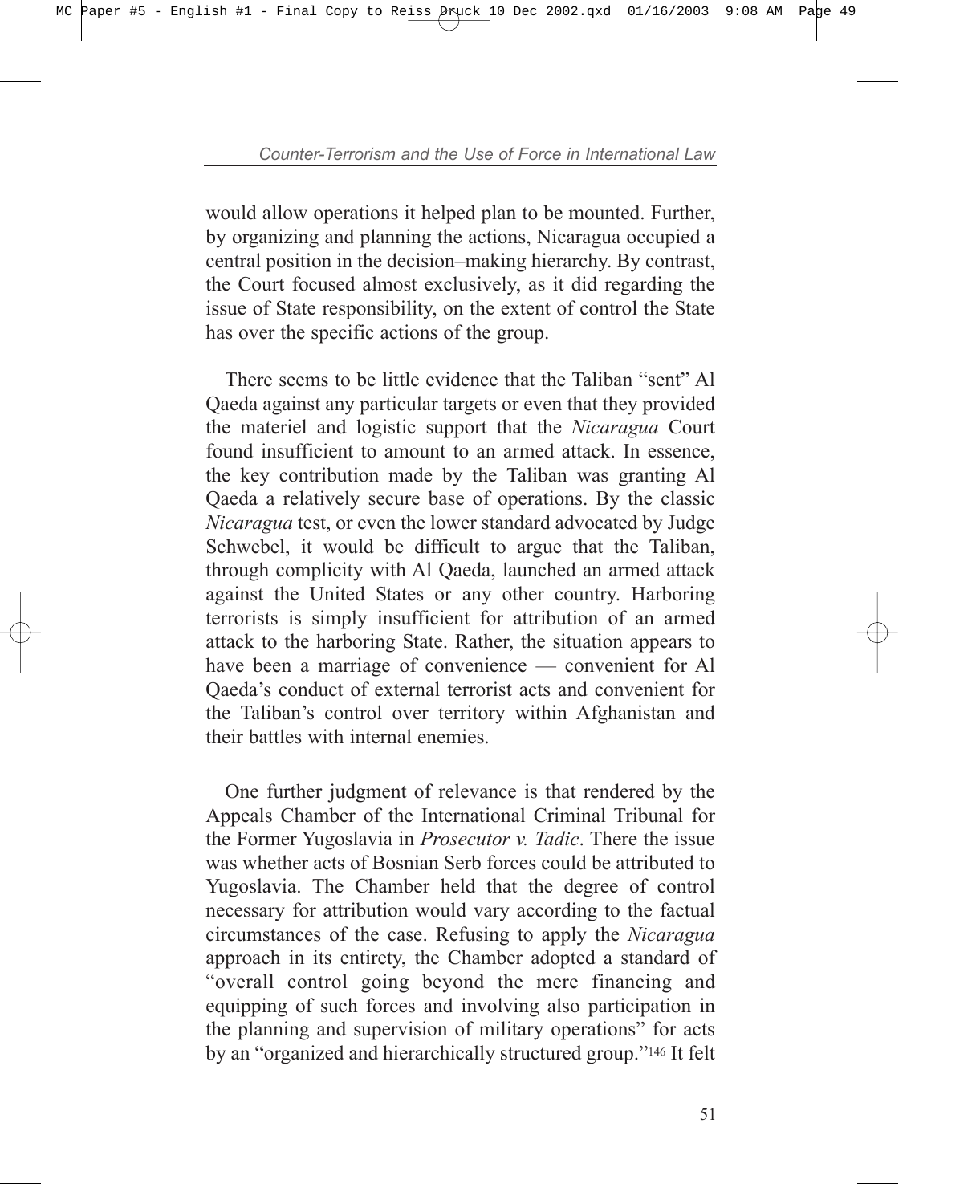the dual requirements of effective control of the group and the exercise of control over a specific operation were excessive, except in the cases of individuals acting alone or disorganized groups.

By way of caveat, it must be noted that *Tadic* involved neither State responsibility nor the criteria for attribution of an armed attack. Rather, the issue was whether the Bosnian Serb actions could be attributed to Yugoslavia such that there was an international armed conflict. The existence of such a conflict was a prerequisite for applicability of various aspects of humanitarian law to the defendants before the tribunal. Because there was no jurisprudence on the issue, the Chamber turned to the law of State responsibility by way of analogy.

Again, and though the opinion is only relevant by analogy to the issue at hand, it would appear that Taliban relations with Al Qaeda did not rise to this level. Thus, Al Qaeda actions do not appear imputable to the Taliban as a matter of State responsibility, as an armed attack or in the context of having caused an international armed conflict (although no doubt exists that its harboring of the terrorists was an internationally wrongful act). It must be emphasized, however, that this assessment is entirely fact-dependent, and that there is a relative paucity of reliable open-source information on the subject.

To summarize, Al Qaeda conducted an armed attack against the United States on September 11. That attack activated the right of self-defense, one that continues as long as the terrorist campaign against the United States can reasonably be characterized as ongoing. Once attacked, the United States properly demanded that the Taliban turn over Al Qaeda leaders and allow the United States to verify that no further operations were ongoing from the country. When the Taliban failed to comply, the United States and its partners acquired the right to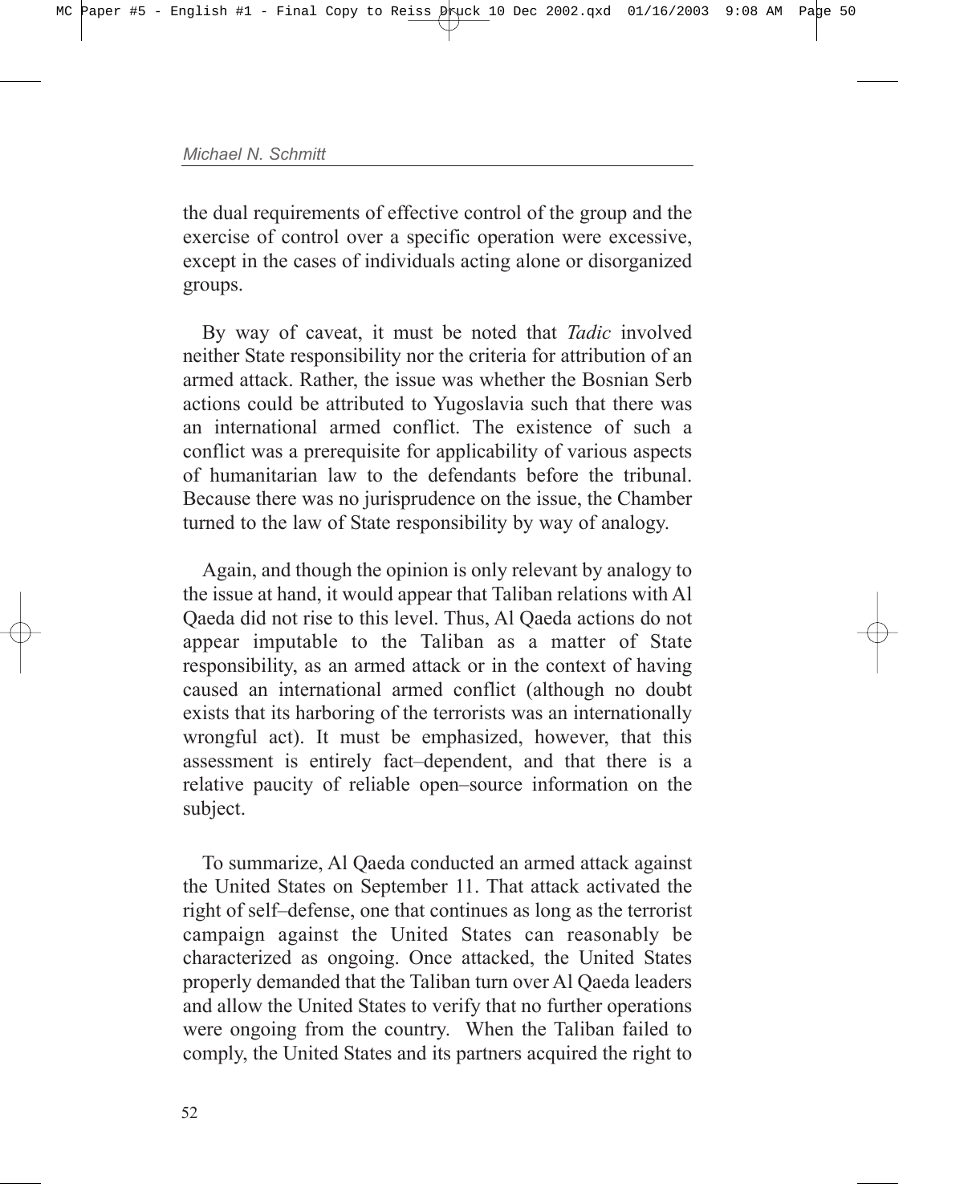enter Afghanistan for the limited purpose of putting an end to Al Qaeda operations. Had they done so, and had the Taliban interfered, the interference would have amounted to a separate armed attack by the Taliban justifying a response in self-defense by forces conducting the counter-terrorist campaign. Of course, these aren't the facts; the Taliban only used force *after* being directly subjected to attacks by the United States and its partners because Taliban assets were struck in the first wave of attacks on October 7. Moreover, from the evidence available, it does not appear that the Taliban were sufficiently entwined with Al Qaeda terrorist operations for the 9/11 attacks to be imputed to it, thereby justifying the immediate use of force against the Taliban. Were the attacks against the Taliban therefore illegal? That is a very uncertain matter.

## **The Evolving Standard of Self-Defense**

There is little doubt that the response to the tragic events of September 11 has tested accepted understandings of the international law regarding the use of force. Many would dispute certain of the legal conclusions set forth above  $-$  that a terrorist group can mount an "armed attack"; that a series of terrorist attacks can be treated as a single ongoing attack; or that the United States and the United Kingdom were justified in forcibly crossing into Afghan territory on October 7. Indeed, this article has concluded that use of force directly against the Taliban is difficult to fit within traditional understandings of attribution of an armed attack.

Such unease has led some to pronounce the traditional normative system dead in fact, if not in law. For instance, Michael Glennon has opined that:

> the rules concerning the use of force are no longer regarded as obligatory by states. Between 1945 and 1999, two-thirds of the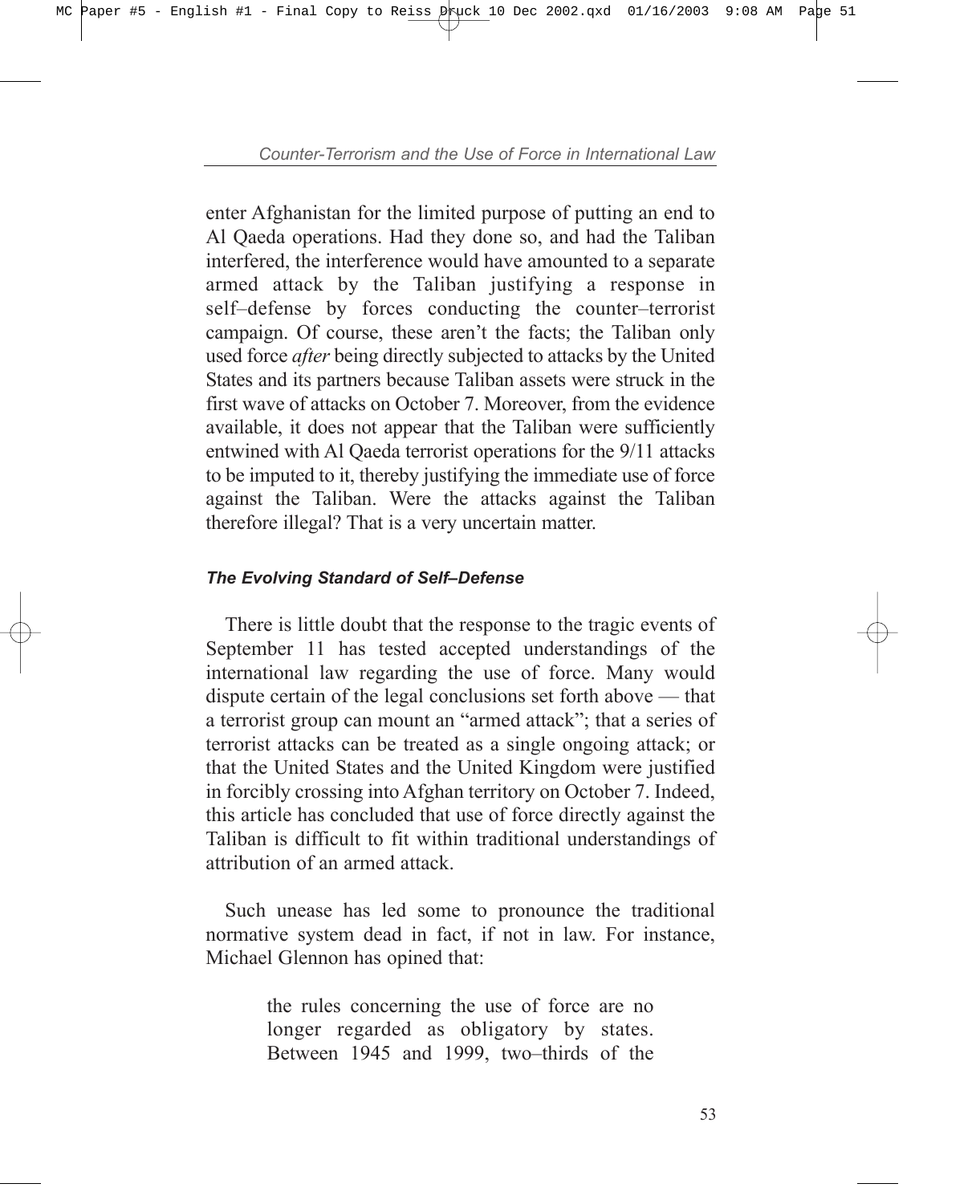members of the United Nations  $- 126$  states out of 189 – fought 291 interstate conflicts in which over 22 million people were killed. This series of conflicts was capped by the Kosovo campaign in which nineteen NATO democracies representing 780 million people flagrantly violated the Charter. The international system has come to subsist in a parallel universe of two systems, one de jure, the other de facto. The de jure system consists of illusory rules that would govern the use of force among states in a platonic world of forms, a world that does not exist. The de facto system consists of actual state practice in a real world, a world in which states weigh costs against benefits in regular disregard of the rules solemnly proclaimed in the all-but-ignored de jure system. The decaying de jure catechism is overly schematized and scholastic, disconnected from state behavior and unrealistic in its aspirations for state conduct.

The upshot is that the Charter's use-of-force regime has all but collapsed . . . I suggest that Article 51, as authoritatively interpreted by the International Court of Justice, cannot guide responsible U.S. policy–makers in the U.S. war against terrorism in Afghanistan or elsewhere.<sup>147</sup>

Professor Glennon's thoughtful analysis exaggerates the *de jure–de–facto* divide. In fact, what has been happening over the past half-century is a regular evolution in the global community's understanding of the use of force regime. This evolution has been, as it always is and always must be, responsive to the changing circumstances in which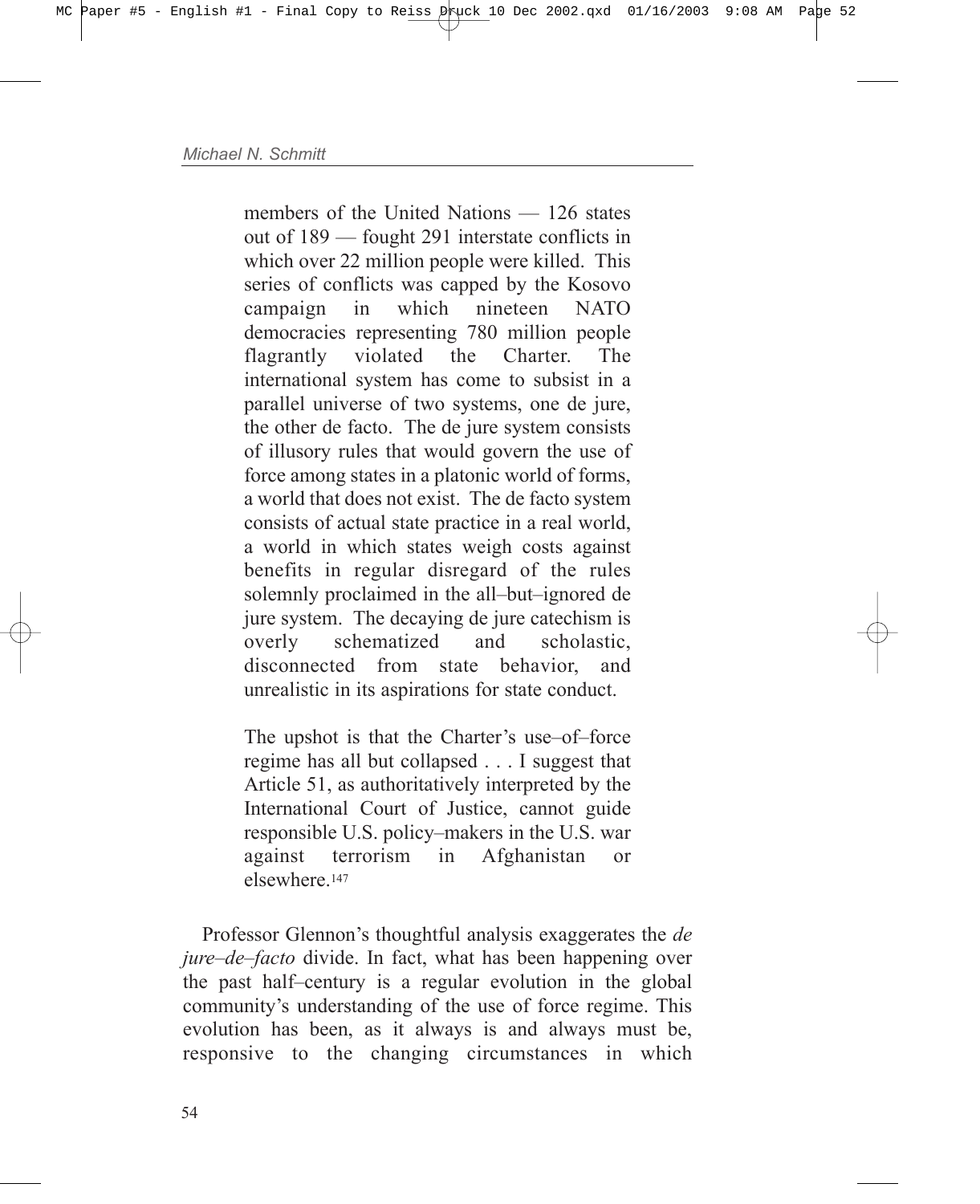international law operates. Practice does not contradict law so much as it informs law as to the global community's normative expectations. It is a phenomenon that is particularly important in international law because of the absence of highly developed constitutive entities and processes.

Consider the changing context in which use of force norms have operated. In the immediate aftermath of the Second World War an understandable preference for collective remedies to threats to international peace and security, remedies that would be executed through inclusive  $intermational$  institutions, emerged  $-$  hence the United Nations and its restrictive use of force regime. With the outbreak of the Cold War, and its resulting bipolarity, that system fell into disuse as the veto power of the five permanent members (P-5) rendered the Security Council impotent. States were therefore compelled to engage in various forms of coercive self-help to perform tasks that would otherwise have been the preferred prerogative of the Council.148

The demise of the Cold War removed two contextually determined constraining influences on the use of force. First, the Security Council was reinvigorated because the zero-sum paradigm of the Cold War no longer held; for the first time in nearly 50 years, the P–5 could share common cause (or at least not find themselves inevitably in opposition). This meant that the Council could assume its intended role in the maintenance of international peace and security. The Council promptly did so, authorizing one major international effort to counter aggression, the 1990–91 Gulf War, and multiple peace enforcement operations.

Second, the Cold War had imposed an implicit limitation on unilateral uses of force  $-$  that they not threaten the fragile peace between East and West. Thus, for example, whereas intervention was deemed inappropriate as a general matter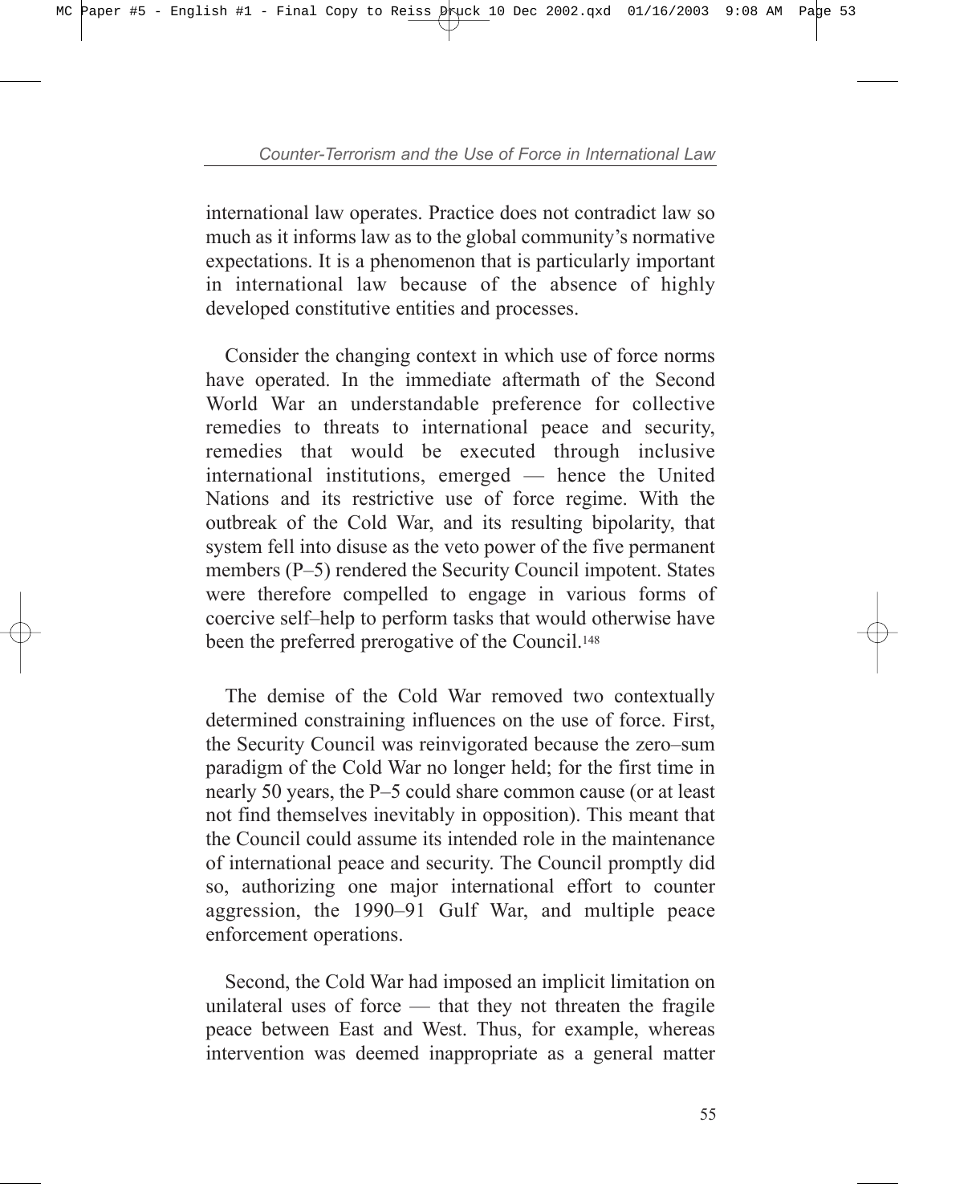during the Cold War (it risked sparking a broader conflict), intervention within a zone of influence appeared more palatable (or as "the other fellow's business"). With this second constraint removed, States today are more willing to accept unilateral uses of force, as there is less chance of spillover effects. Witness Operation Allied Force.

What happened is that the operational code regarding the use of force shifted with the emergence of new geo-political

*It is not that new law emerges or that old law fades away; it is that the law evolves as it responds to changing global realities*

circumstances. Circumstances determine the viability of normative strategies for advancing shared community values.149 It is not that new law emerges or that old law fades away, as much as it is that the understanding of the precise parameters of the law evolves as it responds to fresh challenges or leverages new opportunities. That

international law is understood in light of the circumstances in which it finds itself is a strength, not a weakness.

This is certainly true regarding responses to terrorism. During much of the Cold War, the pressing problem of violence outside the classic State–on–State paradigm was guerilla warfare by insurgents against a government. Both sides had their clients, whether States or rebel groups, and in many cases the conflicts were proxy in nature. The geopolitical and normative appeal of proxy wars was that they tended to facilitate avoidance of a direct superpower clash. Thus, as demonstrated in *Nicaragua*, a very high threshold was set for attributing rebel acts to their State sponsors or for characterizing assistance to a rebel group as an "armed attack" legitimizing a victim State's forceful response. This was a very practical approach. The bipolar superpowers were surely going to engage in such activity regardless of the normative limits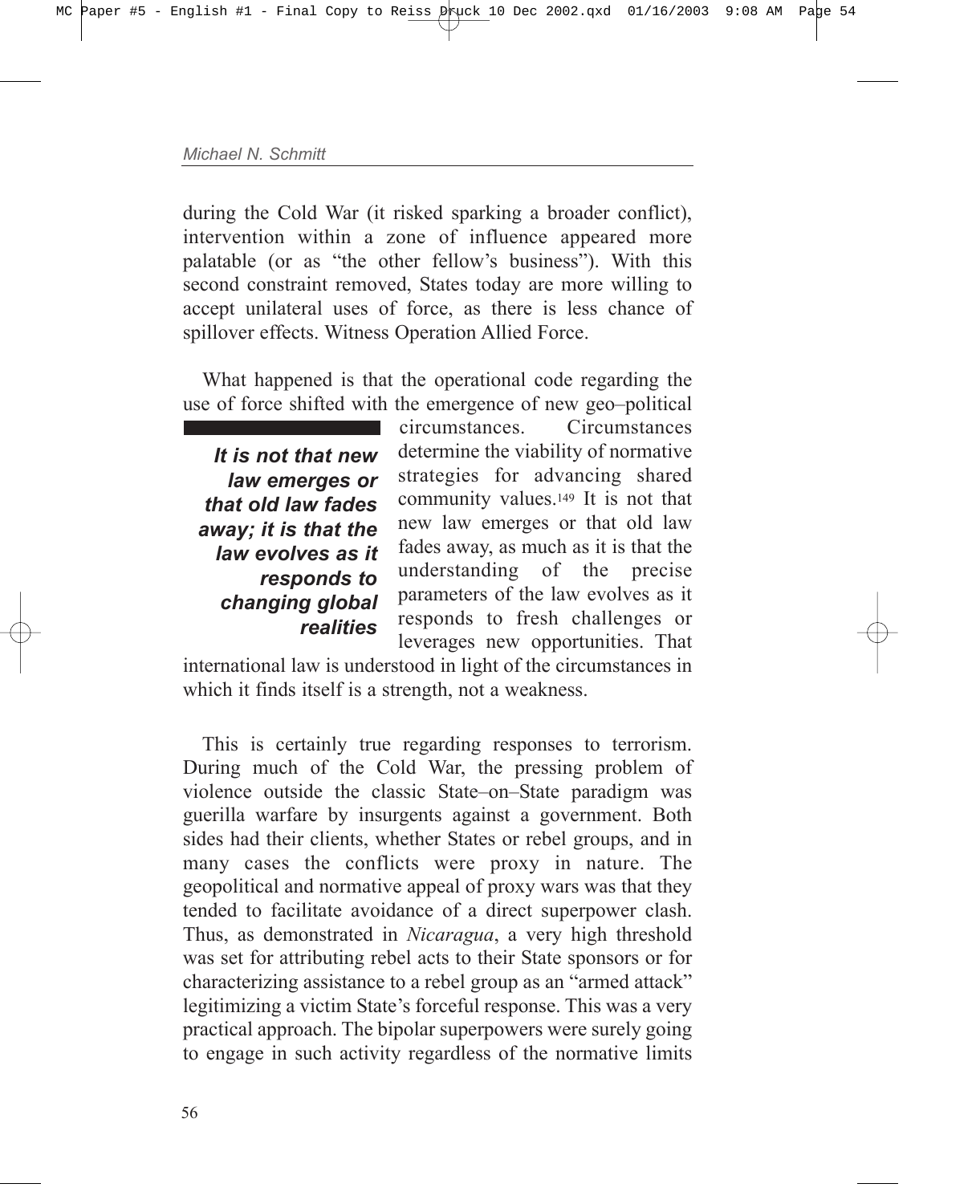thereon, so a legal scheme that avoided justifying a forceful response by the other side contributed to the shared community value of minimizing higher order violence. The result was creation of a legal fiction that States that were clearly party to a conflict . . . weren't.

To some extent, this paradigm was illustrated by community reactions to counter-terrorist operations. Consider Operation El Dorado Canyon, the 1986 air strikes against terrorist and Libyan government facilities by US forces in response to the bombing of the La Belle discothèque in Berlin. The Libyan leader, Muammar el Qadhafi, had previously praised terrorist actions. Moreover, in advance of the attacks the United States intercepted communications to the Libyan People's Bureau in West Berlin containing an order to attack Americans. Additional intercepts immediately preceding and following the La Belle bombing provided further evidence of Libyan complicity.150

Despite Libya's support of terrorism, international reaction to the US operation, which was justified on the basis of self-defense, was overwhelmingly negative.<sup>151</sup> Many of the United States' closest allies were critical, with the exceptions of the United Kingdom and Israel. The General Assembly passed a resolution condemning the action, while Secretary–General Javier Perez de Cuellar issued a statement "deploring" the "military action by one member state against another."<sup>152</sup> Viewed in the then-existing international security context, this was an unsurprising reaction. If State sponsorship of terrorism (a particularly ill-defined term given the bipolarity of the period) rose to the level of an armed attack justifying a forceful response in self-defense, then, given both sides' propensity to support opponents of their foe, the risk of a superpower affray grew.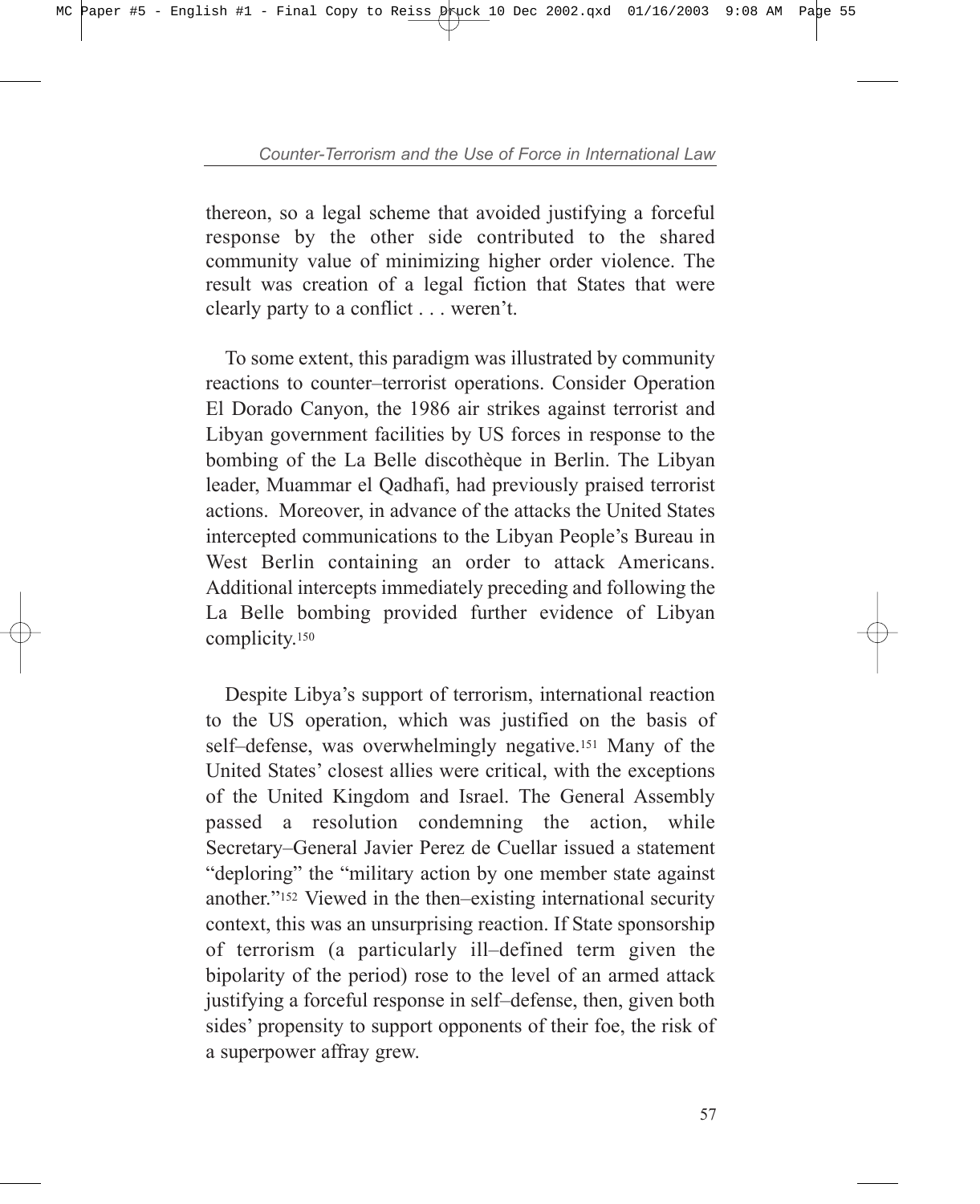However, the geopolitical context has changed dramatically in the last decade. Today there is but one superpower. Additionally, that antagonism which exists between it and other significant world players, such as Russia and China, is unlikely to erupt into open conflict. On the contrary, in many cases the former antagonists are cooperating against common threats, a trend illustrated by the recent creation of the NATO-Russia Council<sup>153</sup>

Yet, as the likelihood of inter-State conflict receded, the relative importance of the terrorist threat grew correspondingly. For the major players on the world scene, it was no longer attack by another State that dominated strategic risk assessment, but rather the spread of instability, particularly through the mechanism of non-international armed conflict, and the related menace of terrorism, either domestic or international. Not surprising, normative understandings shifted accordingly.

That shift was dramatically illustrated by the deafening silence, described at the outset of this article, over the issue of the lawfulness of the US and UK attacks of October 7. Of course, some academic voices pointed to the normative faultlines in the operations, but academe was by no means united on the subject. Media criticism was rare, as was that by important non-governmental organizations. Most significantly, there was almost no State censure of the actions; on the contrary, States scrambled to join the cause.

This reaction was a logical continuation of a trend evident in two earlier post-Cold War responses to terrorism. In 1993, a plot to assassinate former President George Bush during a visit to Kuwait was foiled. Investigation suggested Iraqi government involvement. In response, the United States launched cruise missiles against Iraqi intelligence facilities. President Clinton justified the action in the following terms: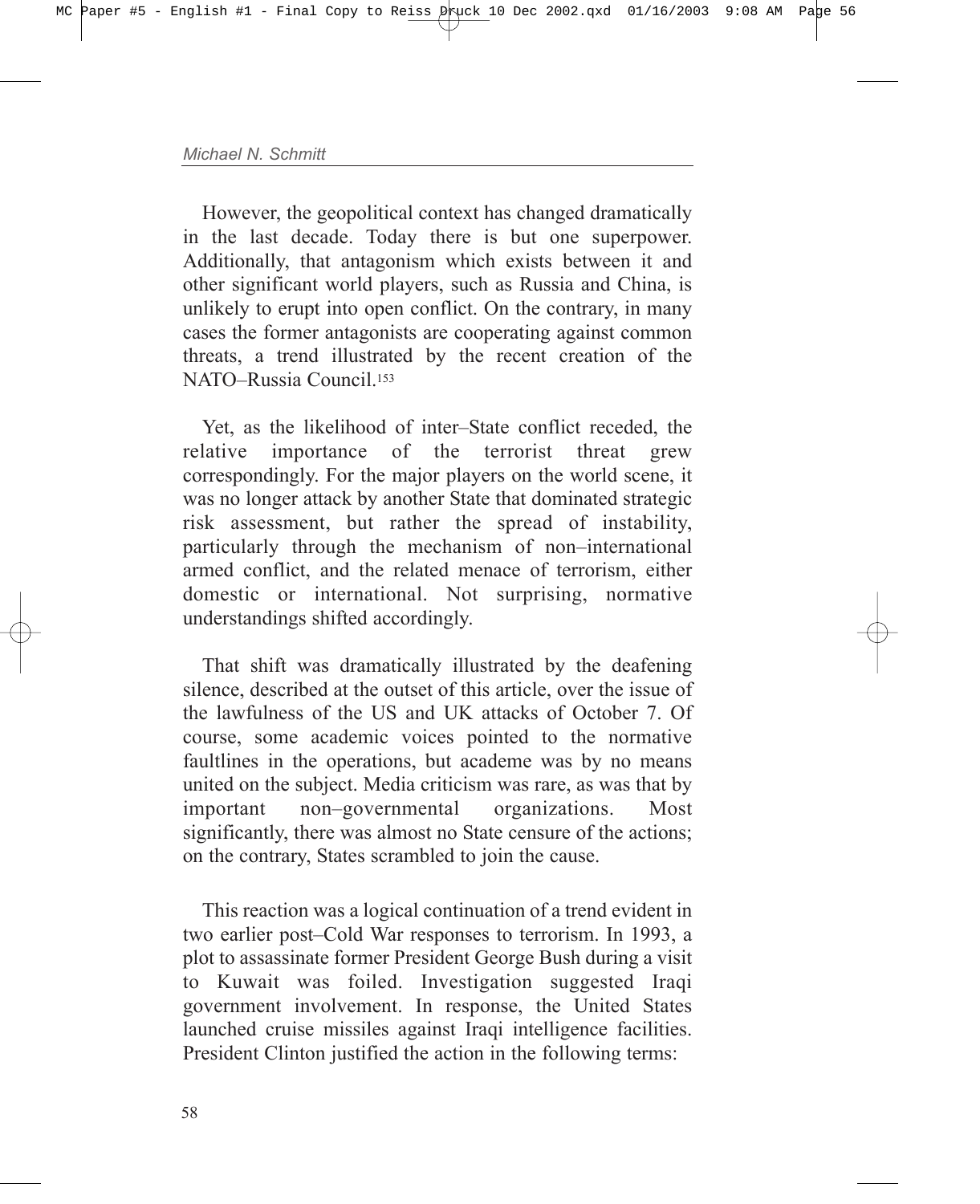This Thursday, Attorney General Reno and Director of Central Intelligence Woolsey gave me their findings. Based on their investigation there is compelling evidence that there was, in fact, a plot to assassinate former President Bush and that this plot, which included the use of a powerful bomb made in Iraq, was directed and pursued by the Iraqi intelligence service.

These actions were directed against the Iraqi Government, which was responsible for the assassination plot. Saddam Hussein has demonstrated repeatedly that he will resort to terrorism or aggression if left unchecked. Our intent was to target Iraq's capacity to support violence against the United States and other nations and to deter Saddam Hussein from supporting such outlaw behavior in the future. Therefore, we directed our action against the facility associated with Iraq's support of terrorism, while making every effort to minimize the loss of innocent life.<sup>154</sup>

Of course, Iraq is a unique case given that an international armed conflict with the United States had occurred in 1991 (and arguably continues today). Nevertheless, the international community generally supported the strikes, or at least muted its criticism thereof. Of the  $P-5$ , only China expressed concern. By contrast, support was voiced by, inter alia, the United Kingdom, Israel, Russia, Germany, Italy, Japan and South Korea, as well as the three Islamic States then sitting on the Security Council, Pakistan, Djibouti and Morocco. Egypt, Jordan and Iran criticized the attack, but on the basis of the civilian casualties caused.155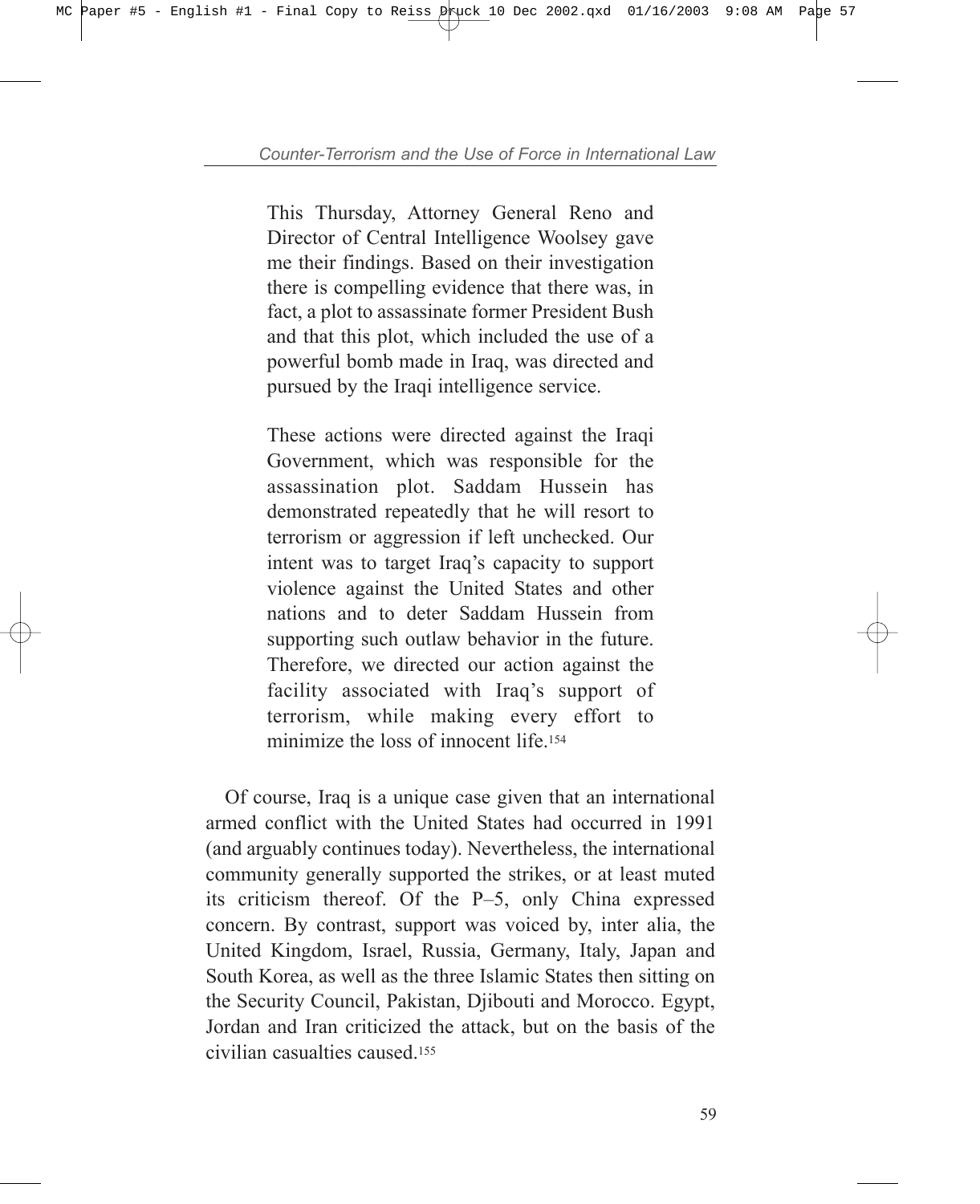What is normatively remarkable is that the attack was somewhat questionable as a traditional exercise of self-defense, the legal basis asserted by the United States. It was in response to a plot that had already been foiled; indeed, some of those directly responsible for executing it were behind bars. Additionally, there was no assertion that this was but one phase in a continuing campaign by the Iraqis against the United States. Interestingly, the Security Council appeared more interested in the facts of the case, which it reportedly found sufficient to establish Iraqi involvement, than in the legal sufficiency of the US actions.156

A more viable argument legally would have been that an international armed conflict was still in existence between the United States and Iraq, punctuated only by a cease–fire agreement, the terms of which had been breached by Iraqi complicity in the plot. Curiously, that argument never surfaced. Instead, Article 51 was the sole legal justification asserted, an assertion that was relatively uncontested. It is also important to note that, aside from the strict legal stylization, the strikes were characterized as deterrent in purpose, a warning to Iraq to desist from any further involvement in acts of terrorism. This purpose has pervaded virtually every justification for striking back at terrorists over the past two decades.

The relative lack of criticism is all the more striking when contrasted with that generated by the 1986 attacks against Libya. Some 50 Americans were injured and two died in the La Belle Disco attacks. Further, prior to the attacks Qadhafi had threatened that the Libyans were "capable of exporting terrorism to the heart of America," a threat repeated on multiple occasions.157 There was no reason at the time to believe the Libyans would desist in their support of terrorism against the United States; indeed, such support continued after the strikes, most notably with the bombing of Pan Am 103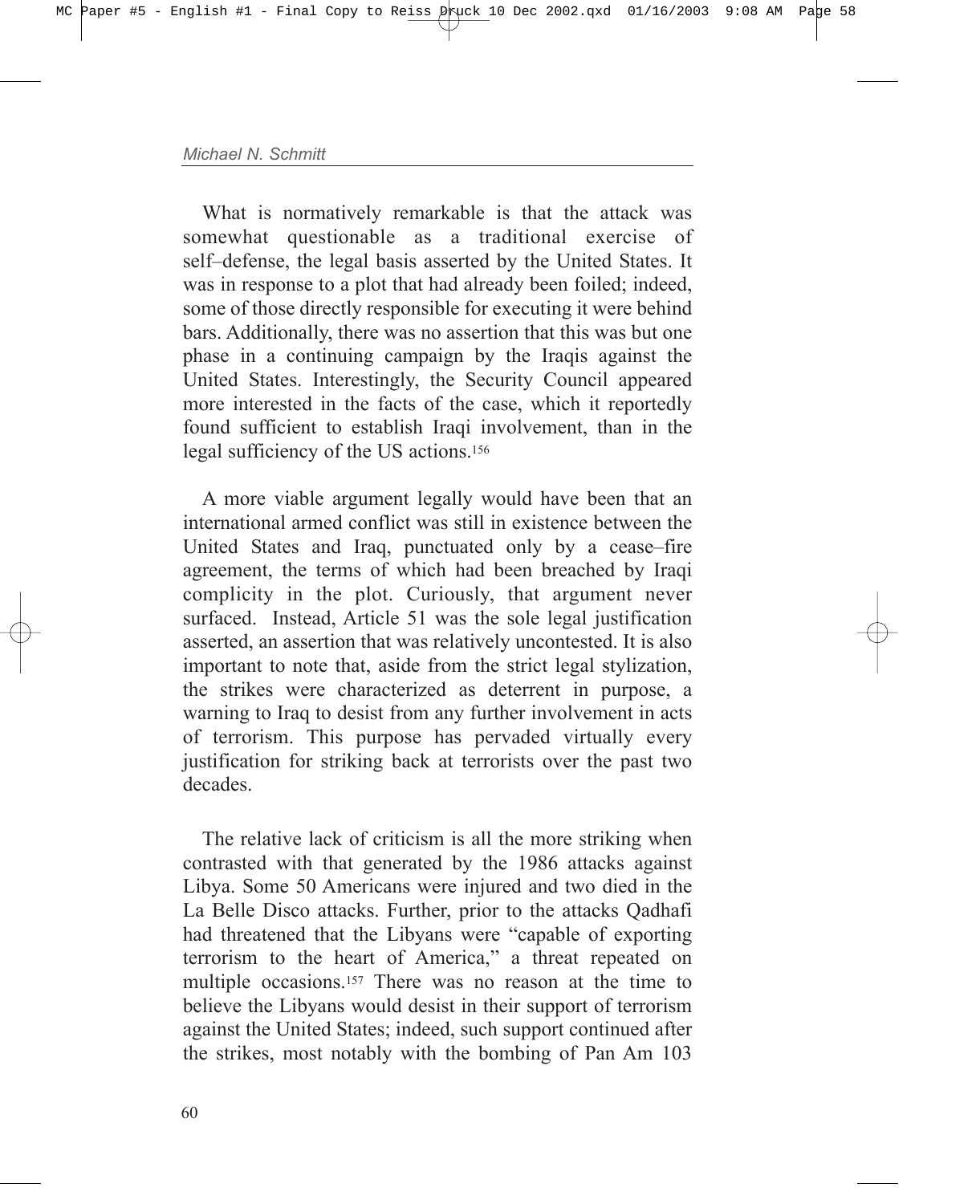over Lockerbie.158 Thus, the severity of the terrorist attack and the likelihood more were forthcoming made the Libya case more egregious than the plot against George Bush. Nevertheless, international reaction differed dramatically.

Further evidence of the trend came in 1998 in response to the bombings of the US embassies in Nairobi and Dar es Salaam. Almost 300 people, including 12 Americans, perished in the attacks, which were tied to Usama bin Laden and Al Qaeda. In response, the United States launched cruise missile attacks against terrorist training camps in Afghanistan and a pharmaceutical plant suspected of involvement in chemical weapons production in Sudan. On the day they were conducted, President Clinton announced his rationale for ordering the attacks:

> First, because we have convincing evidence these groups played the key role in the Embassy bombings in Kenya and Tanzania; second, because these groups have executed terrorist attacks against Americans in the past; third, because we have compelling information that they were planning additional terrorist attacks against our citizens and others with the inevitable collateral casualties we saw so tragically in Africa; and fourth, because they are seeking to acquire chemical weapons and other dangerous weapons.159

Formal legal justification for the actions came in the required notification of the Security Council that actions in self-defense had been taken.

> These attacks were carried out only after repeated efforts to convince the Government of the Sudan and the Taliban regime in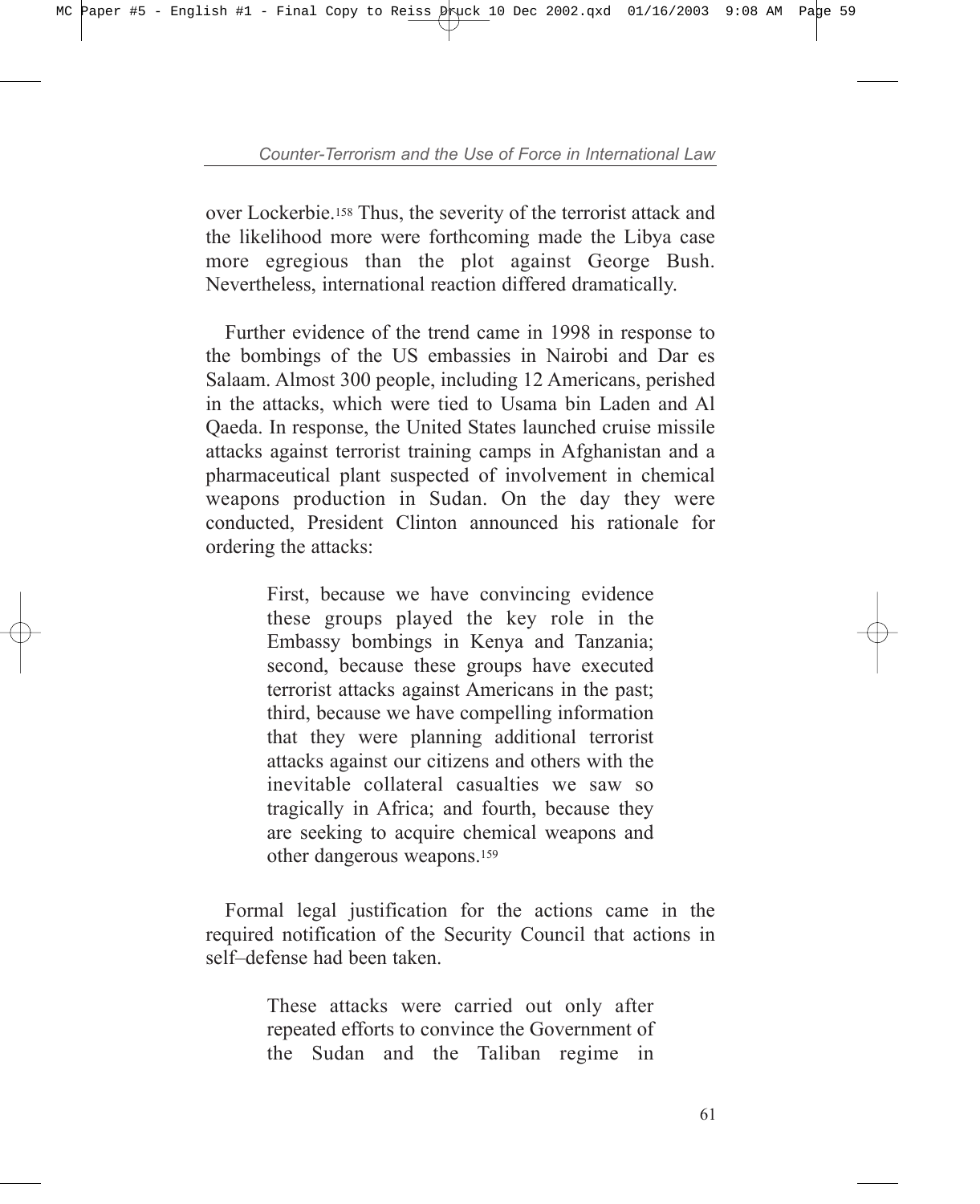Afghanistan to shut these terrorist activities down and to cease their cooperation with the bin Laden organization. That organization has issued a series of blatant warnings that "strikes" will continue from everywhere" against American targets, and we have convincing evidence that further such attacks were in preparation from these same terrorist facilities. The United States, therefore, had no choice but to use armed force to prevent these attacks from continuing. In doing so, the United States has acted pursuant to the right of self defence confirmed by Article 51 of the Charter of the United Nations. The targets struck, and the timing and method of attack used, were carefully designed to minimize risks of collateral damage to civilians and to comply with international law, including the rules of necessity and proportionality.160

International reaction to the two strikes was telling. Although Iran, Iraq, Libya, Pakistan,161 Russia and Yemen condemned them, Australia, France, Germany, Japan, Spain and the United Kingdom were supportive.162 In other words, support or condemnation tended to track political alignment with the United States. More normatively significant is the difference in the reaction to the two strikes. The League of Arab States' Secretariat condemned the strikes against the Sudanese pharmaceutical factory, but not those against the terrorist bases in Afghanistan.163 Similarly, Sudan, the Group of African States, the Group of Islamic States and the League of Arab States individually asked the Security Council to consider the attacks against the pharmaceutical plant and send a fact-finding mission to Sudan, but did not do likewise vis-à-vis the strikes into Afghanistan.<sup>164</sup>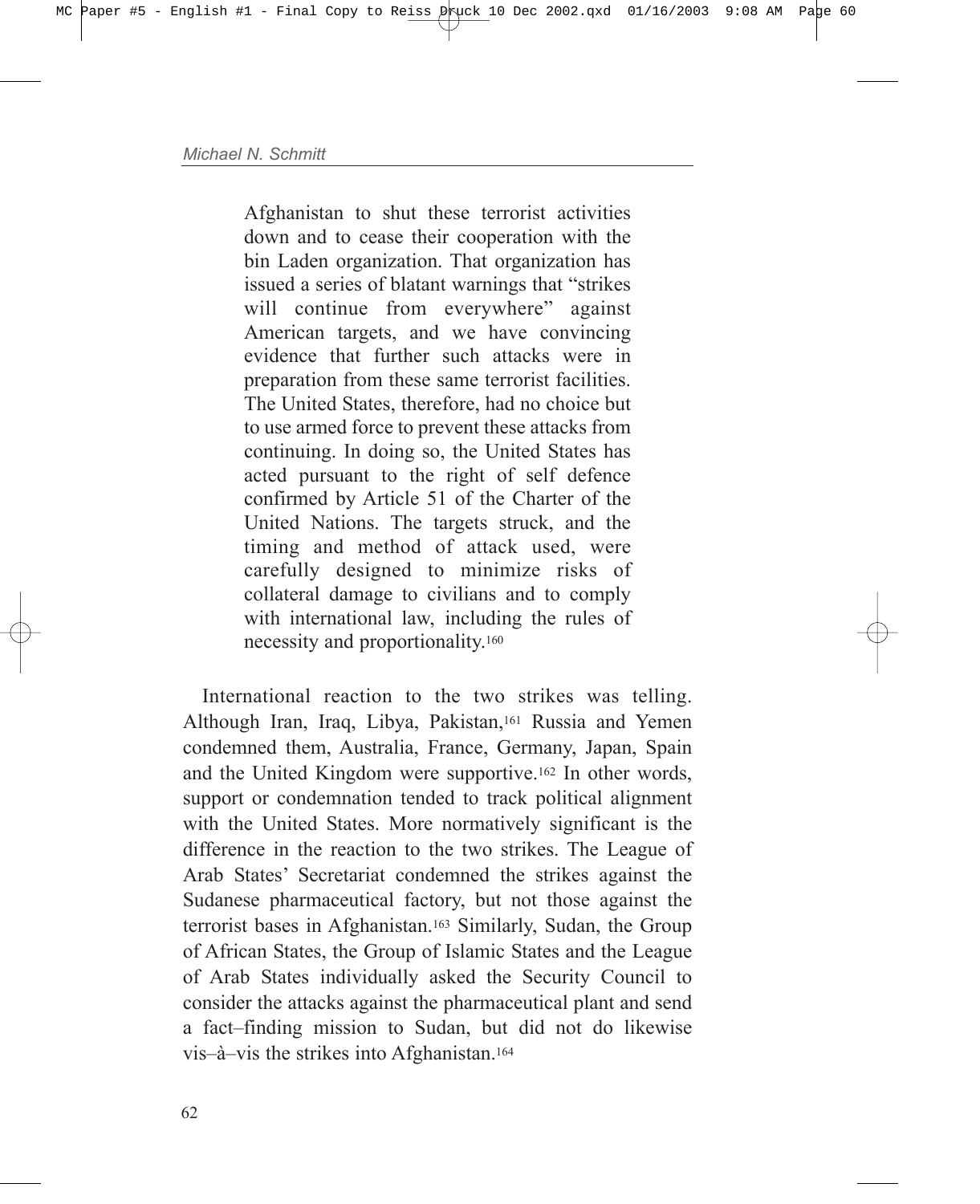The best explanation for the difference is revealed in the brouhaha that followed the strikes on the Sudanese factory. Almost immediately questions began to surface in the press regarding the accuracy of US claims that the plant was tied to chemical weapon production. In the end, the United States never made a convincing case that the plant was engaged in the activities alleged.165 Moreover, even if the assertions had been accurate, the causal relationship between the plant and the attacks against the embassies was indirect at best. By contrast, little doubt existed that terrorists were operating from bases in Afghanistan with the seeming acquiescence of the Taliban or that the organization targeted was tied to the bombings.

The reaction of the politically relevant actors such as States, NGOs and the media in this case reflects a general sense that it was not the fact that the United States struck back which caused concern as much as it was that the United States "got it wrong" in the Sudanese case. In other words, if a State is going to take the dramatic step of conducting military operations against terrorists, it needs to have sufficient evidence of the connection between the target and the act that was committed, as well as a reasonable belief that future acts are on the horizon.

What is the relationship between these incidents and the law of self-defense as it applies to international terrorism? As Professor Reisman has perceptively noted, "law is not to be found exclusively in formal rules but in the shared expectations of politically relevant actors about what is substantively and procedurally right."<sup>166</sup> Though such New Haven School pronouncements often evoke controversy, there can be little doubt that the received law  $-$  customary, conventional and case  $law -$  is informed by State practice and the practice of other politically relevant actors on the international scene. Their normative expectations as to how law should foster shared community values are determinative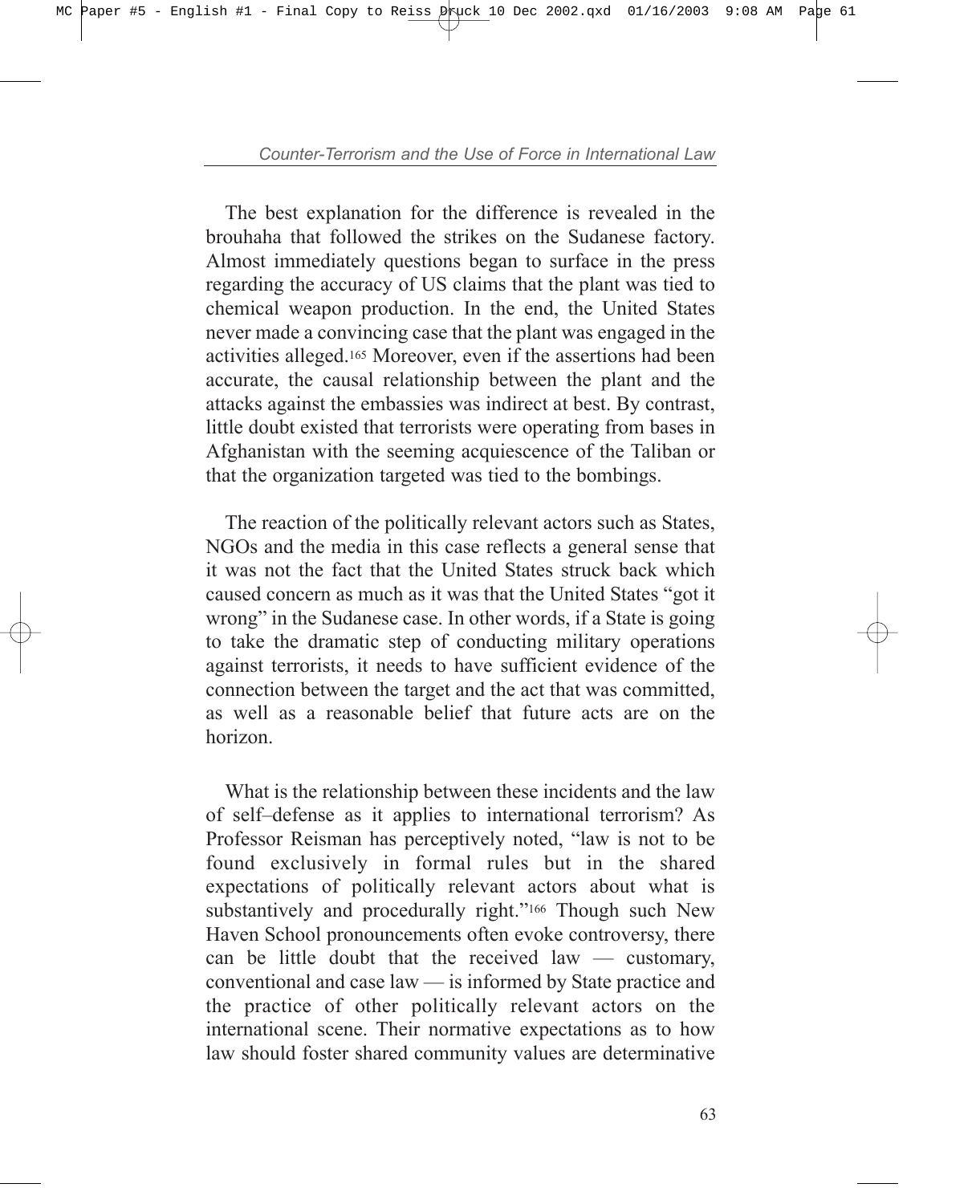of international law's vector. In the context of counter-terrorist operations conducted in self-defense, a number of conclusions as to possible criteria bearing on the international community's assessment of lawfulness can be suggested from both the legal analysis offered earlier and the short discussion of the evolving international reaction to counter-terrorist operations.

**Armed Attack.** A community consensus now appears to exist that armed attacks may be conducted by terrorist organizations. At the same time, such attacks constitute violations of international and domestic criminal law. Thus, the target State may respond to them with armed force in self-defense and/or engage in law enforcement activities. To amount to an armed attack, the "scale and effects" must be "significant," although in a series of related attacks significance is a cumulative calculation. This is a somewhat ambiguous standard, but factors such as the nature and capabilities of the organization conducting the attack, the extent of human injury and physical damage caused (or likely to have been caused if the attack is foiled or otherwise unsuccessful), the relation of the attack to previous attacks and the method and means used to conduct it bear on the appraisal.

**Necessity.** For compliance with the necessity requirement of self-defense, there must be a sound basis for believing that further attacks will be mounted and that the use of armed force is needed to counter them. This requires the absence of a reliable means other than force to counter the prospective attacks. The relative success of any law enforcement efforts (or likelihood thereof) will affect the extent to which resort to armed force is necessary. Similarly, if self-defense operations involve crossing into another State's territory, that State must be unable or unwilling to prevent the terrorists from continuing to threaten the victim State.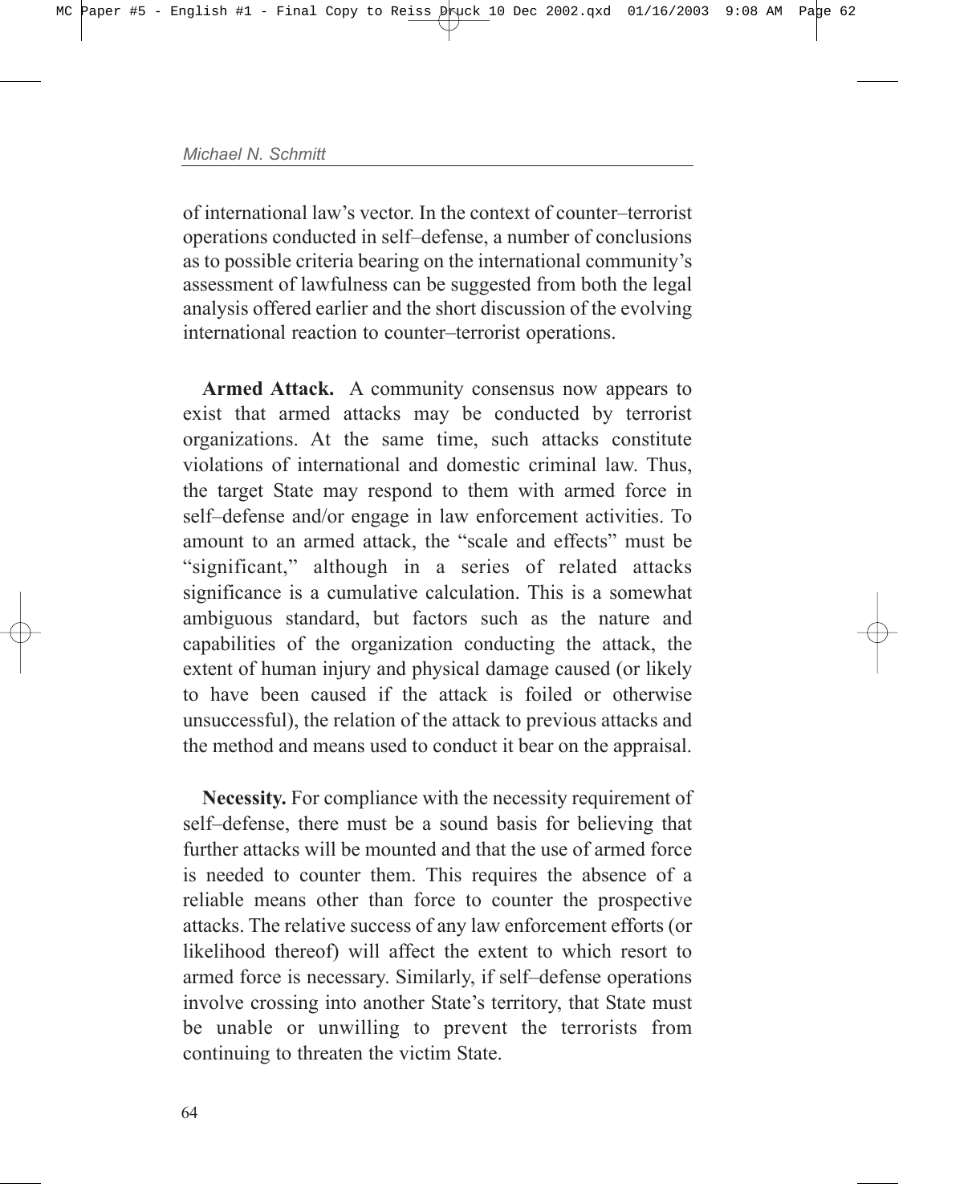As an aside, the option of seeking Security Council action under Chapter VII has no relation to the necessity assessment. Although it is sometimes asserted that States should turn to the Council for assistance if the opportunity presents itself, Article 51 contains no such legal obligation.

**Proportionality.** Self-defense operations against terrorists

and States involved in terrorism are limited to the nature, targets, level of violence and location required to defeat an ongoing attack or, if that attack has ended, prevent any further reasonably foreseeable attacks. That said, those who act in self-defense should be sensitive to the other face of proportionality, its *jus in bello* face.

*Self-defense against terrorism is limited to the nature, targets, level of violence, and location required to defeat it*

**Imminency.** Self-defense may only be conducted against an attack that is imminent or ongoing. An attack is imminent when the potential victim must immediately act to defend itself and the potential aggressor has irrevocably committed

itself to attack. In the context of terrorism, this point may occur well before the planned attack due to the difficulty of locating and tracking terrorists. Imminency is not measured by the objective time differential between the act of self-defense and the attack it is

*An attack is imminent when the potential victim must act immediately to defend itself*

meant to prevent, but instead by the extent to which the self-defense occurred during the last window of opportunity.

More significant are responses to ongoing attacks. The acceptability of viewing separate acts of terrorism conducted by the same organization (or closely related organizations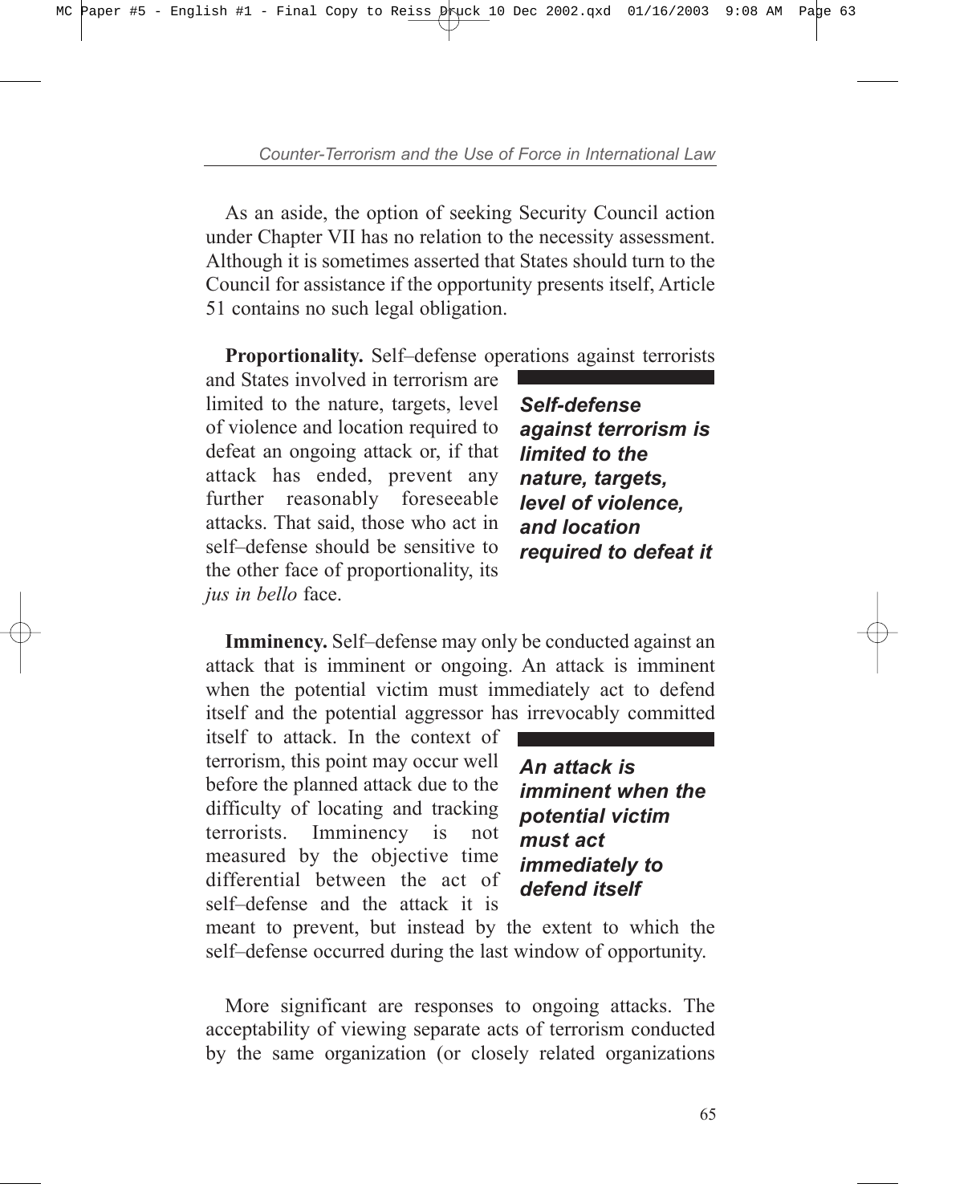acting in concert) as a single ongoing attack appears clear in the aftermath of the response to 9/11. Thus, whereas Operation El Dorado Canyon was widely characterized as punitive in nature, the US counter-terrorist strikes in 1993, 1998 and 2001 were generally seen as appropriately preventive. In other words, the understanding of armed attack has evolved from one looking at particular operations in isolation, and asking whether each is imminent or ongoing in and of itself, to one where terrorists are viewed as conducting campaigns. Once it is established that an ongoing campaign is underway, acts of self-defense are acceptable throughout its course, so long as the purpose is actually to defeat the campaign. In this sense, deterrent self-defense has become, or is at least in the process of becoming, accepted. As noted, almost all justifications, official and otherwise, of counter-terrorist strikes cite the purpose of preventing and deterring future terrorism.

**Purpose.** The sole acceptable purpose for self-defense operations is to defeat an ongoing attack or prevent one that is imminent. The motivation cannot be retribution, general deterrence (deterring terrorism generally vice deterring specific acts and actors), punishment or any other motive. Of course, although each of these may be the logical consequence of a defensive action or, perhaps, a secondary goal, they are impermissible as the primary purpose of the actions.

**Conducting Self-Defense in Another State.** It is permissible to cross into the territory of another State to conduct defensive counter-terrorist operations when that State has granted consent to do so or when it is unable or unwilling to effectively prevent terrorist activities on its soil. In the latter two cases, a request from the victim State to take the steps that are necessary must precede nonconsensual entry into the country. Operations may only be conducted against the terrorists and their assets; however, if the host State forcibly interferes with them, then that State may have committed an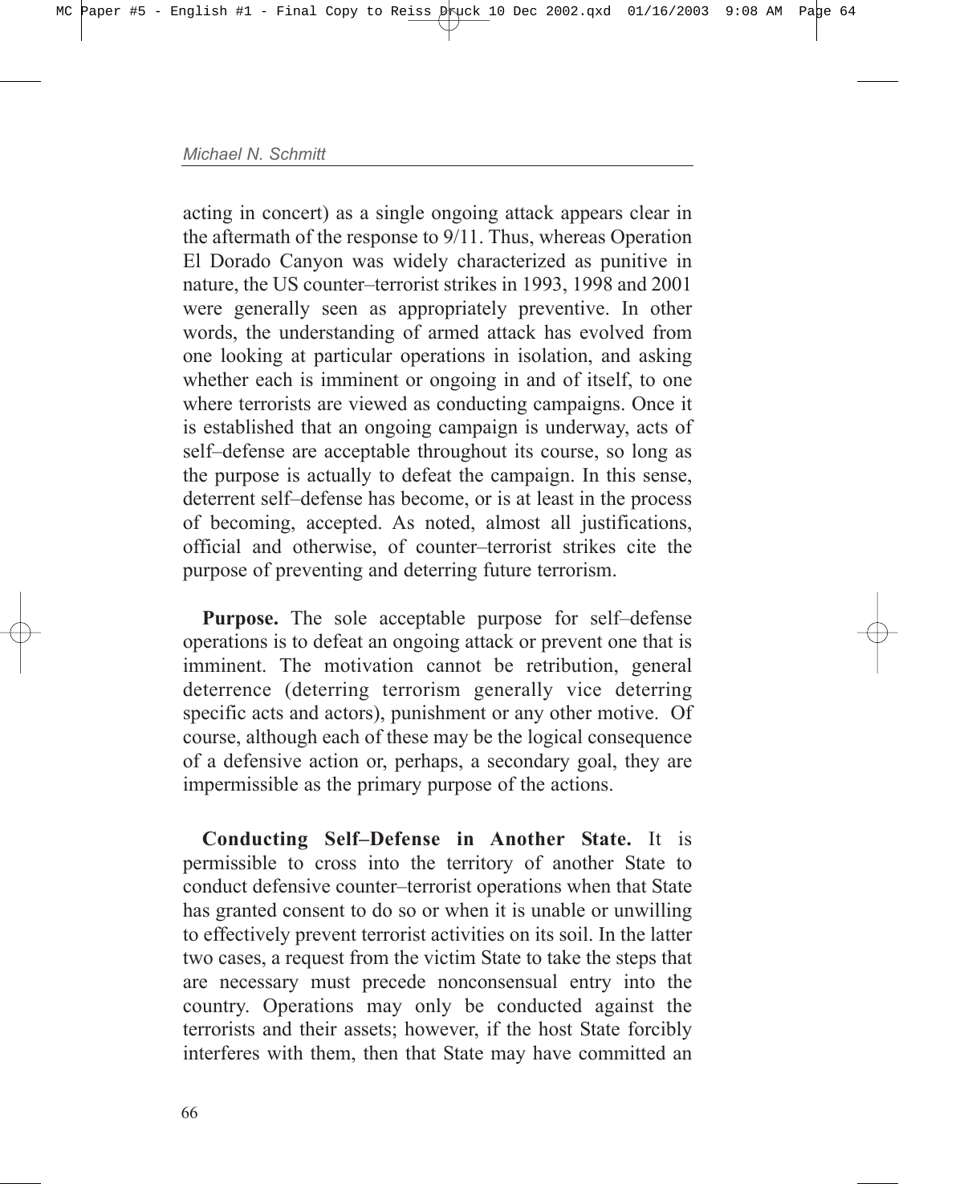armed attack against the force carrying out the counter-terrorist actions.

## **Conducting Self-Defense Against a State Sponsor.** The

formal rules regarding the extent of support to a terrorist organization necessary to attribute an armed attack to a State appear to differ from the normative expectations of the global community. Those rules require a high degree of control over a specific operation, such that the terrorist organization is sent by or on behalf of a State to conduct

*Formal rules and normative expectations differ when it comes to determining whether a State has supported terrorist organizations*

the attack. Mere harboring does not suffice.

However, normative expectations are clearly in the process of rapid evolution. Seemingly authoritative articulations of the standard, such as that by the International Court of Justice in *Nicaragua*, are increasingly out of step with the times. Although no definitive conclusions can be drawn yet regarding the extent and nature of relationship between the State and terrorist group deemed sufficient to impute an armed attack, several factors seem to have informed the community's general support (or at least lack of criticism) for the strikes against the Taliban. Of particular importance is the fact that the Security Council had made repeated demands that the Taliban put an end to the use of its territory by terrorists, all to no avail. The existence of these warnings by an authoritative international body rendered the Taliban the masters of their own fate. Refusal to cooperate even after the unthinkable happened on September 11, despite demands and an opportunity to do so, only served to exacerbate their culpability.

Moreover, the terrorists being harbored were of a particularly nasty sort. They had conducted multiple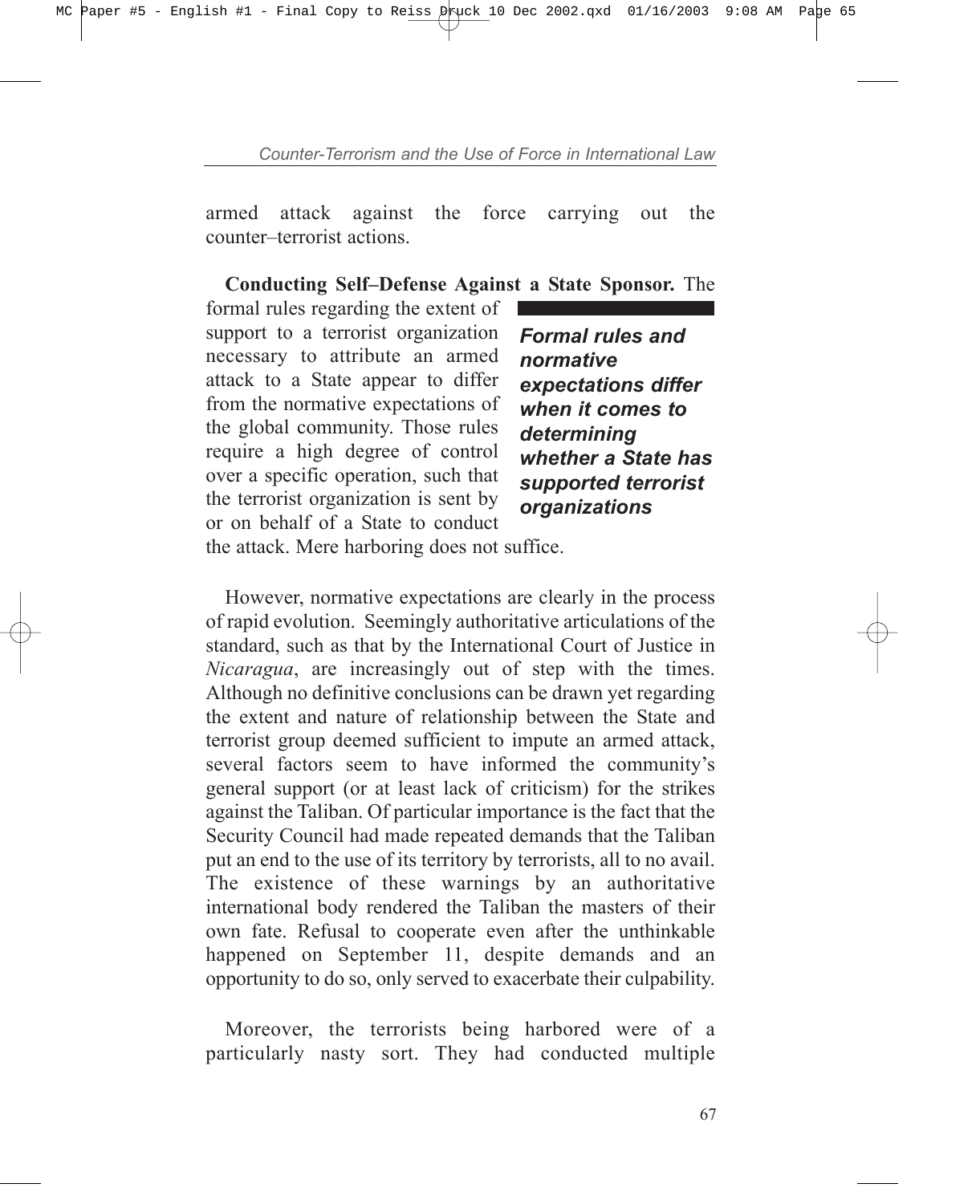operations in the past that resulted in hundreds of casualties, and had now mounted an attack in which the death toll was measured in the thousands. Their attack also had global impact; financial reverberations were felt throughout the world economy, citizens of over 80 countries were killed, and a pervasive sense of fear infected millions. Clearly, the scale and effects of Al Qaeda's attacks bore directly on the community's assessment of Taliban actions (or the lack thereof).

Additionally, the relationship between Al Qaeda and the Taliban was extremely close, actually symbiotic in many ways. Although no evidence has been released of direct complicity in the 9/11 attacks, it is difficult to imagine a more cooperative host for Al Qaeda than the Taliban, cooperation that was the inevitable result of the Taliban's own dependence on Al Qaeda.

Finally, the Taliban were viewed as illegitimate in many ways. Only three countries – Saudi Arabia, the United Arab Emirates and Pakistan  $-$  recognized them as the proper government of Afghanistan, by no stretch of the term could they be described as democratic and their human rights record was horrendous.<sup>167</sup> To describe the Taliban as internationally ostracized would be an understatement. Thus, conducting assaults against them seemed to do less violence to countervailing international law principles such as territorial integrity than would similar actions against other governments and States.

Drawing these strands together, relevant factors in assessing the lawfulness of a response against a State sponsor include the severability (or lack thereof) between it and the terrorist group; the frequency, source and timing of warnings to desist from cooperation with the group; the scale and nature of the cooperation; the extent to which the State is perceived as generally law abiding and legitimate, or not; the inclusivity of the threat in terms of States threatened; and the severity of the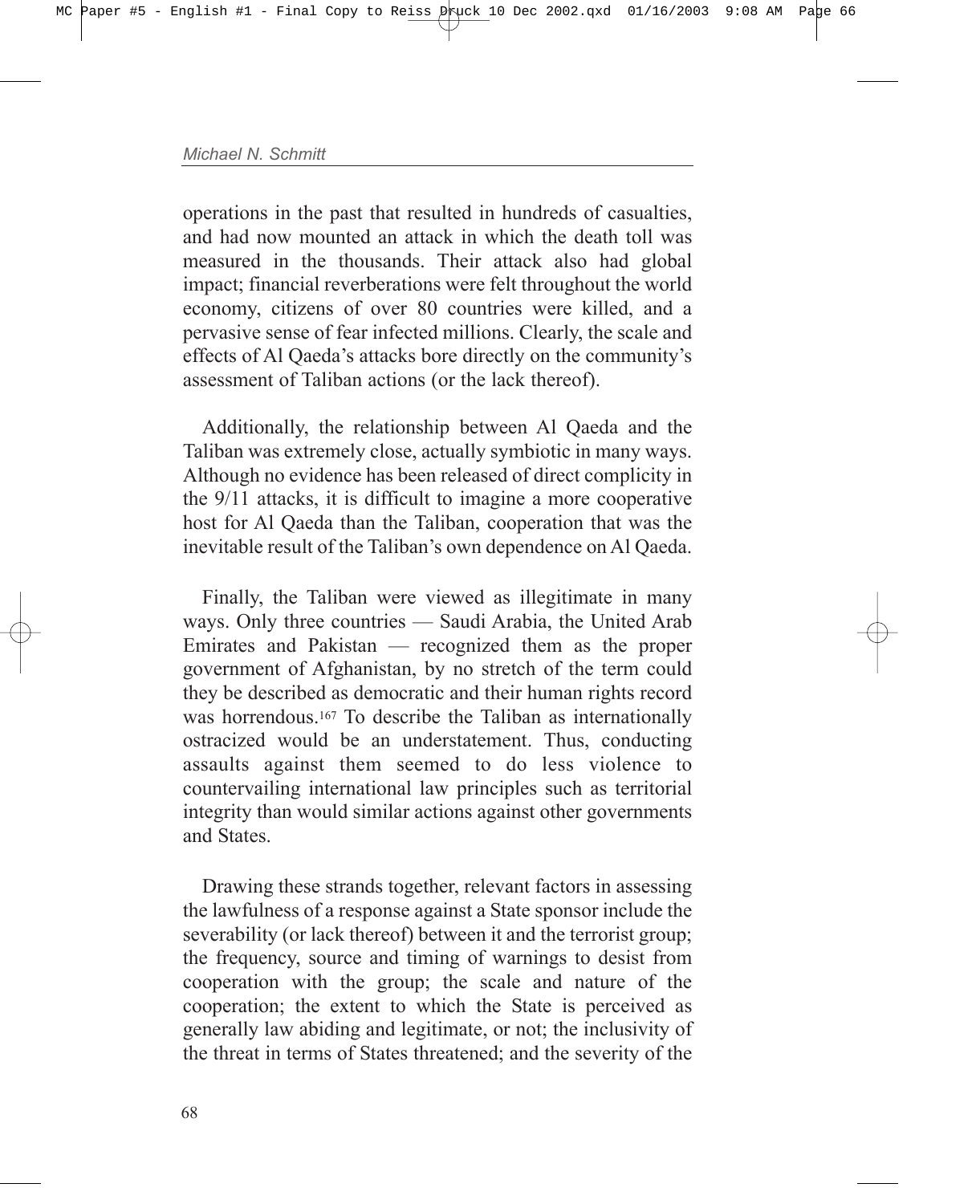acts committed by the terrorist group which the State has chosen to associate itself with. Further, it appears that self-defense vis-à-vis State involvement (like that against the terrorists themselves) is heading in deterrent directions. Although each determination will be fact-specific, it is clear that the bar is being measurably lowered.

**Evidence.** As illustrated in the case of the 1998 strikes against the Sudanese pharmaceutical plant, the international community expects States carrying out counter-terrorist strikes to act only on the basis of reliable information. The United States learned its lesson well; in the recent attacks, the United States provided briefings on Al Qaeda and Taliban activities to the Security Council, North Atlantic Council and other intergovernmental organizations, as well as numerous States bilaterally.

The incidents considered above highlight the core facts that need to be demonstrated: that the target of the self-defense

operations conducted the attack, either directly or constructively, and that the self-defense complies with the requirements of necessity, proportionality and imminency. A

*How heavy should the burden of proof be?*

much more difficult question is that of how heavy the burden of proof should be.

Because the issue at hand involves the most significant act of international intercourse, the use of armed force, a high standard of proof is obviously required. A "preponderance of the evidence" standard (i.e., evidence that the fact in issue is more likely than not) is clearly insufficient to justify acts of such import. On the other hand, a "beyond a reasonable doubt" would prove impractical in all but the rarest of cases. The shadowy world of international terrorism simply does not lend itself to immediate access to credible information. By this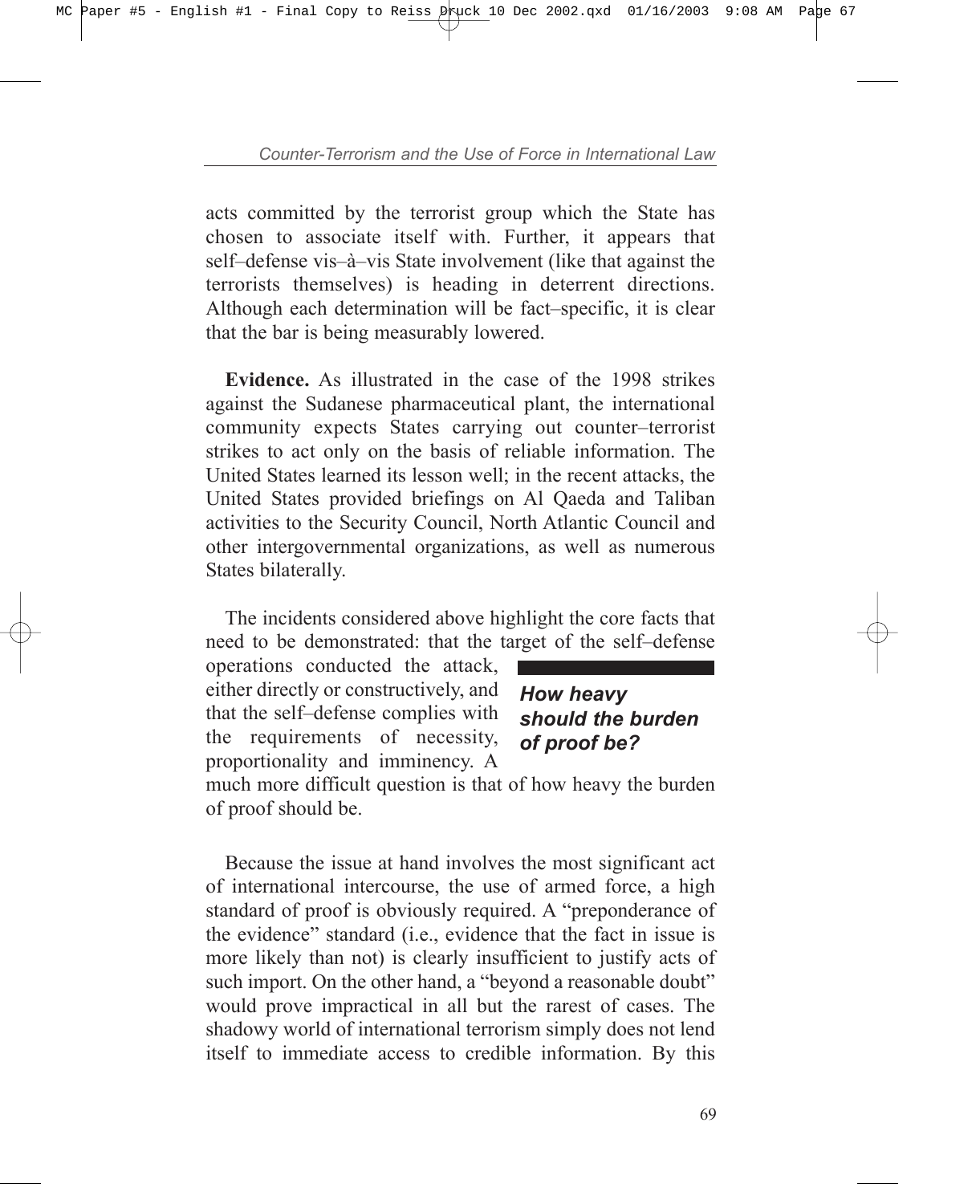standard, States would almost never have sufficient evidence to mount a timely and decisive response to a terrorist act.

Mary Ellen O'Connell has suggested a "clear and convincingî standard.168 Although acknowledging that no accepted standard exists, she draws on domestic law evidentiary standards and an assortment of decisions by international courts, including the *Nicaragua* case,169 as well as the work of other scholars.170 Her suggested standard is consistent with the US notification of self-defense to the Security Council, in which the United States adopted a "clear" and compelling" evidentiary standard; $171$  this was also the verbiage used to describe the evidence presented to the North Atlantic Council.172 Application of such a standard, or an analogous one, meets the dual requirements of practicality and rigor – practicality in the sense that an evidentiary burden should not render a State paralyzed as it seeks the requisite quality of evidence, but rigor in that the burden should be heavy enough to preclude States from reacting precipitously to terrorist attacks. Ultimately, an adequacy assessment will rest on the international community's determination of whether a reasonable international actor would have acted in self-defense on the basis of the evidence in question. All such assessments are inherently subjective and contextual.

Once a State possesses the requisite evidence, must it disclose it? Professor Jonathan Charney argues that it must.

> To limit the use of force in international relations, which is the primary goal of the United Nations Charter, there must be checks on its use in self-defense. Disclosure to the international community of the basis for such action would help to serve this purpose. The alleged credibility of conclusory statements by a state's leadership should not be a sufficient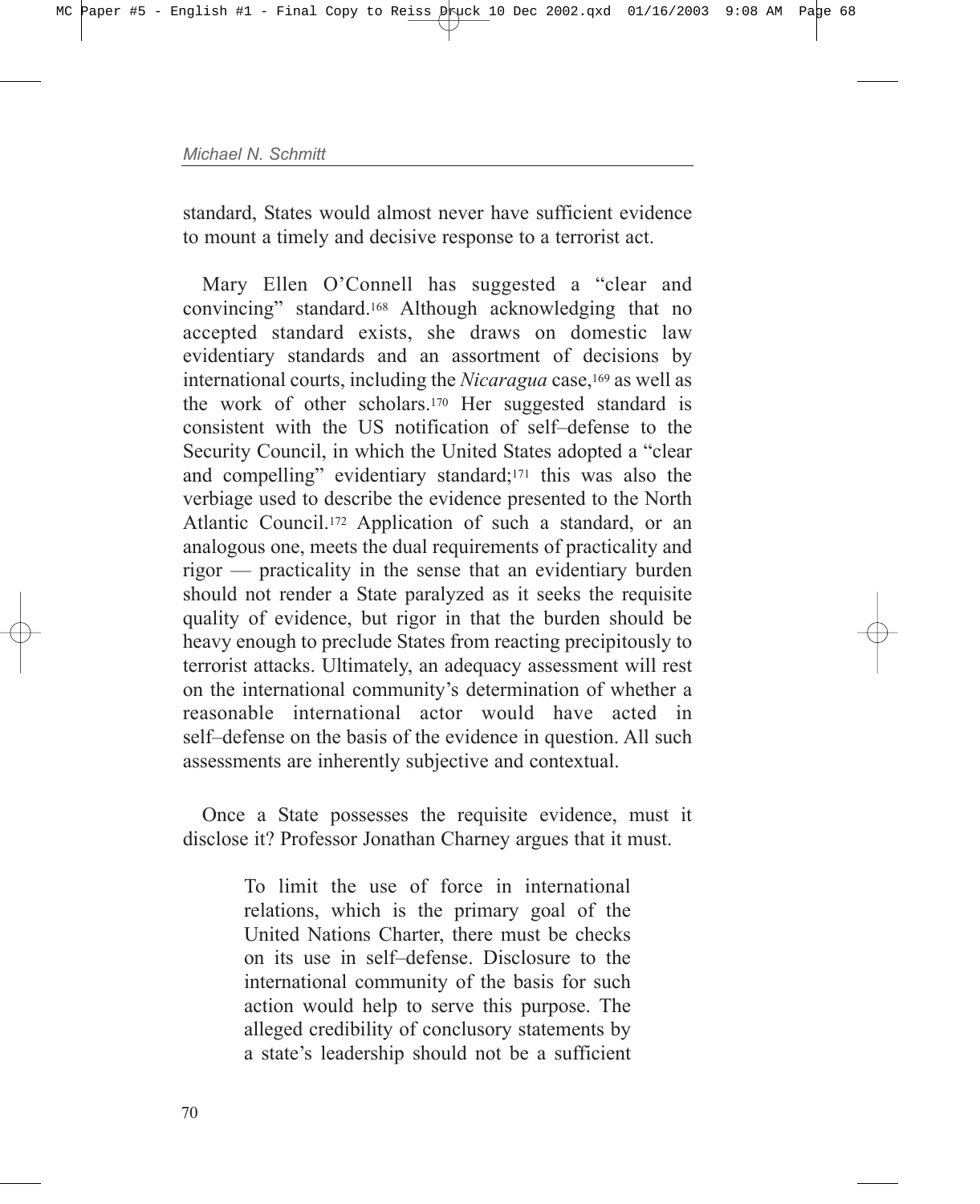basis for actions in self-defense since it would encourage abuse. When attacks on a state are so grave as to justify actions in self-defense, the supporting evidence would normally be readily available. Disclosure of that evidence should be required even if the state would wish to claim that classified information would be disclosed. The use of force in self-defense is limited to situations where the state is truly required to defend itself from serious attack. In such situations, the state must carry the burden of presenting evidence to support its actions, normally before these irreversible and irreparable measures are taken.173

This is a noble proposal, but unfortunately an impractical one. In the vast majority of cases, the information necessary to establish the material facts will be extraordinarily sensitive. Releasing it may endanger the lives of human sources, jeopardize ongoing intelligence operations of use in targeting the terrorists or foiling future attacks, surrender the element of surprise, and reveal critical information regarding the extent to which the battlefield and the enemy's command and control are transparent to the State engaged in self-defense operations. An absolute disclosure standard is not one the international community will ever adopt in the case of self-defense against terrorism.

A more reasonable standard would require disclosure to the extent practicable in the circumstances. Professor Charney's concern about abuse of the right to self-defense is well founded; however, that concern must be balanced against the need to be able to conduct self-defense, and otherwise safeguard oneself from terrorists, effectively. Moreover, the situation is not always a strict disclosure-no disclosure conundrum. For instance, it may serve both purposes to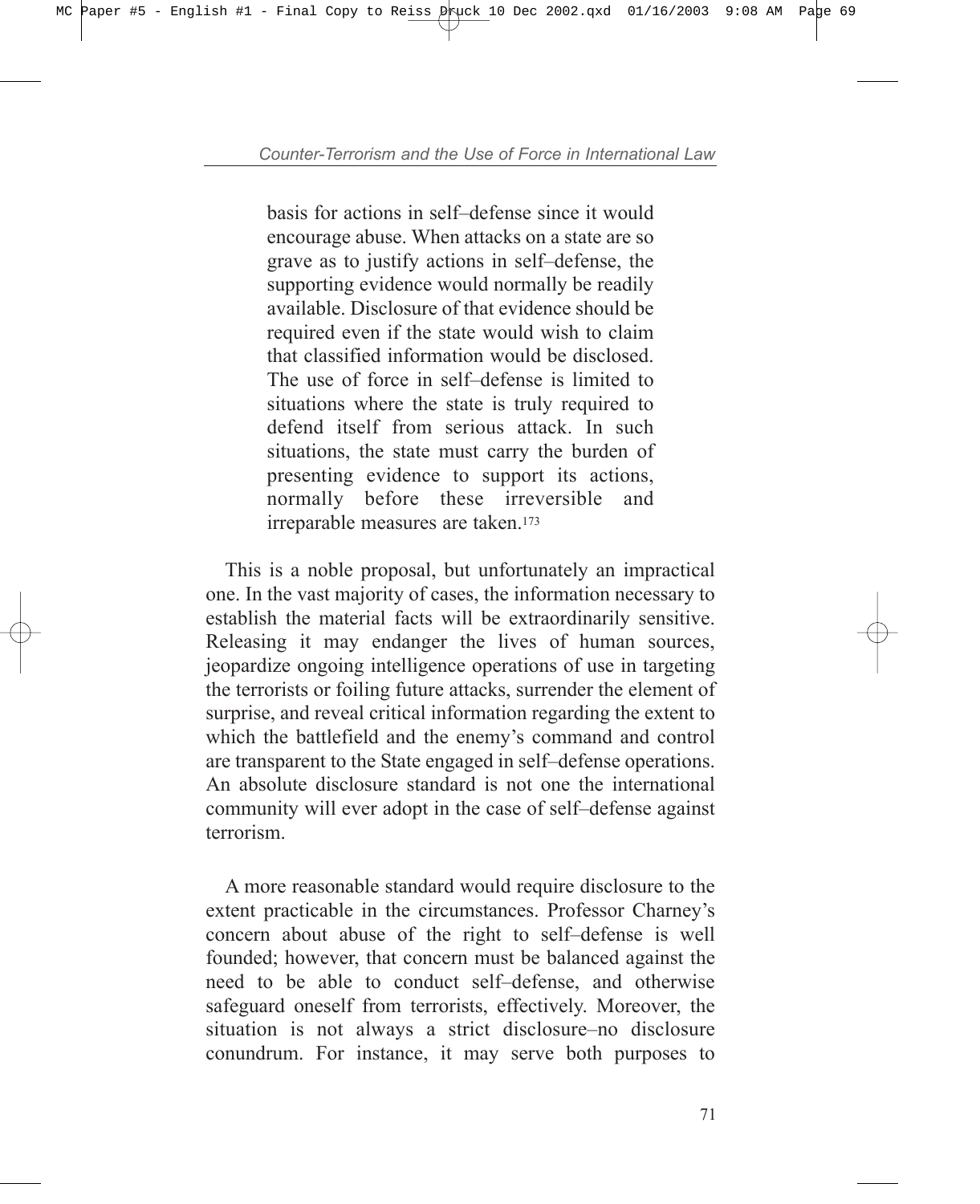disclose the necessary information in closed session, as was done when the United States briefed its NATO allies. The subsequent support of States that have received such briefings serves as a safeguard against abuse, albeit a less than perfect one. Additionally, it may be possible to disclose information after the fact, as was done by the United States in 1997 regarding Operation El Dorado Canyon.174 Doing so will allow States to build a track record of credibility in their claims, a particularly valuable safeguard in those cases where immediate disclosure is impossible.

## *Conclusion*

It has been asked whether the attacks of September 11

*No definitive conclusions can be drawn regarding attacks against a State providing assistance to terrorists, but clearly the threshold is dropping*

ushered in a dramatically new era in international law. This article has suggested that in most respects the law on the use of force has proven adequate vis-à-vis international terrorism. Where it has not, the emerging normative expectations represent less a new era than the logical and constant evolution of the existing legal system in the face of changing global realities. That evolution has resulted in some

degree of softening in the community understanding of when self-defense is appropriate.

Such a softening is appropriate in the face of the new threat environment. Terrorism today represents a particularly pernicious prospect. Unfortunately, the attacks that occurred last September may represent only the tip of the iceberg. Thousands of individuals trained under bin Laden are at large worldwide.175 More ominously, the threat of terrorism using weapons of mass destruction looms ever larger. The normative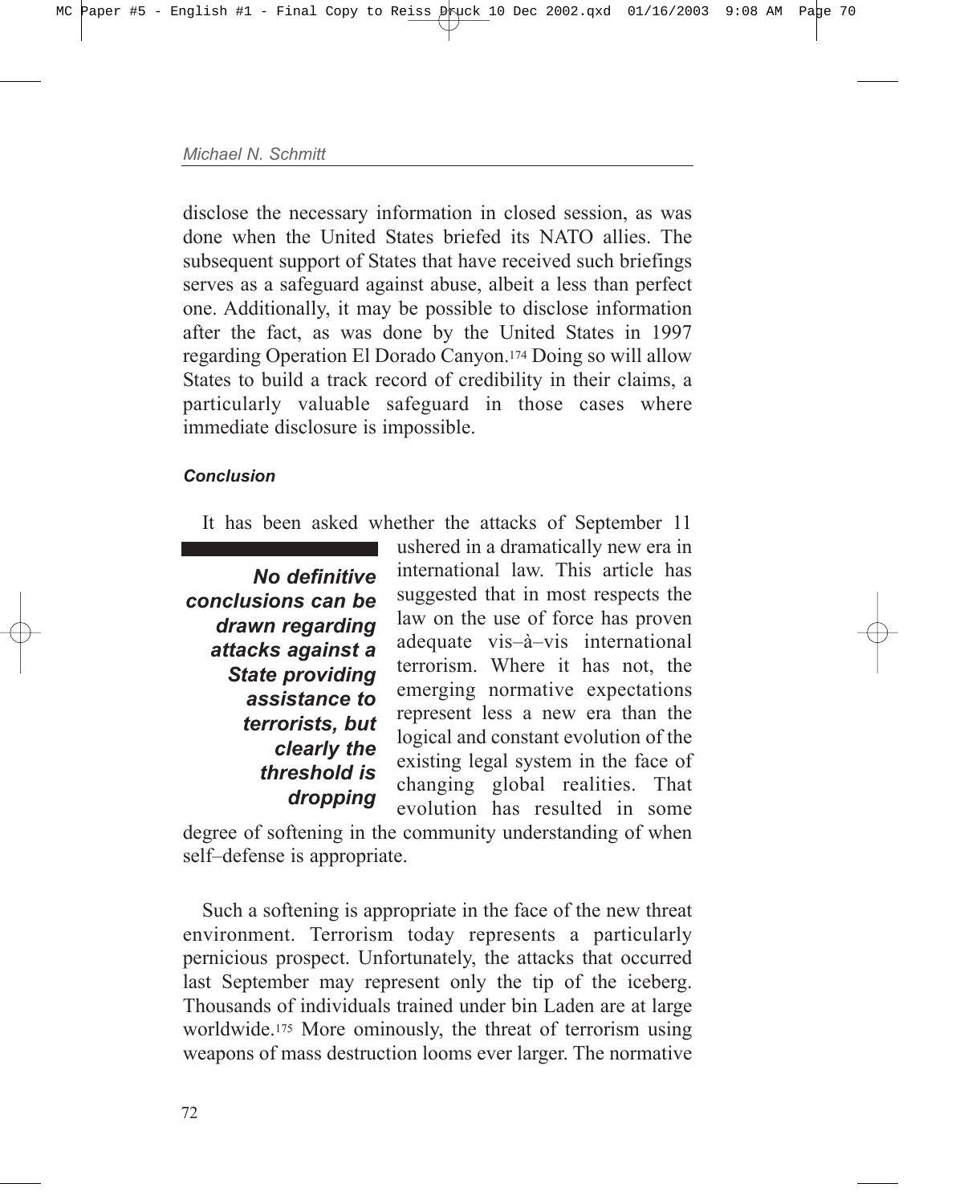system developed for State–on–State conflict, in which the risk of super power confrontation was always present, is predictably shifting to remain responsive to community values in the face of the changing threat.

Consider the apparent relaxation in the requirements for attribution of an armed attack. Although it may make striking at a State in self-defense more acceptable, thereby heightening the likelihood of State–on–State conflict, it may have just the opposite effect by serving as an effective deterrent to State sponsorship without risking the higher order conflict that was the danger during the Cold War. Similarly, characterizing terrorist attacks as part of a campaign rather than a series of individual actions actually gives the State acting in self-defense an opportunity to seek resolution of the situation without being compelled to immediately resort to force lest the imminency pass. This permits greater community involvement in the decision process and greater opportunity to gather and assess evidence.

So the final normative verdict on the US and coalition attacks against Al Qaeda and the Taliban is uncertain. The attacks against Al Qaeda appear novel, but consistent with the community expectations existing on September 10. By contrast, the attacks against the Taliban represent a less than crystalline glimpse of the direction in which the international law regarding responses to terrorism may be heading. But given the existing security landscape, the vector appears positive.  $\blacksquare$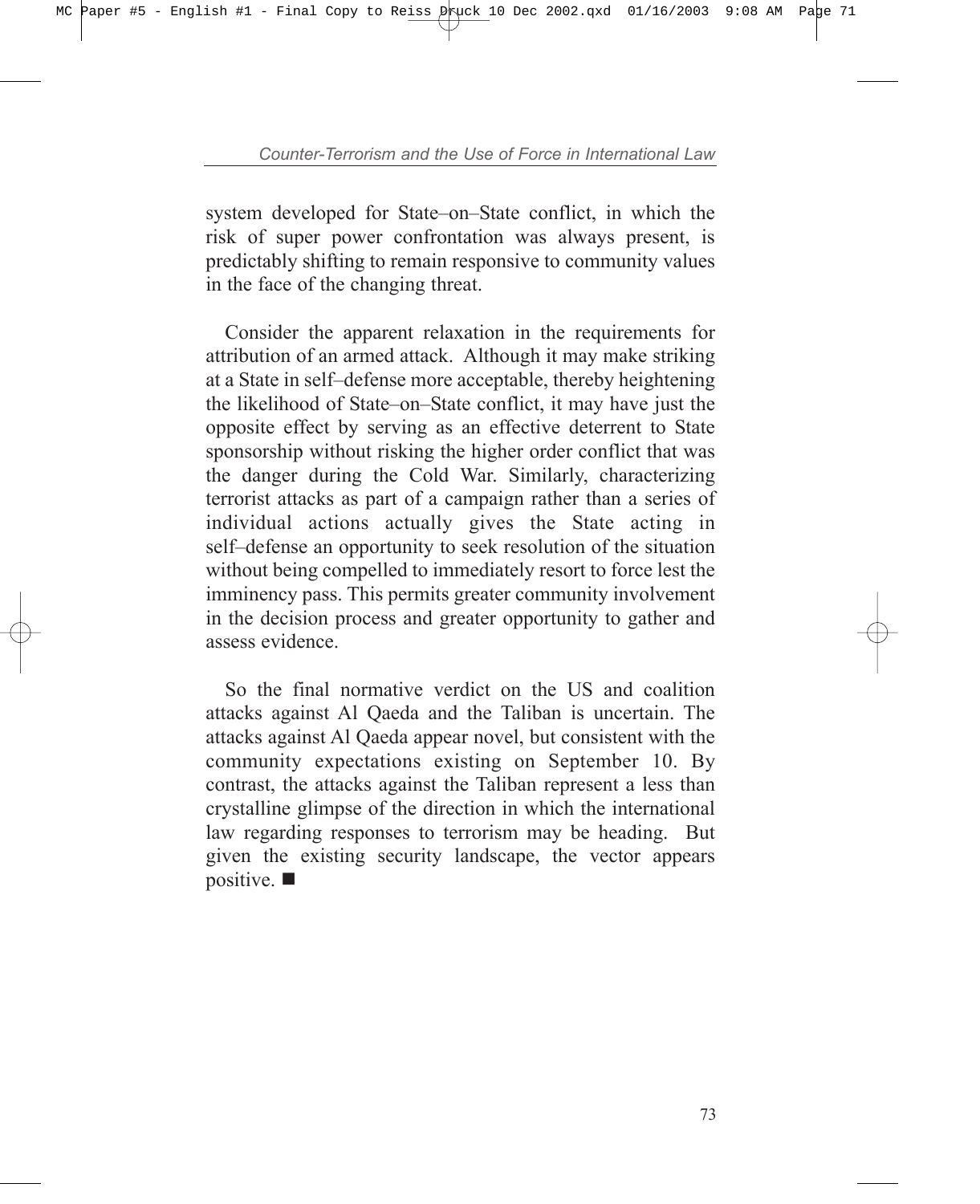#### *Endnotes*

1 For an excellent discussion of how the attacks were a turning point in the evolution of international terrorism, see Paul J. Smith, *Transnational Terrorism and the al Qaeda Model: Confronting New Realities,* PARAMETERS, Summer 2002, at 33. See also, Michael Howard, *Whatís in a Name? How to Fight Terrorism,* FOREIGN AFFAIRS, January/February 2002, at 8, which argues that declaring a "war" on terrorism was a "terrible and irrevocable error." *Id.* at 8.

<sup>2</sup> The extent to which the GWOT represents a fundamental shift in US strategies for dealing with threats is apparent in President Bush's discussion of preemptive strategies. See Remarks by the President at 2002 Graduation Exercise of the United States Military Academy, June 1, 2002 (visited June 18, 2002)  $\langle \text{http://www.whitehouse.gov/news/relcases/2002/06/20020601-3.html} \rangle$ . See The United States National Security Strategy, Sept. 2002, <http://www.whitehouse.gov/nsc/nss.html>.

<sup>3</sup> See Michael J. Glennon, *The Fog of Law: Self-Defense, Inherence, and Incoherence in Article 51 of the United Nations Charter,* 25 HARVARD JOURNAL OF LAW AND PUBLIC POLICY 539 (2002). *Id.* at 540.

4 See, e.g., Jack M. Beard, *Americaís New War on Terror: The Case for* Self–Defense Under International Law, 25 HARVARD JOURNAL OF LAW AND PUBLIC POLICY 559 (2002).

> [T]he case for America's forcible response to the September 11 attacks as being fully consistent with the inherent right of self-defense under customary international law and Article 51 of the UN Charter is very strong. The unanimous condemnation of the attacks by the UN General Assembly, the affirmation of the right of self-defense by the Security Council, the growing consensus in the international community to hold states accountable for terrorist actions, and the repeated condemnation by the Security Council of the Taliban Regime's support of terrorists in particular, clearly help establish an appropriate framework under international law for the exercise of self-defense by the United States.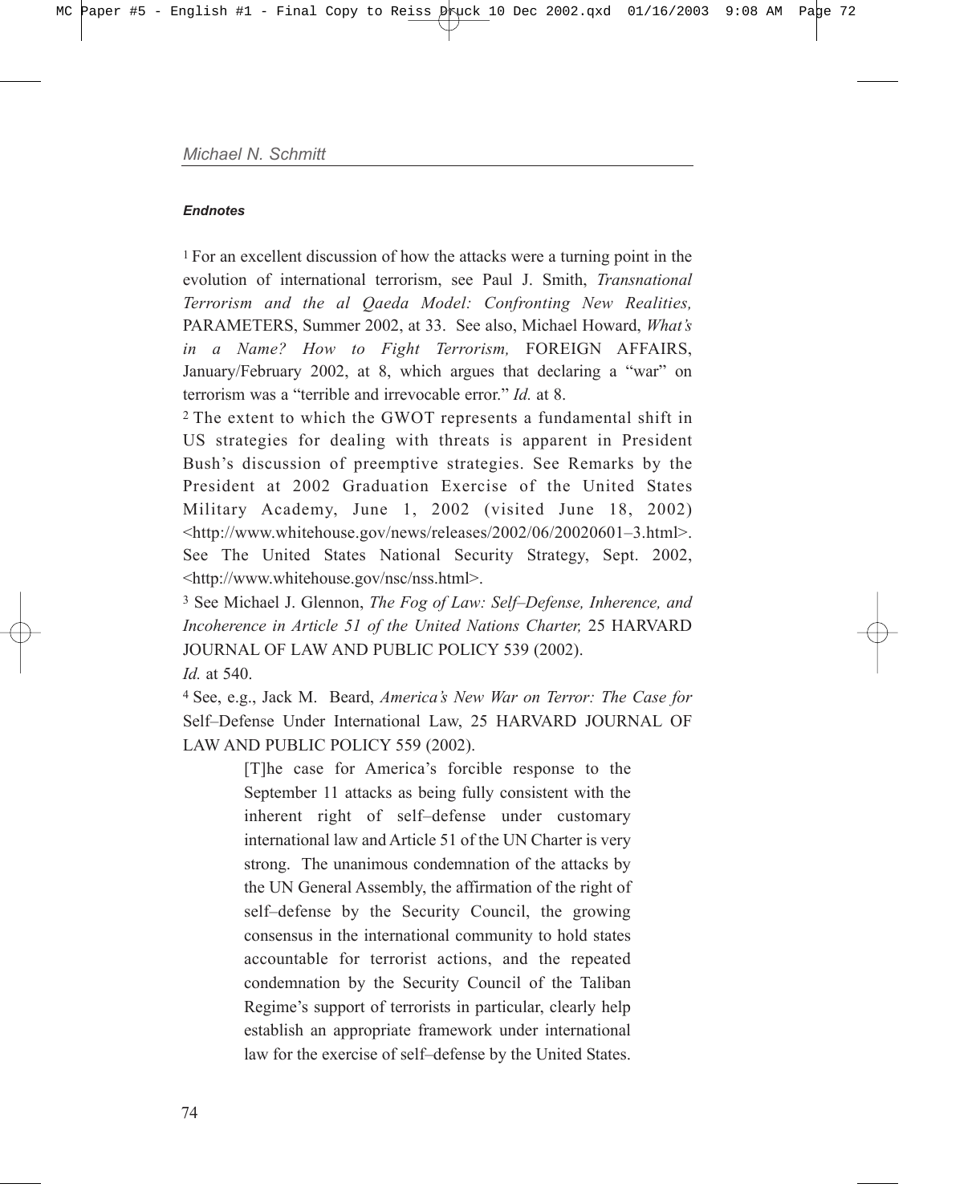*Id.* at 589-90.

<sup>5</sup> That component of international law that governs when it is that a State may resort to force in pursuit of its national interests, such as defending itself from armed attack.

<sup>6</sup> Pursuant to Article 31 of the Vienna Convention on the Law of Treaties:

1. A treaty shall be interpreted in good faith in accordance with the ordinary meaning to be given to the terms of the treaty in their context and in light of its object and purpose . . . ;

2. There shall be taken into account together with the context: . . .

> b. any subsequent practice in the application of the treaty which establishes the agreement of the parties regarding its interpretation . . . .

Vienna Convention on the Law of Treaties, May 23, 1969, art. 31, 1155 UNTS 331, 8 ILM 679 (1969). This point was reiterated by the International Court of Justice in *Competence of the General Assembly for the Admission of a State to the United Nations. There, the Court noted "the* first duty of a tribunal which is called upon to interpret and apply the provisions of a treaty is to endeavour to give effect to them in their natural and ordinary meaning in the context in which they occur." 1950 I.C.J. 4, 8. <sup>7</sup> For background on bin Laden, see PETER L. BERGEN, HOLY WAR, INC.: INSIDE THE SECRET WORLD OF OSAMA BIN LADEN (2001); Michael Dobbs, *Bin Laden: Architect of New Global Terrorism,* WASHINGTON POST, Sept. 16, 2001, at A8.

<sup>8</sup> United Kingdom Press Release, 10 Downing Street Newsroom, *Responsibility for the Terrorist Atrocities in the United States,* Oct. 4, 2001, at paras.  $21-22$  (visited June 18, 2002)  $\text{Khttp://www.number-10.gov.uk/news.asp?NewsId=2686}.$  As to US confirmation of the facts, see David E. Sanger, *White House Approved Data Blair Released*, N.Y. TIMES, Oct. 6, 2001, at B6.

<sup>9</sup> Indictment, United States v. Usama bin Laden *et al.*, S(2) 98 Cr. 1023 (LBS) (S.D.N.Y. Nov. 4, 1998).

<sup>10</sup> Department of State, Patterns of Global Terrorism, app. B: Background Information on Terrorist Groups, Al Qaeda, April 30, 2001 (visited June 18, 2002) <http://www.state.gov/s/ct/rls/pgtrpt/2000/2450.htm>.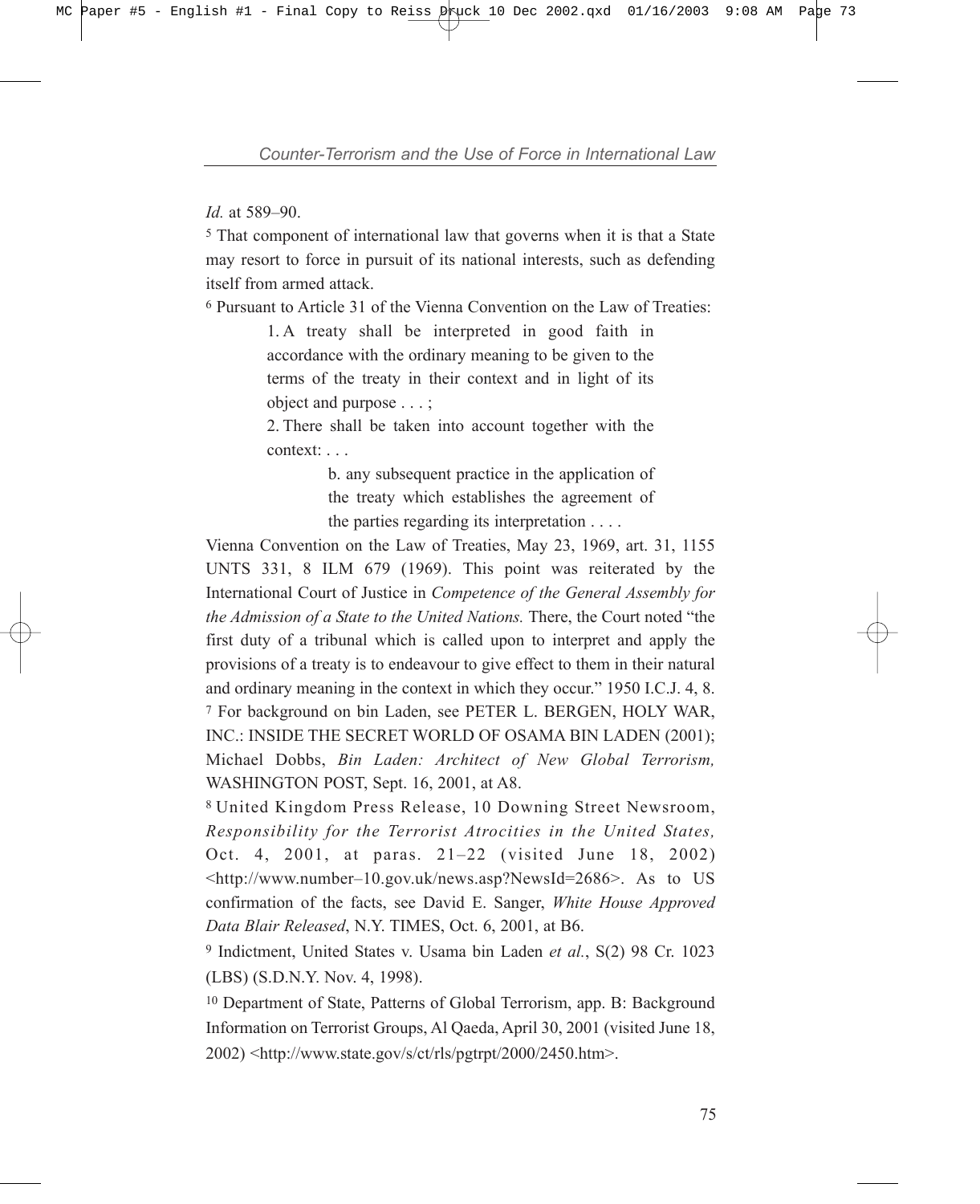<sup>11</sup> Proclamation No. 7463, 66 Federal Register 48,199 (Sept. 18, 2001).

<sup>12</sup> Exec. Order No. 13,223, 66 Federal Register 48,201 (Sept. 18, 2001). A number of other steps were taken. For instance, President Bush gave the Treasury Department greater power to undermine financial support for terrorism through freezing assets and imposing financial sanctions on those who refused to cooperate in the effort. Exec. Order No. 13,224, 66 Federal Register 49,079 (2001).

<sup>13</sup> Exec. Order No. 13,228, 66 Federal Register 51,812 (Oct. 10, 2001).

<sup>14</sup> Authorization for Use of Military Force, Public Law No. 107-40, 115 Stat. 224 (2001).

<sup>15</sup> Address Before a Joint Session of the Congress on the United States Response to the Terrorist Attacks of September 11, 37 WEEKLY COMPILATION OF PRESIDENTIAL DOCUMENTS 1347, 1347 (Sept. 20, 2001).

<sup>16</sup> For background on the Taliban, see AHMED RASHID, TALIBAN: MILITANT ISLAM, OIL AND FUNDAMENTALISM IN CENTRAL ASIA (2001); PETER MARSDEN, THE TALIBAN: WAR, RELIGION AND THE NEW ORDER IN AFGHANISTAN (1998).

<sup>17</sup> Address Before a Joint Session of the Congress, see note 15 above. <sup>18</sup> *Id.*

<sup>19</sup> President's Radio Address, 37 WEEKLY COMPILATION OF PRESIDENTIAL DOCUMENTS 1429, 1430 (Oct. 6, 2001).

<sup>20</sup> UN CHARTER, art. 51. Article 51 provides that:

Nothing in the present Charter shall impair the inherent right of individual or collective self-defence if an armed attack occurs against a Member of the United Nations, until the Security Council has taken measures necessary to maintain international peace and security. Measures taken by Members in the exercise of this right of self-defence shall be immediately reported to the Security Council and shall not in any way affect the authority and responsibility of the Security Council under the present Charter to take at any time such action as it deems necessary in order to maintain or restore international peace and security.

<sup>21</sup> Letter from the Permanent Representative of the United States of America to the United Nations Addressed to the President of the Security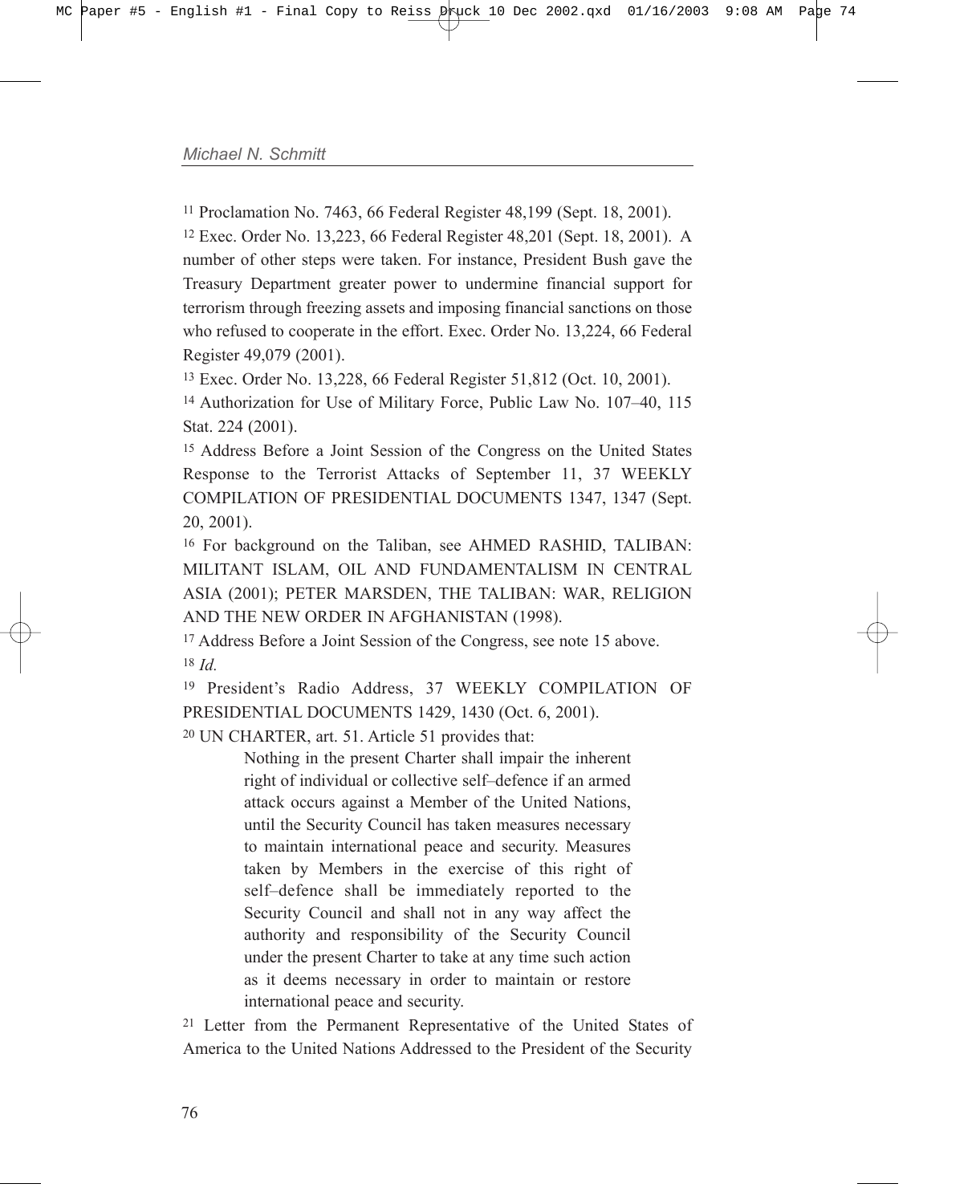Council (Oct. 7, 2001), UN Doc. S/2001/ (visited June 18, 2002) <http://www.un.int./usa/s-2001-946.htm> [hereinafter US Letter].

<sup>22</sup> Address to the Nation Announcing Strikes Against Al Qaeda Training Camps and Taliban Military Installations, 37 WEEKLY COMPILATION OF PRESIDENTIAL DOCUMENTS 1432, 1432 (Oct. 7, 2001).

 $23$  Letter from the Charge d'Affaires of the Permanent Mission of the United Kingdom of Great Britain and Northern Ireland to the United Nations addressed to the President of the Security Council (Oct. 7, 2001) (visited June 18, 2002) <http://www.ukun.org/xq/asp/SarticleType.17/Article\_ID.328/qx/articles\_ show.htm>.

<sup>24</sup> S.C. Res. 1368, pmbl. (Sept. 12, 2001). It is interesting that the Security Council did not reference self-defense in response to the 1998 attacks on the East African embassies even though the United States formally invoked Article 51. According to Article 39 of the UN Charter, the Security Council has cognizance over "any threat to the peace, breach of the peace, or act of aggression" and decides upon measures necessary to "maintain or restore international peace and security." UN CHARTER, art. 39. Therefore, labeling the acts as a threat to international peace and security is normatively significant in that it empowers the Council to act.

<sup>25</sup> S.C. Res. 1373, pmbl. (Sept. 28, 2001).

<sup>26</sup> G.A. Res. 56/1 (Sept. 18, 2001).

<sup>27</sup> S.C. Res. 1378 (Nov. 14, 2001).

<sup>28</sup> S.C. Res. 1386 (Dec. 20, 2001). Pursuant to the Agreement on Provisional Arrangements in Afghanistan pending the Re-establishment of Permanent Government Institutions (Bonn) Agreement of Dec. 5, 2001), ISAF is to assist in maintenance of security in the vicinity of Kabul. ISAF executed a military technical agreement (MTA) with the Interim Administration in Afghanistan on January 4, 2002. For the text of the Bonn Agreement, see <http://www.uno.de/frieden/afghanistan/talks/agreement.htm> (visited June 18, 2002). The MTA text is at <http://www.operations.mod.uk/isafmta.pdf> (visited June 18, 2002).

<sup>29</sup> S.C. Res. 1390 (Jan. 20, 2002). The operation itself is described by the British Ministry of Defence at  $\frac{\text{th}}{\text{t}}$  /www.operations.mod.uk/fingal/> (visited June 18, 2002).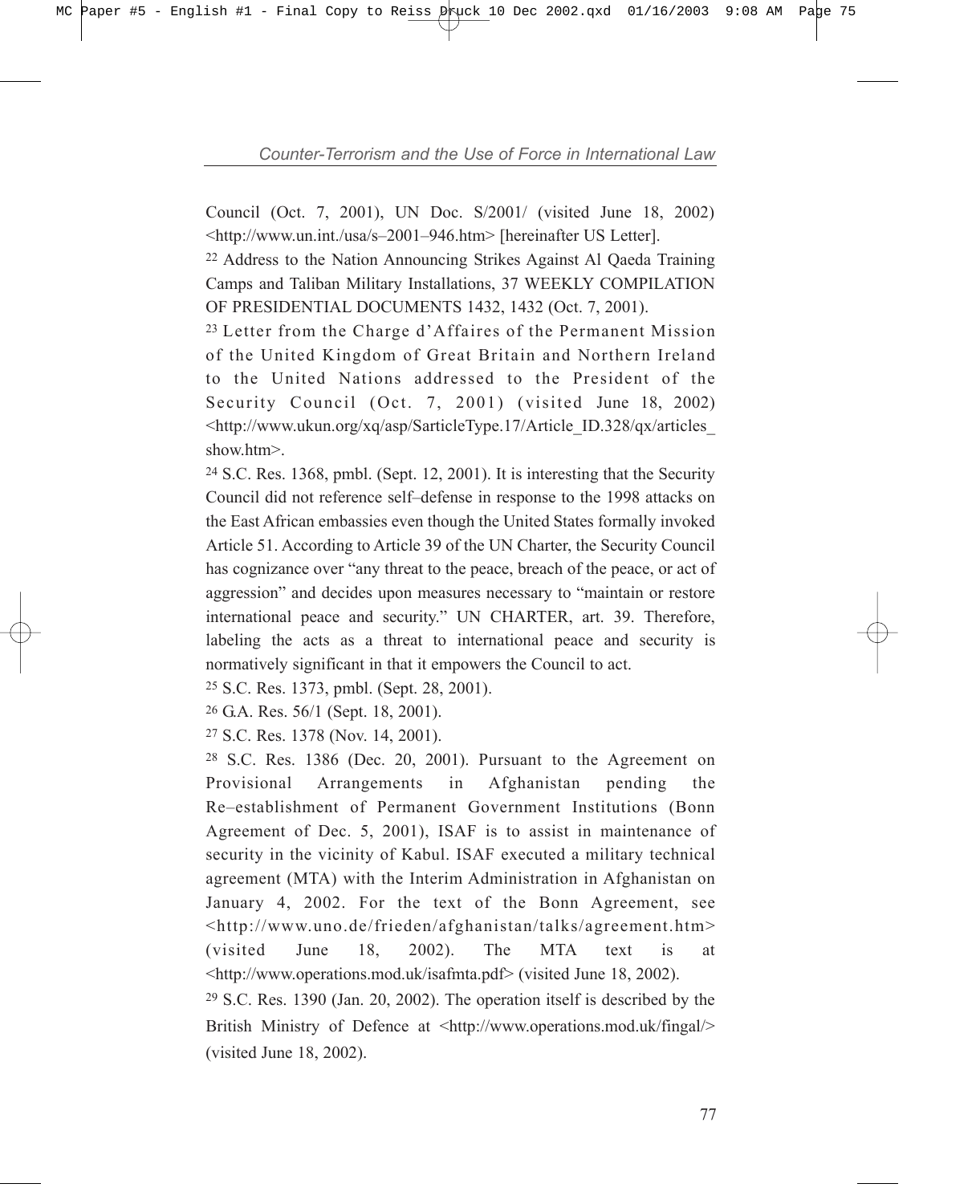<sup>30</sup> UN CHARTER, art. 42. The text reads:

Should the Security Council consider that measures provided for in Article 41 would be inadequate or have proved to be inadequate, it may take such action by air, sea, or land forces as may be necessary to maintain or restore international peace and security. Such action may include demonstrations, blockade, and other operations by air, sea, or land forces of Members of the United Nations.

<sup>31</sup> North Atlantic Treaty Organization (NATO), Press Release No. 124, Statement by the North Atlantic Council (Sept. 12, 2001) (visited June 18,  $2002$ ) <http://www.nato.int/docu/pr/2001/p01-124e.htm>. 32

> The Parties agree that an armed attack against one or more of them in Europe or North America shall be considered an attack against them all and consequently they agree that, if such an armed attack occurs, each of them, in exercise of the right of individual or collective self-defence recognised by Article 51 of the Charter of the United Nations, will assist the Party or Parties so attacked by taking forthwith, individually and in concert with the other Parties, such action as it deems necessary, including the use of armed force, to restore and maintain the security of the North Atlantic area.

North Atlantic Treaty, Aug. 24, 1959, art. 5, TIAS 1964, 34 UNTS 243. <sup>33</sup> Secretary General Lord Robertson, Statement at NATO Headquarters (Oct. 2, 2001) (visited June 18, 2002) <http://www.nato.int/docu/speech/2001/s011002a.htmhttp://www.nato.int/ docu/speech/2001/s011002a.htm>.

<sup>34</sup> "The High Contracting Parties agree that an armed attack by any State against an American State shall be considered as an attack against all the American States and, consequently, each one of the said Contracting Parties undertakes to assist in meeting the attack in the exercise of the inherent right of individual or collective self-defense recognized by Article 51 of the Charter of the United Nations." Inter-American Treaty of Reciprocal Assistance, Sept. 2, 1947, art. 3.1, 62 Stat. 1681, 21 UNTS 77.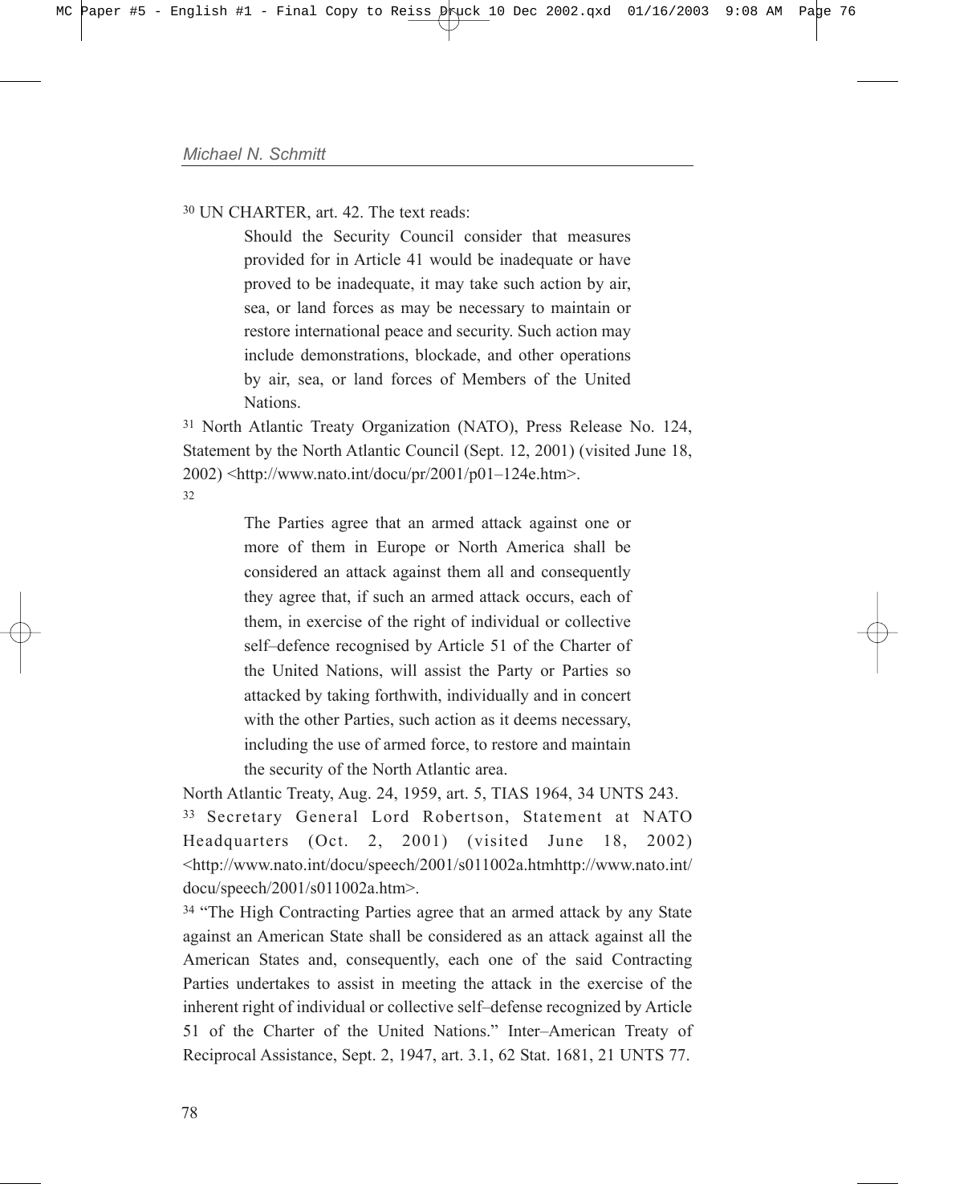<sup>35</sup> Terrorist Threat to the Americas, Resolution 1, Twenty–Fourth Meeting of Consultation of Ministers of Foreign Affairs Acting as Organ of Consultation In Application of the Inter–American Treaty of Reciprocal Assistance, OEA/Ser.F/II.24, RC.24/RES.1/01 (Sept. 21, 2001).

<sup>36</sup> Prime Minister John Howard, Government Invokes ANZUS Treaty — Press Conference (Sept. 14, 2001) (visited June 18, 2002) < http://australianpolitics.com.au/foreign/anzus/01-09-14anzus-invoked.sht ml>. See also White House, Fact Sheet: Operation Enduring Freedom Overview  $(Oct. 1, 2001)$  (visited June 18, 2002) < http://www.state.gov/s/ct/rls/fs/2001/5194.htm>. Article VI of the ANZUS Treaty provides: "Each Party recognizes that an armed attack in the Pacific Area on any of the Parties would be dangerous to its own peace and safety and declares that it would act to meet the common danger in accordance with its constitutional processes." Security Treaty (Australia, New Zealand, United States), Sept. 1, 1951, art. IV, 3 U.S.T. 3420, 3422, 131 U.N.T.S. 83, 84.

<sup>37</sup> Fact Sheet, see note 36 above.

<sup>38</sup> Sean D. Murphy, *Terrorism and the Concept of "Armed Attack" in Article 51 of the UN Charter* 43 HARVARD INTERNATIONAL LAW JOURNAL 41, 49 (2002); Sean D. Murphy, *Contemporary Practice of the United States Relating to International Law,* 96 AMERICAN JOURNAL OF INTERNATIONAL LAW 237, 248 (2002).

<sup>39</sup> Murphy, *Contemporary Practice* (2002), see note 38 above, at 248. The European Council "confirm[ed] its staunchest support for the military operations . . . which are legitimate under the terms of the United Nations Charter and of Resolution 1368." Declaration by the Heads of State or Government of the European Union and the President of the Commission: Follow–up to the September 11 Attacks and the Fight Against Terrorism, Oct. 19, 2002, SN 4296/2/01 Rev. 2.

<sup>40</sup> Perhaps best illustrative of the coalition nature of the campaign were operations that month from Manas airport, near Bishkek, Kyrgyz Republic. Although typically a sleepy airfield, it was hosting US and French fighter-bombers; Australian and French tankers; transport aircraft from Spain, the Netherlands, Denmark and Norway; and a South Korean medical team. *Americans in a Strange Land,* THE ECONOMIST, May 4, 2002, at 41.

<sup>41</sup> UN CHARTER, art. 2(4). On this article, see Albrecht Randelzhofer, *Article 2*, in THE CHARTER OF THE UNITED NATIONS: A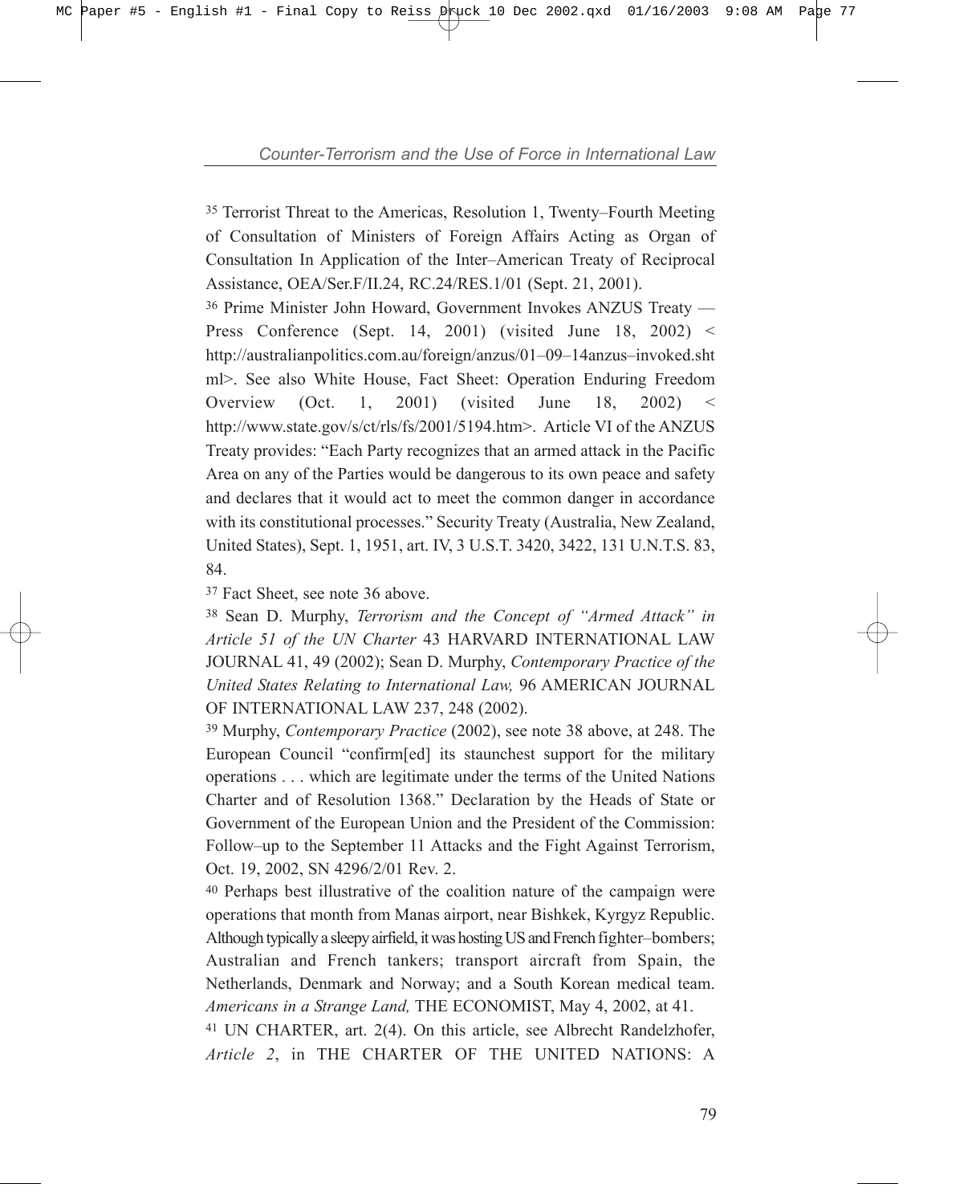COMMENTARY 72 (Bruno Simma ed., 1995). <sup>42</sup> UN CHARTER, art. 42.

43

The Security Council shall, where appropriate, utilize such regional arrangements or agencies for enforcement action under its authority. But no enforcement action shall be taken under regional arrangements or by regional agencies without the authorization of the Security Council, with the exception of measures against any enemy state, as defined in paragraph 2 of this Article, provided for pursuant to Article 107 or in regional arrangements directed against renewal of aggressive policy on the part of any such state, until such time as the Organization may, on request of the Governments concerned, be charged with the responsibility for preventing further aggression by such a state.

UN CHARTER, art. 53.1.

<sup>44</sup> On this issue, see Adam Roberts, *The So-Called 'Right' of Humanitarian Intervention,* 3 YEARBOOK OF INTERNATIONAL HUMANITARIAN LAW 3 (2000).

<sup>45</sup> It has been suggested that the Article 2(4) prohibition does not apply in any event to limited strikes against terrorists based in another country. Such operations, so the reasoning goes, do not "violate the territorial integrity or political independence" of the State in which they occur since they are not directed against that State's personnel or property, are not intended to affect its political independence in any way, and are limited temporally to the period necessary to eradicate the terrorist threat. Gregory M. Travalio, *Terrorism, International Law, And The Use Of Military Force,* 18 WISCONSIN INTERNATIONAL LAW JOURNAL 145, 166-67 (2000), citing, inter alia*,* Jordan J. Paust, *Responding Lawfully to International Terrorism,* 8 WHITTIER LAW REVIEW 711, 716-7 (1986); JOHN NORTON MOORE et. al., NATIONAL SECURITY LAW 131 (1990); LOUIS HENKIN, HOW NATIONS BEHAVE 141-45 (1979); Jean Kirkpatrick and Allan Gerson, *The Reagan Doctrine, Human Rights* and International Law, in RIGHT V. MIGHT 25-33 (Council on Foreign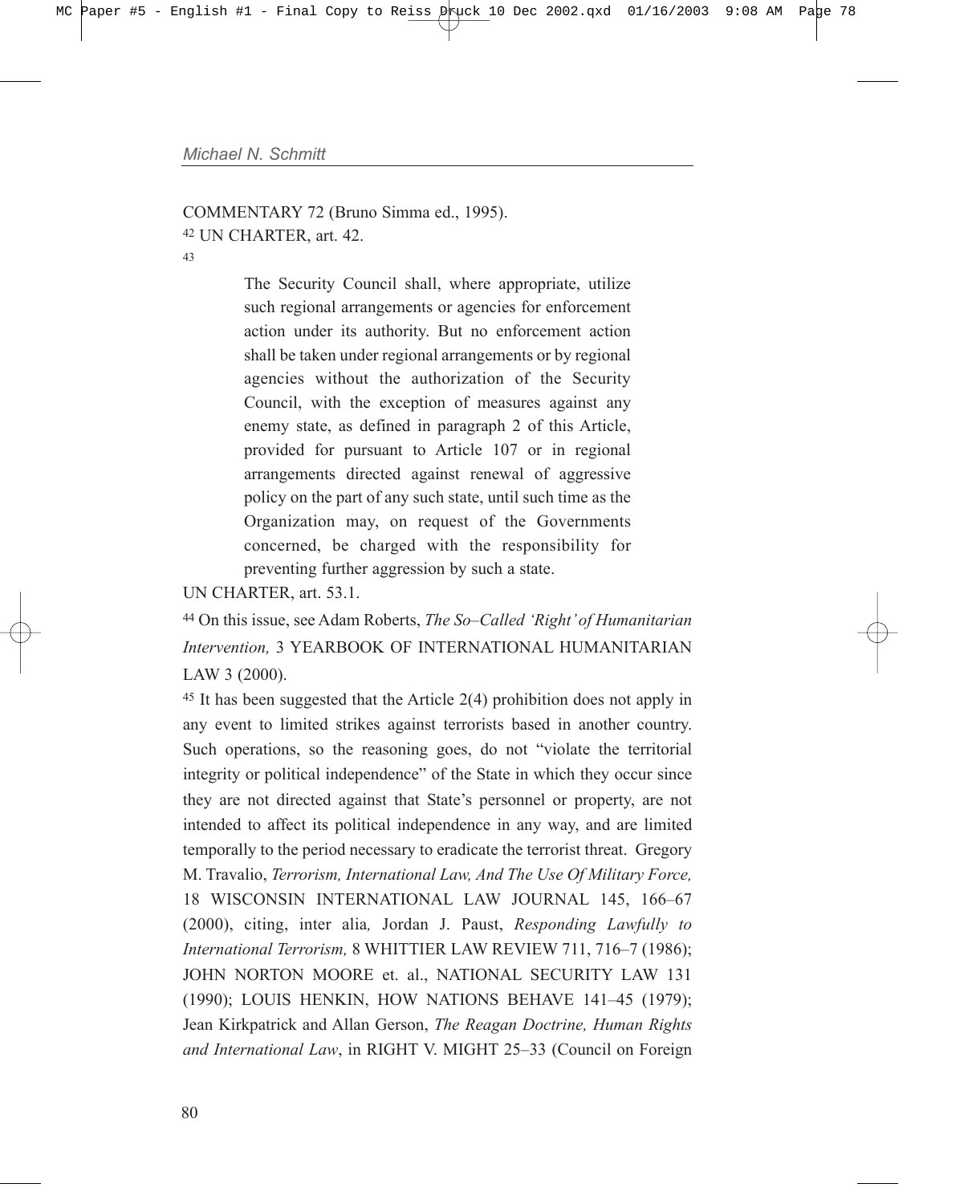Relations 1989). This article rejects the approach, favoring, as discussed below, one that acknowledges an infringement on sovereignty, but balances it against other State rights.

<sup>46</sup> S.C. Res. 731 (Jan. 21, 1992).

<sup>47</sup> S.C. Res. 748 (Mar. 31, 1992).

<sup>48</sup> S.C. Res. 1189 (Aug. 13, 1998). See also S.C. Res. 1044 (1996) regarding assassination attempts against the President of Egypt, which styled "the suppression of acts of international terrorism . . . an essential element for maintenance of international peace and security.<sup>"</sup>

<sup>49</sup> S.C. Res. 1267 (Oct. 15, 1999).

<sup>50</sup> S.C. Res. 1363 (July 30, 2001).

<sup>51</sup> S.C. Res. 1368 (Sept. 12, 2001).

<sup>52</sup> S.C. Res. 1373 (Sept. 28, 2001).

<sup>53</sup> S.C. Res. 1377 (Nov. 12, 2001). In the resolution, it adopted the Declaration on the Global Effort to Counter Terrorism.

 $54$  For an article arguing that there is "a continuing process of attempting to widen customary rights while eroding the effective powers of international organizations," of which Operation Enduring Freedom is an excellent example, see Eric P.J. Myjer and Nigel D. White, *The Twin Towers Attack: An Unlimited Right to Self-Defence?, 7 JOURNAL OF CONFLICT AND* SECURITY LAW 5 (2002).

<sup>55</sup> See, e.g., Statute of the International Tribunal for the Former Yugoslavia (visited June 18, 2002) <http://www.un.org/icty/index.html> [established by S.C. Res. 827 (May 25,1993)]; Statute of the International Tribunal for Rwanda (visited June 18, 2002)  $\langle$ http://www.ictr.org/ > [established by S.C. Res. 955 (Nov. 8, 1994)]; Statute of the Special Court for Sierra Leone (visited June 18, 2002)  $\langle$ http://www.sierra-leone.org/specialcourtstatute.html> [established by S.C. Res. 1315 (Aug. 14, 2000)]. Note that the authority of the Council to establish such tribunals was unsuccessfully challenged in an interlocutory appeal before the Appeals Chamber of the International Criminal Court for Yugoslavia. Prosecutor v. Tadic, Case IT-94-1-T, Decision on Jurisdiction (Aug. 10, 1995). See George H. Aldrich, *Comment: Jurisdiction Of The International Criminal Tribunal For The Former Yugoslavia,* 90 AMERICAN JOURNAL OF INTERNATIONAL LAW 64 (1996).

<sup>56</sup> S.C. Res. 748 (Mar. 31, 1992) (Libya); S.C. Res. 1054 (Apr. 29, 1996) (Sudan).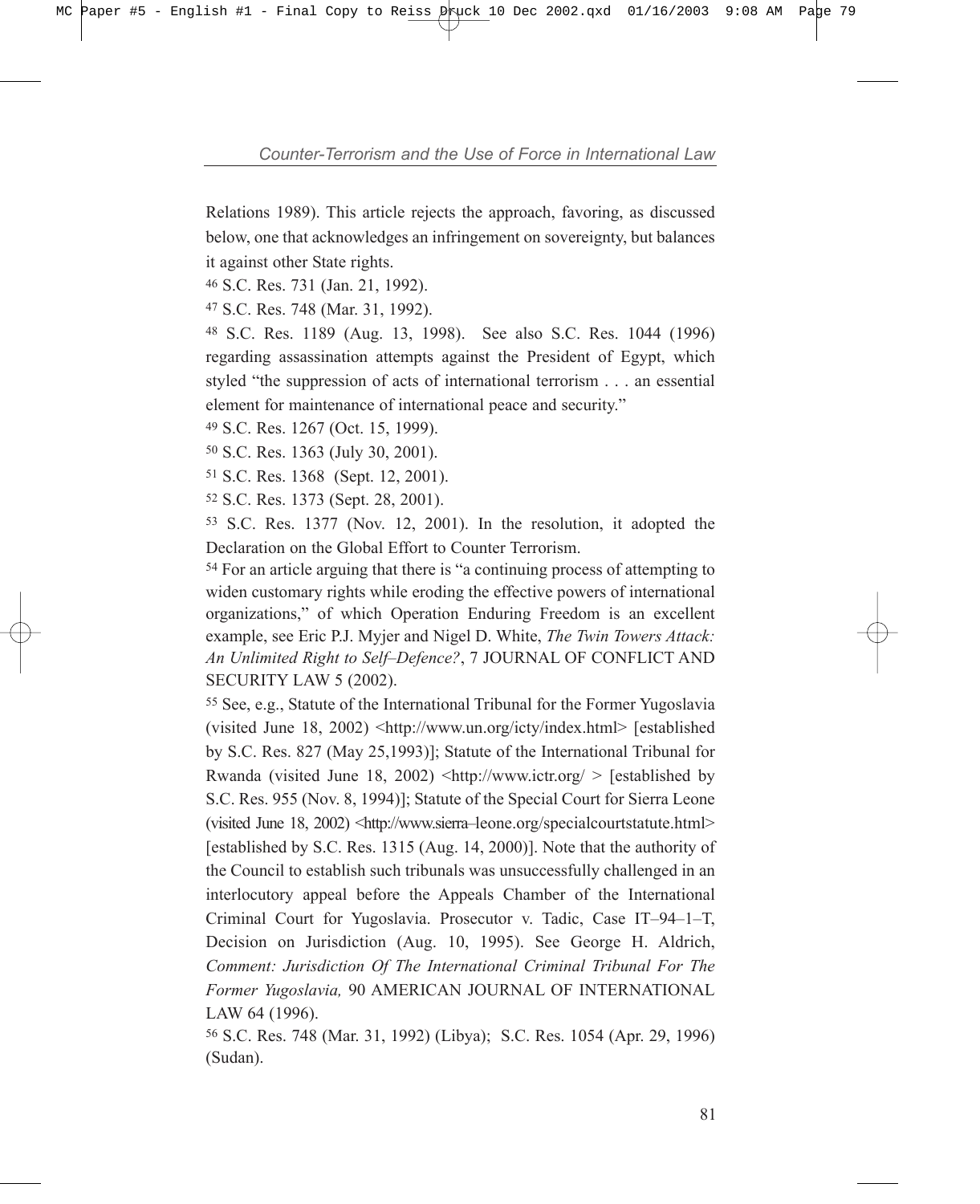<sup>57</sup> See, e.g., Carsten Stahn, *Addendum: Security Council Resolutions 1377 (2001) and 1378 (2001),* ASIL Insights, Dec. 2001 (visited June 18, 2002) <http://www.asil.org/insights/insigh77.htm>.

<sup>58</sup> Report of the International Law Commission, 32d Sess., II(2) YEARBOOK OF THE INTERNATIONAL LAW COMMISSION 1, 54 (1980).

<sup>59</sup> One important issue is whether or not Article 51 represents the entire body of the law of self-defense. In the *Nicaragua* case, the International Court of Justice held that the customary international law right of self-defense "continues to exist alongside treaty law," specifically Article 51 of the Charter. To begin with, the article itself refers to the "inherent" right" of individual and collective self-defense. More to the point in this inquiry is the fact that Article 51 leaves unanswered certain aspects of its exercise. As the Court pointed out, for instance, although Article 51 sets a threshold of "armed attack" for vesting of the right, there is no definition of that term. The Charter also fails to articulate the well accepted requirements that acts of self-defense be proportional and necessary. Military and Paramilitary Activities in and against Nicaragua (Nicaragua v. US), Merits, I.C.J. Reports 1986, para. 176 [hereinafter Nicaragua]. See also Legality of the Threat or Use of Nuclear Weapons (Advisory Opinion), I.C.J. Reports 1996, para. 41 [hereinafter Nuclear Weapons]. Customary international law can prove useful in filling voids in the understanding of self-defense. This fact renders the current campaign normatively significant in that pervasive State practice over time, when the product of a sense of legal obligation, matures into received customary international law. The Afghanistan operations therefore represent important data points in the development of the right of self-defense.

<sup>60</sup> See Michael N. Schmitt, *Computer Network Attack and the Use of Force in International Law: Thoughts on a Normative Framework,* 37 COLUMBIA JOURNAL OF TRANSNATIONAL LAW 885, 896 (1999).

<sup>61</sup> Nicaragua, see note 59 above, para. 195 (emphasis added).

<sup>62</sup> Note that Article 2(4) prohibition on the use of force applies only to **States**.

<sup>63</sup> In ascertaining whether an armed attack has occurred, resort is sometimes made to the term "aggression," which was defined in General Assembly's Definition of Aggression Resolution. However, aggression is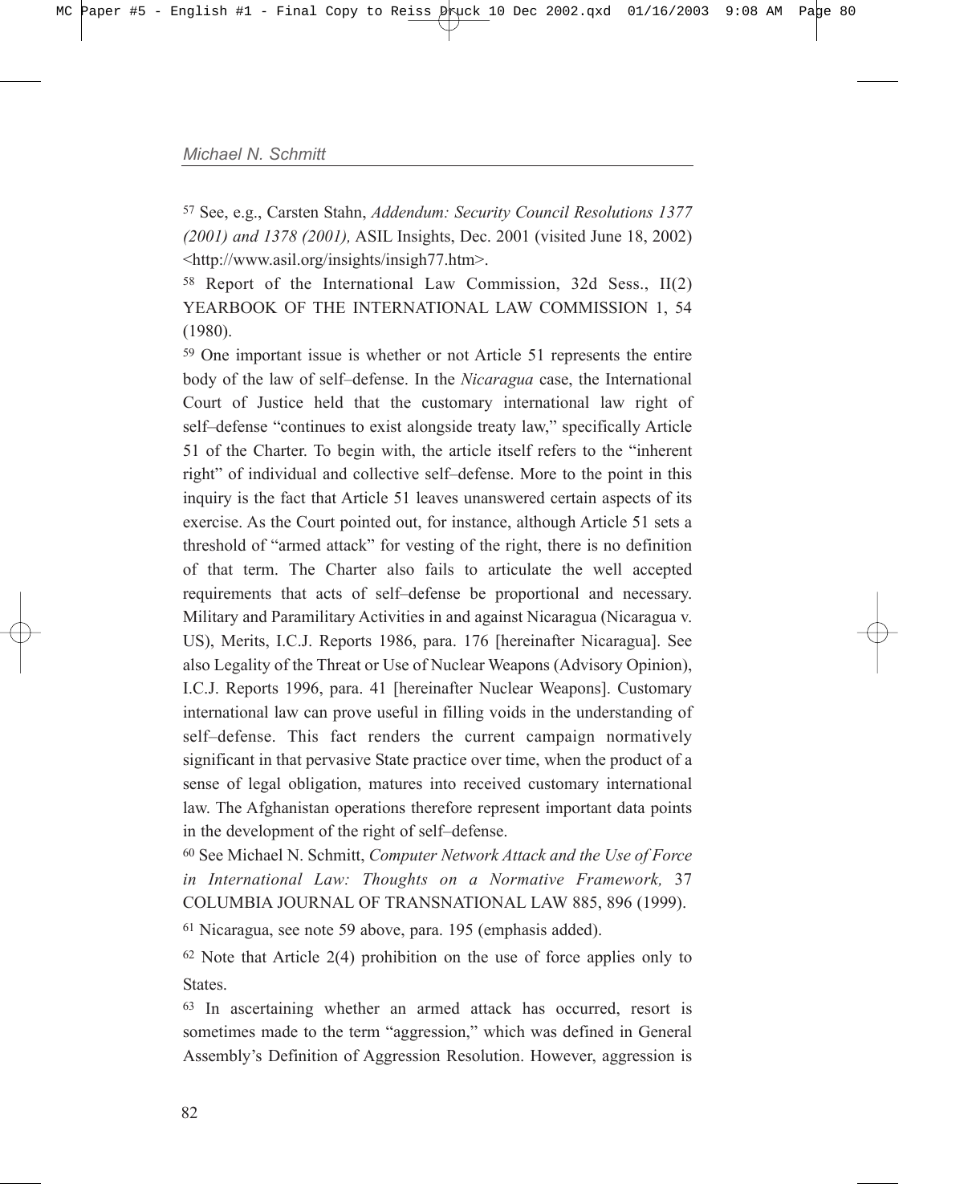not wholly synonymous with armed attack. As Randelzhoffer has noted,

The travaux preparatoires of the Definition illustrate that a definition of 'armed attack' was not intended. In the special committee that worked out the Definition, the United States, supported by other Western states, strongly opposed tendencies to include the 'armed attack'. [CF the statements made by the US representative (UN Doc. A/AC.134/S.C. 113, S.C 105, p. 17 and SC 108, p. 43), the representative of Japan (UN Doc. A/AC.134/S.C.112), and the UK (UN Doc. A/AC. 134/SC. 113).] Like the Soviet Union [see stmt by the Soviet Representative (UN Doc. A/AC.134/SC 105, p. 16)], they also expressed the view that the notions of ëact of aggression' and 'armed attack' are not identical [see the statement by the US representative (UN Doc. A/AC.134/S.C. 105, p. 17)].

Albrecht Randelzhofer, *Article 51,* in THE CHARTER OF THE UNITED NATIONS: A COMMENTARY 661, 668 (Bruno Simma ed., 1995).

<sup>64</sup> Letter from Daniel Webster to Lord Ashburton (Aug. 6, 1842), 29 BRITISH AND FOREIGN STATE PAPERS 1129, 1138 (1840-1).

<sup>65</sup> Nicaragua, see note 59 above, para. 176.

<sup>66</sup> Nuclear Weapons, see note 59 above, para. 41. See also RESTATEMENT (THIRD) OF THE FOREIGN RELATIONS LAW OF THE UNITED STATES 905 (1987). Ian Brownlie labels proportionality "the essence of self-defence." IAN BROWNLIE, INTERNATIONAL LAW AND THE USE OF FORCE BY STATES 279 n. 2 (1963).

<sup>67</sup> Nuclear Weapons, see note 59 above, para. 41.

<sup>68</sup> *Id.*, para. 42. There are, as noted in the discussion of self-defense, competing views of proportionality. India argued that the principle meant a nuclear weapon could not be used except in response to a nuclear attack. But even in such a case, so India argued, the use of nuclear weapons would be *malum in se*. Thus, any nuclear reprisal would be unlawful. Written Statement of the Government of India, June 20, 1995 (Legality of the Threat or Use of Nuclear Weapons), at  $2-3$ . Other approaches include "proportional to the harm caused," vice "technique employed to cause the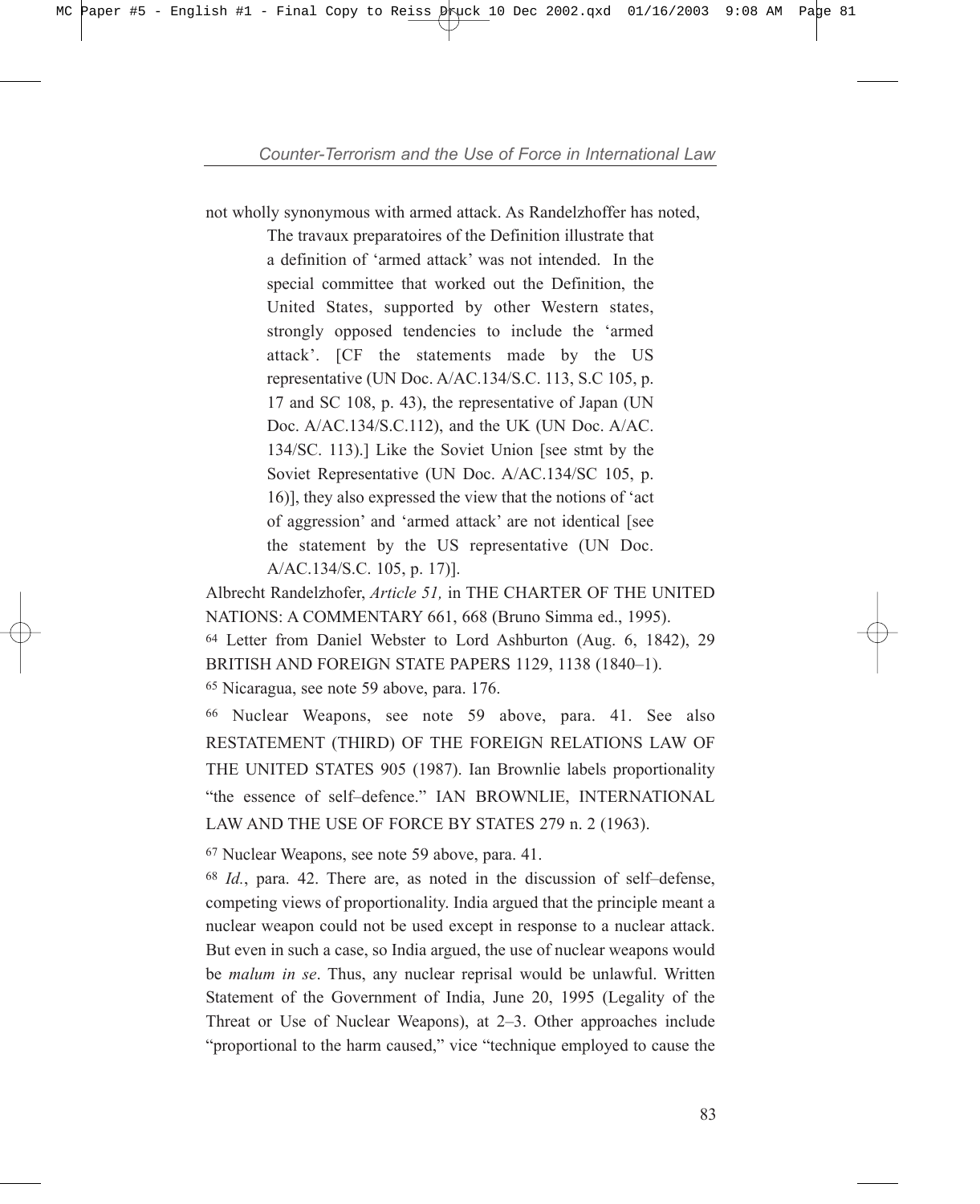harm," and "proportional to the force needed to cause the other side to desist." Compare the approach of the Netherlands and United States, both of which argued that the legality would be situational, with that of India. Observations of the Government of the Kingdom of the Netherlands, June 16, 1995 (Legality of the Threat or Use of Nuclear Weapons), at 12; Written Statement of the Government of the United States of America, June 20, 1995 (Legality of the Threat or Use of Nuclear Weapons), at 30.

<sup>69</sup> In a slightly different context, this approach lies at the heart of compellance strategies. On the issue of affecting an enemy's decision–making, see Jeanne M. Meyer, *Tearing Down the Facade: A Critical Look at the Current Law on Targeting the Will of the Enemy and Air Force Doctrine,* 51 AIR FORCE LAW REVIEW 143 (2001).

<sup>70</sup> Estimates of civilian casualties vary widely. Compare, e.g., Marc W. Herold, *A Dossier on Civilian Victims of United Statesí Aerial Bombing of Afghanistan: A Comprehensive Accounting,* Dec. 10, 2001 (visited June 18, 2002) <http://www.cursor.org/stories/civilian\_deaths.htm> (approximately 4,000 by Jan 1, 2002) with Carl Connetta, *Operation Enduring Freedom: Why a Higher Rate of Civilian Bombing Casualties,* Jan. 18, 2002 (visited June 18, 2002) <http://www.comw.org/pda/0201oef.html#ref7>  $(1,000-13,000$  over the same period). A Human Rights Watch Report is forthcoming on the subject (unreleased as of June 19, 2002).

<sup>71</sup> Protocol Additional (I) to the Geneva Convention of 12 August 1949, and Relating to the Protection of Victims of International Armed Conflicts, arts. 51.5(a) & 57.2(a)(iii) & (b), Dec. 12, 1977, 1125 U.N.T.S. 3, 16 INTERNATIONAL LEGAL MATERIALS 1391 (1977), reprinted ADAM ROBERTS & RICHARD GUELFF, DOCUMENTS ON THE LAWS OF WAR 419 (3d ed. 2000). On proportionality, see William J. Fenrick, *The Rule of Proportionality and Protocol Additional I in Conventional Warfare,* 98 MILITARY LAW REVIEW 91 (1982); Judith G. Gardam, *Proportionality and Force in International Law,* 87 AMERICAN JOURNAL OF INTERNATIONAL LAW 391 (1993).

<sup>72</sup> Yoram Dinstein has rejected the terminology "anticipatory" in favor of "interceptive" on the basis that former term suggests that preventive actions in the face of a "foreseeable" armed attack are legitimate. For Professor Dinstein, the question is whether or not the "other side has committed itself to an armed attack in an ostensibly irrevocable way." As he explains, "[t]he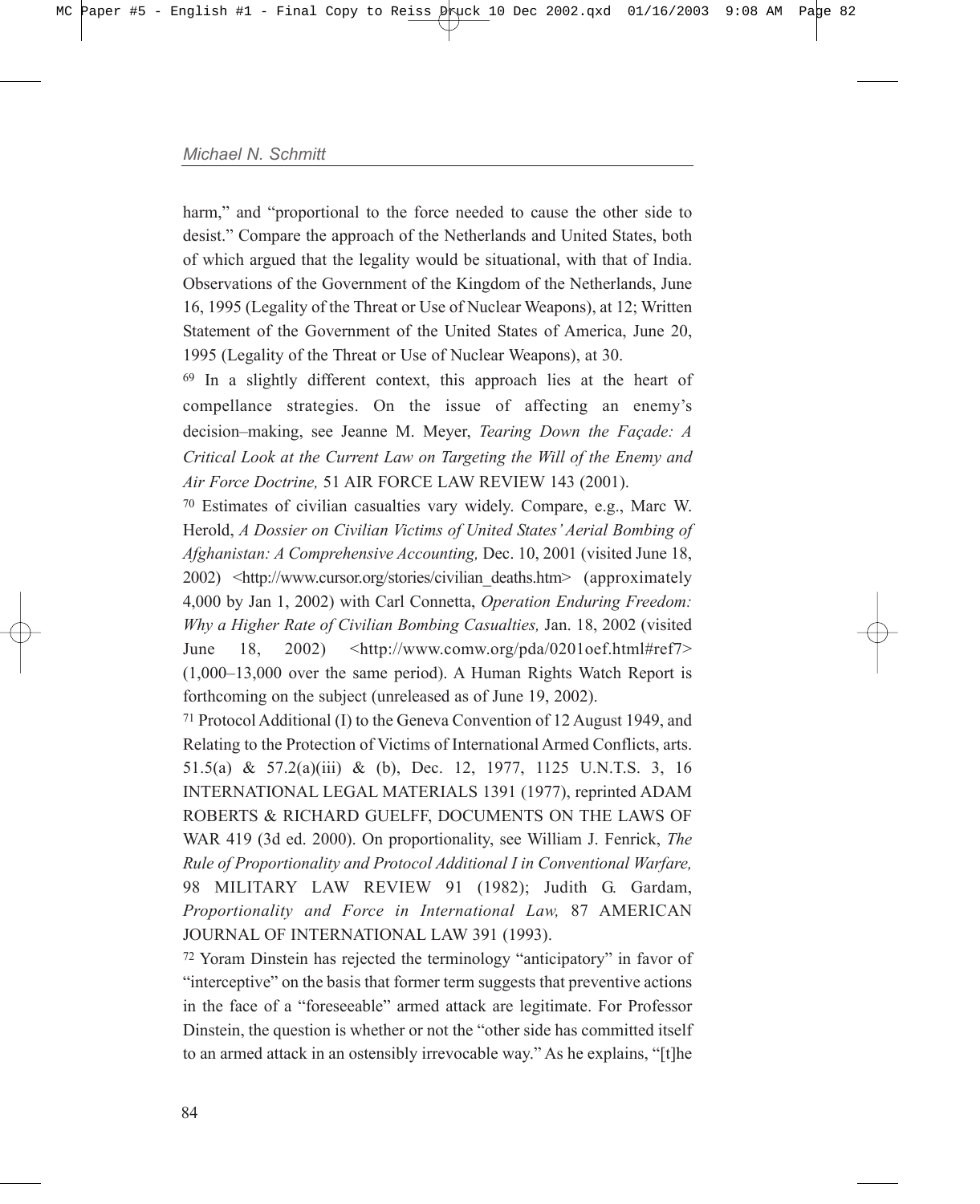crucial question is who embarks upon an irreversible course of action, thereby crossing the Rubicon. This, rather than the actual opening of fire, is what casts the die and forms what may be categorized as an incipient armed attack. It would be absurd to require that the defending State should sustain and absorb a devastating (perhaps a fatal) blow, only to prove an immaculate conception of self-defence." YORAM DINSTEIN, WAR, AGGRESSION AND SELF-DEFENSE 172 (3rd ed. 2001).

<sup>73</sup> See, e.g., Oscar Schachter, *The Right of States to Use Armed Force,* 82 MICHIGAN LAW REVIEW 1620, 1634-35 (1984).

<sup>74</sup> Schmitt, see note 60 above, at 932.

<sup>75</sup> See, e.g., Antonio Cassese, *Terrorism is also Disrupting Some Crucial Legal Categories of International Law,* European Journal of International Law Discussion Forum (visited June 18, 2002) <http://www.ejil.org/forum\_WTC/ny-cassese.html>. See also Giorgio Gaja, *In What Sense Was There an "Armed Attack"?*, European Journal of International Law Discussion Forum (visited June 18, 2002) <http://www.ejil.org/forum\_WTC/ny-gaja.html>.

<sup>76</sup> Ireland's Ambassador to the United Nations, who was acting as President of the Security Council, noted the unanimous support of the Council following the briefing on the United States' and United Kingdom's operations in self-defense. Christopher S. Wren, *U.S. Advises UN Council More Strikes Could Come*, N.Y. TIMES, Oct. 9, 2001, at B5.

<sup>77</sup> S.C. Res.1378 (Nov. 14, 2002); S.C. Res. 1386 (Dec. 20, 2001); S.C. Res. 1390 (Jan. 16, 2002). Specific reference was made to Usama bin Laden and the Al Qaeda network in January resolution.

 $78$  For a pre–9/11 discussion of the alternatives, and the appropriateness of each, see Walter Gary Sharp, *The Use of Armed Force Against Terrorism: American Hegemony or Impotence?,* 1 CHICAGO JOURNAL OF INTERNATIONAL LAW 37 (2000).

<sup>79</sup> A crime against humanity involves the commission of certain acts, including murder and "other inhumane acts . . . causing great suffering, or serious injury to body or to mental or physical health" when committed as part of a widespread or systematic attack directed against any civilian population. (Rome Statute for the International Criminal Court, art. 7.1), reprinted in 37 INTERNATIONAL LEGAL MATERIALS 999 (1998), M. CHERIF BASSIOUNI, THE STATUTE OF THE INTERNATIONAL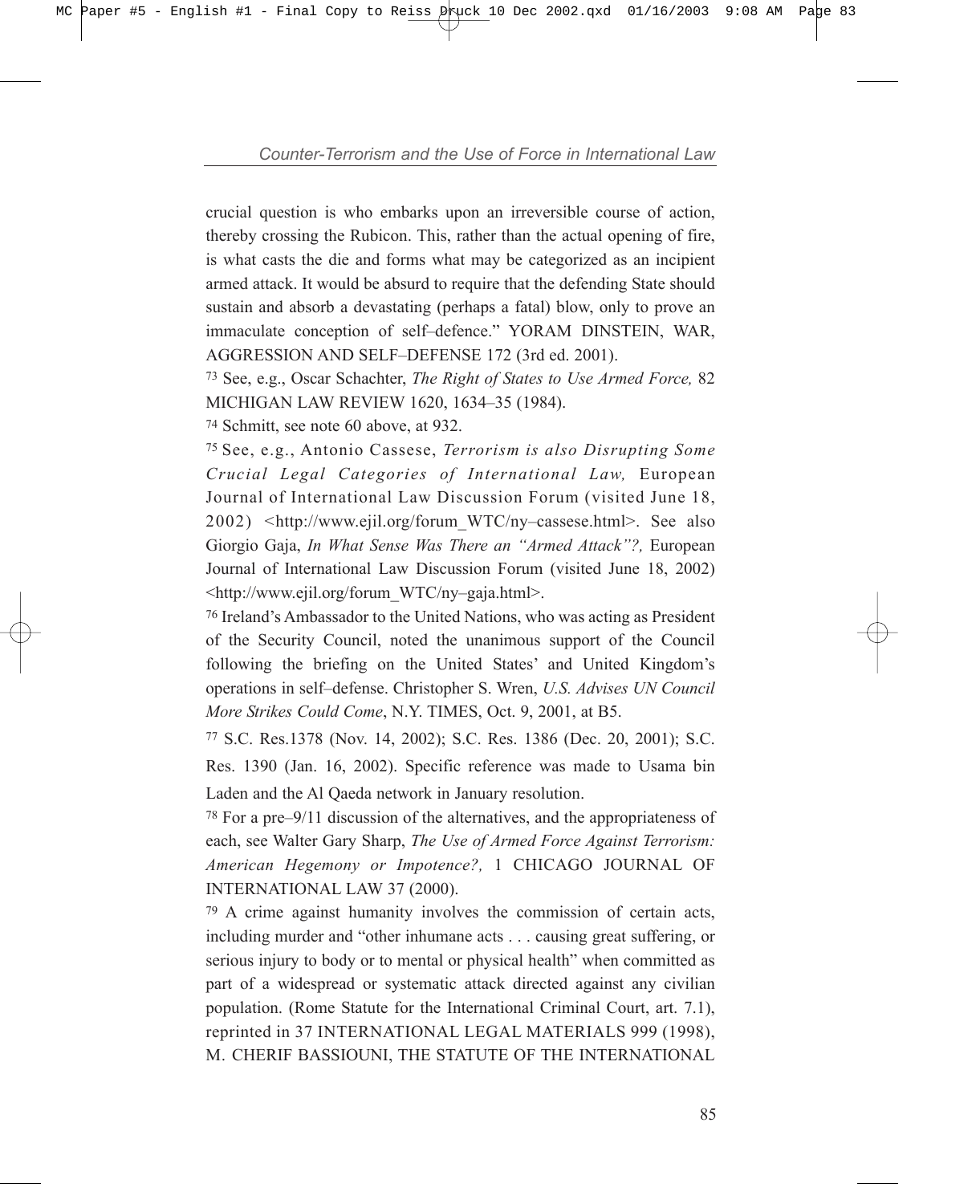COURT: A DOCUMENTARY HISTORY 39 (1999), and (visited June 18, 2002) <www.un.org/law/icc/texts/romefra.htm>. Widespread consensus exists that the attacks of 9/11 constituted crimes against humanity. For an analysis of its applicability to the 9/11 attacks, see Cassese, see note 75 above.

<sup>80</sup> Hague Convention for the Suppression of Unlawful Seizure of Aircraft, Dec. 16, 1970, art. 1, 22 U.S.T. 1641, 10 International Legal Materials 133 (1971); Tokyo Convention on Offences and Certain Other Acts Committed on Board Aircraft, Sept. 14, 1963, 20 U.S.T. 2941, 704 U.N.T.S. 219; Montreal Convention on the Suppression of Unlawful Acts Against The Safety of Civil Aviation, Sept. 23, 1971, 24 U.S.T. ß 565, T.I.A.S. No. 7570; Convention for the Suppression of Unlawful Seizure of Aircraft, Dec. 16, 1970, art. 1, 22 U.S.T. 1641, 860 U.N.T.S. 105, 107. On the applicability, or difficulties thereof, of the treaties to the 9/11 attacks, see Arnold N. Pronto, *Comment,* ASIL Insights, Sept. 2001 (visited June 18, 2002) <http://www.asil.org/insights/insigh77.htm>.

<sup>81</sup> Professor M. Cherif Bassiouni has convincingly argued that the international law governing this topic is not comprehensive. ì[G]overnments have avoided developing an international legal regime to prevent, control, and suppress terrorism, preferring instead the hodgepodge of thirteen treaties that currently address its particular manifestations." M. Cherif Bassiouni, *Legal Control of International Terrorism: A* Policy-Oriented Assessment, 43 HARVARD INTERNATIONAL LAW JOURNAL 83 (2002).

<sup>82</sup> Antiterrorism Act of 1990, 18 United States Code ßß 2331 et seq.

<sup>83</sup> 18 United States Code ß 32.See Jordan J. Paust, *Addendum: Prosecution of Mr. bin Laden et al. for Violations of International Law and Civil Lawsuits by Various Victims,* ASIL Insights, Sept. 21, 2001 (visited June 18, 2002) <http://www.asil.org/insights/insigh77.htm>. Professor Paust also discusses the possibility of civil suits against the perpetrators.

<sup>84</sup> David Johnson, Don Van Nata & Judith Miller, *Qaeda Lieutenants Form Terror Alliance,* INTERNATIONAL HERALD TRIBUNE, June 17, 2002, at 1.

<sup>85</sup> On the continuing operations of the organization, see David Johnston, Don Van Natta Jr. and Judith Miller, *Qaeda's New Links Increase Threats From Far-Flung Sites, N.Y. TIMES, June 16, 2002, at 1.*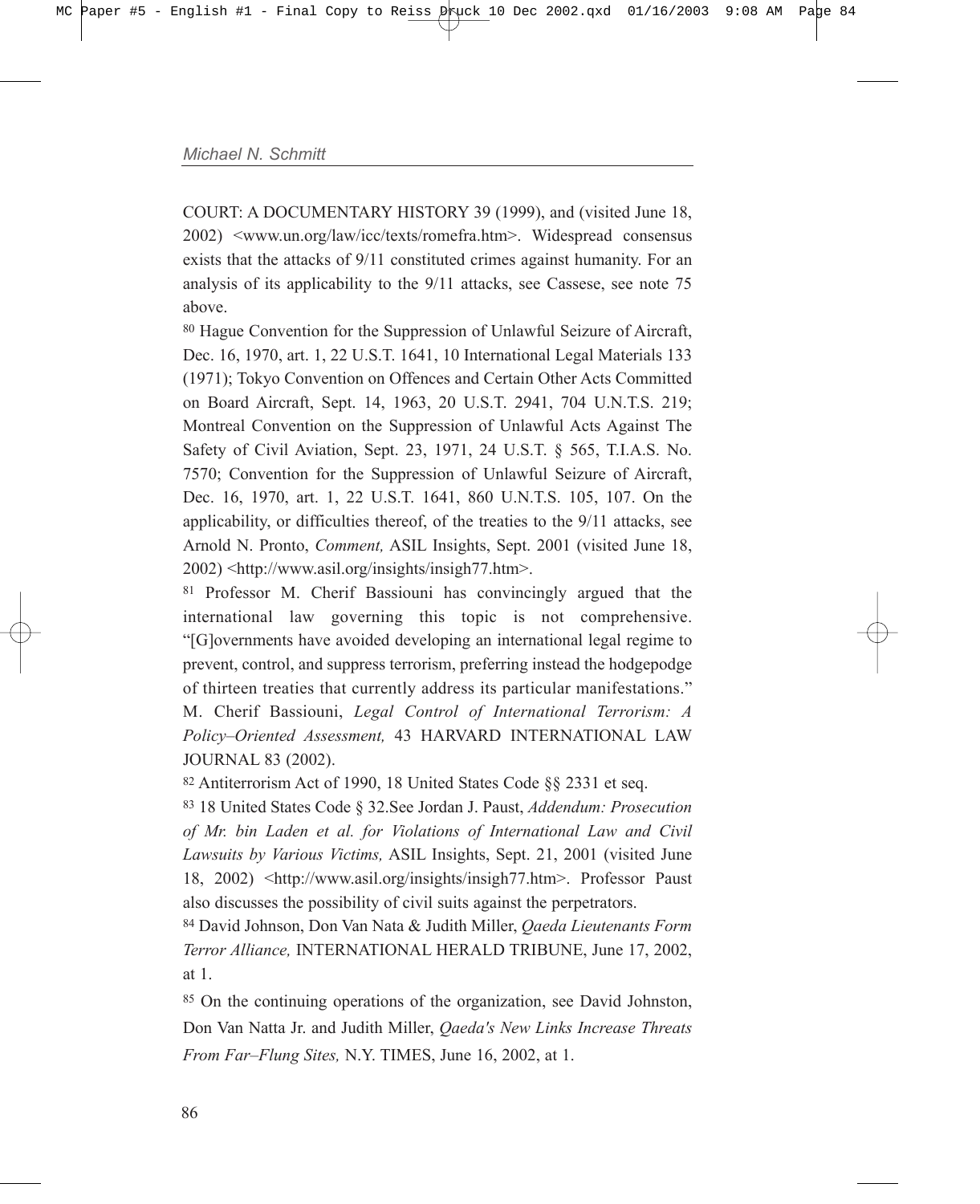<sup>86</sup> UN CHARTER, 2(4).

<sup>87</sup> Randelzhoffer, Article 2(4), see note 41 above, at 117. See also Declaration on Principles of International Law Concerning Friendly Relations and Cooperation Among States in Accordance with the Charter of the United Nations:

> Every State has a duty to refrain in its international relations from the threat or use of force against the territorial integrity or political independence of any State, or in any other manner inconsistent with the purposes of the United Nations. Such a threat or use of force constitutes a violation of international law and the Charter of the United Nations and shall never be employed as a means of settling international issues.

G.A. Res. 2625 (XXV), UN GAOR, 25th Sess., annex, UN Doc. A/Res/2625 (1970), reprinted in 65 AMERICAN JOURNAL OF INTERNATIONAL LAW 243 (1971) and in KEY RESOLUTIONS OF THE UNITED NATIONS GENERAL ASSEMBLY, 1946-1996 (Dietrich Rauschning, Katja Wiesbrock & Martin Lailach eds., 1997), at 3 [hereinafter Declaration on Friendly Relations]. The resolution was adopted by acclamation.

88 "Aggression is the use of armed force by a State against the ... territorial integrity . . . of another State." Definition of Aggression, annex, art. 1, G.A. Res. 3314 (XXIX), UN GAOR, 29th Sess., Supp. No. 31, at 142, UN Doc. A/9631 (1975), 13 INTERNATIONAL LEGAL MATERIALS 710 (1974). Additionally, pursuant to Article 3, aggression includes "[t]he invasion or attack by the armed forces of a State of the territory of another State.  $\dots$ ." <sup>89</sup> S.S. Lotus (Fr. v. Turk.) 1927 P.C.I.J. (ser. A) No. 10, at 4, 88 (Moore, J., dissenting).

<sup>90</sup> Declaration on Friendly Relations, see note 87 above.

<sup>91</sup> Declaration on Measures to Eliminate International Terrorism, G.A. Res. 49/60, UN GAOR 6th Comm., 49th Sess., 84th plen. mtg., UN Doc. A/49/743 (1994); Declaration to Supplement the 1994 Declaration on Measures to Eliminate International Terrorism, G.A. Res. 51/210, UN GAOR 6th Comm., 51st Sess., 88th plen. mtg., UN Doc. A/51/631 (1996). <sup>92</sup> Professor Robert Turner perceptively offered an analysis along these lines in the aftermath of the September 11 attacks. Robert F. Turner,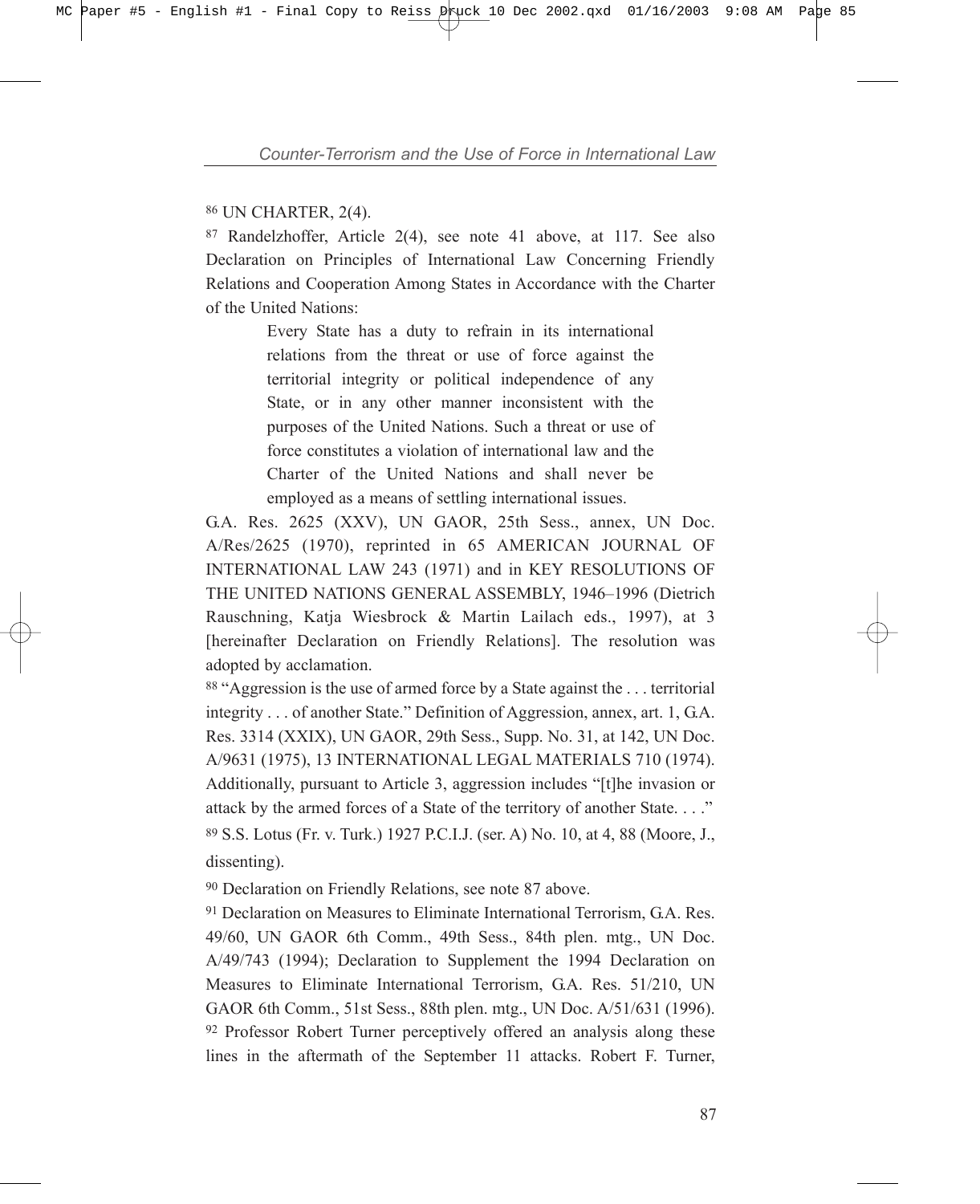*International Law And The Use Of Force In Response To The World Trade Center And Pentagon Attacks,* Jurist, (visited June 18, 2002) <http://jurist.law.pitt.edu/forum/forumnew34.htm>. On the subject of self-help, see also Guy B. Roberts, *Self-Help in Combating State–Sponsored Terrorism: Self Defense and Peacetime Reprisals, 19* CASE WESTERN RESERVE JOURNAL OF INTERNATIONAL LAW 243 (1987); Franz W. Paasche, *The Use of Force in Combating Terrorism,* 25 COLUMBIA JOURNAL OF TRANSNATIONAL LAW 377 (1987); Oscar Schachter, *The Extra-Territorial Use of Force against Terrorist Bases,* 11 HOUSTON JOURNAL OF INTERNATIONAL LAW 309 (1989).

<sup>93</sup> On the Cambodian incursions, see Timothy Guiden, *Defending America's Cambodian Incursion,* 11 ARIZONA JOURNAL OF INTERNATIONAL AND COMPARATIVE LAW 215 (1994); John Fried, *United States Military Intervention in Cambodia in the Light of International Law,* reprinted in 3 THE VIETNAM WAR AND INTERNATIONAL LAW 100 (Richard Falk, ed. 1972); *International Law and Military Operations Against Insurgents in Neutral Territories,* 68 COLUMBIA LAW REVIEW 1127 (1968).

<sup>94</sup> See statement of [then] Israeli Ambassador to the UN, Benjamin Netanyahu, UN Doc. S/PV.2615, at 86–7 (Oct. 4, 1985).

<sup>95</sup> S.C. Res. 573 (Oct. 4, 1985).

<sup>96</sup> *Id.*

<sup>97</sup> See W. Michael Reisman, *International Legal Responses to Terrorism,* 22 HOUSTON JOURNAL OF INTERNATIONAL LAW 3, 53 (1999); G.A. Res. 45/150, UN GAOR 3d Comm., 45th Sess., 69th plen. mtg., UN Doc. A/Res/45/150 (1990).

<sup>98</sup> First Operation Provide Comfort, later Northern Watch. The author was Staff Judge Advocate of the operations during this period.

<sup>99</sup> See, e.g., Department of State, 1999 Country Reports on Human Rights Practices: Turkey (visited June 18, 2002) <//www.state.gov/www/global/human\_rights/1999\_hrp\_report/turkey.html> <sup>100</sup> Ruth Wedgwood, *Responding to Terrorism: The Strikes Against bin Laden,* 24 YALE JOURNAL OF INTERNATIONAL LAW 559 (1999); Leah M. Campbell, *Defending Against Terrorism: A Legal Analysis of the Decision to Strike Sudan and Afghanistan,* 74 TULANE LAW REVIEW 1067 (2000).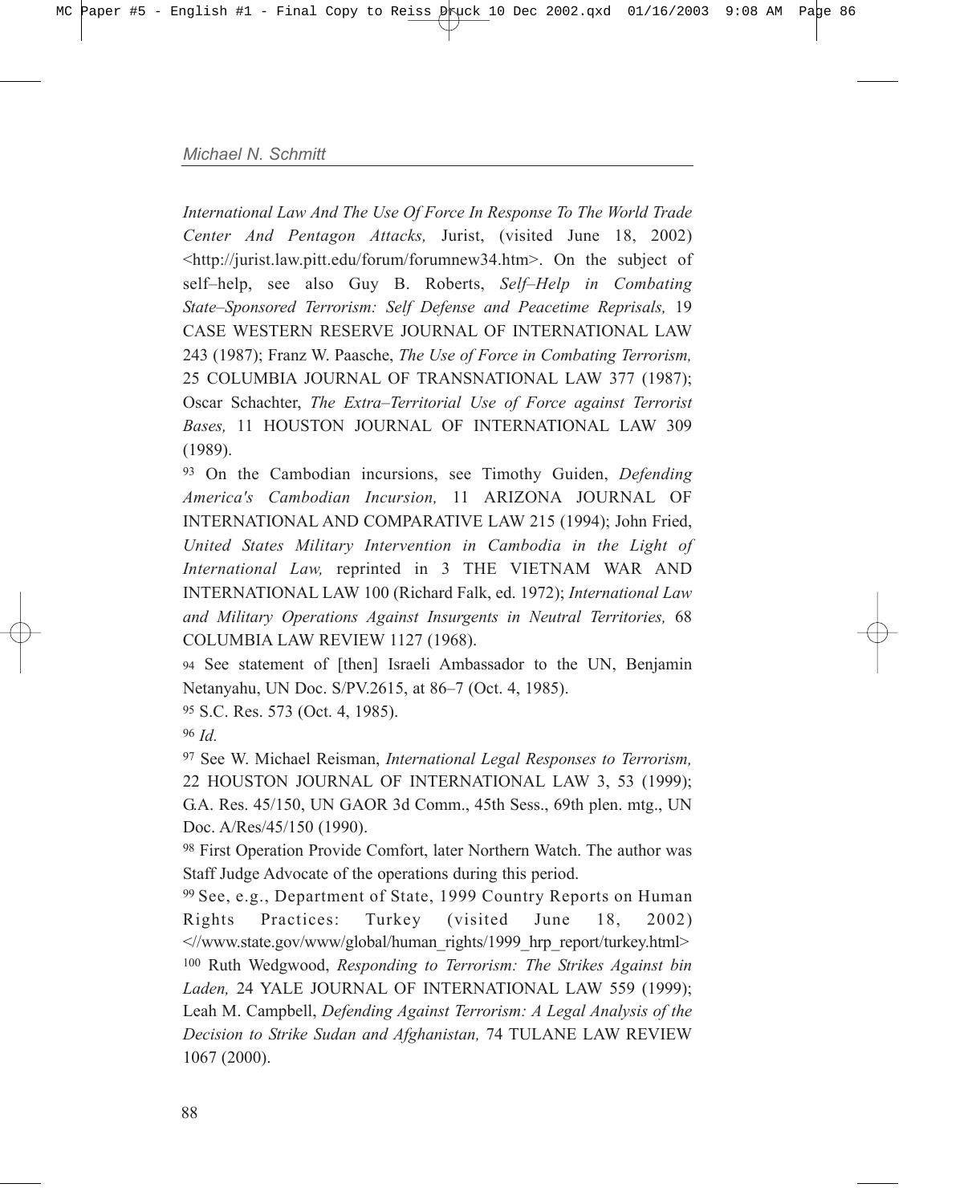<sup>101</sup> On the confusion surrounding whether the facility was involved in terrorist activities, see Vernon Loeb, *U.S. Wasnít Sure Plant Had Nerve Gas Role; Before Sudan Strike, CIA Urged More Tests,* WASHINGTON POST, Aug. 21, 1999, at A1.

<sup>102</sup> Reisman, see note 97 above, at 54.

<sup>103</sup> In S.C. Res. 1291 (Feb. 24, 2000), the Council authorized the United Nations Organization Mission in the Democratic Republic of the Congo. For details and background, see <http://www.un.org/Depts/dpko/monuc/monuc\_body.htm> (visited June 18, 2002).

<sup>104</sup> On the Caroline incident in the context of the issue at hand, see Reisman, see note 97 above, at 42–47. On the facts, see R.Y. Jennings, *The Caroline and McLeod Cases,* 32 AMERICAN JOURNAL OF INTERNATIONAL LAW 82 (1938).

<sup>105</sup> Letter from Lord Ashburton to Daniel Webster (July 28, 1842), 30 BRITISH AND FOREIGN STATE PAPERS 195. 106

> A necessity of self-defence, instant, overwhelming, leaving no choice of means, and no moment for deliberation. It will be for it to show, also, that the local authorities of Canada, even supposing the necessity of the moment authorized them to enter the territories of The United States at all, did nothing unreasonable or excessive; since the act, justified by the necessity of self-defence, must be limited by that necessity, and kept clearly within it. It must be shown that admonition or remonstrance to the persons on board the Caroline was impracticable, or would have been unavailing; it must be shown that day-light could not be waited for; that there could be no attempt at discrimination between the innocent and the guilty; that it would not have been enough to seize and detain the vessel; but that there was a necessity, present and inevitable, for attacking her in the darkness of the night, while moored to the shore, and while unarmed men were asleep on board, killing some and wounding others, and then drawing her into the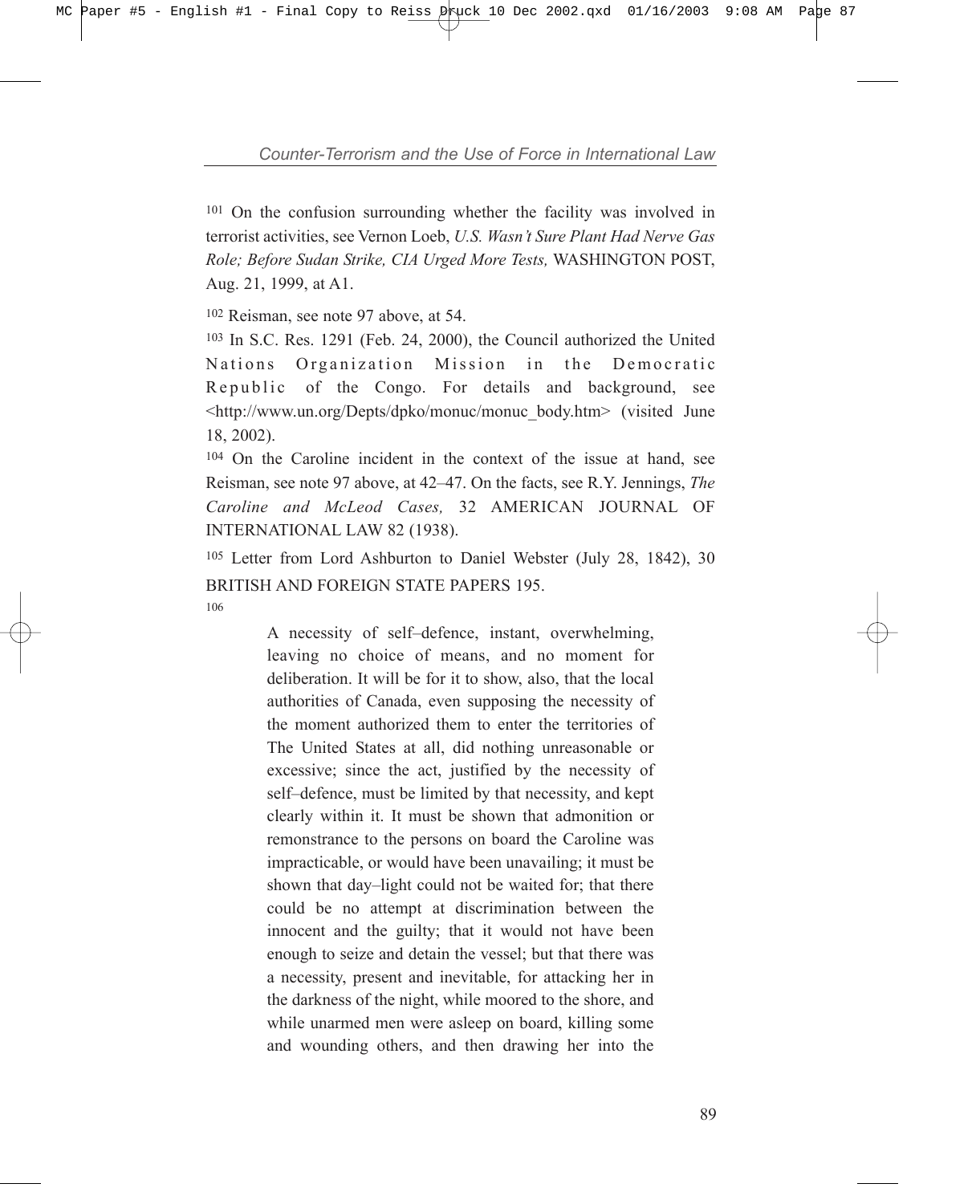current, above the cataract, setting her on fire, and, careless to know whether there might not be in her the innocent with the guilty, or the living with the dead, committing her to a fate which fills the imagination with horror. A necessity for all this, the Government of The United States cannot believe to have existed.

Jennings, see note 104 above, at 89 (quoting Daniel Webster).

<sup>107</sup> Murphy, *Contemporary Practice* 2002, see note 38 above, at 244. The situation caused divisions within the Taliban and Afghan religious leadership. Clearly, unanimity did not exist as to how to respond to the US demands. John F. Burns, *Afghans Coaxing bin Laden, But U.S. Rejects Clerics' Bid,* N.Y. TIMES, Sept. 21, 2001, at A1.

<sup>108</sup> Murphy, *Contemporary Practice* 2002, see note 38 above, at 244.

<sup>109</sup> Elisabeth Bumiller, *President Rejects Offer By Taliban For Negotiations,* N.Y. TIMES, Oct. 15, 2001, at A1.

<sup>110</sup> S.C. Res. 1333 (2000).

111 UK Press Release, see note 8 above, at paras. 14–15.

<sup>112</sup> On the conduct of forces in another country, see THE HANDBOOK OF THE LAW OF VISITING FORCES (Dieter Fleck ed., 2001).

<sup>113</sup> Address Before a Joint Session of the Congress, see note 15 above, at 1349.

114 US Letter, see note 21 above.

<sup>115</sup> UK Press Release, see note 8 above, 8, para. 16.

<sup>116</sup> See *id.* generally. See also the update to the UK press release. United Kingdom Press Release, 10 Downing Street Newsroom, *Responsibility for the Terrorist Atrocities in the United States,* Nov. 14, 2001 (visited June 18, 2002) <http://www.pm.gov.uk/news.asp?NewsId=3025>.

<sup>117</sup> UK Press Release, see note 8 above, para.12.

<sup>118</sup> *Id.*, para. 13.

<sup>119</sup> On the issue of State responsibility, see Gregory Townsend, *State Responsibility for Acts of De Facto Agents,* 14 ARIZONA JOURNAL OF INTERNATIONAL AND COMPARATIVE LAW 635 (1997); Ian Brownlie, *International Law and the Activities of Bands,* 7 INTERNATIONAL AND COMPARATIVE LAW QUARTERLY 712 (1958).

<sup>120</sup> Declaration on Measures to Eliminate International Terrorism, G.A. Res. 49/60, UN GAOR 6th Comm., 49th Sess., 84th plen. mtg., UN Doc.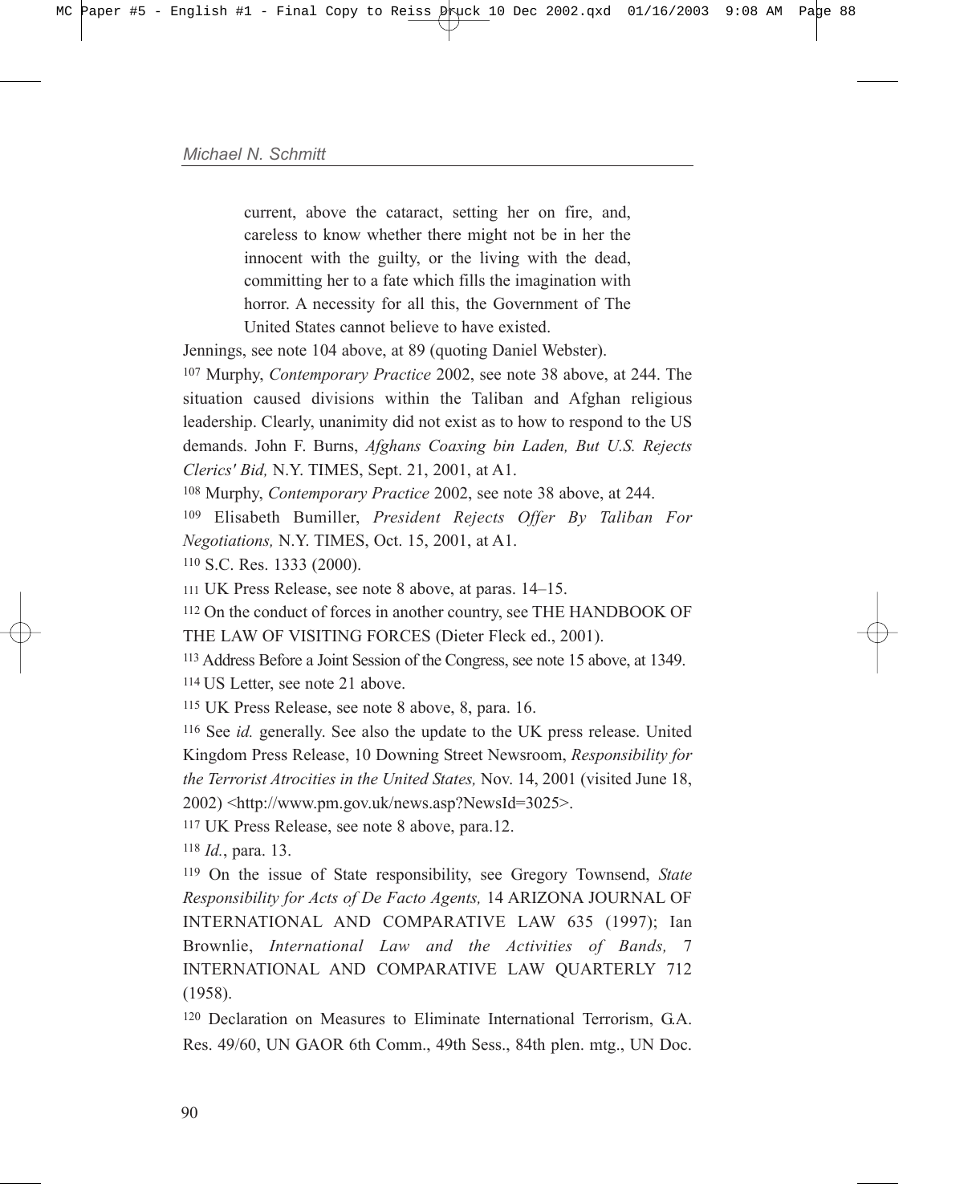A/49/743 (1994); Declaration to Supplement the 1994 Declaration on Measures to Eliminate International Terrorism, G.A. Res. 51/210, UN GAOR 6th Comm., 51st Sess., 88th plen. mtg., UN Doc. A/51/631 (1996).  $121$  "Every state has the duty to refrain from organizing, instigating, assisting or participating in acts of civil strife or terrorist acts in another State or acquiescing in organized activities within its territory directed towards the commission of such acts, when the acts referred to in the present paragraph involve a threat or use of force." Declaration on Friendly Relations, see note 87 above, prin. 1.

<sup>122</sup> "No state shall organize, assist, foment, finance, incite, or tolerate subversive, terrorist or armed activities directed toward the violent overthrow of another regime . . ." G.A. Resolution 2131, UN GOAR, 20th Sess., Supp. No. 14, at 107, UN Doc. A/6221 (1965). 123

> The organization, or the encouragement of the organization, by the authorities of a State, of armed bands within its territory or any other territory for incursions into the territory of another State, or the toleration of the organization of such bands in its own territory, or the toleration of the use by such armed bands of its territory as a base of operations or as a point of departure for incursions into the territory of another State, as well as direct participation in or support of such incursions.

Draft Code of Offenses Against the Peace and Security of Mankind, art. 2(4), (visited June 18, 2002) <http://www.un.org/law/ilc/texts/offfra.htm>.

<sup>124</sup> Corfu Channel Case (Merits), 1949 I.C.J. Rep. 4, 22.

<sup>125</sup> See discussion in JAMES CRAWFORD, THE INTERNATIONAL LAW COMMISSION'S ARTICLES ON STATE RESPONSIBILITY: INTRODUCTION, TEXT AND COMMENTARIES 77-85 (2002). Article 2 of the International Law Commission's Articles on State Responsibility (adopted by the Commission in 2001) provides that "There" is an internationally wrongful act of a State when conduct consisting of an act or omission: (a) is attributable to the State under international law; and (b) constitutes a breach of an international obligation of the State." International Law Commission, Articles on State Responsibility, reprinted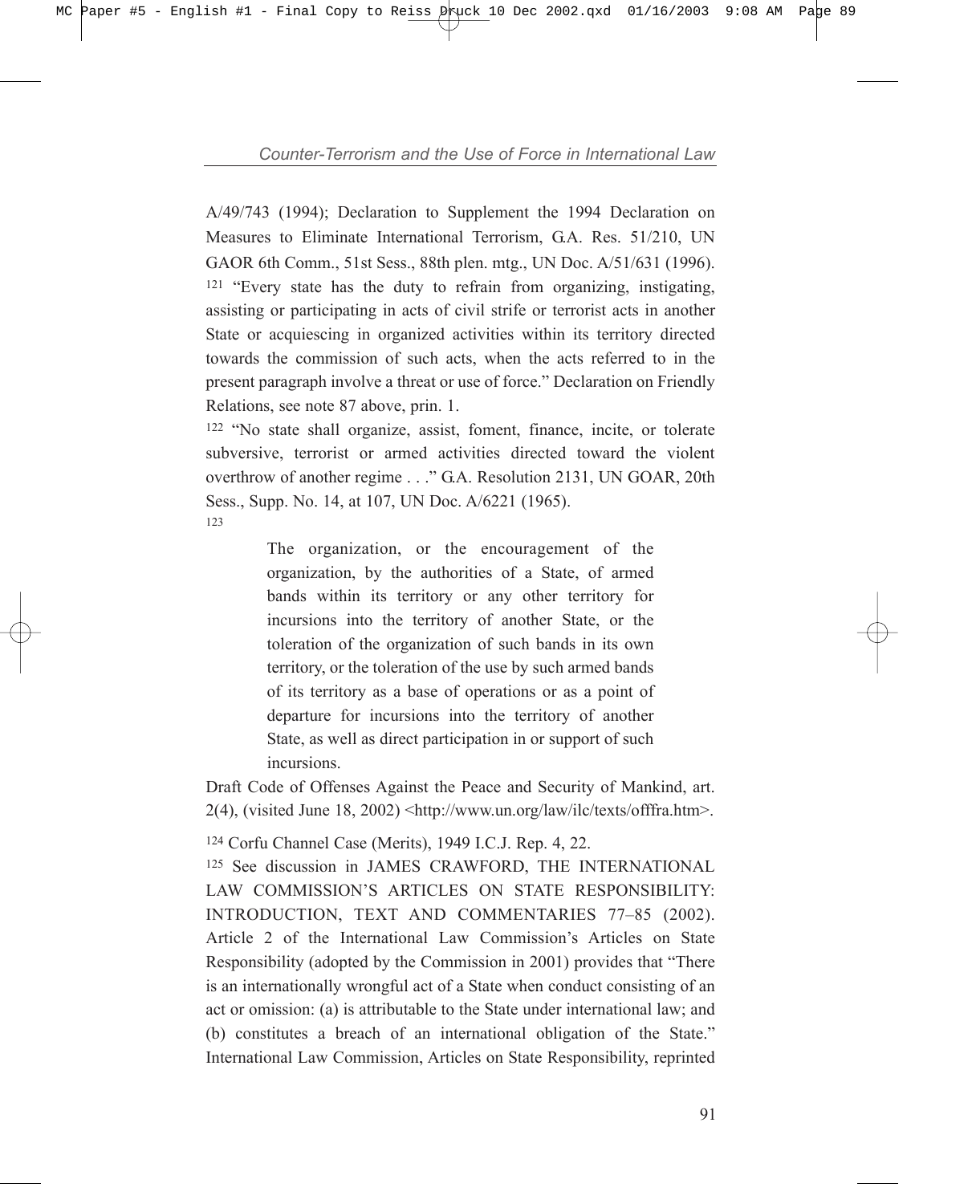in *id.* at 61. These elements have been articulated in a number of tribunals. Among those referenced specifically by Professor Crawford are: Phosphates in Morocco, Preliminary Objections, 1938, P.C.I.J., Series A/B, No. 74, p. 10; United States Diplomatic and Consular Staff in Tehran, I.C.J. Reports 1980, p. 3; Military and Paramilitary Activities in and against Nicaragua (Nicaragua v. US), Merits, I.C.J. Reports 1986, p. 14, 117–118, para. 226; Gabcikovo-Nagymaros Project (Hungary/Slovakia), I.C.J. Reports 1997, p. 7, 54, para. 78.

<sup>126</sup> The Commentary to the ILC Articles on State Responsibility describes a "state" as "a real organized entity, a legal person to act under international law." Crawford, see note 125 above, at 82 (para. 5 of commentary to art. 2).

 $127$  Articles on State Responsibility, see note 125 above, arts. 34–37. Restitution is reestablishing "the situation which existed before the wrongful act was committed" (art. 35); compensation is covering any financially assessable damage not made good by restitution (art.  $36$ ); satisfaction is "an acknowledgement of the breach, an expression of regret, a formal apology or another appropriate modality" that responds to shortfalls in restitution and compensation when making good the injury caused (art. 37).

<sup>128</sup> *Id.*, art. 49.1.

<sup>129</sup> Crawford, see note 125 above, at 281.

<sup>130</sup> Articles on State Responsibility, see note 125 above, art. 52.3(a).

<sup>131</sup> *Id.*, art. 51.

<sup>132</sup> *Id.*, art. 52.1.

<sup>133</sup> Certain countermeasures employing force are permissible. An example would be sending agents into a State to apprehend a terrorist whom that State wrongfully refused to extradite. Mary Ellen O'Connell, *Lawful Responses to Terrorism,* Jurist (visited June 18, 2002) < http://jurist.law.pitt.edu/forum/forumnew30.htm>.

<sup>134</sup> Articles on State Responsibility, see note 125 above, art. 50.1(a).

<sup>135</sup> *Id.*, art. 8.

<sup>136</sup> Nicaragua, see note 59 above, para. 115.

<sup>137</sup> *Id*., para. 86.

<sup>138</sup> Articles of State Responsibility, see note 125 above, art. 11.

139 United States Diplomatic and Consular Staff in Tehran (Iran v. USA), 1980 I.C.J. 3.

 $140$  According to the court, Iranian authorities were "fully aware of their obligations to protect the premises of the U.S. Embassy and its diplomatic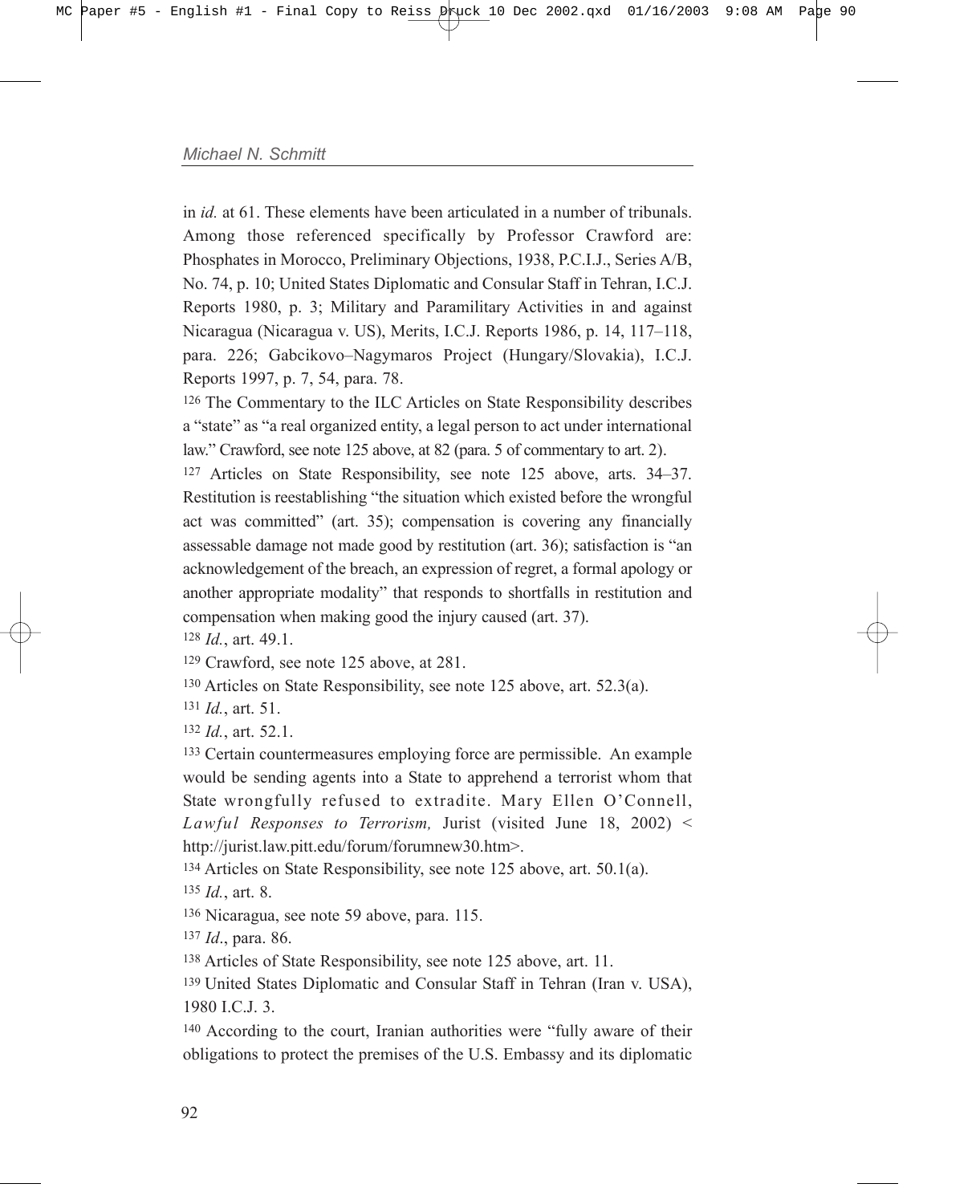and consular staff from any attack  $[,]$ ... had the means at their disposal to perform their obligations [but,] . . . completely failed to comply." *Id.*, para. 68. <sup>141</sup> *Id.*, para. 73.

<sup>142</sup> *Id.*, para. 74.

<sup>143</sup> This reality explains why the prohibition on forcible countermeasures is reasonable; the ban is compensated for in those cases where one might most want to engage in them  $-$  when victimized by an armed attack  $-$  by the existence of the right to self-defense. Conversely, the various limits on self-defense are compensated for by the fact that once the need for self-defense vanishes, the State that committed the wrongful attack remains liable for the consequences under the law of State responsibility. The classic example is the Iraqi invasion of Kuwait in 1990. In S.C. Res. 681 (Apr. 3, 1991), the Security Council found that "Iraq  $\ldots$  is liable under international law for any direct loss, damage, including environmental damage and the depletion of natural resources, or injury to foreign Governments, nationals and corporations, as a result of Iraq's unlawful invasion and occupation of Kuwait." It subsequently established the United Nations Compensation Commission to handle claims in S.C. Res. 692 (May 20, 1991).

<sup>144</sup> For instance, Oscar Schachter has argued "When a government provides" weapons, technical advice, transportation, aid and encouragement to terrorists on a substantial scale, it is not unreasonable to conclude that an armed attack is imputable to the government." Oscar Schachter, *The Lawful Use of Force by a State Against Terrorists in Another Country,* reprinted in HENRY H. HAN, TERRORISM AND POLITICAL VIOLENCE 250 (1993). See also Alberto Coll, *The Legal and Moral Adequacy of Military Responses to Terrorism,* 81 PROCEEDINGS OF THE AMERICAN SOCIETY OF INTERNATIONAL LAW 297 (1987).

 $145$  Nicaragua, see note 59 above (Schwebel dissent) at  $258-259$ , para. 6. 146 International Criminal Tribunal for Yugoslavia, Case IT-94-1, Prosecutor v. Tadic, 38 INTERNATIONAL LEGAL MATERIALS 1518 (1999), at paras. 120 & 145.

 $147$  Glennon, see note 3 above, at  $540-41$ .

<sup>148</sup> For instance, Michael Reisman has identified nine basic categories of unilateral uses of force that enjoyed a significant degree of community support: "self-defense, which has been construed quite broadly;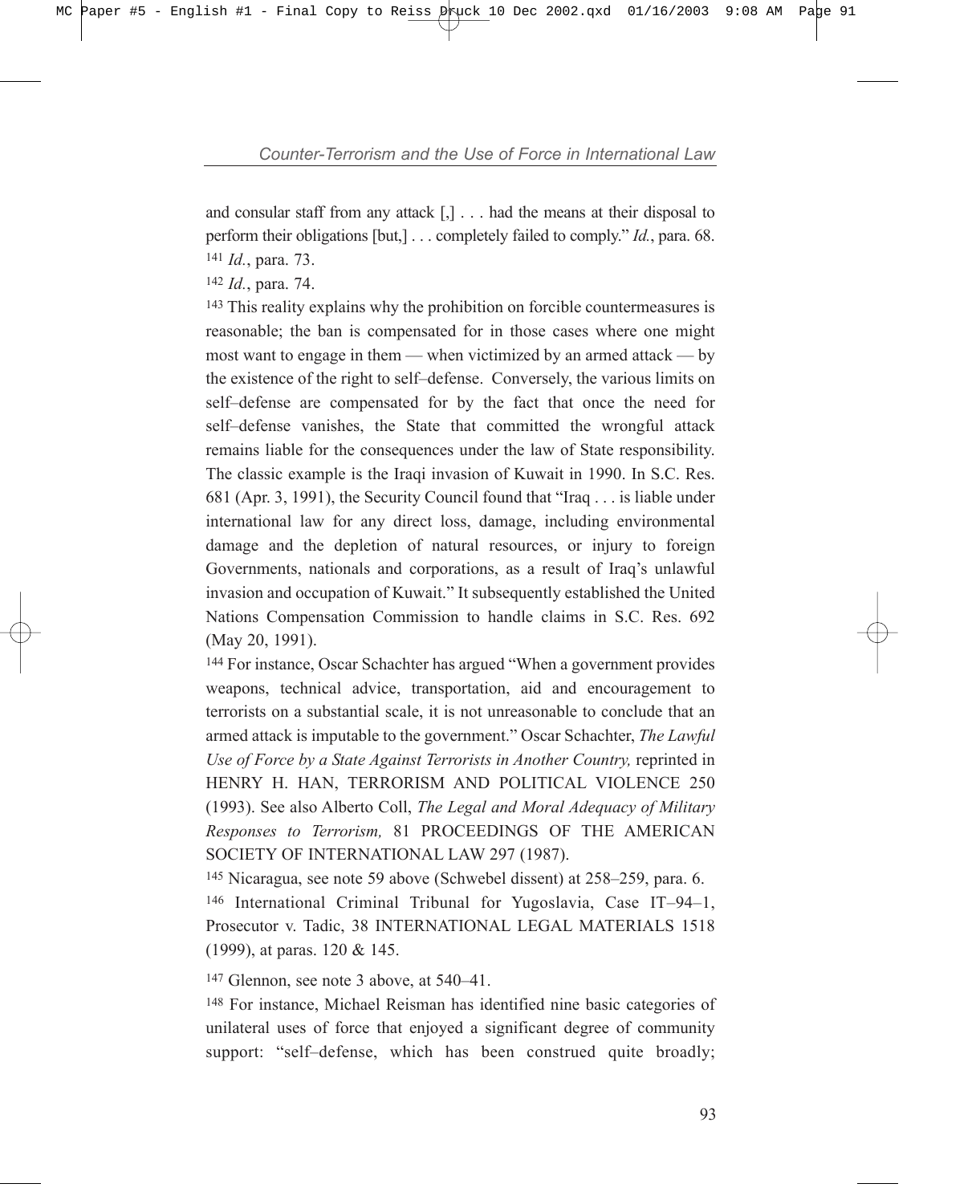self-determination and decolonization; humanitarian intervention: intervention by the military instrument within spheres of influence and critical defense zones; treaty–sanctioned interventions within the territory of another State; use of the military instrument for the gathering of evidence in international proceedings; use of the military instrument to enforce international judgments; and counter measures, such as reprisals and retorsions.î W. Michael Reisman, *Criteria for the Lawful Use of Force in International Law,* 10 YALE JOURNAL OF INTERNATIONAL LAW 279, 281 (1985). See also W. Michael Reisman, *Article 2(4): The Use of* Force in Contemporary International Law, 78-79 PROCEEDINGS OF THE AMERICAN SOCIETY OF INTERNATIONAL LAW 74, 79-84 (1984–85); W. Michael Reisman, *War Powers: The Operational Code of Competence,* 83 AMERICAN JOURNAL OF INTERNATIONAL LAW 777 (1989).

<sup>149</sup> Such as physical survival and security for individuals and the tangible or intangible objects on which they rely, human dignity, social progress and quality of life, and "the right of peoples to shape their own political community." These aims derive from those expressed in the Preamble to the UN Charter:

> To save succeeding generations from the scourge of war, which twice in our life-time has brought untold sorrow to mankind, and to reaffirm faith in fundamental human rights, in the dignity and worth of the human person, in the equal rights of men and women and of nations large and small, and to establish conditions under which justice and respect for the obligations arising from treaties and other sources of international law can be maintained, and to promote social progress and better standards of life in larger freedom.

UN Charter, pmbl. The final aim was articulated in W. Michael Reisman, *Allocating Competences to Use Coercion in the Post–Cold War World: Practices, Conditions, and Prospects,* in LAW AND FORCE IN THE NEW INTERNATIONAL ORDER 26, 45 (Lori Damrosch & David J. Scheffer eds., 1991).

<sup>150</sup> Marian Nash Leich, U.S. Practice 80 AMERICAN JOURNAL INTERNATIONAL LAW 612, 633 (1986); Gregory Intoccia, *American Bombing of Libya: An International Legal Analysis,* 19 CASE WESTERN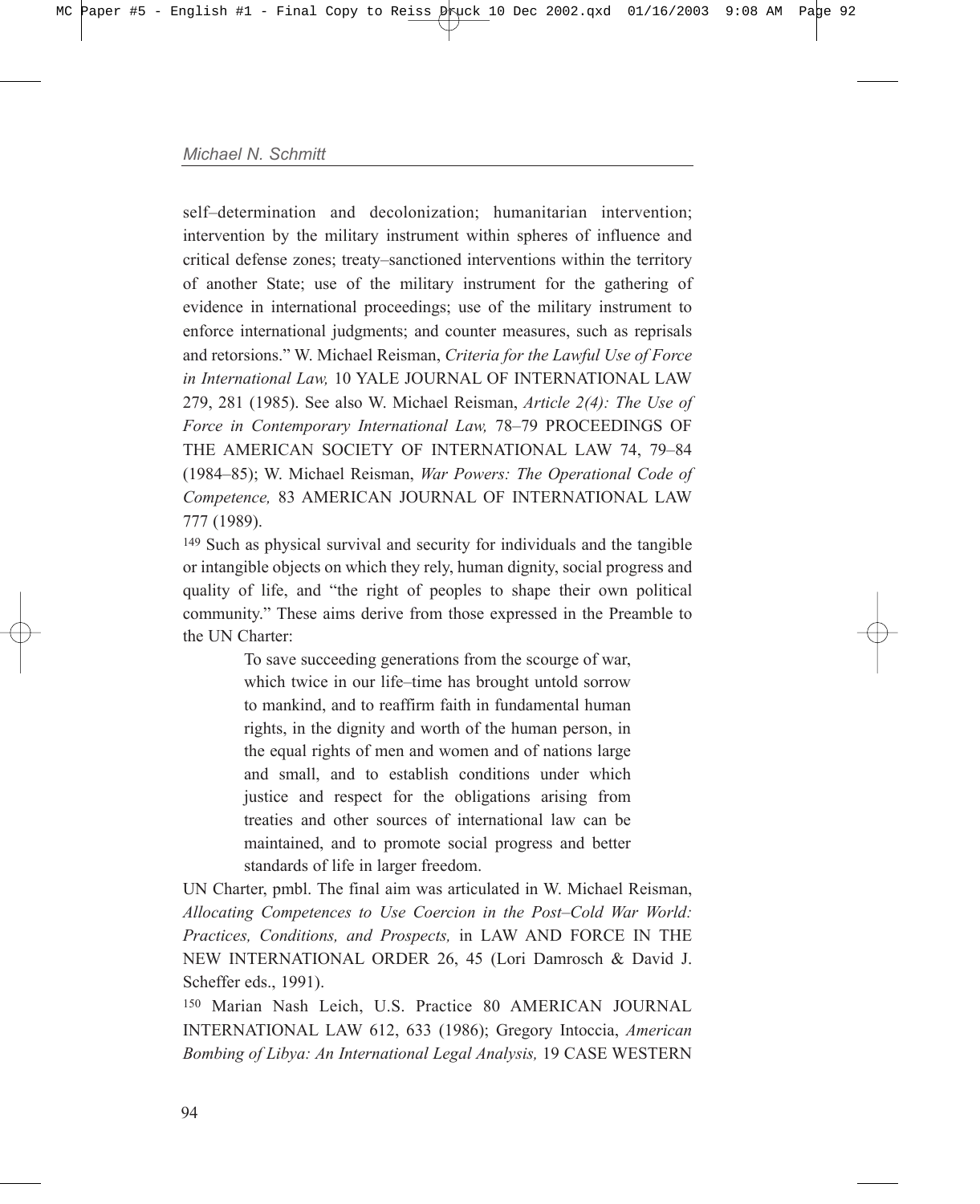RESERVE JOURNAL OF INTERNATIONAL LAW 177 (1987); Jeffrey A. McCredie, *The April 14, 1986 Bombing of Libya: Act of Self-Defense or Reprisal?,* 19 CASE WESTERN RESERVE JOURNAL OF INTERNATIONAL LAW 215 (1987); David Turndorf, *The U.S. Raid on Libya: A Forceful Response to Terrorism,* 14 BROOKLYN JOURNAL OF INTERNATIONAL LAW 187 (1988).

<sup>151</sup> See Reisman, *International Legal Responses*, see note 97 above, 33–34, for a detailed description of the international reaction. See also Stuart G. Baker, *Comparing the 1993 U.S Airstrike on Iraq to the 1986 Bombing of Libya: The New Interpretation of Article 51,* 24 GEORGIA JOURNAL OF INTERNATIONAL AND COMPARATIVE LAW 99 (1994).

<sup>152</sup> *Israelis Praise It While Arabs Vow to Avenge It,* CHICAGO TRIBUNE, Apr. 16, 1986, at A9.

 $153$  The NATO–Russia Council, approved in May 2002, is specifically tasked with countering terrorism. See Declaration by Heads of State and Government of NATO Member States and the Russian Federation, May 28, 2002 (visited June 18, 2002) <http://www.nato.int/docu/basictxt/b020528e.htm>.

<sup>154</sup> William Clinton, Address to the Nation on the Strike on Iraqi Intelligence Headquarters, 29 WEEKLY COMPILATION OF PRESIDENTIAL DOCUMENTS 1180-81 (June 26, 1993). For an excellent analysis on the state of international law regarding counter–terrorism in the wake of the US strikes, see Robert J. Beck and Anthony Clark Arend, "Don't Tread On Us": International Law and *Forcible State Responses To Terrorism,* 12 WISCONSIN INTERNATIONAL LAW JOURNAL 153 (1994). See also Robert F. Teplitz, *Taking Assassination Seriously: Did the United States Violate International Law in Responding to the Iraqi Plot to Kill George Bush,* 28 CORNELL INTERNATIONAL LAW JOURNAL 569 (1995).

 $155$  Baker, see note 151 above, at 99–101.

156 On the extent to which the Council was satisfied with the US evidence, see *U.S. Photo Evidence Convinces the UN,* TORONTO STAR, June 28, 1993, at A13.

<sup>157</sup> *Text of the State Department Report in Libya Under Qaddafi,* N.Y. TIMES, Jan. 9, 1986, at A6.

<sup>158</sup> The accused bombers were tried in Her Majesty's Advocate v. Abdelbaset ali Mohamed al Megrahi and Al Amin Khalifa Fhimah, Scot.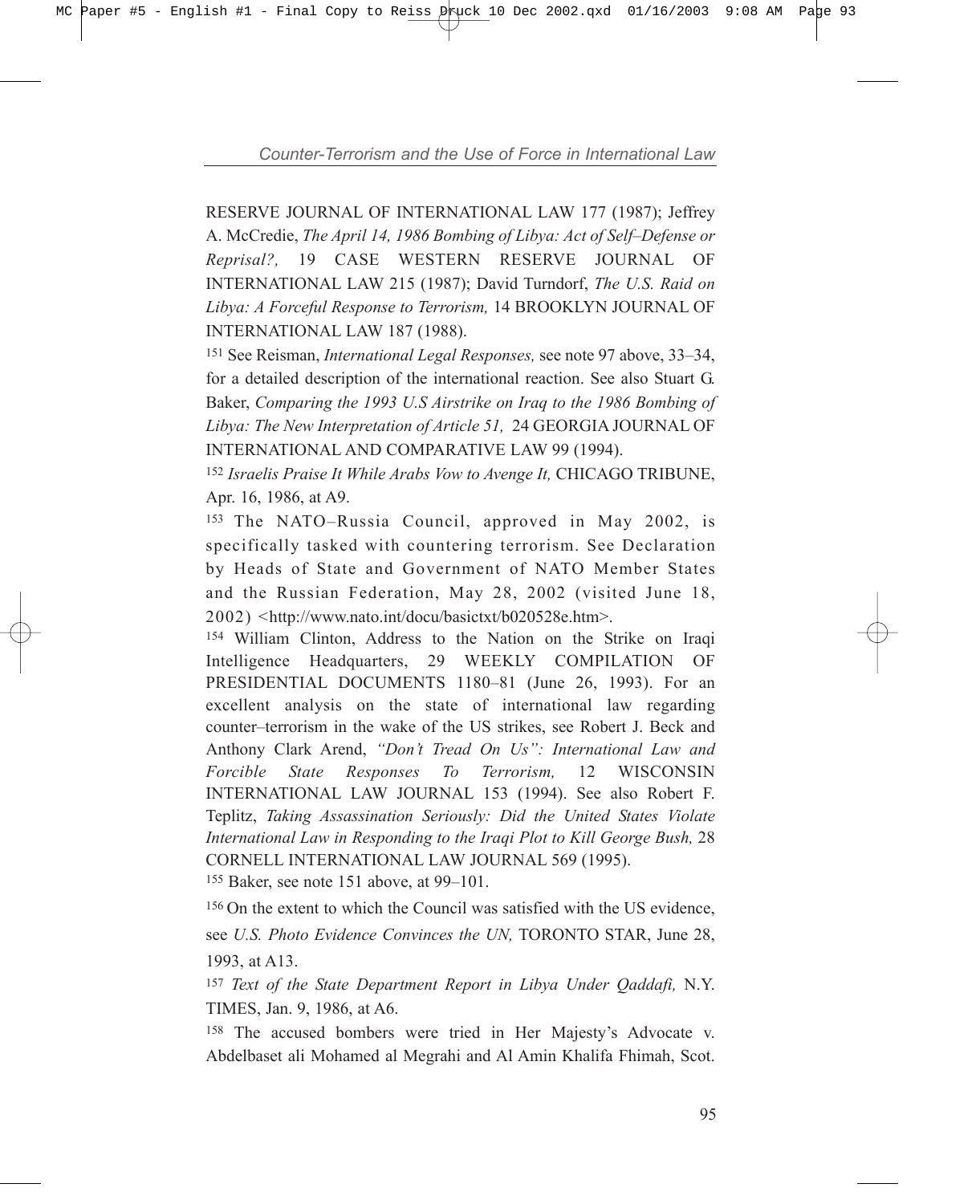High Court of Justiciary at Camp Zeist, Case No. 1475/99. Megrahi was found guilty and sentenced to life imprisonment in January 2001; the Court accepted the allegation that he was a member of Libya's Jamahariya Security Organization. In March 2002, Megrahi's appeal was denied. Abdelbaset Ali Mohmed Al Megrahi v. Her Majesty's Advocate, Appeal Court, High Court of Justiciary, Appeal No: C104/01. Negotiations over Libyan compensation for the victims' families have been ongoing for some time. See, e.g., Rob Crilly, *Libya Denies Offer of (Pounds) 1.8bn Deal for Lockerbie Families,* THE HERALD (Glasgow), May 30, 2002, at 2.

<sup>159</sup> William Clinton, Remarks on Departure for Washington, D.C., from Marthaís Vineyard, Massachusetts, 34 WEEKLY COMPILATION OF PRESIDENTIAL DOCUMENTS 1642 (Aug. 20, 1998).

<sup>160</sup> Letter from the Permanent Representative of the United States of America to the President of the Security Council (Aug. 20, 1998), UN Doc. S/1998/780 (1998) (visited June 18, 2002) <http://www.undp.org/missions/usa/s1998780.pdf>.

<sup>161</sup> Pakistan protested the violation of its airspace. Letter from the Permanent Representative of Pakistan to the President of the Security Council, Aug. 24, 1998, UN Doc. S/1998/794 (1998).

<sup>162</sup> The international reaction is well described in Sean D. Murphy, *Contemporary Practice of the United States Relating to International Law*, 93 AMERICAN JOURNAL OF INTERNATIONAL LAW 161, 164-5 (1999).

<sup>163</sup> Letter from the Charge d'Affaires of the Permanent Mission of Kuwait to the United Nations Addressed to the President of the Security Council, Aug. 21, 1998, UN Doc. S/1998/789 (1998).

<sup>164</sup> Letter from the Permanent Representative of the Sudan to the United Nations Addressed to the President of the Security Council, Aug. 21, 1998, UN Doc. S/1998/786, annex (1998); Letter from the Permanent Representative of Namibia to the United Nations Addressed to the President of the Security Council, Aug. 25, 1998, UN Doc. S/1998/802 (1998) (Group of African States request); Letter from the Charge d'Affaires A.I. of the Permanent Mission of Qatar to the United Nations Addressed to the President of the Security Council, Aug. 21, 1998, UN Doc. S/1998/790 (1998) (Group of Islamic States request); Letter from the Charge d'Affaires of the Permanent Mission of Kuwait to the United Nations Addressed to the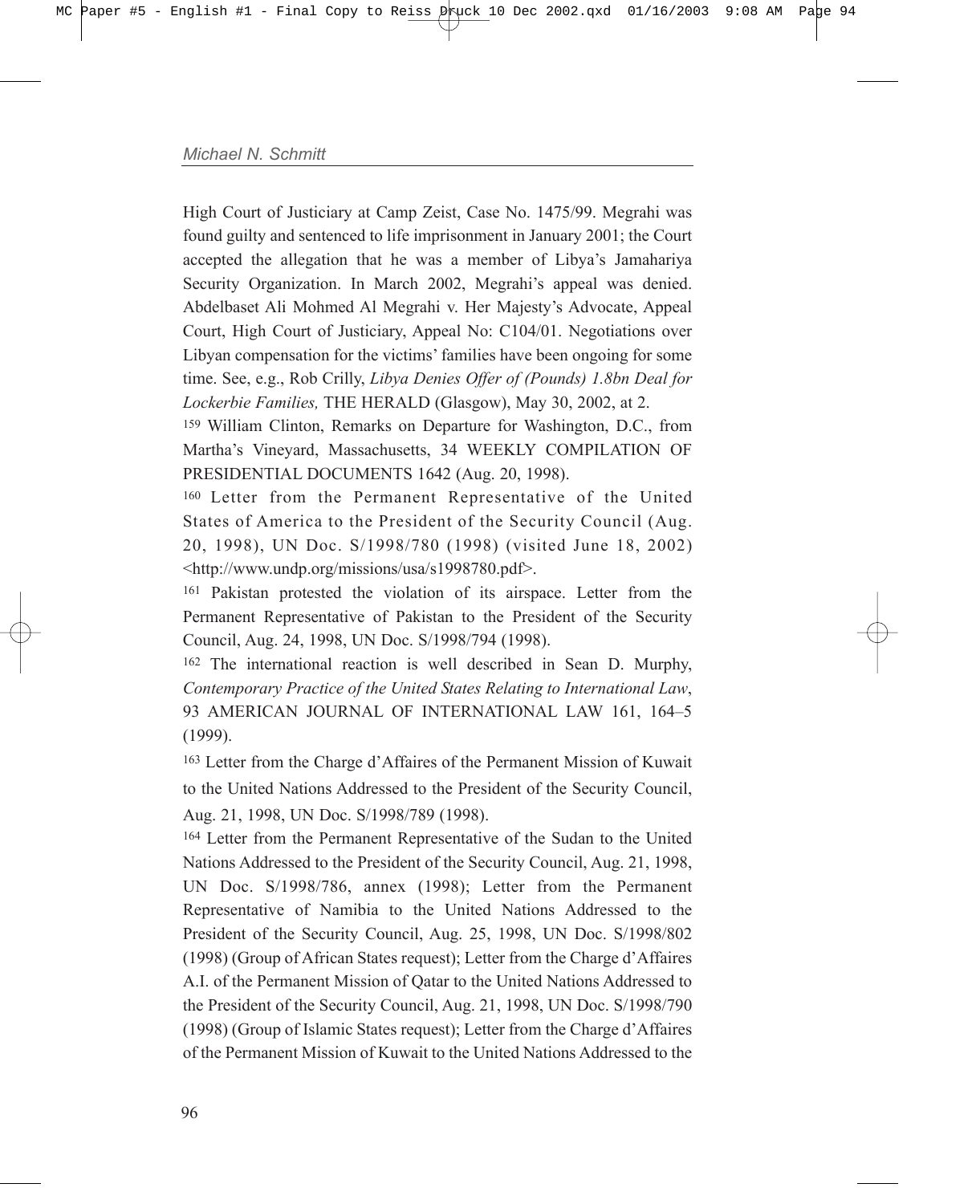President of the Security Council, Aug. 21, 1998, UN Doc. S/1998/791 (1998) (League of Arab States request).

<sup>165</sup> Tim Weiner & Steven Lee Myers, *After the Attacks: The Overview, Flaws in the U.S. Account Raise Questions on Strike in Sudan,* N.Y. TIMES, Aug. 19, 1998, at A2.

<sup>166</sup> W. Michael Reisman, *The Raid on Baghdad: Some Reflections on its Lawfulness and Implications,* 5 EUROPEAN JOURNAL OF INTERNATIONAL LAW 120, 121 (1994). He further notes "a prerequisite for appraisal of the lawfulness of an incident . . . is an identification of the yardstick of lawfulness actually being used by the relevant actors." *Id.* 

<sup>167</sup> See, e.g., Department of State, Human Rights Country Report: Afghanistan, Mar. 4, 2002 (visited June 18, 2002) <http://www.state.gov/g/drl/rls/hrrpt/2001/sa/8222.htm>. See also the various reports by Human Rights Watch available at http://hrw.org/reports/world/afghanistan-pubs.php> (visited June 18, 2002).

<sup>168</sup> Mary Ellen OíConnell, *Evidence of Terror,* 7 JOURNAL OF CONFLICT AND SECURITY LAW 19, 22-28 (2002).

<sup>169</sup> Professor O'Connell notes that the Court referred to the need for "sufficient proof" [at  $437$ , para. 101], which she argues equates by implication to convincing proof. *Id.* at 24.

<sup>170</sup> *Id.* at 25, citing Christopher Greenwood, *International Law and the United Statesí Air Operation Against Libya,* 89 WEST VIRGINIA LAW REVIEW 933, 935 (1987) ["sufficiently convincing"]; Jules Lobel, *The Use of Force to respond to Terrorist Attacks: The Bombing of Sudan and Afghanistan,* 24 YALE JOURNAL OF INTERNATIONAL LAW 537, 538 (1999) [clear and stringent evidentiary standard]; LOUIS HENKIN, HOW NATIONS BEHAVE (2d ed. 1979) [the attack must be "clear, unambiguous, subject to proof, and not easily open to misinterpretation or fabrication"].

<sup>171</sup> US Letter, see note 21 above.

<sup>172</sup> Robertson Statement, see note 33 above.

<sup>173</sup> Jonathan I. Charney, *Editorial Comments: The Use of Force Against Terrorism and International Law,* 95 AMERICAN JOURNAL OF INTERNATIONAL LAW 835, 836 (2001).

<sup>174</sup> See Bill Gertz, *U.S. Intercepts from Libya Play Role in Berlin Bomb Trial,* WASHINGTON TIMES, Nov. 19, 1997, at A13. The United States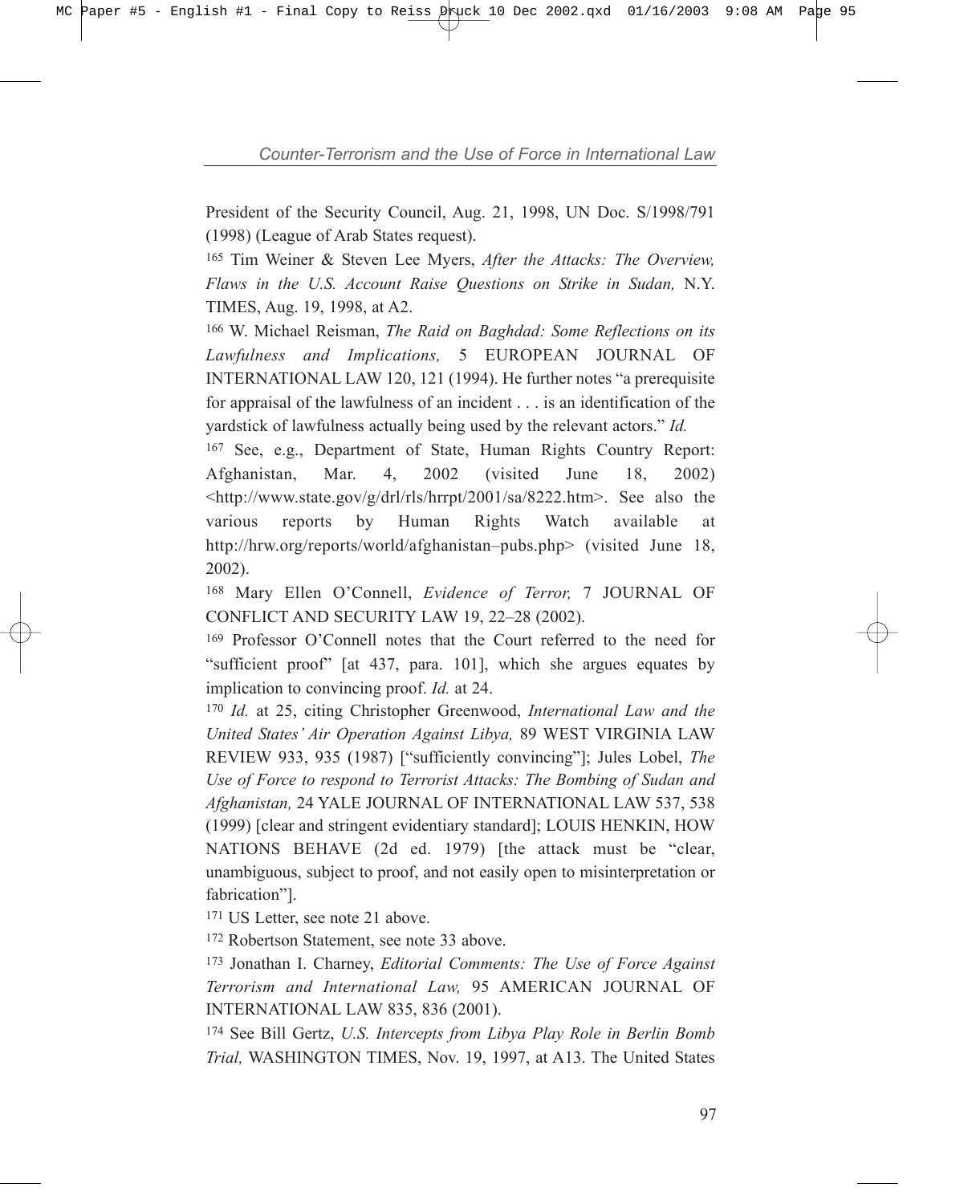provided intercepted communications gathered by the National Security Agency.

<sup>175</sup> According to the Egyptian Minister of Interior, "as many as 80,000 people may have been trained in Afghanistan under bin Laden." 1 THE TERRORIST THREAT (no. 2), Apr. 2002, at 2.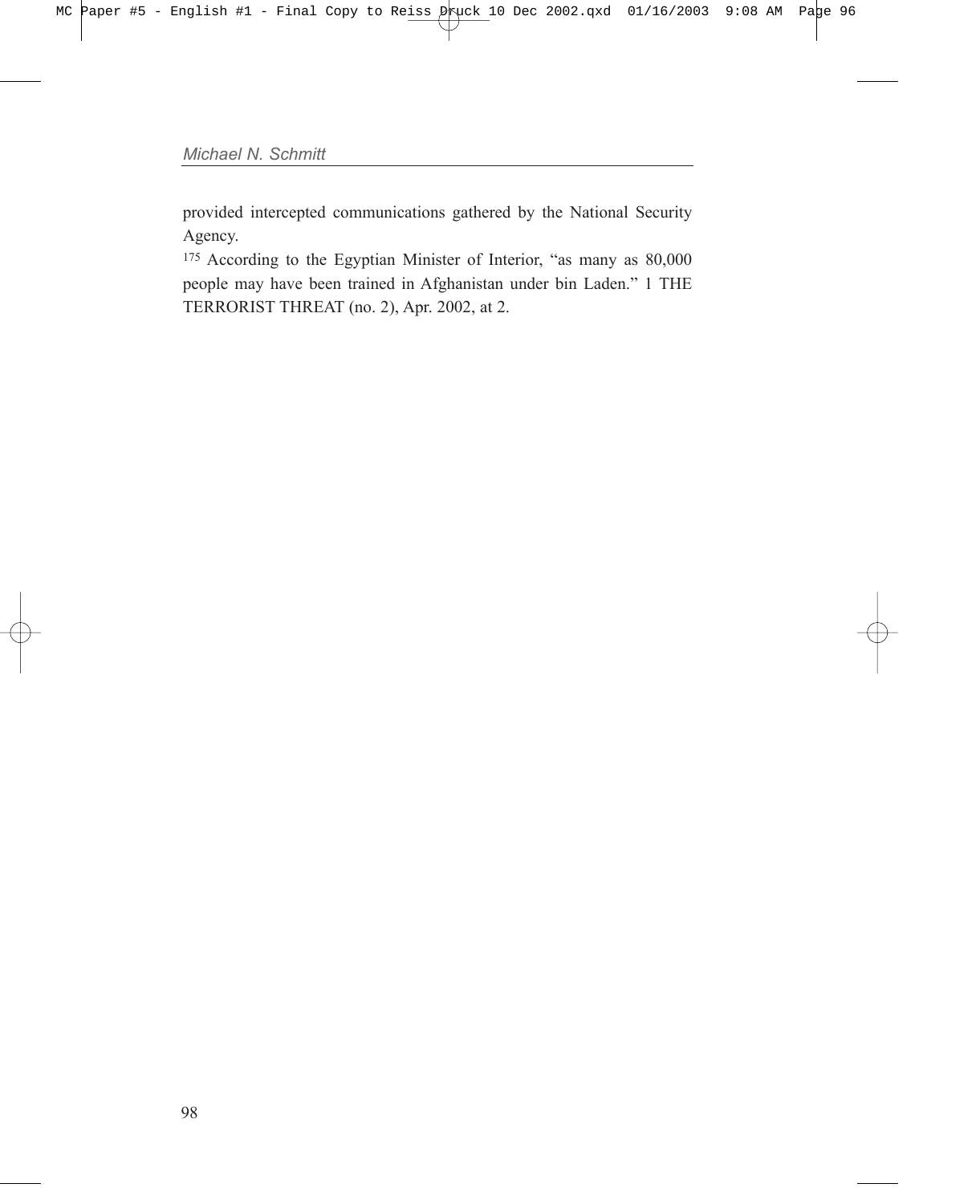# *The George C. Marshall European Center for Security Studies*

Dr. John P. Rose *Director*

MG (Ret.) Michael J. McCarthy, USAF *Deputy Director*

MG (Ret.) Winfried Dunkel, GE *Deputy Director*

#### *College of International and Security Studies*

Dr. Gary L. Guertner *Dean*

CAPT Lawson R. Almand Dr. John L. Clarke *Editorial Review*

Ms. Sara C. Holman *Editor, Marshall Center Papers*

> Mr. William L. Winkle *Distribution*

### *Marshall Center Papers Editorial Board Reviewers*

Dr. Andrew L. Ross Dr. Stephen L. White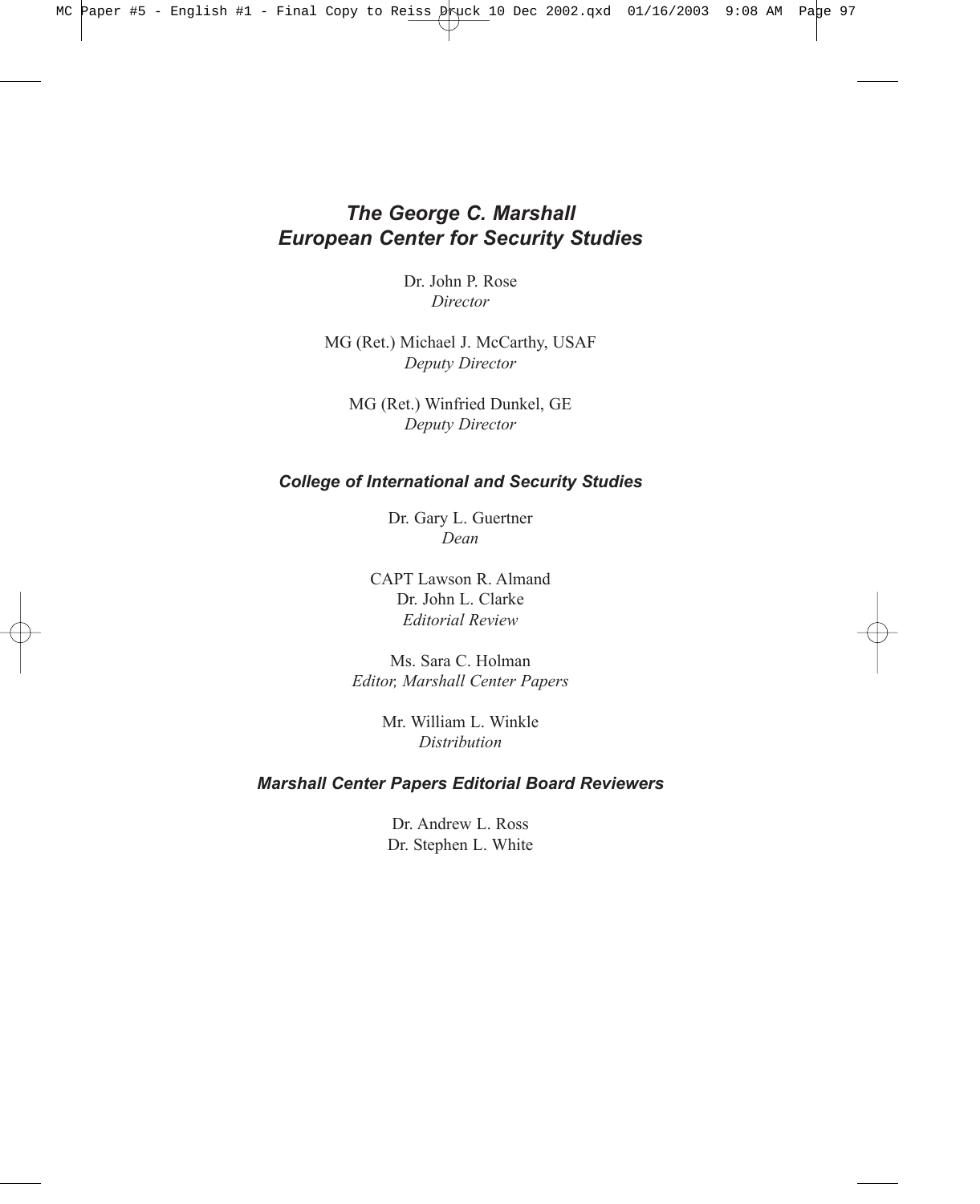## *The Marshall Center Papers*

**No. 1** *- Europeís New Defense Ambitions: Implications for NATO, the US, and Russia*  **by Peter van Ham April 2000**

**No. 2** *- The Transformation of Russian Military Doctrine: Lessons Learned from Kosovo and Chechnya*  **by Alexei G. Arbatov July 2000**

**No. 3 -** *Cooperative Security: New Horizons for International Order* **by Richard Cohen and Michael Mihalka April 2001**

**No. 4 -** *Western Unity and the Transatlantic Security Challenge*  **by Peter van Ham and Richard L. Kugler June 2002**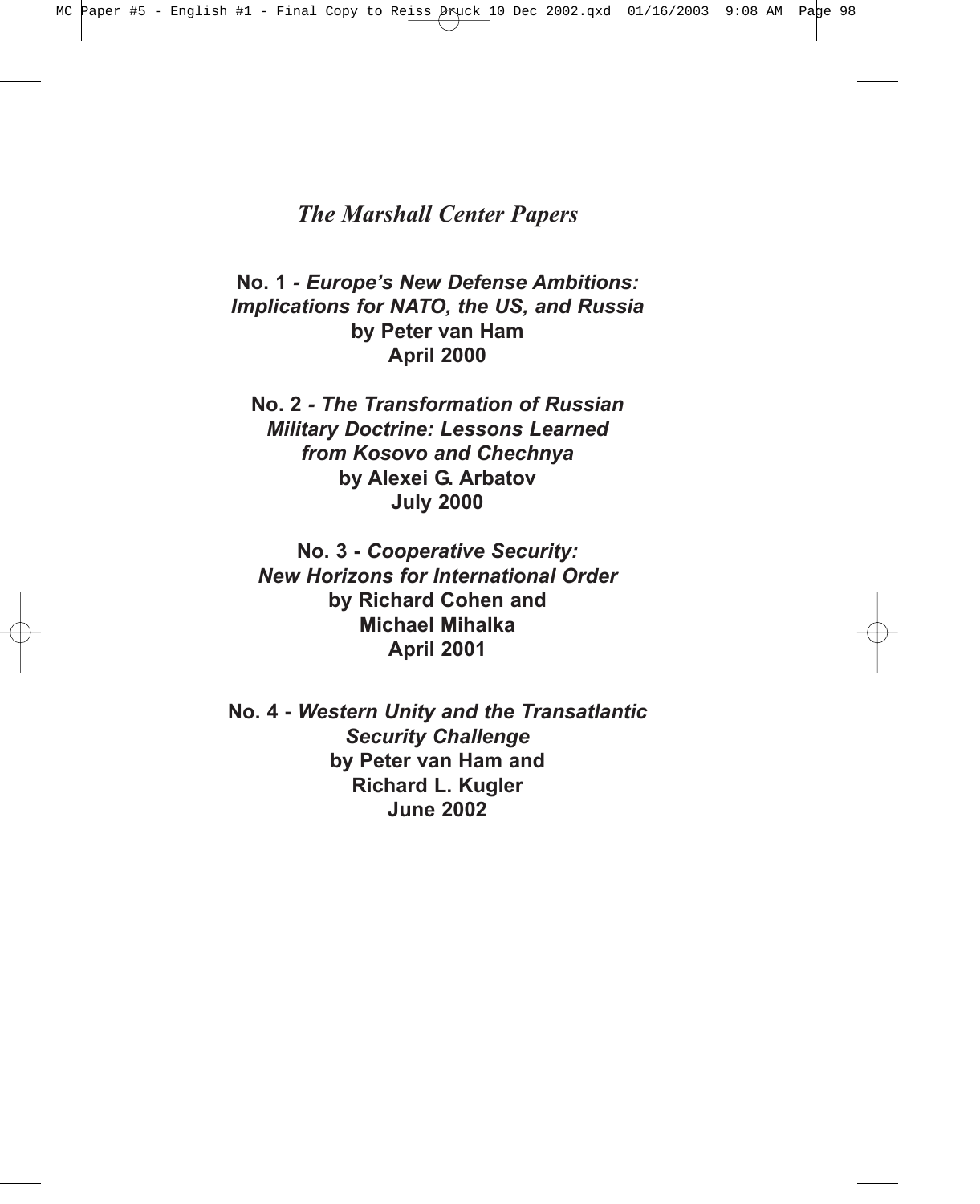# *The Marshall Center Papers Editorial Advisory Board*

**Prof. Evgeniy Bazhanov** *Vice-President, Russian Diplomatic Academy* **Prof. Dr. Wilfried von Bredow** *Institut f¸r Politikwissenschaft,Universit‰t Marburg* **Dr. Paul Cornish** *Centre for Defence Studies, Kingís College London* **Dr. Christopher Dandeker** *Head, Department of War Studies, Kingís College London* **Dr. Robert H. Dorff** *Chairman, Dept. of National Security and Strategy, US Army War College* **Prof. Dr. Heinz Gaertner** *Institut f¸r Politikwissenschaft, Universit‰t Wien* **Prof. Dr. Ferenc Gazdag** *Director, Institute for Strategic and Defence Studies, Budapest* **Dr. Thomas B. Grassey** *Director, US Naval War College Press* **Prof. Dr. Ali M. Karaosmanoglu** *Chairman, Dept. of International Relations, Bilkent University* **Dr. Jacob Kipp** *Senior Analyst, Foreign Military Studies Office US Army Combined Arms Center* **Dr. Charles A. Kupchan** *Senior Fellow, Council on Foreign Relations, Washington* Dr. Friedemann Müller *Stiftung Wissenschaft und Politik, Berlin* **Dr. Frances Pilch** *Political Science Department., US Air Force Academy* **Dr. Andrew L. Ross**  *Strategic Research Department, US Naval War College* **Dr. Dmitri Trenin** *Deputy Director, Carnegie Endowment for International Peace, Moscow Center* **Dr. Thanos Veremis** *Constantine Karamanlis Professor in Hellenic and Southeastern European Studies, The Fletcher School of Law and Diplomacy Tufts University* **Prof. Dr. Peter M. E. Volten** *Director, Centre for European Security Studies, University of Groningen*  **Dr. Stephen L. White** *Department of Politics, University of Glasgow*

*CCooperative Security: Two Views*